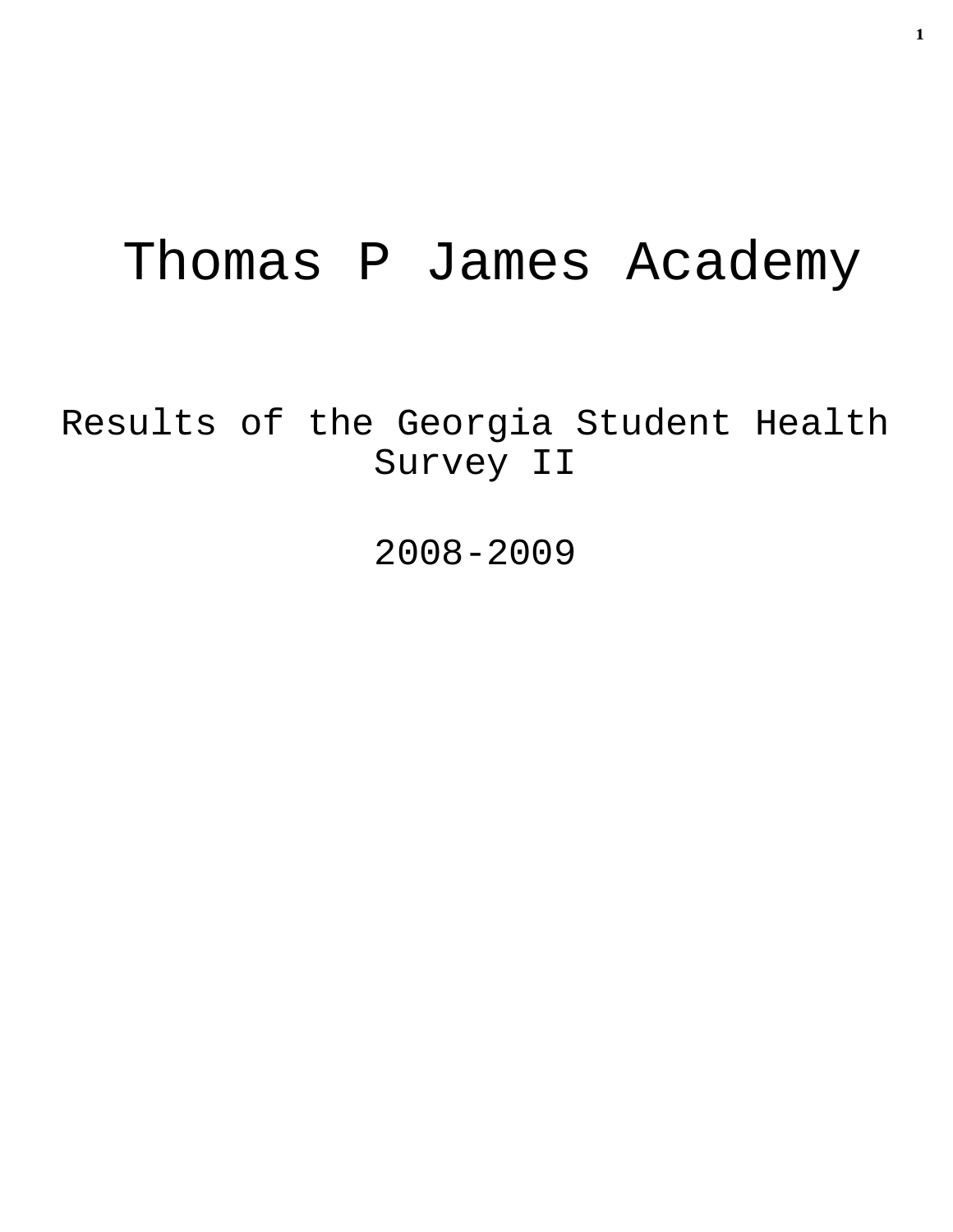# *Demographics* **2**

| Grade                     |    |  |  |  |
|---------------------------|----|--|--|--|
| Grade<br><b>Frequency</b> |    |  |  |  |
| 8                         |    |  |  |  |
| 10                        | 12 |  |  |  |
| 12                        |    |  |  |  |

| Frequency      | <b>Table of Gender by Grade</b> |             |              |        |              |  |  |
|----------------|---------------------------------|-------------|--------------|--------|--------------|--|--|
| <b>Col Pct</b> |                                 |             | Grade(Grade) |        |              |  |  |
|                | Gender(Gender)                  | 8           | 10           | 12     | <b>Total</b> |  |  |
|                | <b>Female</b>                   | 0.00        | 33.33        | 0.00   |              |  |  |
|                | <b>Male</b>                     | 3<br>100.00 | 8<br>66.67   | 100.00 | 12           |  |  |
|                | <b>Total</b>                    | 3           | 12           |        | 16           |  |  |

| <b>Frequency</b> | <b>Table of Ethnicity by Grade</b> |              |           |        |              |  |
|------------------|------------------------------------|--------------|-----------|--------|--------------|--|
| <b>Col Pct</b>   |                                    | Grade(Grade) |           |        |              |  |
|                  | <b>Ethnicity</b> (Ethnicity)       | 8            | <b>10</b> | 12     | <b>Total</b> |  |
|                  | <b>Black</b>                       | 33.33        | 41.67     | 100.00 |              |  |
|                  | White                              | 2<br>66.67   | 58.33     | 0.00   | 9            |  |
|                  | <b>Total</b>                       | 3            | 12        |        | 16           |  |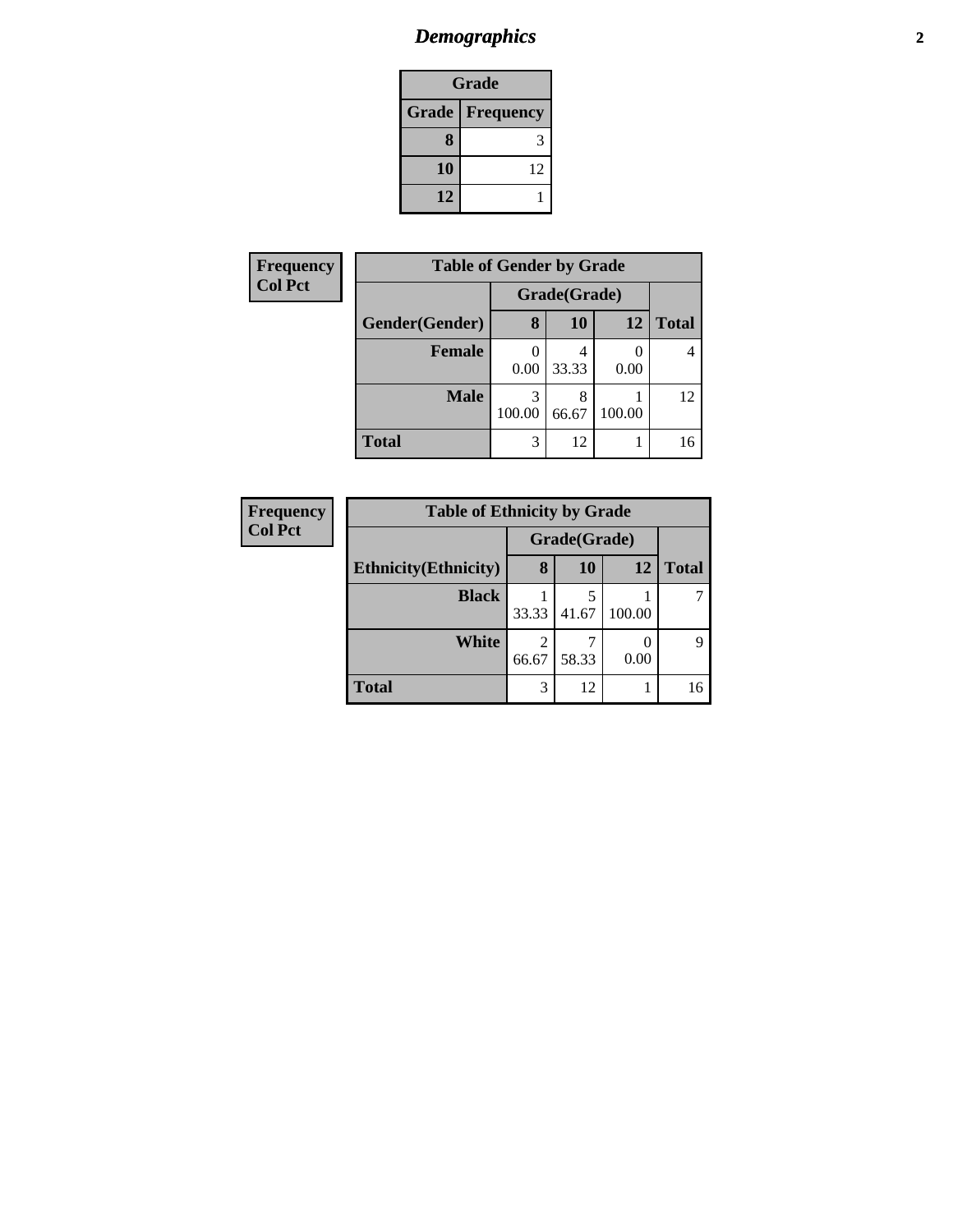#### *Title IV, Part A, Schedule A* **3** *Goal 1: Ensure that all schools are drug-free Baseline Data: Year 2008-2009 Prevalence of Drug Use*

| Frequency<br><b>Col Pct</b> | <b>Table of AlcoholAlt by Grade</b> |              |       |           |              |  |  |
|-----------------------------|-------------------------------------|--------------|-------|-----------|--------------|--|--|
|                             | AlcoholAlt(Alcohol                  | Grade(Grade) |       |           |              |  |  |
|                             | use, past 30 days)                  | 8            | 10    | <b>12</b> | <b>Total</b> |  |  |
|                             | <b>Yes</b>                          | 33.33        | 58.33 | 0.00      | 8            |  |  |
|                             | N <sub>0</sub>                      | 2<br>66.67   | 41.67 | 100.00    | 8            |  |  |
|                             | Total                               | 3            | 12    |           | 16           |  |  |

| <b>Frequency</b> | <b>Table of TobaccoAny by Grade</b> |            |              |        |              |
|------------------|-------------------------------------|------------|--------------|--------|--------------|
| <b>Col Pct</b>   | TobaccoAny(Tobacco                  |            | Grade(Grade) |        |              |
|                  | use, past 30 days)                  | 8          | 10           | 12     | <b>Total</b> |
|                  | Yes                                 | 33.33      | 5<br>41.67   | 0.00   | 6            |
|                  | N <sub>0</sub>                      | 2<br>66.67 | 58.33        | 100.00 | 10           |
|                  | <b>Total</b>                        | 3          | 12           |        | 16           |

| Frequency<br><b>Col Pct</b> | <b>Table of MarijuanaAlt by Grade</b> |              |           |        |              |
|-----------------------------|---------------------------------------|--------------|-----------|--------|--------------|
|                             | MarijuanaAlt(Marijuana                | Grade(Grade) |           |        |              |
|                             | use, past 30 days)                    | 8            | <b>10</b> | 12     | <b>Total</b> |
|                             | Yes                                   | 0.00         | 25.00     | 0.00   |              |
|                             | N <sub>0</sub>                        | 3<br>100.00  | 75.00     | 100.00 | 13           |
|                             | <b>Total</b>                          | 3            | 12        |        | 16           |

| <b>Frequency</b> | <b>Table of OtherDrugAny by Grade</b>  |             |              |           |              |
|------------------|----------------------------------------|-------------|--------------|-----------|--------------|
| <b>Col Pct</b>   | <b>OtherDrugAny(Other</b><br>drug use, |             | Grade(Grade) |           |              |
|                  | past 30 days)                          | 8           | 10           | 12        | <b>Total</b> |
|                  | Yes                                    | C<br>0.00   | 4<br>33.33   | 0<br>0.00 | 4            |
|                  | N <sub>0</sub>                         | 3<br>100.00 | 8<br>66.67   | 100.00    | 12           |
|                  | <b>Total</b>                           | 3           | 12           |           | 16           |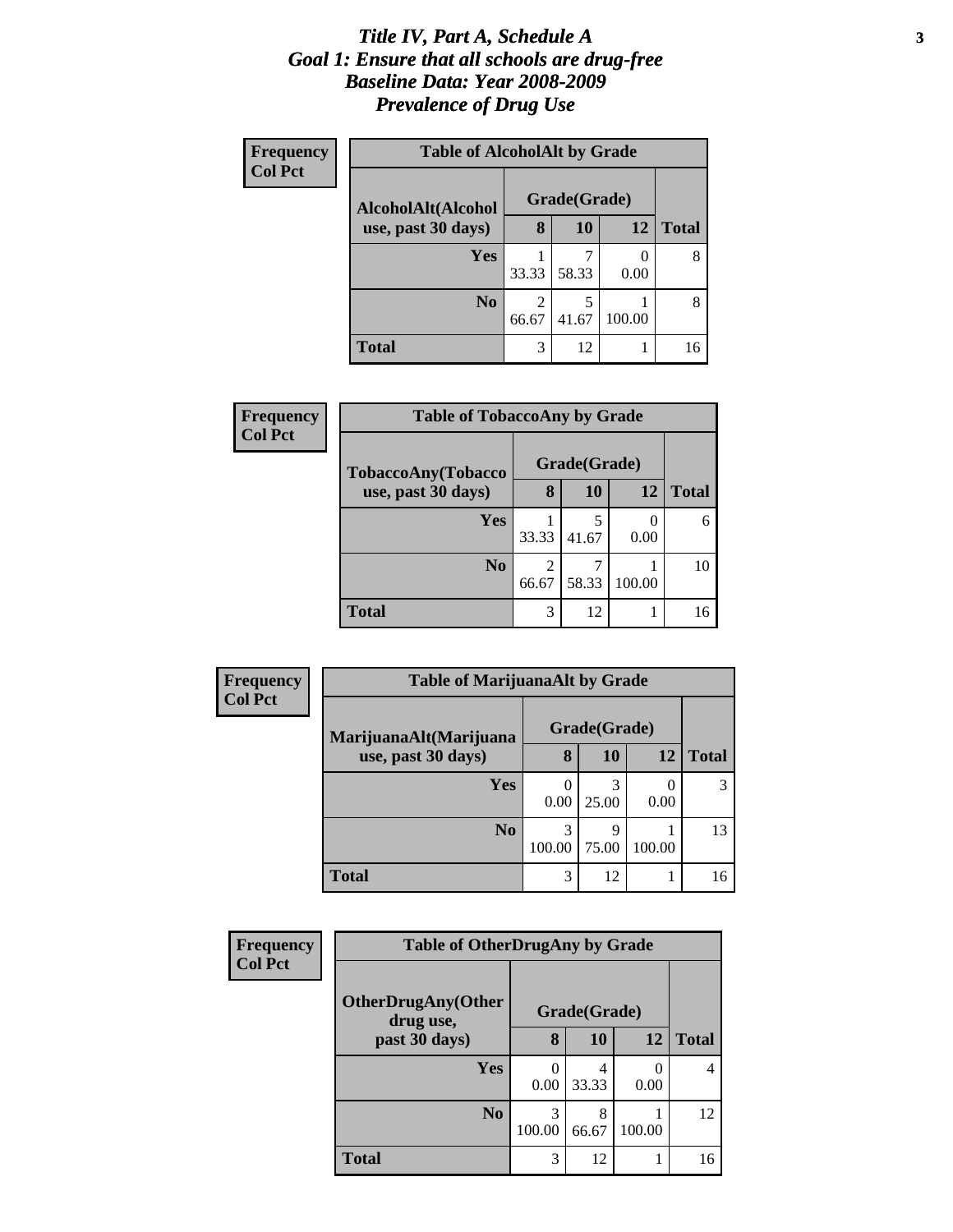#### *Average Age of Onset of Use* **4** *Results for "Average Age of Onset of Use" questions exclude students who said they did not use that substance*

| <b>Variable</b>    | Label                                                              | <b>Mean</b> |
|--------------------|--------------------------------------------------------------------|-------------|
| Alcoholinit2       | I started using alcohol when I was                                 | 11.56       |
| Cigarettesinit2    | I started smoking tobacco when I was                               | 12.17       |
| Smokelessinit2     | I started chewing tobacco when I was                               | 12.00       |
| Marijuanainit2     | I started using marijuana when I was                               | 12.75       |
| Cocaineinit2       | I started using cocaine when I was                                 | 15.00       |
| Inhalantsinit2     | I started using inhalants when I was                               |             |
| Steroidsinit2      | I started using steroids when I was                                |             |
| Ecstasyinit2       | I started using ecstasy when I was                                 | 14.50       |
| Methinit2          | I started using methamphetamines when I was                        |             |
| Hallucinogensinit2 | I started using hallucinogens when I was                           | 13.00       |
| Prescriptioninit2  | I started using prescription drugs not prescribed to me when I was | 9.67        |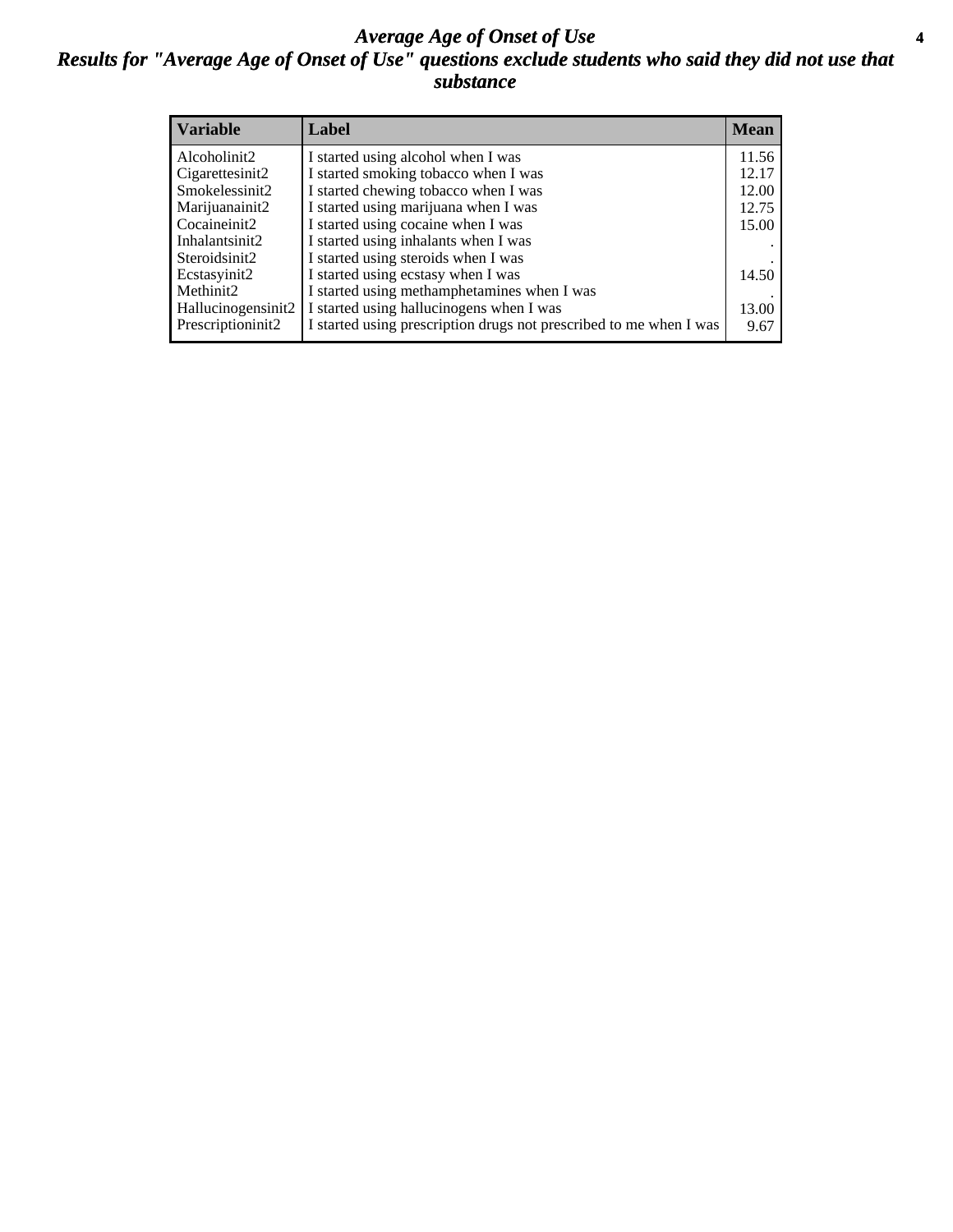# *Perception of Health Risk* **5**

| Frequency      | <b>Table of Alcoholharmdich by Grade</b> |                         |            |        |              |
|----------------|------------------------------------------|-------------------------|------------|--------|--------------|
| <b>Col Pct</b> | Alcoholharmdich(I<br>think alcohol is    | Grade(Grade)            |            |        |              |
|                | harmful)                                 | 8                       | 10         | 12     | <b>Total</b> |
|                | Yes                                      | $\mathfrak{D}$<br>66.67 | Q<br>75.00 | 100.00 | 12           |
|                | N <sub>0</sub>                           | 33.33                   | 3<br>25.00 | 0.00   | 4            |
|                | <b>Total</b>                             | 3                       | 12         |        | 16           |

| <b>Frequency</b> | <b>Table of Tobaccoharmdich by Grade</b> |              |             |        |              |
|------------------|------------------------------------------|--------------|-------------|--------|--------------|
| <b>Col Pct</b>   | Tobaccoharmdich(I<br>think tobacco is    | Grade(Grade) |             |        |              |
|                  | harmful)                                 | 8            | <b>10</b>   | 12     | <b>Total</b> |
|                  | Yes                                      | 2<br>66.67   | 10<br>83.33 | 100.00 | 13           |
|                  | N <sub>0</sub>                           | 33.33        | 16.67       | 0.00   |              |
|                  | <b>Total</b>                             | 3            | 12          |        | 16           |

| Frequency      | <b>Table of Marijuanaharmdich by Grade</b> |                         |            |        |              |
|----------------|--------------------------------------------|-------------------------|------------|--------|--------------|
| <b>Col Pct</b> | Marijuanaharmdich(I<br>think marijuana is  | Grade(Grade)            |            |        |              |
|                | harmful)                                   | 8                       | 10         | 12     | <b>Total</b> |
|                | Yes                                        | $\overline{2}$<br>66.67 | 9<br>75.00 | 100.00 | 12           |
|                | N <sub>0</sub>                             | 33.33                   | 25.00      | 0.00   |              |
|                | <b>Total</b>                               | 3                       | 12         |        | 16           |

| Frequency      |                                              | <b>Table of Otherdrugharmdich by Grade</b> |              |        |              |
|----------------|----------------------------------------------|--------------------------------------------|--------------|--------|--------------|
| <b>Col Pct</b> | Otherdrugharmdich(I<br>think other drugs are |                                            | Grade(Grade) |        |              |
|                | harmful)                                     | 8                                          | 10           | 12     | <b>Total</b> |
|                | Yes                                          | $\overline{2}$<br>66.67                    | 11<br>91.67  | 100.00 | 14           |
|                | N <sub>0</sub>                               | 33.33                                      | 8.33         | 0.00   | 2            |
|                | <b>Total</b>                                 | 3                                          | 12           |        | 16           |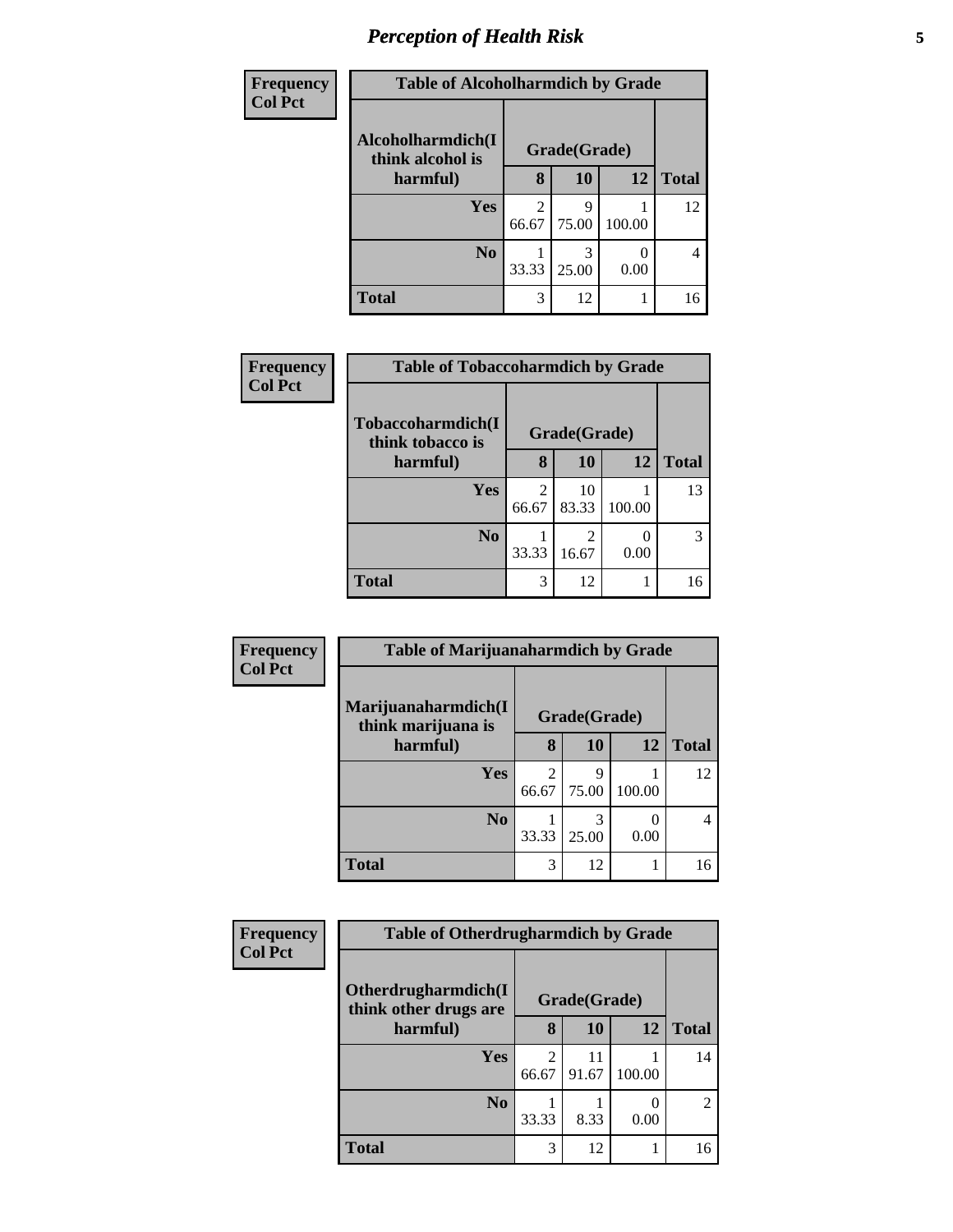# *Social Disapproval* **6**

| Frequency      | <b>Table of Alcoholpeerdich by Grade</b>                    |                         |            |           |              |  |
|----------------|-------------------------------------------------------------|-------------------------|------------|-----------|--------------|--|
| <b>Col Pct</b> | Alcoholpeerdich(My<br>friends would<br>disapprove if I used | Grade(Grade)            |            |           |              |  |
|                | alcohol)                                                    | 8                       | 10         | 12        | <b>Total</b> |  |
|                | Yes                                                         | $\mathfrak{D}$<br>66.67 | 3<br>25.00 | 0<br>0.00 |              |  |
|                | N <sub>0</sub>                                              | 33.33                   | 9<br>75.00 | 100.00    |              |  |
|                | <b>Total</b>                                                | 3                       | 12         |           | 16           |  |

| Frequency<br>Col Pct | <b>Table of Tobaccopeerdich by Grade</b>                    |                                   |            |           |              |  |
|----------------------|-------------------------------------------------------------|-----------------------------------|------------|-----------|--------------|--|
|                      | Tobaccopeerdich(My<br>friends would<br>disapprove if I used | Grade(Grade)                      |            |           |              |  |
|                      | tobacco)                                                    | 8                                 | 10         | 12        | <b>Total</b> |  |
|                      | Yes                                                         | $\overline{\mathcal{L}}$<br>66.67 | 4<br>33.33 | 0<br>0.00 | 6            |  |
|                      | N <sub>0</sub>                                              | 33.33                             | 8<br>66.67 | 100.00    | 10           |  |
|                      | <b>Total</b>                                                | 3                                 | 12         |           | 16           |  |

| Frequency      | <b>Table of Marijuanapeerdich by Grade</b>                    |                         |            |        |              |
|----------------|---------------------------------------------------------------|-------------------------|------------|--------|--------------|
| <b>Col Pct</b> | Marijuanapeerdich(My<br>friends would<br>disapprove if I used | Grade(Grade)            |            |        |              |
|                | marijuana)                                                    | 8                       | 10         | 12     | <b>Total</b> |
|                | <b>Yes</b>                                                    | $\mathfrak{D}$<br>66.67 | 3<br>25.00 | 0.00   | 5            |
|                | N <sub>0</sub>                                                | 33.33                   | 9<br>75.00 | 100.00 | 11           |
|                | <b>Total</b>                                                  | 3                       | 12         |        | 16           |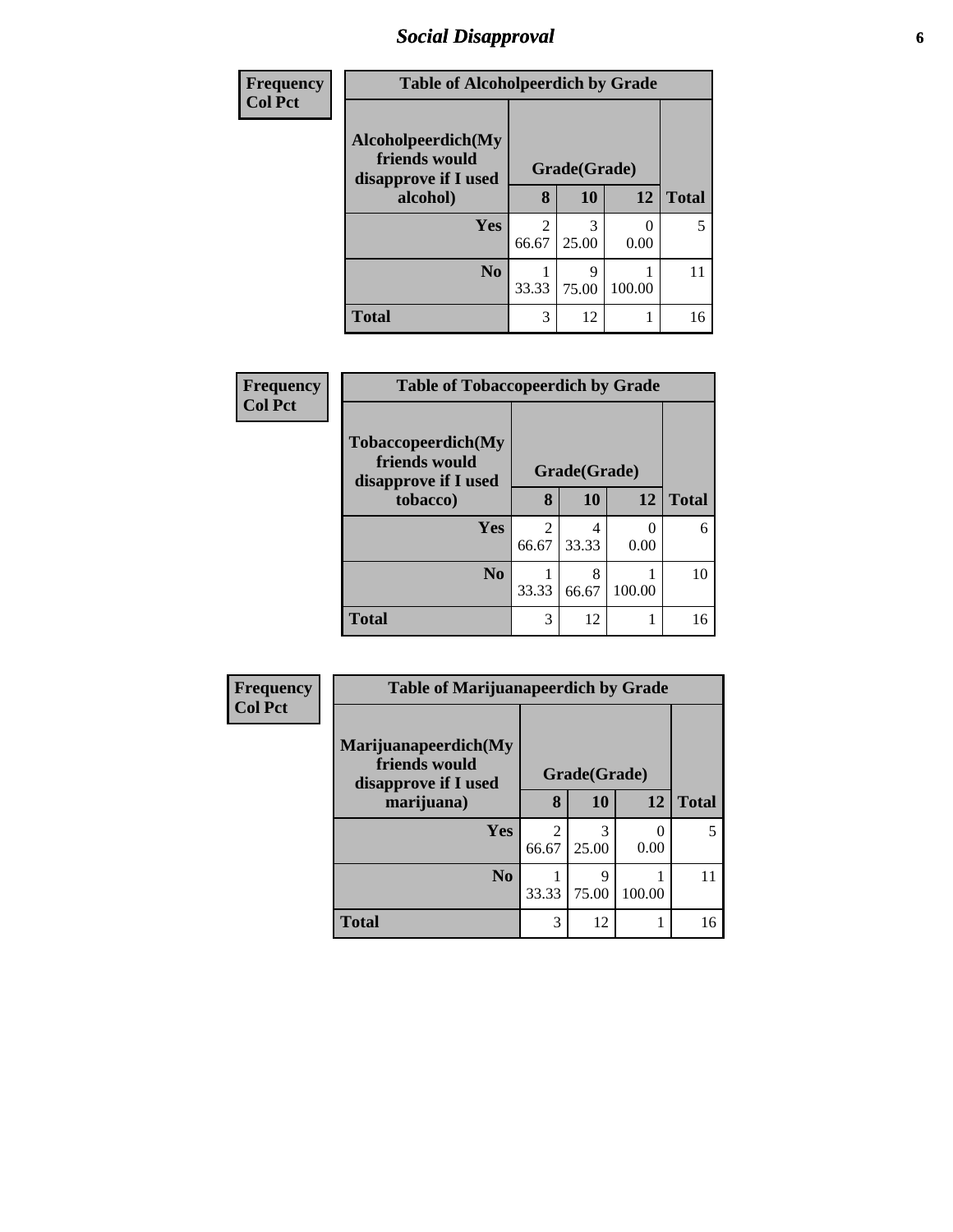# *Social Disapproval* **7**

| <b>Frequency</b> | <b>Table of Otherdrugpeerdich by Grade</b>                    |              |            |        |              |
|------------------|---------------------------------------------------------------|--------------|------------|--------|--------------|
| <b>Col Pct</b>   | Otherdrugpeerdich(My<br>friends would<br>disapprove if I used | Grade(Grade) |            |        |              |
|                  | other drugs)                                                  | 8            | 10         | 12     | <b>Total</b> |
|                  | <b>Yes</b>                                                    | っ<br>66.67   | 5<br>41.67 | 0.00   |              |
|                  | $\bf N_0$                                                     | 33.33        | 58.33      | 100.00 | $\mathbf Q$  |
|                  | <b>Total</b>                                                  | 3            | 12         |        | 16           |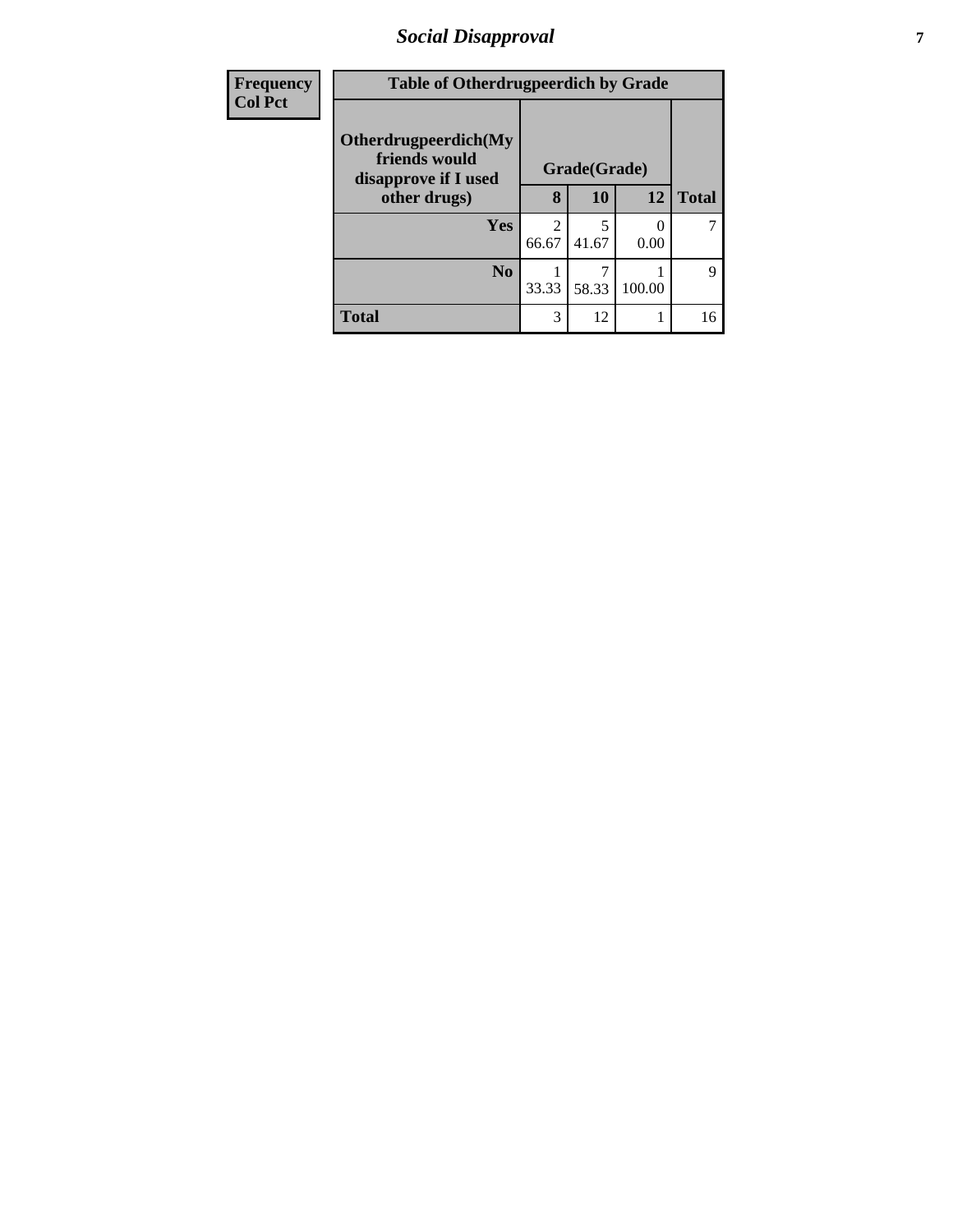#### Title IV, Part A, Schedule A **8** *Goal 2: To help ensure that all schools are safe and disciplined Baseline Data: Year 2008-2009 Student Involvement in Gang Activity*

| Frequency<br><b>Col Pct</b> | <b>Table of Gangself by Grade</b>                                                                 |                  |                    |           |              |  |
|-----------------------------|---------------------------------------------------------------------------------------------------|------------------|--------------------|-----------|--------------|--|
|                             | Gangself(I<br>have<br>participated<br>in illegal<br>gang<br>activities in<br>the past 30<br>days) | 8                | Grade(Grade)<br>10 | 12        | <b>Total</b> |  |
|                             | Yes                                                                                               | $\theta$<br>0.00 | 2<br>16.67         | 0<br>0.00 | 2            |  |
|                             | N <sub>0</sub>                                                                                    | 3<br>100.00      | 10<br>83.33        | 100.00    | 14           |  |
|                             | <b>Total</b>                                                                                      | 3                | 12                 |           | 16           |  |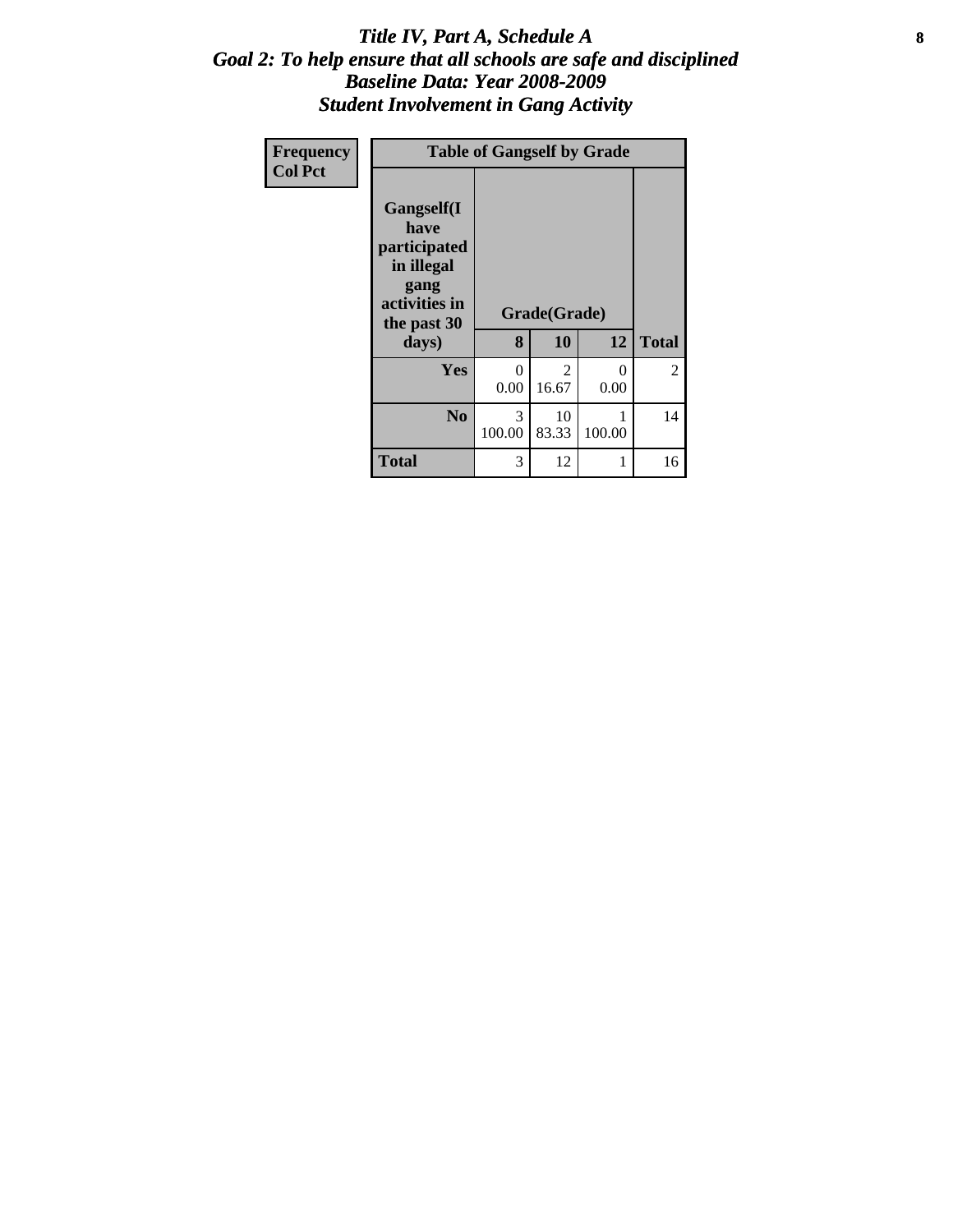# *Student Perception of School Safety* **9**

| Frequency      |
|----------------|
|                |
| <b>Row Pct</b> |
|                |

| <b>Table of Grade by Safeschool</b> |                          |                                                        |                             |                                    |              |  |  |  |  |
|-------------------------------------|--------------------------|--------------------------------------------------------|-----------------------------|------------------------------------|--------------|--|--|--|--|
|                                     |                          | Safeschool (School is a place at which I feel<br>safe) |                             |                                    |              |  |  |  |  |
| Grade(Grade)                        | <b>Strongly</b><br>Agree | Somewhat  <br>Agree                                    | Somewhat<br><b>Disagree</b> | <b>Strongly</b><br><b>Disagree</b> | <b>Total</b> |  |  |  |  |
| 8                                   | 33.33                    | 33.33                                                  | 33.33                       | 0.00                               | 3            |  |  |  |  |
| 10                                  | 3<br>25.00               | 4<br>33.33                                             | 8.33                        | 4<br>33.33                         | 12           |  |  |  |  |
| 12                                  | 0.00                     | 100.00                                                 | 0.00                        | 0.00                               |              |  |  |  |  |
| <b>Total</b>                        | 4                        | 6                                                      | $\overline{2}$              | 4                                  | 16           |  |  |  |  |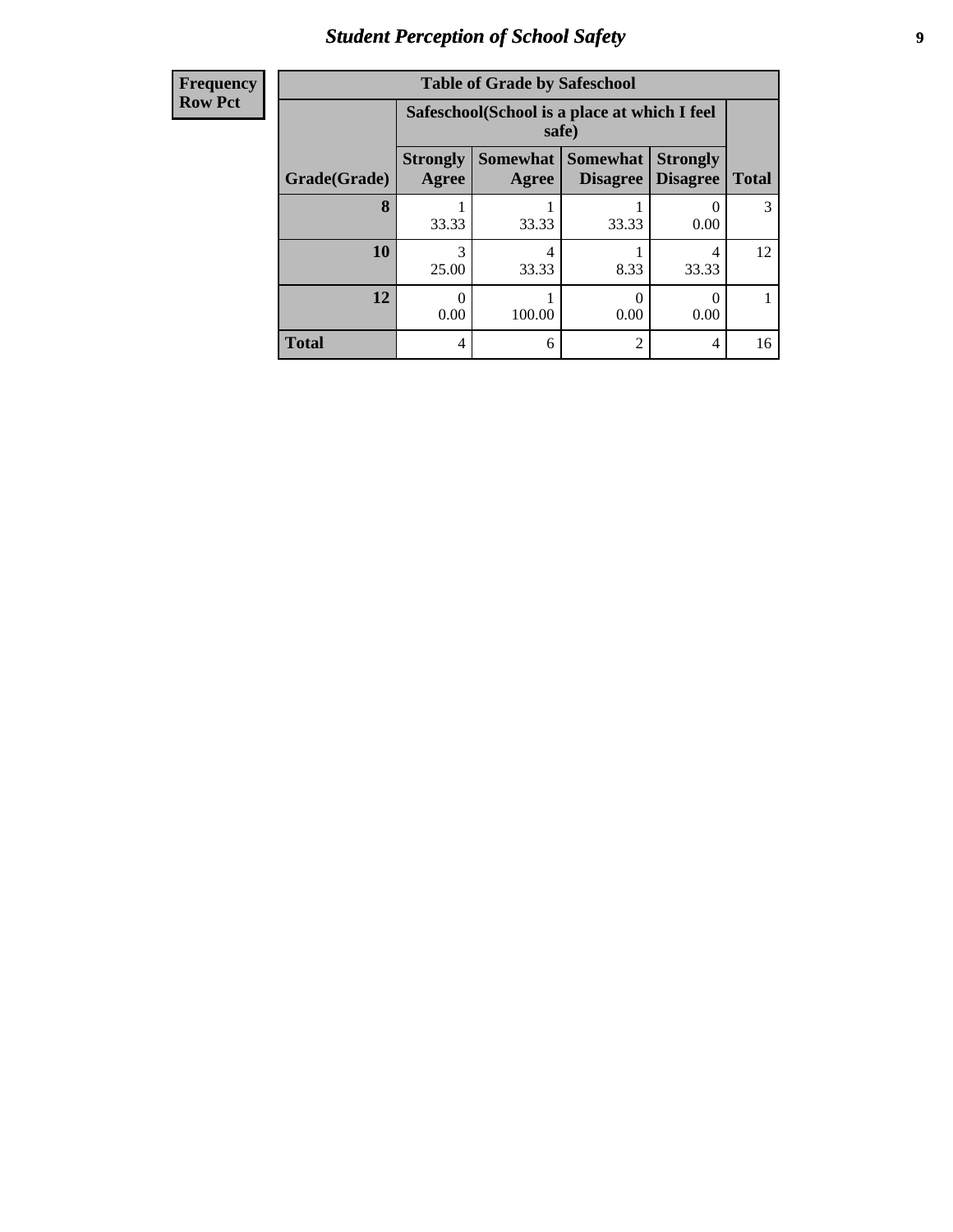#### *Students Who Have Been Bullied* **10**

| Frequency      | <b>Table of Grade by Bullied</b> |                             |                                                                                  |                          |                        |                               |              |  |  |
|----------------|----------------------------------|-----------------------------|----------------------------------------------------------------------------------|--------------------------|------------------------|-------------------------------|--------------|--|--|
| <b>Row Pct</b> |                                  |                             | <b>Bullied</b> (I have been bullied by<br>other students in the past 30<br>days) |                          |                        |                               |              |  |  |
|                | Grade(Grade)                     | $\mathbf{0}$<br><b>Days</b> | 1 or<br>2<br>days                                                                | <b>6 to</b><br>9<br>days | 10<br>to<br>19<br>days | <b>20</b><br>to<br>29<br>days | <b>Total</b> |  |  |
|                | 8                                | 33.33                       | 33.33                                                                            | 33.33                    | $\Omega$<br>0.00       | $\Omega$<br>0.00              | 3            |  |  |
|                | 10                               | 9<br>75.00                  | 8.33                                                                             | 0<br>0.00                | 1<br>8.33              | 8.33                          | 12           |  |  |
|                | 12                               | 100.00                      | $\Omega$<br>0.00                                                                 | $\Omega$<br>0.00         | $\Omega$<br>0.00       | $\Omega$<br>0.00              | 1            |  |  |
|                | <b>Total</b>                     | 11                          | $\overline{2}$                                                                   |                          | 1                      |                               | 16           |  |  |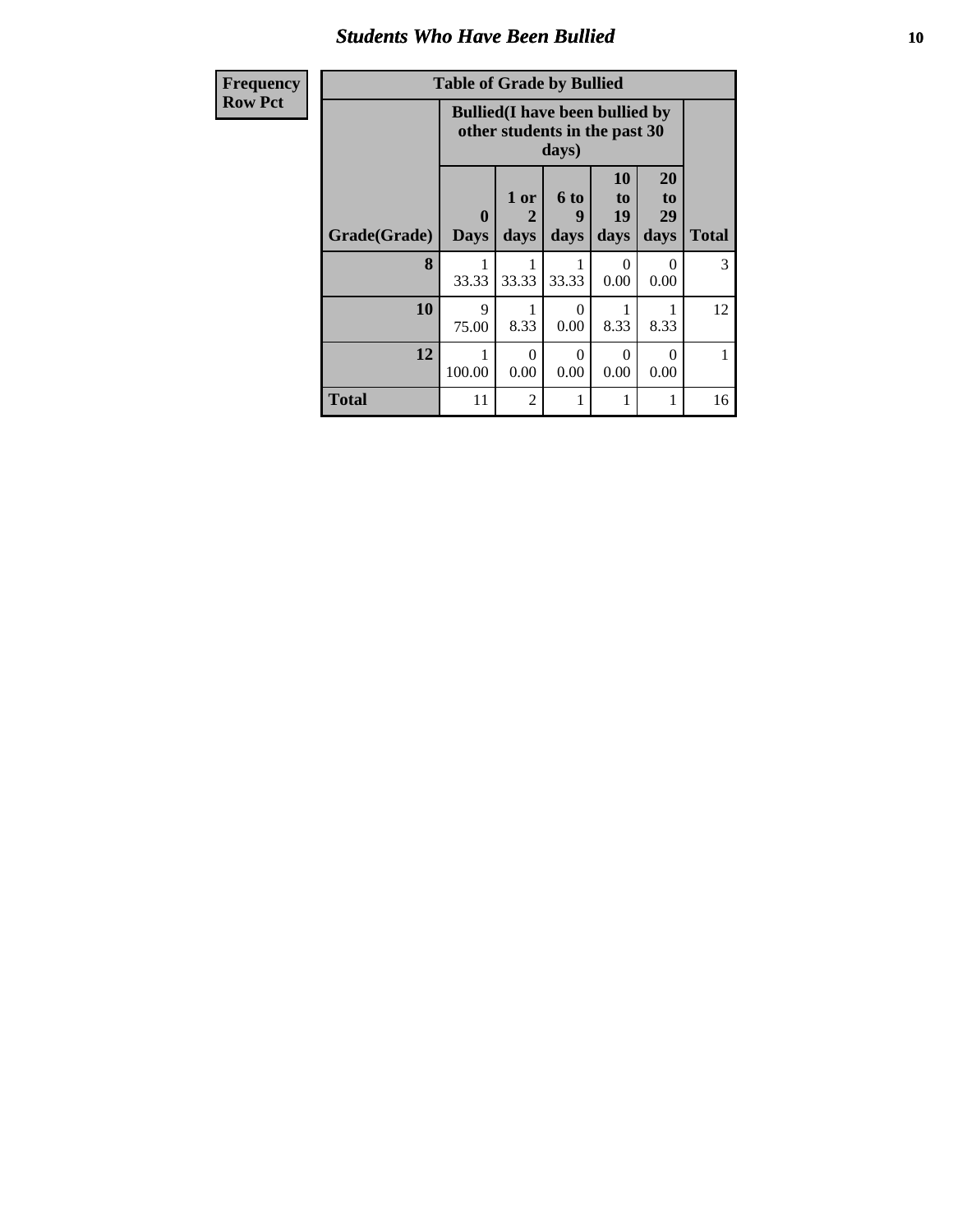#### *School Climate* **11**

| Frequency      | <b>Table of SchoolClimate1 by Grade</b> |                   |              |                  |                |  |
|----------------|-----------------------------------------|-------------------|--------------|------------------|----------------|--|
| <b>Col Pct</b> | SchoolClimate1(I<br>like school)        | Grade(Grade)<br>8 | <b>Total</b> |                  |                |  |
|                | <b>Strongly Agree</b>                   | 0.00              | 10<br>8.33   | 12<br>100.00     | $\overline{c}$ |  |
|                | <b>Somewhat Agree</b>                   | 2<br>66.67        | 4<br>33.33   | $\Omega$<br>0.00 | 6              |  |
|                | <b>Somewhat Disagree</b>                | ∩<br>0.00         | 3<br>25.00   | 0<br>0.00        | 3              |  |
|                | <b>Strongly Disagree</b>                | 33.33             | 4<br>33.33   | 0<br>0.00        | 5              |  |
|                | <b>Total</b>                            | 3                 | 12           | 1                | 16             |  |

| Frequency      | <b>Table of SchoolClimate2 by Grade</b>           |            |                                      |           |                |  |
|----------------|---------------------------------------------------|------------|--------------------------------------|-----------|----------------|--|
| <b>Col Pct</b> | SchoolClimate2(I<br>feel successful at<br>school) | 8          | Grade(Grade)<br><b>10</b>            | 12        | <b>Total</b>   |  |
|                | <b>Strongly Agree</b>                             | 2<br>66.67 | $\mathcal{D}_{\mathcal{L}}$<br>16.67 | 100.00    | 5              |  |
|                | <b>Somewhat Agree</b>                             | 0<br>0.00  | 58.33                                | 0<br>0.00 |                |  |
|                | <b>Somewhat Disagree</b>                          | 0<br>0.00  | 2<br>16.67                           | 0<br>0.00 | $\mathfrak{D}$ |  |
|                | <b>Strongly Disagree</b>                          | 33.33      | 8.33                                 | ∩<br>0.00 | $\mathfrak{D}$ |  |
|                | <b>Total</b>                                      | 3          | 12                                   |           | 16             |  |

| Frequency      | <b>Table of SchoolClimate3 by Grade</b>                               |                  |                        |           |              |  |
|----------------|-----------------------------------------------------------------------|------------------|------------------------|-----------|--------------|--|
| <b>Col Pct</b> | SchoolClimate3(My<br>school has high<br>standards for<br>achievement) | 8                | Grade(Grade)<br>10     | 12        | <b>Total</b> |  |
|                | <b>Strongly Agree</b>                                                 | 33.33            | $\mathcal{D}$<br>16.67 | 0<br>0.00 | 3            |  |
|                | <b>Somewhat Agree</b>                                                 | $\Omega$<br>0.00 | 6<br>50.00             | 100.00    | 7            |  |
|                | <b>Somewhat Disagree</b>                                              | 33.33            | 8.33                   | 0<br>0.00 | 2            |  |
|                | <b>Strongly Disagree</b>                                              | 33.33            | $\mathcal{R}$<br>25.00 | 0<br>0.00 | 4            |  |
|                | <b>Total</b>                                                          | 3                | 12                     | 1         | 16           |  |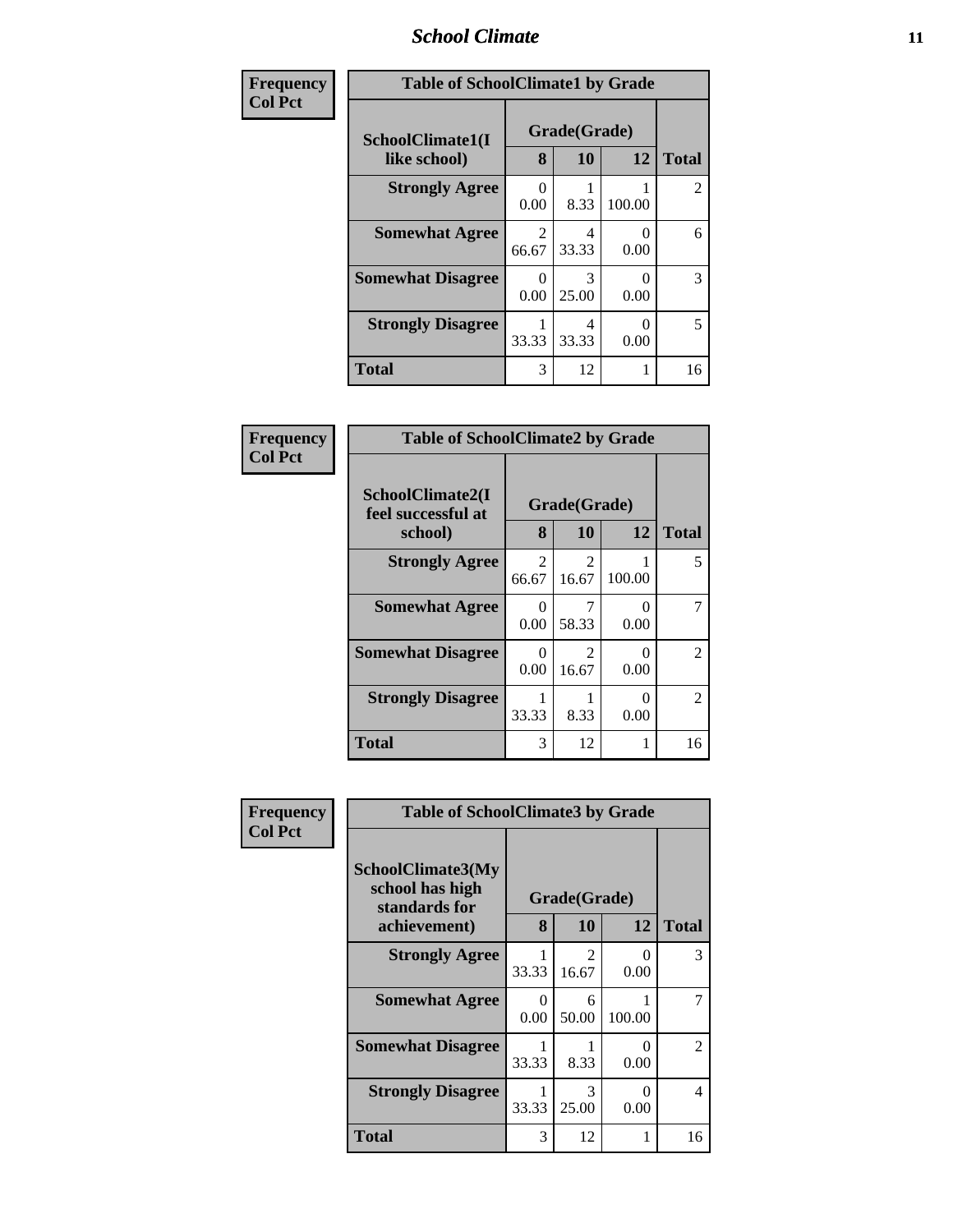### *School Climate* **12**

| Frequency      | <b>Table of SchoolClimate4 by Grade</b>                              |                           |                           |                           |              |  |
|----------------|----------------------------------------------------------------------|---------------------------|---------------------------|---------------------------|--------------|--|
| <b>Col Pct</b> | <b>SchoolClimate4(My</b><br>school sets clear<br>rules for behavior) | 8                         | Grade(Grade)<br><b>10</b> | 12                        | <b>Total</b> |  |
|                | <b>Strongly Agree</b>                                                | 0<br>0.00                 | 3<br>25.00                | 100.00                    | 4            |  |
|                | <b>Somewhat Agree</b>                                                | 3<br>100.00               | 4<br>33.33                | 0<br>0.00                 | 7            |  |
|                | <b>Somewhat Disagree</b>                                             | $\Omega$<br>0.00          | 8.33                      | $\mathbf{\Omega}$<br>0.00 |              |  |
|                | <b>Strongly Disagree</b>                                             | $\mathbf{\Omega}$<br>0.00 | 4<br>33.33                | 0<br>0.00                 | 4            |  |
|                | <b>Total</b>                                                         | 3                         | 12                        |                           | 16           |  |

| <b>Frequency</b><br>Col Pct |
|-----------------------------|
|                             |

| <b>Table of SchoolClimate5 by Grade</b>                   |                      |                        |             |               |  |  |  |
|-----------------------------------------------------------|----------------------|------------------------|-------------|---------------|--|--|--|
| SchoolClimate5(I<br>know what to do in<br>an emergency at | Grade(Grade)         |                        |             |               |  |  |  |
| school)                                                   | 8                    | 10                     | 12          | <b>Total</b>  |  |  |  |
| <b>Strongly Agree</b>                                     | 3<br>100.00          | 5<br>41.67             | 1<br>100.00 | 9             |  |  |  |
| <b>Somewhat Agree</b>                                     | 0<br>0.00            | 4<br>33.33             | 0<br>0.00   | 4             |  |  |  |
| <b>Somewhat Disagree</b>                                  | 0<br>0.00            | 8.33                   | 0<br>0.00   | 1             |  |  |  |
| <b>Strongly Disagree</b>                                  | $\mathbf{0}$<br>0.00 | $\mathcal{L}$<br>16.67 | 0<br>0.00   | $\mathcal{L}$ |  |  |  |
| Total                                                     | 3                    | 12                     | 1           | 16            |  |  |  |

| Frequency      | <b>Table of SchoolClimate6 by Grade</b>                  |                                |                         |        |                |
|----------------|----------------------------------------------------------|--------------------------------|-------------------------|--------|----------------|
| <b>Col Pct</b> | <b>SchoolClimate6(Teachers</b><br>treat me with respect) | Grade(Grade)<br>8<br><b>10</b> |                         | 12     | <b>Total</b>   |
|                | <b>Strongly Agree</b>                                    | 0<br>0.00                      | 8.33                    | 100.00 | $\mathfrak{D}$ |
|                | <b>Somewhat Agree</b>                                    | 2<br>66.67                     | $\overline{c}$<br>16.67 | 0.00   | 4              |
|                | <b>Somewhat Disagree</b>                                 | 0<br>0.00                      | 8.33                    | 0.00   |                |
|                | <b>Strongly Disagree</b>                                 | 33.33                          | 8<br>66.67              | 0.00   | 9              |
|                | <b>Total</b>                                             | 3                              | 12                      |        | 16             |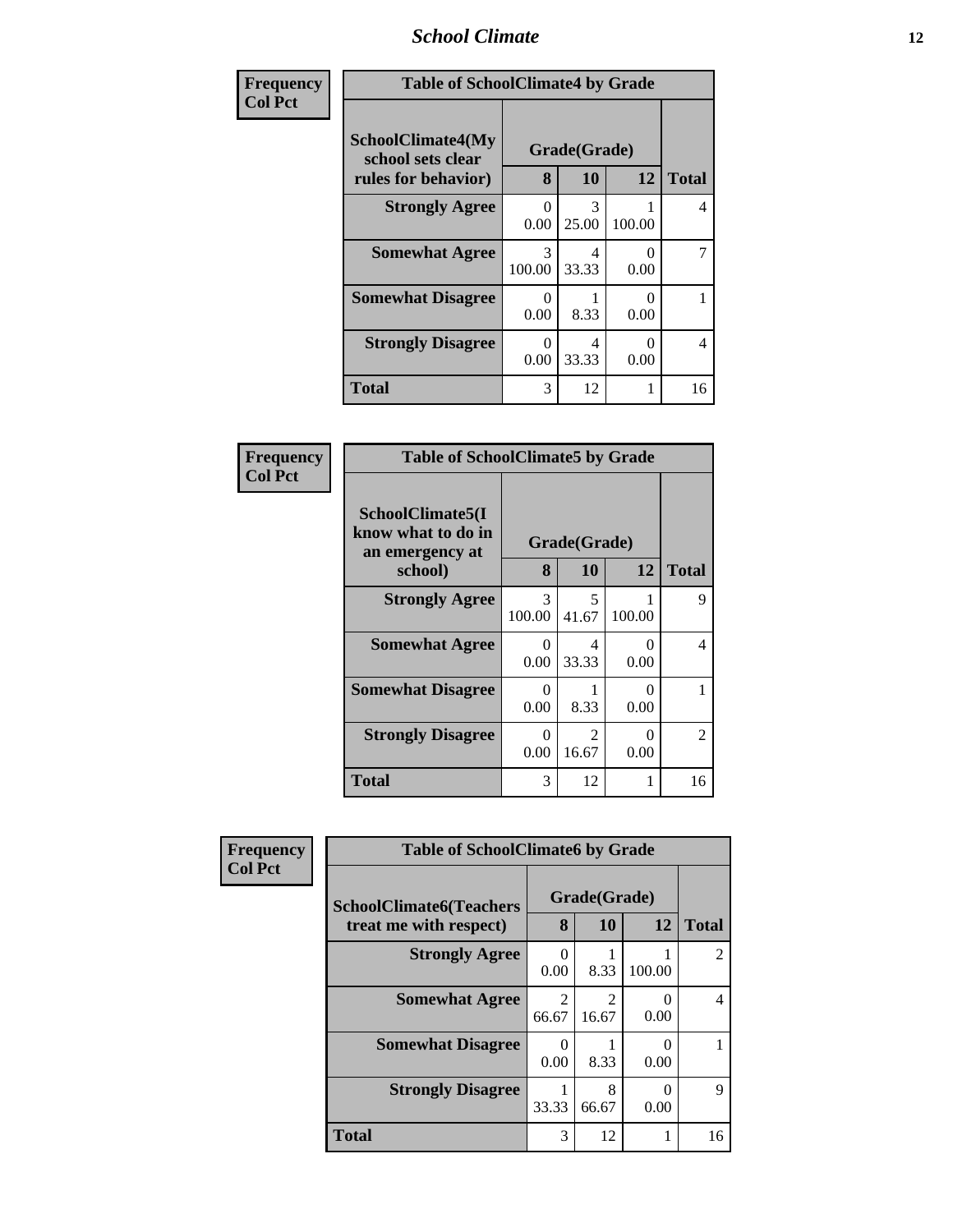#### *School Climate* **13**

| <b>Frequency</b> | <b>Table of SchoolClimate7 by Grade</b>                                       |                  |                                      |                      |              |
|------------------|-------------------------------------------------------------------------------|------------------|--------------------------------------|----------------------|--------------|
| <b>Col Pct</b>   | <b>SchoolClimate7(Behaviors</b><br>in my class allow the<br>teacher to teach) | 8                | Grade(Grade)<br>10                   | 12                   | <b>Total</b> |
|                  | <b>Strongly Agree</b>                                                         | 33.33            | $\mathcal{D}_{\mathcal{L}}$<br>16.67 | $\mathbf{0}$<br>0.00 | 3            |
|                  | <b>Somewhat Agree</b>                                                         | 33.33            | 8.33                                 | 100.00               | 3            |
|                  | <b>Somewhat Disagree</b>                                                      | $\Omega$<br>0.00 | 4<br>33.33                           | 0.00                 | 4            |
|                  | <b>Strongly Disagree</b>                                                      | 33.33            | 5<br>41.67                           | 0.00                 | 6            |
|                  | <b>Total</b>                                                                  | 3                | 12                                   |                      | 16           |

| Frequency      | <b>Table of SchoolClimate8 by Grade</b>                                 |                         |                                      |                       |               |
|----------------|-------------------------------------------------------------------------|-------------------------|--------------------------------------|-----------------------|---------------|
| <b>Col Pct</b> | <b>SchoolClimate8(Students</b><br>are frequently<br>recognized for good |                         | Grade(Grade)                         |                       |               |
|                | behavior)                                                               | 8                       | 10                                   | 12                    | <b>Total</b>  |
|                | <b>Strongly Agree</b>                                                   | $\Omega$<br>0.00        | 8.33                                 | O<br>0.00             |               |
|                | <b>Somewhat Agree</b>                                                   | $\mathfrak{D}$<br>66.67 | 6<br>50.00                           | 100.00                | 9             |
|                | <b>Somewhat Disagree</b>                                                | 0<br>0.00               | $\mathcal{R}$<br>25.00               | $\mathcal{O}$<br>0.00 | $\mathcal{F}$ |
|                | <b>Strongly Disagree</b>                                                | 33.33                   | $\mathcal{D}_{\mathcal{L}}$<br>16.67 | 0<br>0.00             | $\mathcal{R}$ |
|                | Total                                                                   | 3                       | 12                                   |                       | 16            |

| Frequency      | <b>Table of SchoolClimate9 by Grade</b>                                           |                         |                         |                  |              |
|----------------|-----------------------------------------------------------------------------------|-------------------------|-------------------------|------------------|--------------|
| <b>Col Pct</b> | SchoolClimate9(School<br>counselor would be<br>helpful if I needed<br>assistance) | 8                       | Grade(Grade)<br>10      | 12               | <b>Total</b> |
|                | <b>Strongly Agree</b>                                                             | $\mathfrak{D}$<br>66.67 | 4<br>33.33              | 100.00           | 7            |
|                | <b>Somewhat Agree</b>                                                             | 33.33                   | $\overline{4}$<br>33.33 | $\Omega$<br>0.00 | 5            |
|                | <b>Somewhat Disagree</b>                                                          | 0<br>0.00               | 8.33                    | 0<br>0.00        | 1            |
|                | <b>Strongly Disagree</b>                                                          | 0<br>0.00               | 3<br>25.00              | $\Omega$<br>0.00 | 3            |
|                | Total                                                                             | 3                       | 12                      |                  | 16           |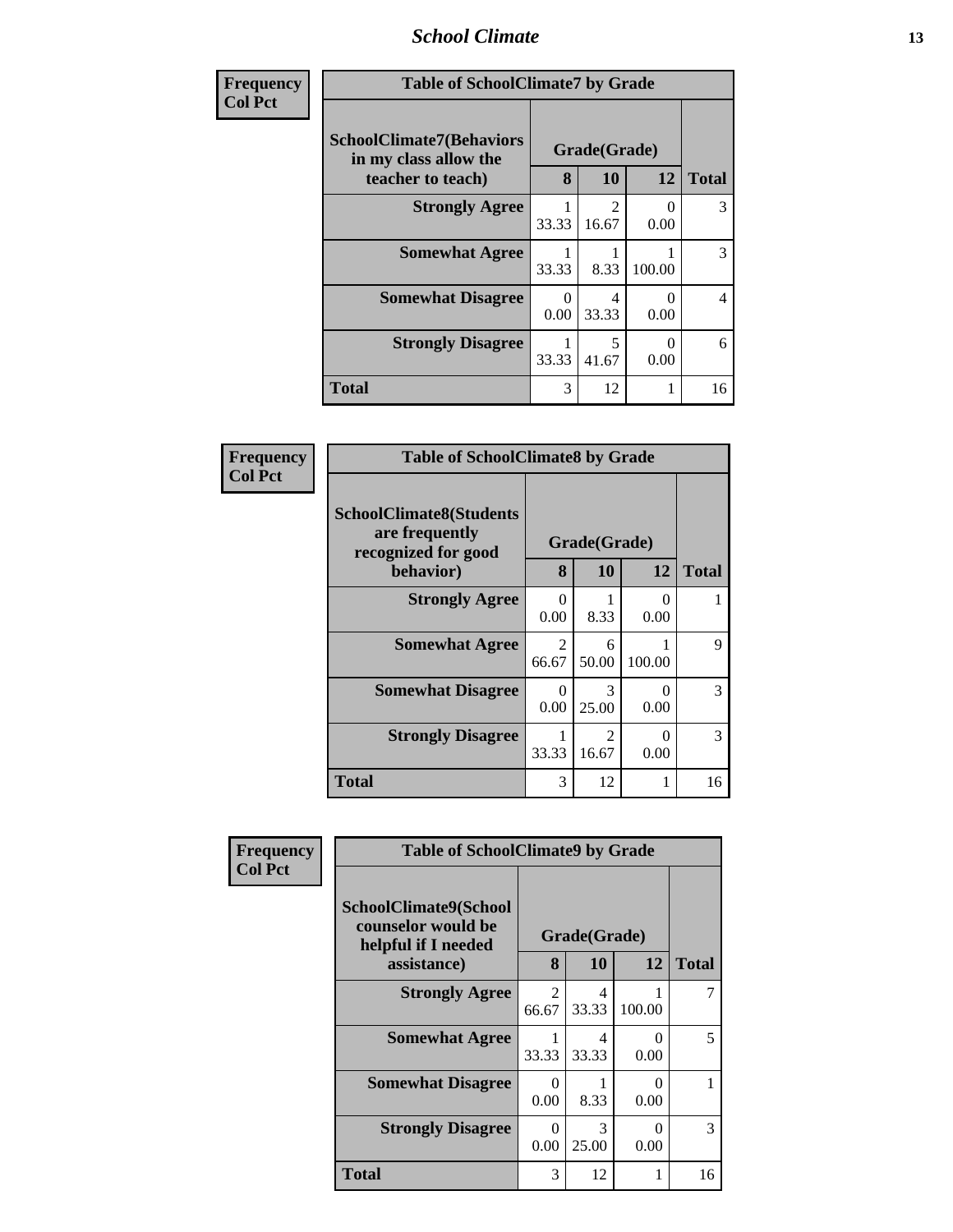# *Reasons for Dropping Out* **14**

| Frequency      | <b>Table of Dropoutreason by Grade</b>                                   |                         |                    |                  |              |
|----------------|--------------------------------------------------------------------------|-------------------------|--------------------|------------------|--------------|
| <b>Col Pct</b> | Dropoutreason(If<br>I dropped out the<br>reason would<br>most likely be) | 8                       | Grade(Grade)<br>10 | 12               | <b>Total</b> |
|                | <b>Won't Drop out</b>                                                    | $\overline{2}$<br>66.67 | 8.33               | 0<br>0.00        | 3            |
|                | <b>Bored</b>                                                             | 0<br>0.00               | 8.33               | $\Omega$<br>0.00 | 1            |
|                | <b>Being Bullied</b>                                                     | 1<br>33.33              | 0<br>0.00          | 0<br>0.00        | 1            |
|                | <b>Other</b>                                                             | 0<br>0.00               | 10<br>83.33        | 100.00           | 11           |
|                | Total                                                                    | 3                       | 12                 | 1                | 16           |

| Frequency<br><b>Col Pct</b> | <b>Table of Dropout by Grade</b>                                       |            |                    |           |              |  |  |
|-----------------------------|------------------------------------------------------------------------|------------|--------------------|-----------|--------------|--|--|
|                             | Dropout(I<br>have<br>thought<br>about<br>dropping<br>out of<br>school) | 8          | Grade(Grade)<br>10 | 12        | <b>Total</b> |  |  |
|                             | <b>Yes</b>                                                             | 1<br>33.33 | 10<br>83.33        | 100.00    | 12           |  |  |
|                             | N <sub>0</sub>                                                         | 2<br>66.67 | 2<br>16.67         | 0<br>0.00 | 4            |  |  |
|                             | <b>Total</b>                                                           | 3          | 12                 | 1         | 16           |  |  |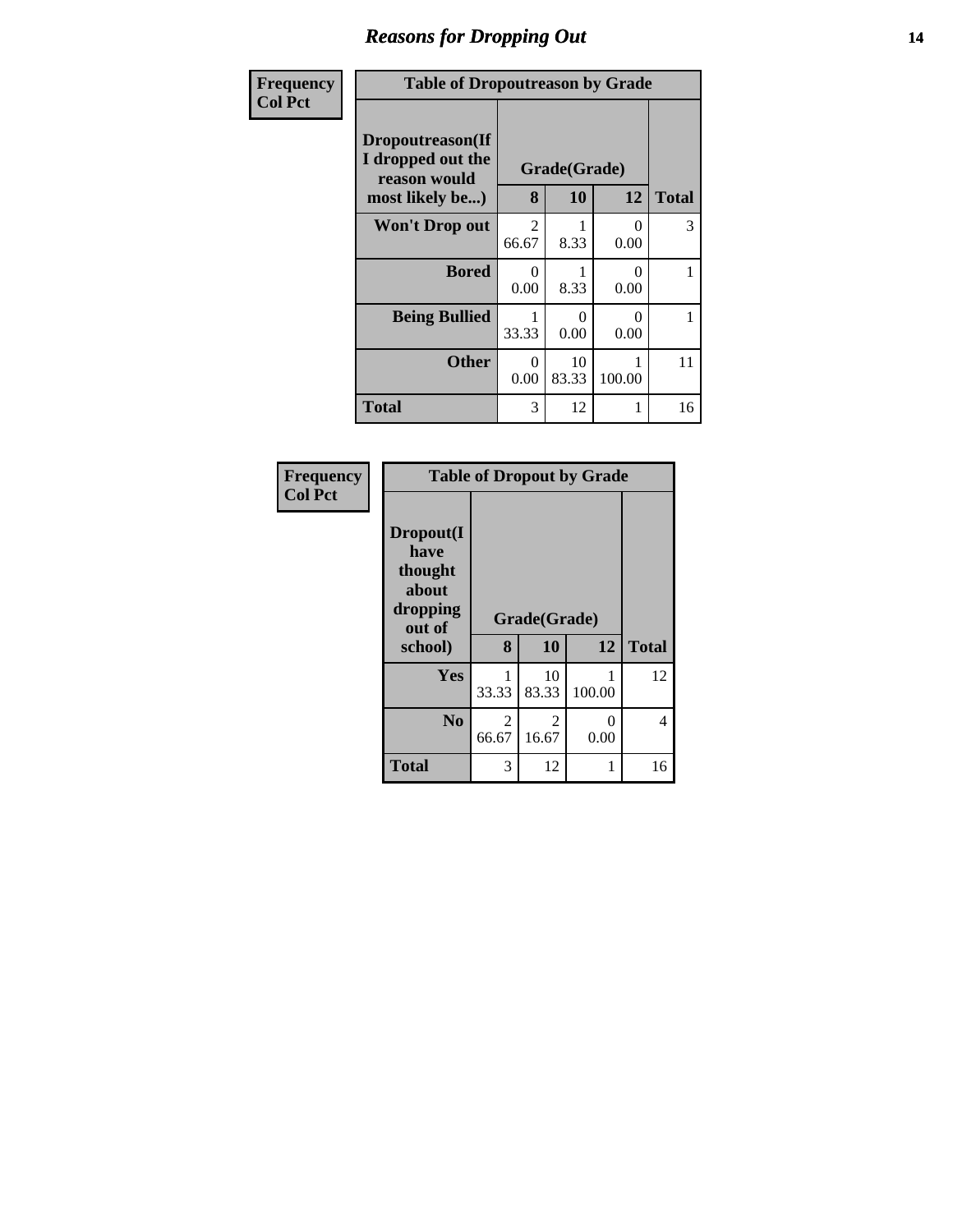*School Safety* **15**

| Frequency<br><b>Col Pct</b> | <b>Table of Gangself by Grade</b>                                                                 |                  |                        |                  |                |  |
|-----------------------------|---------------------------------------------------------------------------------------------------|------------------|------------------------|------------------|----------------|--|
|                             | Gangself(I<br>have<br>participated<br>in illegal<br>gang<br>activities in<br>the past 30<br>days) | 8                | Grade(Grade)<br>10     | 12               | <b>Total</b>   |  |
|                             | Yes                                                                                               | $\theta$<br>0.00 | $\mathcal{L}$<br>16.67 | $\Omega$<br>0.00 | $\overline{2}$ |  |
|                             | N <sub>0</sub>                                                                                    | 3<br>100.00      | 10<br>83.33            | 100.00           | 14             |  |
|                             | <b>Total</b>                                                                                      | 3                | 12                     |                  | 16             |  |

#### **Frequency Col Pct**

| <b>Table of Gangpeers by Grade</b>                                                    |              |            |             |              |  |  |  |
|---------------------------------------------------------------------------------------|--------------|------------|-------------|--------------|--|--|--|
| <b>Gangpeers</b> (I<br>have friends<br>who have<br>participated<br>in illegal<br>gang | Grade(Grade) |            |             |              |  |  |  |
| activities in<br>the past 30                                                          |              |            |             |              |  |  |  |
| days)                                                                                 | 8            | 10         | 12          | <b>Total</b> |  |  |  |
| Yes                                                                                   | 1<br>33.33   | 6<br>50.00 | 1<br>100.00 | 8            |  |  |  |
| N <sub>0</sub>                                                                        | 2<br>66.67   | 6<br>50.00 | 0<br>0.00   | 8            |  |  |  |

| Frequency      | <b>Table of Pickedon by Grade</b>                                                  |                         |                         |           |                |
|----------------|------------------------------------------------------------------------------------|-------------------------|-------------------------|-----------|----------------|
| <b>Col Pct</b> | <b>Pickedon</b> (I have<br>been picked on or<br>teased at school<br>in the past 30 |                         | Grade(Grade)            |           |                |
|                | days)                                                                              | 8                       | 10                      | 12        | <b>Total</b>   |
|                | <b>Strongly Agree</b>                                                              | $\overline{2}$<br>66.67 | $\overline{2}$<br>16.67 | 0<br>0.00 | 4              |
|                | <b>Somewhat Agree</b>                                                              | 1<br>33.33              | $\mathcal{R}$<br>25.00  | 0<br>0.00 | $\overline{4}$ |
|                | <b>Strongly Disagree</b>                                                           | 0<br>0.00               | 7<br>58.33              | 100.00    | 8              |
|                | <b>Total</b>                                                                       | 3                       | 12                      | 1         | 16             |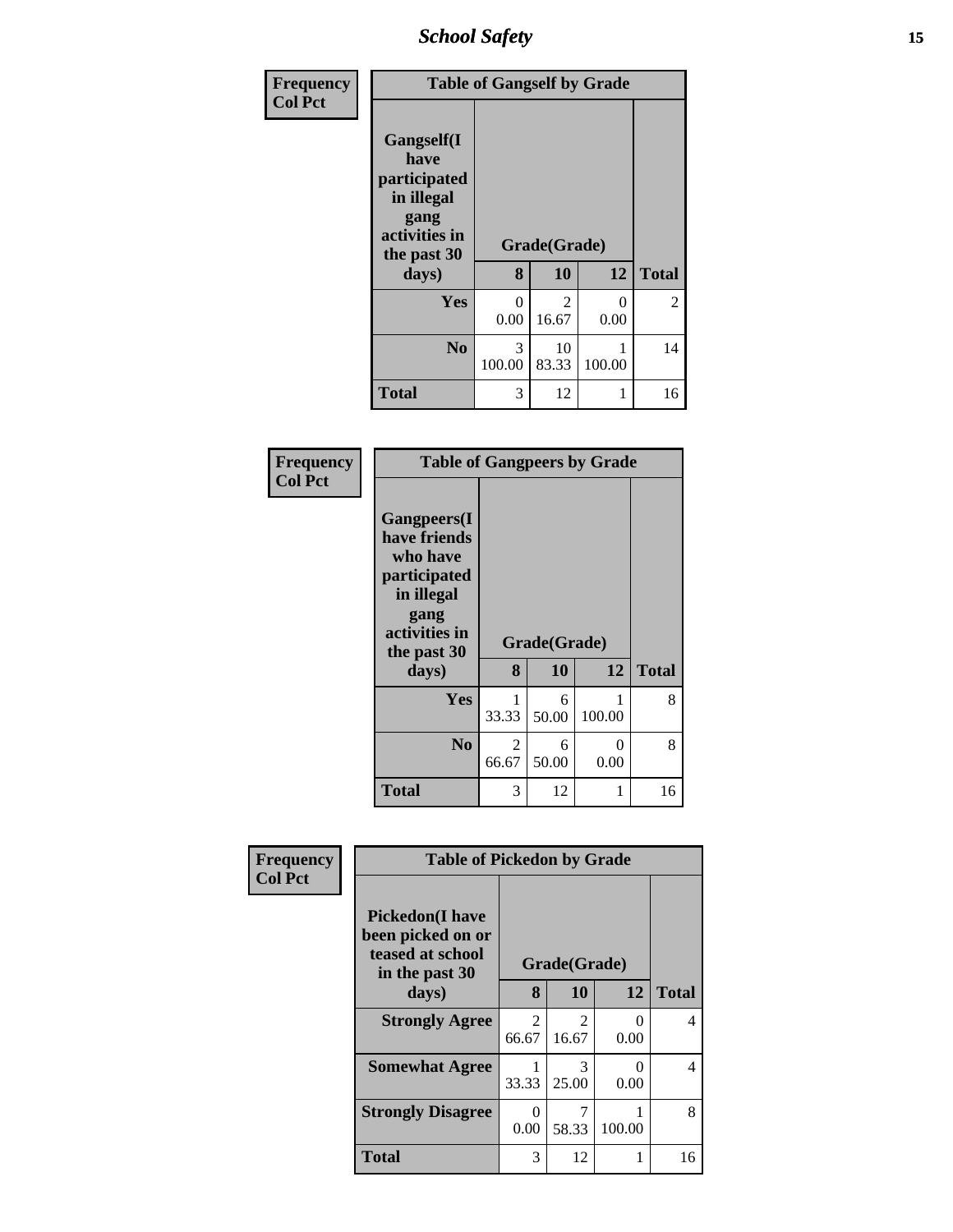*School Safety* **16**

| <b>Frequency</b> | <b>Table of Safeschool by Grade</b>                      |           |                    |                  |                |
|------------------|----------------------------------------------------------|-----------|--------------------|------------------|----------------|
| <b>Col Pct</b>   | Safeschool(School<br>is a place at which I<br>feel safe) | 8         | Grade(Grade)<br>10 | 12               | <b>Total</b>   |
|                  | <b>Strongly Agree</b>                                    | 33.33     | 3<br>25.00         | $\Omega$<br>0.00 | 4              |
|                  | <b>Somewhat Agree</b>                                    | 33.33     | 4<br>33.33         | 100.00           | 6              |
|                  | <b>Somewhat Disagree</b>                                 | 33.33     | 8.33               | 0<br>0.00        | $\overline{2}$ |
|                  | <b>Strongly Disagree</b>                                 | 0<br>0.00 | 4<br>33.33         | 0<br>0.00        | 4              |
|                  | <b>Total</b>                                             | 3         | 12                 | 1                | 16             |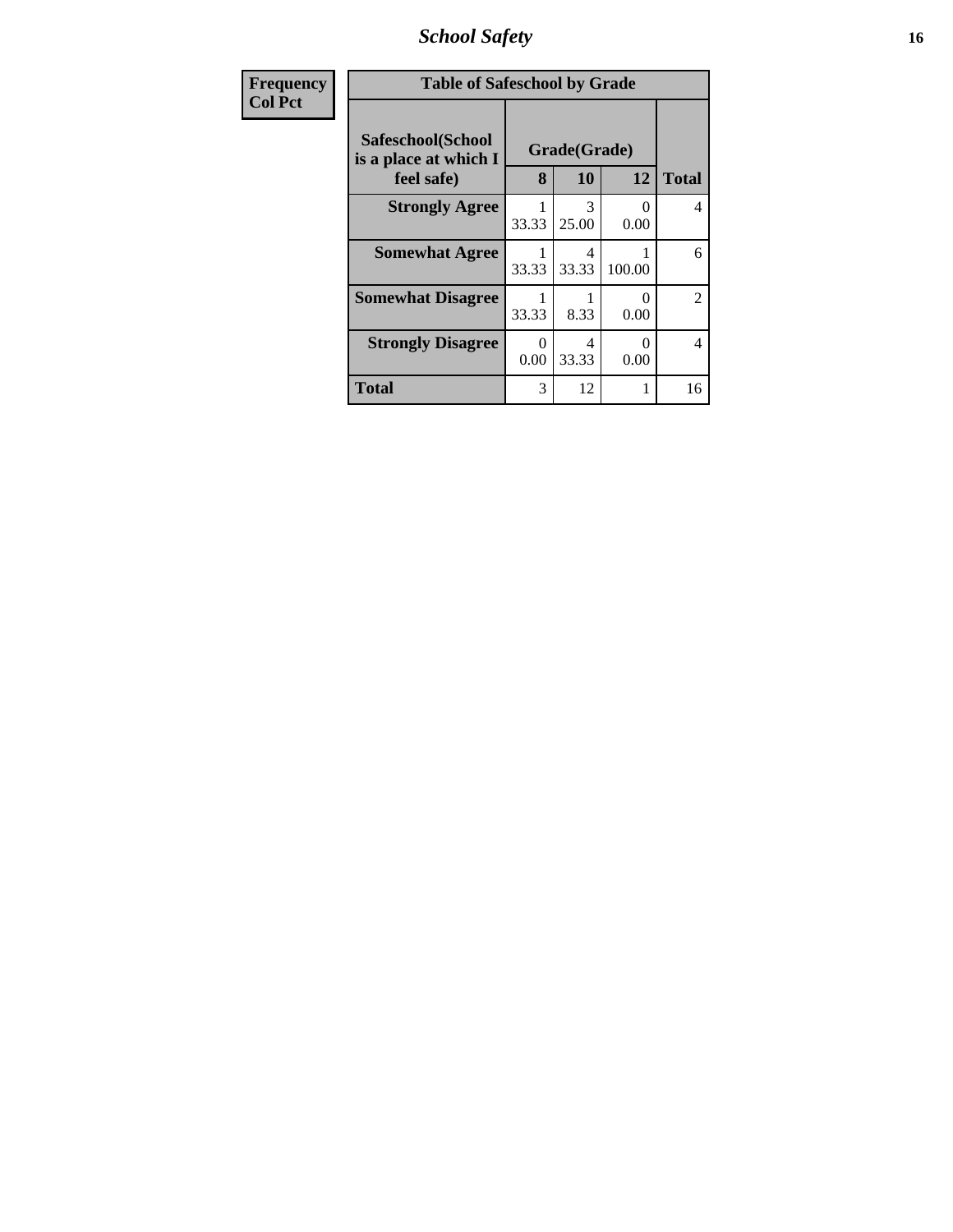*School Safety* **17**

| Frequency      | <b>Table of Grade by Bullied</b> |                             |                                                                                  |                   |                        |                        |              |
|----------------|----------------------------------|-----------------------------|----------------------------------------------------------------------------------|-------------------|------------------------|------------------------|--------------|
| <b>Row Pct</b> |                                  |                             | <b>Bullied</b> (I have been bullied by<br>other students in the past 30<br>days) |                   |                        |                        |              |
|                | Grade(Grade)                     | $\mathbf{0}$<br><b>Days</b> | 1 or<br>$\mathbf{2}$<br>days                                                     | 6 to<br>9<br>days | 10<br>to<br>19<br>days | 20<br>to<br>29<br>days | <b>Total</b> |
|                | 8                                | 33.33                       | 33.33                                                                            | 33.33             | $\Omega$<br>0.00       | 0<br>0.00              | 3            |
|                | 10                               | 9<br>75.00                  | 8.33                                                                             | 0<br>0.00         | 8.33                   | 8.33                   | 12           |
|                | 12                               | 100.00                      | $\Omega$<br>0.00                                                                 | 0<br>0.00         | $\Omega$<br>0.00       | $\Omega$<br>0.00       |              |
|                | <b>Total</b>                     | 11                          | $\overline{2}$                                                                   |                   |                        |                        | 16           |

| Frequency      | <b>Table of Grade by Bulliedothers</b> |                  |                                                                   |                        |                   |              |
|----------------|----------------------------------------|------------------|-------------------------------------------------------------------|------------------------|-------------------|--------------|
| <b>Row Pct</b> |                                        |                  | <b>Bulliedothers</b> (I bullied<br>others in the past 30<br>days) |                        |                   |              |
|                | Grade(Grade)                           | 0<br><b>Days</b> | 1 or<br>2<br>days                                                 | 10<br>to<br>19<br>days | All<br>30<br>days | <b>Total</b> |
|                | 8                                      | 2<br>66.67       | 33.33                                                             | 0<br>0.00              | $\Omega$<br>0.00  | 3            |
|                | 10                                     | 6<br>50.00       | 4<br>33.33                                                        | 8.33                   | 1<br>8.33         | 12           |
|                | 12                                     | 100.00           | $\Omega$<br>0.00                                                  | 0<br>0.00              | $\Omega$<br>0.00  |              |
|                | <b>Total</b>                           | 9                | 5                                                                 |                        | 1                 | 16           |

| Frequency      | <b>Table of Grade by Weaponschool</b> |                                                                                    |              |  |  |
|----------------|---------------------------------------|------------------------------------------------------------------------------------|--------------|--|--|
| <b>Row Pct</b> |                                       | <b>Weaponschool</b> (I<br>brought a<br>weapon to<br>school in the<br>past 30 days) |              |  |  |
|                | Grade(Grade)                          | 0 Days                                                                             | <b>Total</b> |  |  |
|                | 8                                     | 3<br>100.00                                                                        | 3            |  |  |
|                | 10                                    | 12<br>100.00                                                                       | 12           |  |  |
|                | 12                                    | 100.00                                                                             |              |  |  |
|                | <b>Total</b>                          | 16                                                                                 | 16           |  |  |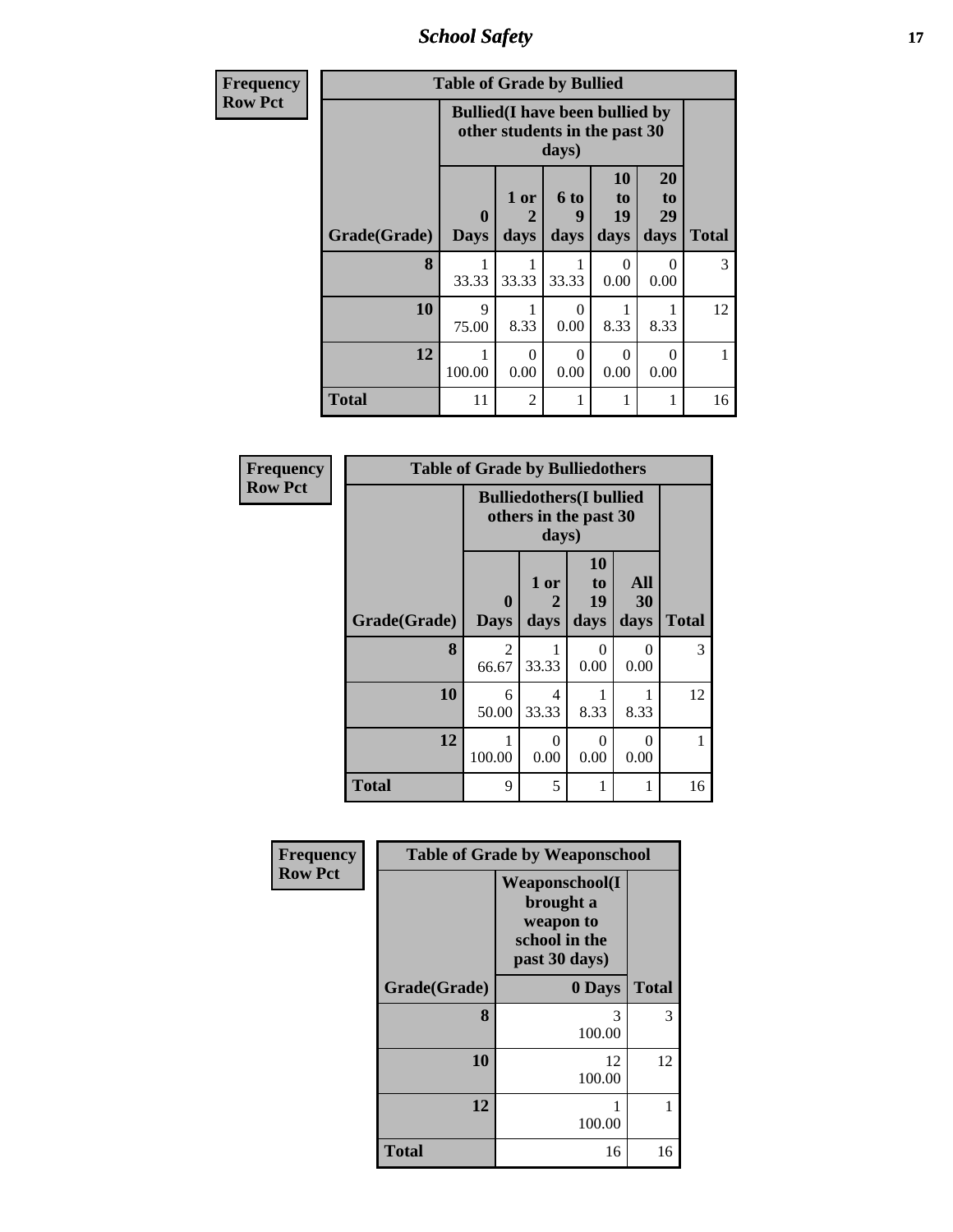*School Safety* **18**

| <b>Frequency</b> | <b>Table of Grade by Absentunsafe</b> |                                                                                          |                       |              |  |
|------------------|---------------------------------------|------------------------------------------------------------------------------------------|-----------------------|--------------|--|
| <b>Row Pct</b>   |                                       | Absentunsafe(I<br>have missed<br>school because I<br>felt unsafe in the<br>past 30 days) |                       |              |  |
|                  | Grade(Grade)                          | 0 Days                                                                                   | <b>All 30</b><br>days | <b>Total</b> |  |
|                  | 8                                     | 3<br>100.00                                                                              | 0<br>0.00             | 3            |  |
|                  | 10                                    | 11<br>91.67                                                                              | 1<br>8.33             | 12           |  |
|                  | 12                                    | 100.00                                                                                   | $\theta$<br>0.00      | 1            |  |
|                  | <b>Total</b>                          | 15                                                                                       | 1                     | 16           |  |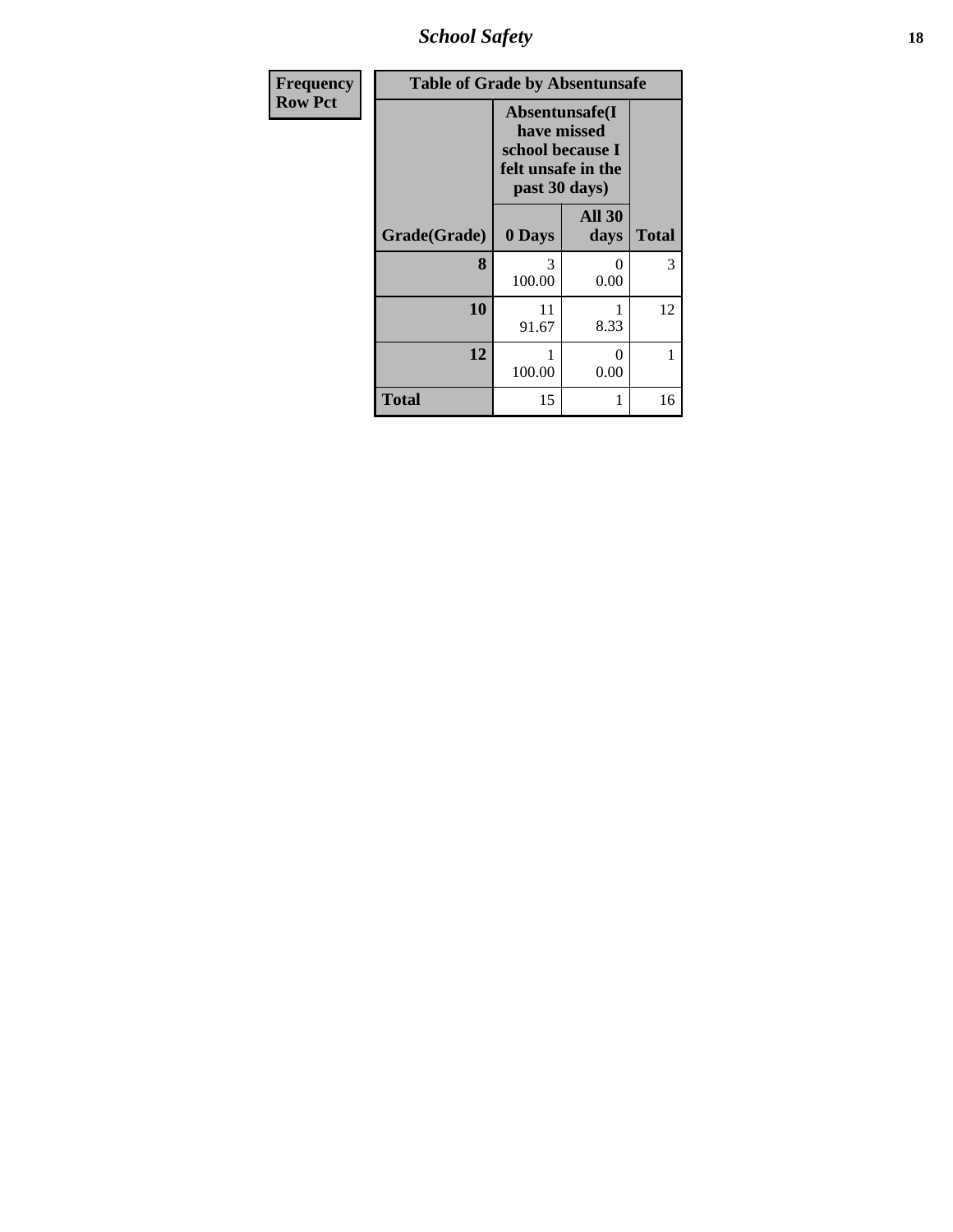# *Drug Use During Last 30 Days* **19**

#### **Frequency Row Pct**

| <b>Table of Grade by Alcohol</b> |  |  |
|----------------------------------|--|--|
|                                  |  |  |

| ency |              | <b>Table of Grade by Alcohol</b> |                                       |                  |                 |                     |              |
|------|--------------|----------------------------------|---------------------------------------|------------------|-----------------|---------------------|--------------|
| ct   |              |                                  | Alcohol(Alcohol use,<br>past 30 days) |                  |                 |                     |              |
|      | Grade(Grade) | <b>Did</b><br>not<br><b>use</b>  | $1-2$<br>days                         | $3 - 5$<br>days  | $10-19$<br>days | <b>Every</b><br>day | <b>Total</b> |
|      | 8            | 2<br>66.67                       | $\theta$<br>0.00                      | $\theta$<br>0.00 | 0<br>0.00       | 33.33               | 3            |
|      | 10           | 5<br>41.67                       | $\overline{2}$<br>16.67               | 3<br>25.00       | 2<br>16.67      | $\theta$<br>0.00    | 12           |
|      | 12           | 100.00                           | $\theta$<br>0.00                      | 0<br>0.00        | 0<br>0.00       | 0.00                |              |
|      | <b>Total</b> | 8                                | $\overline{2}$                        | 3                | $\overline{2}$  |                     | 16           |

| Frequency      | <b>Table of Grade by Cigarettes</b> |                                                             |                  |                     |              |  |  |
|----------------|-------------------------------------|-------------------------------------------------------------|------------------|---------------------|--------------|--|--|
| <b>Row Pct</b> |                                     | <b>Cigarettes</b> (Smoking<br>tobacco use,<br>past 30 days) |                  |                     |              |  |  |
|                | Grade(Grade)                        | <b>Did</b><br>not<br><b>use</b>                             | $1-2$<br>days    | <b>Every</b><br>day | <b>Total</b> |  |  |
|                | 8                                   | $\mathfrak{D}$<br>66.67                                     | 0<br>0.00        | 33.33               | 3            |  |  |
|                | 10                                  | 8<br>66.67                                                  | 3<br>25.00       | 8.33                | 12           |  |  |
|                | 12                                  | 1<br>100.00                                                 | $\Omega$<br>0.00 | $\Omega$<br>0.00    | 1            |  |  |
|                | <b>Total</b>                        | 11                                                          | 3                | 2                   | 16           |  |  |

| Frequency      | <b>Table of Grade by Smokeless</b> |                                                            |                  |                     |              |  |  |
|----------------|------------------------------------|------------------------------------------------------------|------------------|---------------------|--------------|--|--|
| <b>Row Pct</b> |                                    | <b>Smokeless</b> (Chewing<br>tobacco use,<br>past 30 days) |                  |                     |              |  |  |
|                | Grade(Grade)                       | <b>Did</b><br>not<br><b>use</b>                            | $1 - 2$<br>days  | <b>Every</b><br>day | <b>Total</b> |  |  |
|                | 8                                  | 3<br>100.00                                                | 0<br>0.00        | $\Omega$<br>0.00    | 3            |  |  |
|                | 10                                 | 8<br>66.67                                                 | 3<br>25.00       | 8.33                | 12           |  |  |
|                | 12                                 | 100.00                                                     | $\theta$<br>0.00 | $\Omega$<br>0.00    |              |  |  |
|                | <b>Total</b>                       | 12                                                         | 3                | 1                   | 16           |  |  |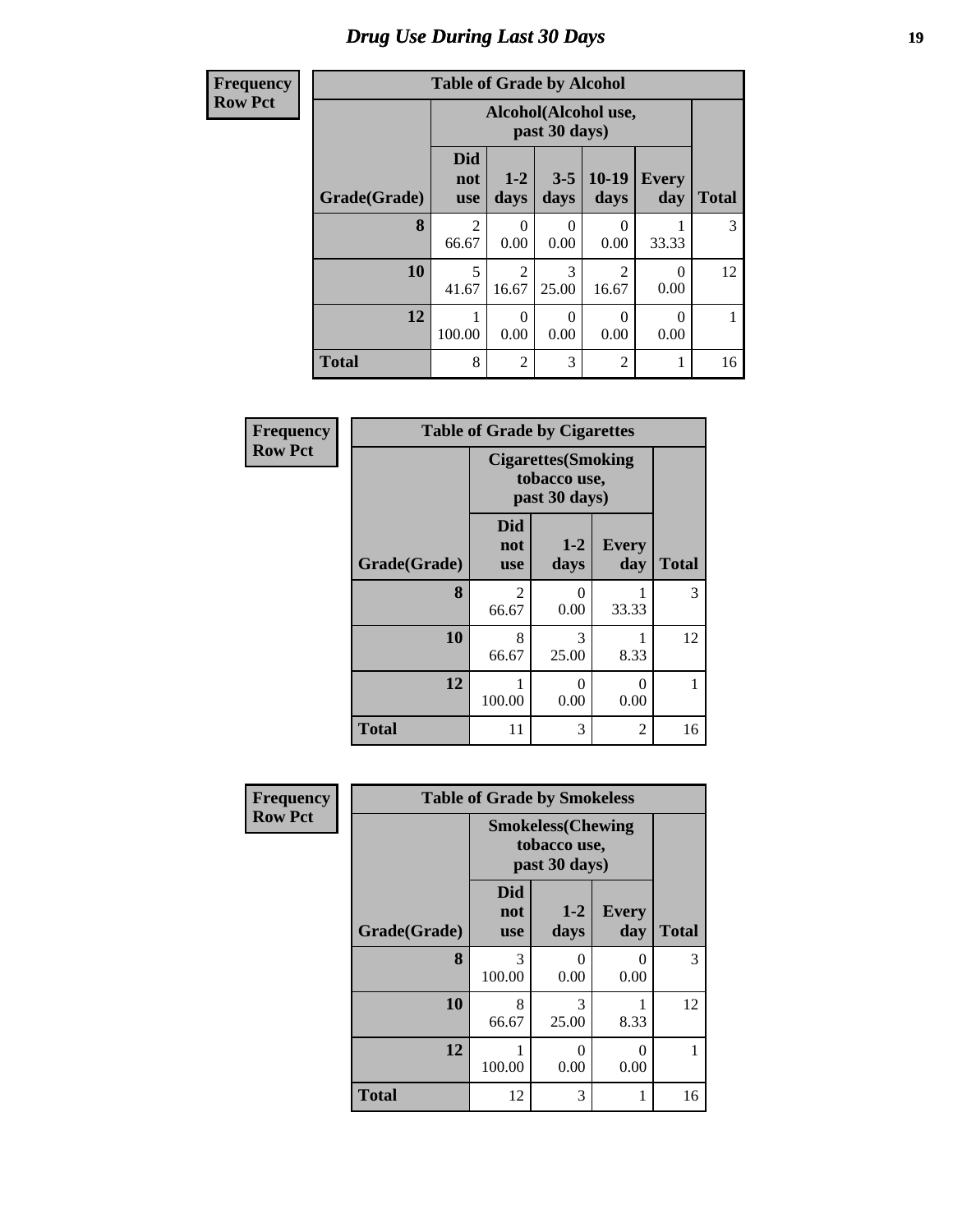### *Drug Use During Last 30 Days* 20

#### **Frequency Row Pct**

Г Ъ

# **Table of Grade by Marijuana**

| CV | Table of Grade by Marijuana |                                 |                                            |                 |                 |              |  |
|----|-----------------------------|---------------------------------|--------------------------------------------|-----------------|-----------------|--------------|--|
|    |                             |                                 | Marijuana (Marijuana use,<br>past 30 days) |                 |                 |              |  |
|    | Grade(Grade)                | <b>Did</b><br>not<br><b>use</b> | $1-2$<br>days                              | $6 - 9$<br>days | $10-19$<br>days | <b>Total</b> |  |
|    | 8                           | 3<br>100.00                     | $\theta$<br>0.00                           | 0<br>0.00       | 0<br>0.00       | 3            |  |
|    | 10                          | 9<br>75.00                      | 8.33                                       | 8.33            | 8.33            | 12           |  |
|    | 12                          | 100.00                          | 0<br>0.00                                  | 0<br>0.00       | ∩<br>0.00       | 1            |  |
|    | <b>Total</b>                | 13                              | 1                                          |                 |                 | 16           |  |

| Frequency      | <b>Table of Grade by Cocaine</b> |                                                  |              |  |
|----------------|----------------------------------|--------------------------------------------------|--------------|--|
| <b>Row Pct</b> |                                  | <b>Cocaine</b> (Cocaine<br>use,<br>past 30 days) |              |  |
|                | Grade(Grade)                     | Did not use                                      | <b>Total</b> |  |
|                | 8                                | 3<br>100.00                                      | 3            |  |
|                | 10                               | 12<br>100.00                                     | 12           |  |
|                | 12                               | 100.00                                           | 1            |  |
|                | <b>Total</b>                     | 16                                               | 16           |  |

| Frequency      |              | <b>Table of Grade by Inhalants</b>               |              |
|----------------|--------------|--------------------------------------------------|--------------|
| <b>Row Pct</b> |              | <b>Inhalants</b> (Inhalant<br>use, past 30 days) |              |
|                | Grade(Grade) | Did not use                                      | <b>Total</b> |
|                | 8            | 3<br>100.00                                      | 3            |
|                | 10           | 12<br>100.00                                     | 12           |
|                | 12           | 100.00                                           |              |
|                | <b>Total</b> | 16                                               | 16           |

٦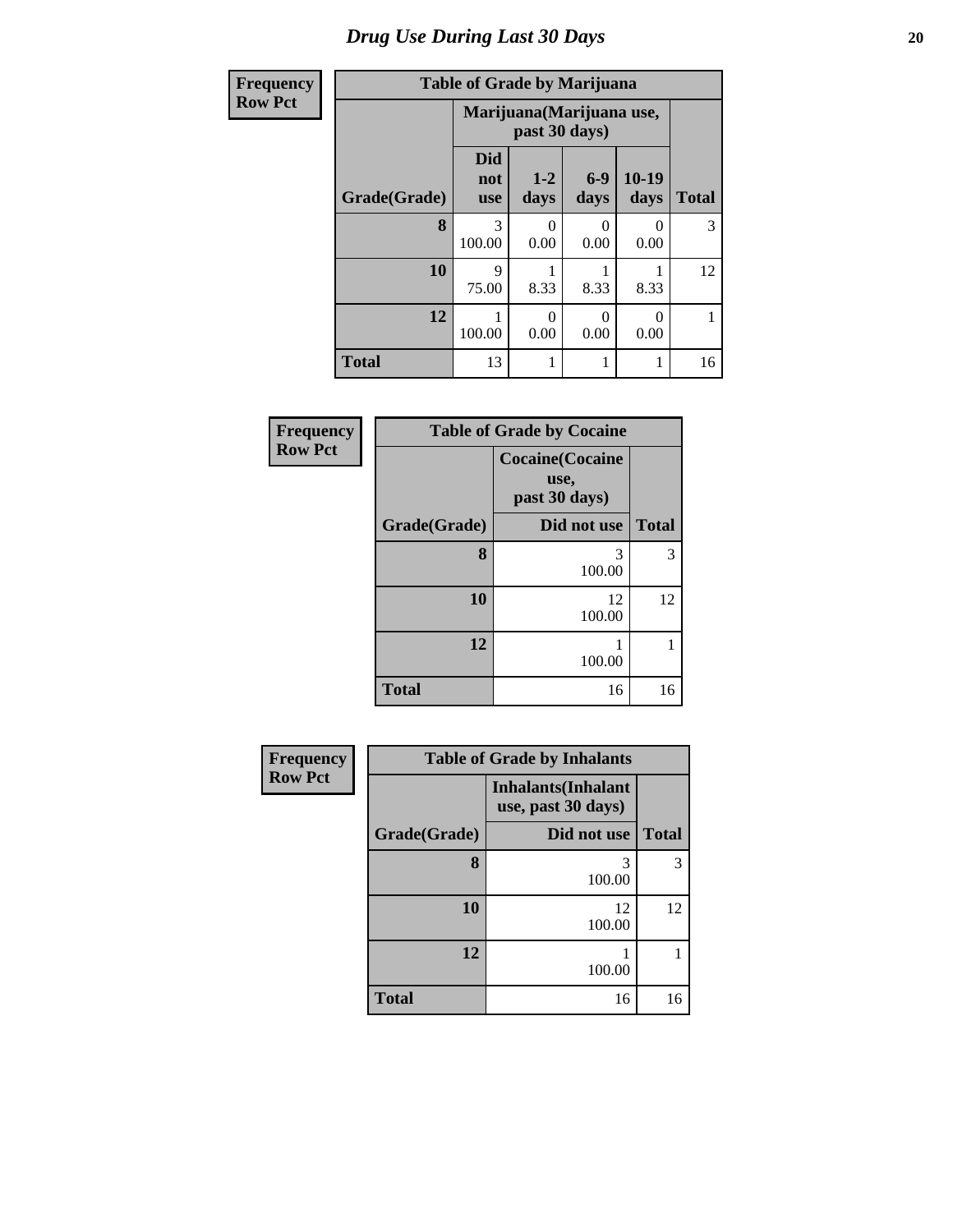| <b>Frequency</b> |              | <b>Table of Grade by Steroids</b>                |              |
|------------------|--------------|--------------------------------------------------|--------------|
| <b>Row Pct</b>   |              | <b>Steroids(Steroid</b><br>use,<br>past 30 days) |              |
|                  | Grade(Grade) | Did not use                                      | <b>Total</b> |
|                  | 8            | 3<br>100.00                                      | 3            |
|                  | 10           | 12<br>100.00                                     | 12           |
|                  | 12           | 100.00                                           |              |
|                  | <b>Total</b> | 16                                               | 16           |

| Frequency      | <b>Table of Grade by Ecstasy</b> |                                               |                         |              |  |  |
|----------------|----------------------------------|-----------------------------------------------|-------------------------|--------------|--|--|
| <b>Row Pct</b> |                                  | <b>Ecstasy</b> (Ecstasy<br>use, past 30 days) |                         |              |  |  |
|                | Grade(Grade)                     | Did not<br><b>use</b>                         | $10-19$<br>days         | <b>Total</b> |  |  |
|                | 8                                | 3<br>100.00                                   | 0<br>0.00               | 3            |  |  |
|                | 10                               | 10<br>83.33                                   | $\mathfrak{D}$<br>16.67 | 12           |  |  |
|                | 12                               | 100.00                                        | 0<br>0.00               |              |  |  |
|                | <b>Total</b>                     | 14                                            | 2                       | 16           |  |  |

| Frequency      | <b>Table of Grade by Meth</b> |                                                    |              |  |  |
|----------------|-------------------------------|----------------------------------------------------|--------------|--|--|
| <b>Row Pct</b> |                               | <b>Meth</b> (Methamphetamine<br>use, past 30 days) |              |  |  |
|                | Grade(Grade)                  | Did not use                                        | <b>Total</b> |  |  |
|                | 8                             | 3<br>100.00                                        | 3            |  |  |
|                | 10                            | 12<br>100.00                                       | 12           |  |  |
|                | 12                            | 100.00                                             |              |  |  |
|                | <b>Total</b>                  | 16                                                 | 16           |  |  |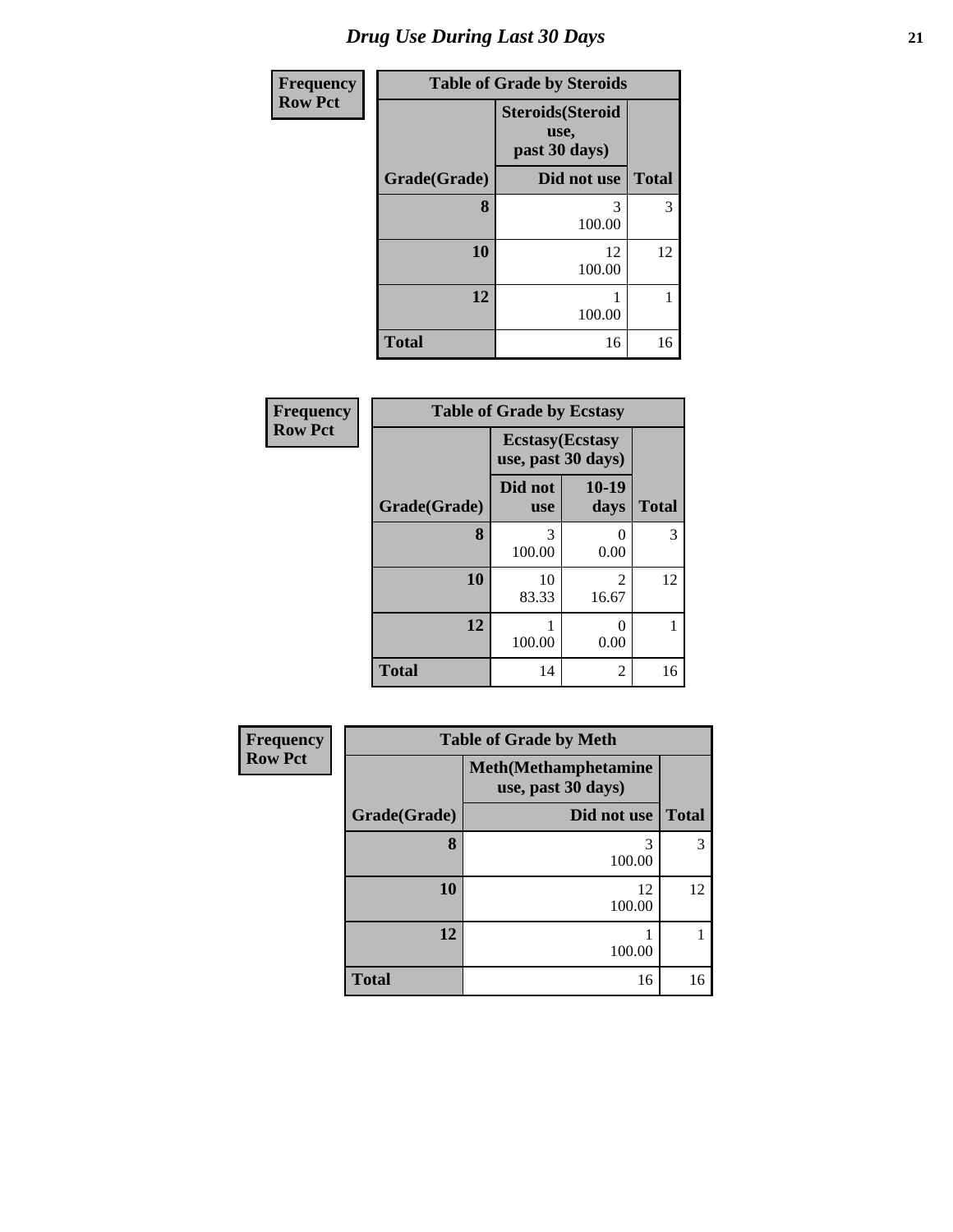# *Drug Use During Last 30 Days* **22**

| <b>Frequency</b> | <b>Table of Grade by Hallucinogens</b> |                                                   |                   |              |  |  |
|------------------|----------------------------------------|---------------------------------------------------|-------------------|--------------|--|--|
| <b>Row Pct</b>   |                                        | Hallucinogens (Hallucinogen<br>use, past 30 days) |                   |              |  |  |
|                  | Grade(Grade)                           | Did not use                                       | <b>10-19 days</b> | <b>Total</b> |  |  |
|                  | 8                                      | 3<br>100.00                                       | 0.00              | 3            |  |  |
|                  | 10                                     | 11<br>91.67                                       | 8.33              | 12           |  |  |
|                  | 12                                     | 100.00                                            | 0.00              |              |  |  |
|                  | <b>Total</b>                           | 15                                                |                   | 16           |  |  |

| <b>Frequency</b> | <b>Table of Grade by Prescription</b> |                                                                                   |            |              |  |  |
|------------------|---------------------------------------|-----------------------------------------------------------------------------------|------------|--------------|--|--|
| <b>Row Pct</b>   |                                       | <b>Prescription</b> (Prescription<br>drugs not prescribed to<br>me, past 30 days) |            |              |  |  |
|                  | Grade(Grade)                          | Did not use                                                                       | $1-2$ days | <b>Total</b> |  |  |
|                  | 8                                     | 3<br>100.00                                                                       | 0.00       | 3            |  |  |
|                  | 10                                    | Q<br>75.00                                                                        | 3<br>25.00 | 12           |  |  |
|                  | 12                                    | 100.00                                                                            | 0.00       |              |  |  |
|                  | <b>Total</b>                          | 13                                                                                | 3          | 16           |  |  |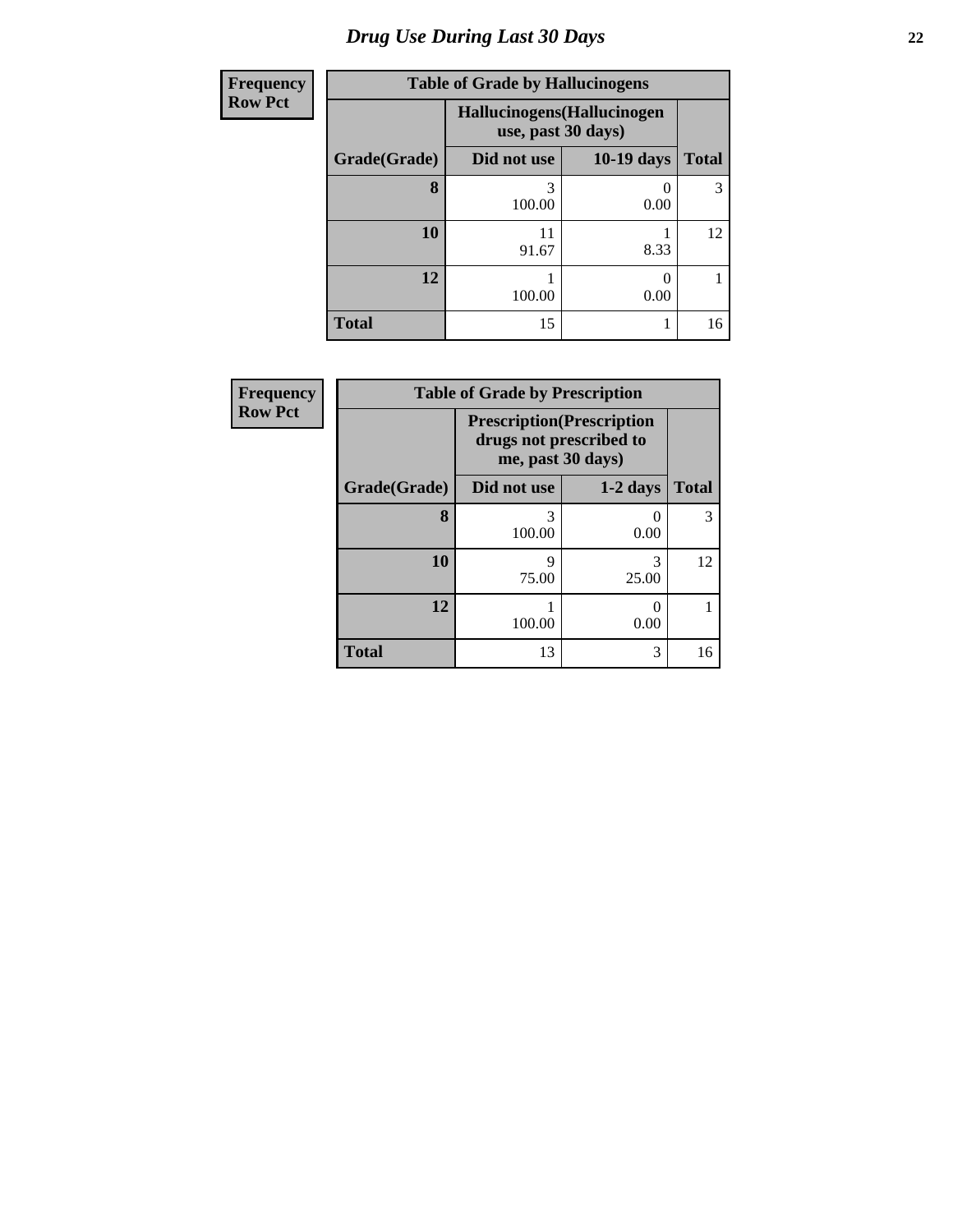| <b>Frequency</b> | <b>Table of Alcoholease by Grade</b> |                         |            |           |              |
|------------------|--------------------------------------|-------------------------|------------|-----------|--------------|
| <b>Col Pct</b>   | Alcoholease(It is                    | Grade(Grade)            |            |           |              |
|                  | easy to get alcohol)                 | 8                       | 10         | 12        | <b>Total</b> |
|                  | <b>Strongly Agree</b>                | 0<br>0.00               | 58.33      | 100.00    | 8            |
|                  | <b>Somewhat Agree</b>                | 0<br>0.00               | 8.33       | 0<br>0.00 |              |
|                  | <b>Somewhat Disagree</b>             | $\mathfrak{D}$<br>66.67 | 8.33       | 0<br>0.00 | 3            |
|                  | <b>Strongly Disagree</b>             | 33.33                   | 3<br>25.00 | 0<br>0.00 | 4            |
|                  | <b>Total</b>                         | 3                       | 12         | 1         | 16           |

| Frequency      | <b>Table of Cigarettesease by Grade</b> |       |              |           |                |  |
|----------------|-----------------------------------------|-------|--------------|-----------|----------------|--|
| <b>Col Pct</b> | Cigarettesease(It)<br>is easy to get    |       | Grade(Grade) |           |                |  |
|                | smoking tobacco)                        | 8     | 10           | <b>12</b> | <b>Total</b>   |  |
|                | <b>Strongly Agree</b>                   | 33.33 | 9<br>75.00   | 100.00    | 11             |  |
|                | <b>Somewhat Agree</b>                   | 33.33 | 2<br>16.67   | 0<br>0.00 | 3              |  |
|                | <b>Strongly Disagree</b>                | 33.33 | 8.33         | 0<br>0.00 | $\overline{c}$ |  |
|                | Total                                   | 3     | 12           | 1         | 16             |  |

| <b>Frequency</b> | <b>Table of Smokelessease by Grade</b>     |                         |            |        |              |
|------------------|--------------------------------------------|-------------------------|------------|--------|--------------|
| <b>Col Pct</b>   | <b>Smokelessease</b> (It<br>is easy to get | Grade(Grade)            |            |        |              |
|                  | chewing tobacco)                           | 8                       | 10         | 12     | <b>Total</b> |
|                  | <b>Strongly Agree</b>                      | $\mathbf{0}$<br>0.00    | 8<br>66.67 | 100.00 | 9            |
|                  | <b>Somewhat Agree</b>                      | 33.33                   | 8.33       | 0.00   | 2            |
|                  | <b>Strongly Disagree</b>                   | $\overline{2}$<br>66.67 | 3<br>25.00 | 0.00   | 5            |
|                  | Total                                      | 3                       | 12         | 1      | 16           |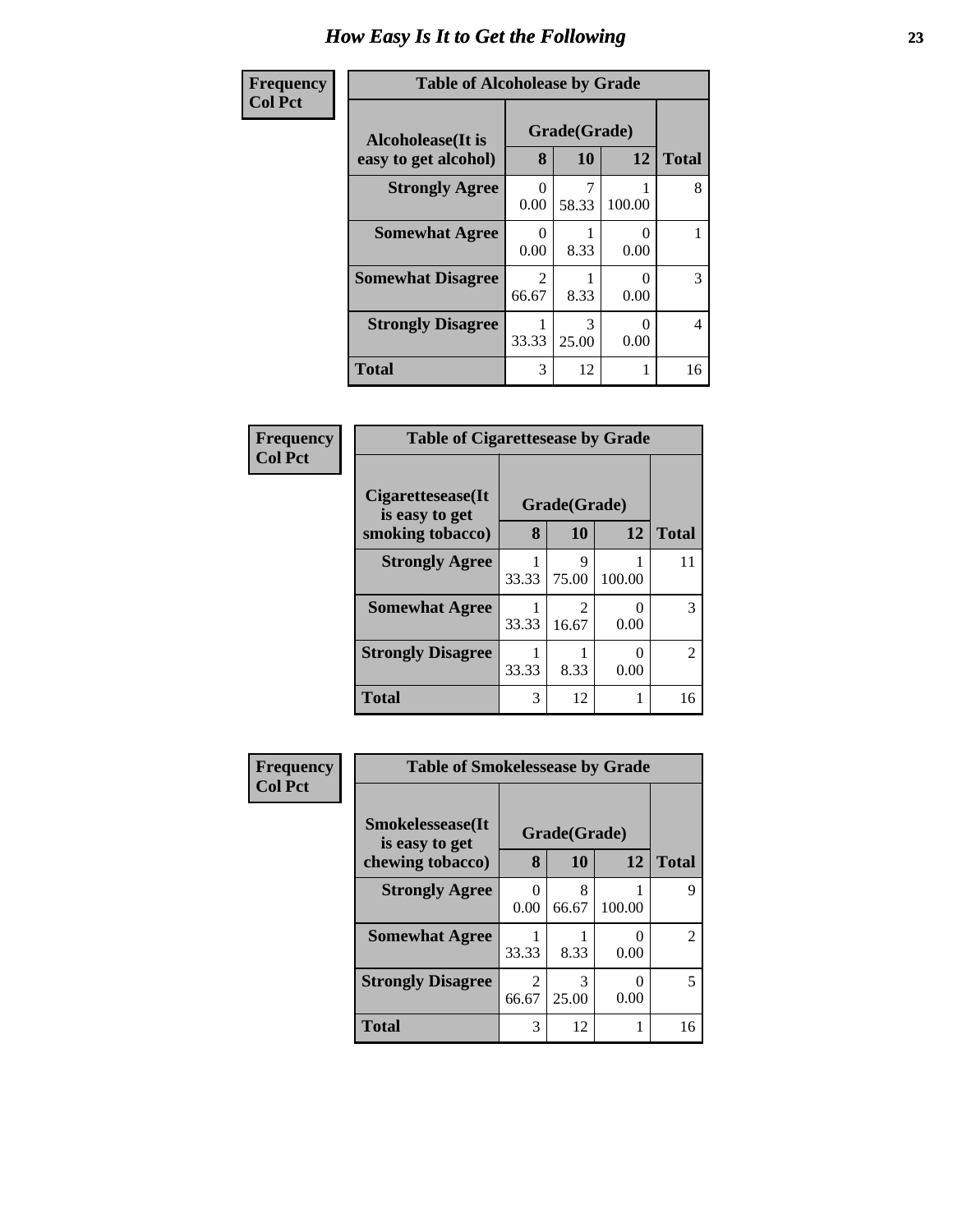| Frequency      | <b>Table of Marijuanaease by Grade</b>           |                         |                           |                  |                |
|----------------|--------------------------------------------------|-------------------------|---------------------------|------------------|----------------|
| <b>Col Pct</b> | Marijuanaease(It is<br>easy to get<br>marijuana) | 8                       | Grade(Grade)<br><b>10</b> | 12               | <b>Total</b>   |
|                | <b>Strongly Agree</b>                            | 0<br>0.00               | 9<br>75.00                | 100.00           | 10             |
|                | <b>Somewhat Agree</b>                            | 33.33                   | 8.33                      | 0<br>0.00        | $\overline{2}$ |
|                | <b>Somewhat Disagree</b>                         | $\mathbf{0}$<br>0.00    | 8.33                      | $\Omega$<br>0.00 |                |
|                | <b>Strongly Disagree</b>                         | $\mathfrak{D}$<br>66.67 | 8.33                      | 0<br>0.00        | 3              |
|                | <b>Total</b>                                     | 3                       | 12                        |                  | 16             |

| Frequency      | <b>Table of Cocaineease by Grade</b>      |                  |                    |                  |               |
|----------------|-------------------------------------------|------------------|--------------------|------------------|---------------|
| <b>Col Pct</b> | Cocaineease(It is<br>easy to get cocaine) | 8                | Grade(Grade)<br>10 | 12               | <b>Total</b>  |
|                | <b>Strongly Agree</b>                     | $\Omega$<br>0.00 | 5<br>41.67         | 100.00           | 6             |
|                | <b>Somewhat Agree</b>                     | 0<br>0.00        | 8.33               | 0<br>0.00        |               |
|                | <b>Somewhat Disagree</b>                  | 33.33            | 8.33               | $\theta$<br>0.00 | $\mathcal{L}$ |
|                | <b>Strongly Disagree</b>                  | 2<br>66.67       | 5<br>41.67         | 0<br>0.00        |               |
|                | <b>Total</b>                              | 3                | 12                 | 1                | 16            |

| <b>Frequency</b> | <b>Table of Inhalantsease by Grade</b> |                         |                      |                  |                |
|------------------|----------------------------------------|-------------------------|----------------------|------------------|----------------|
| <b>Col Pct</b>   | Inhalantsease(It is<br>easy to get     | Grade(Grade)            |                      |                  |                |
|                  | inhalants)                             | 8                       | 10                   | 12               | <b>Total</b>   |
|                  | <b>Strongly Agree</b>                  | 0<br>0.00               | 3<br>25.00           | 100.00           | 4              |
|                  | <b>Somewhat Agree</b>                  | $\mathfrak{D}$<br>66.67 | $\mathbf{0}$<br>0.00 | $\Omega$<br>0.00 | $\mathfrak{D}$ |
|                  | <b>Somewhat Disagree</b>               | $\mathbf{0}$<br>0.00    | 4<br>33.33           | $\Omega$<br>0.00 | 4              |
|                  | <b>Strongly Disagree</b>               | 33.33                   | 5<br>41.67           | $\Omega$<br>0.00 | 6              |
|                  | <b>Total</b>                           | 3                       | 12                   |                  | 16             |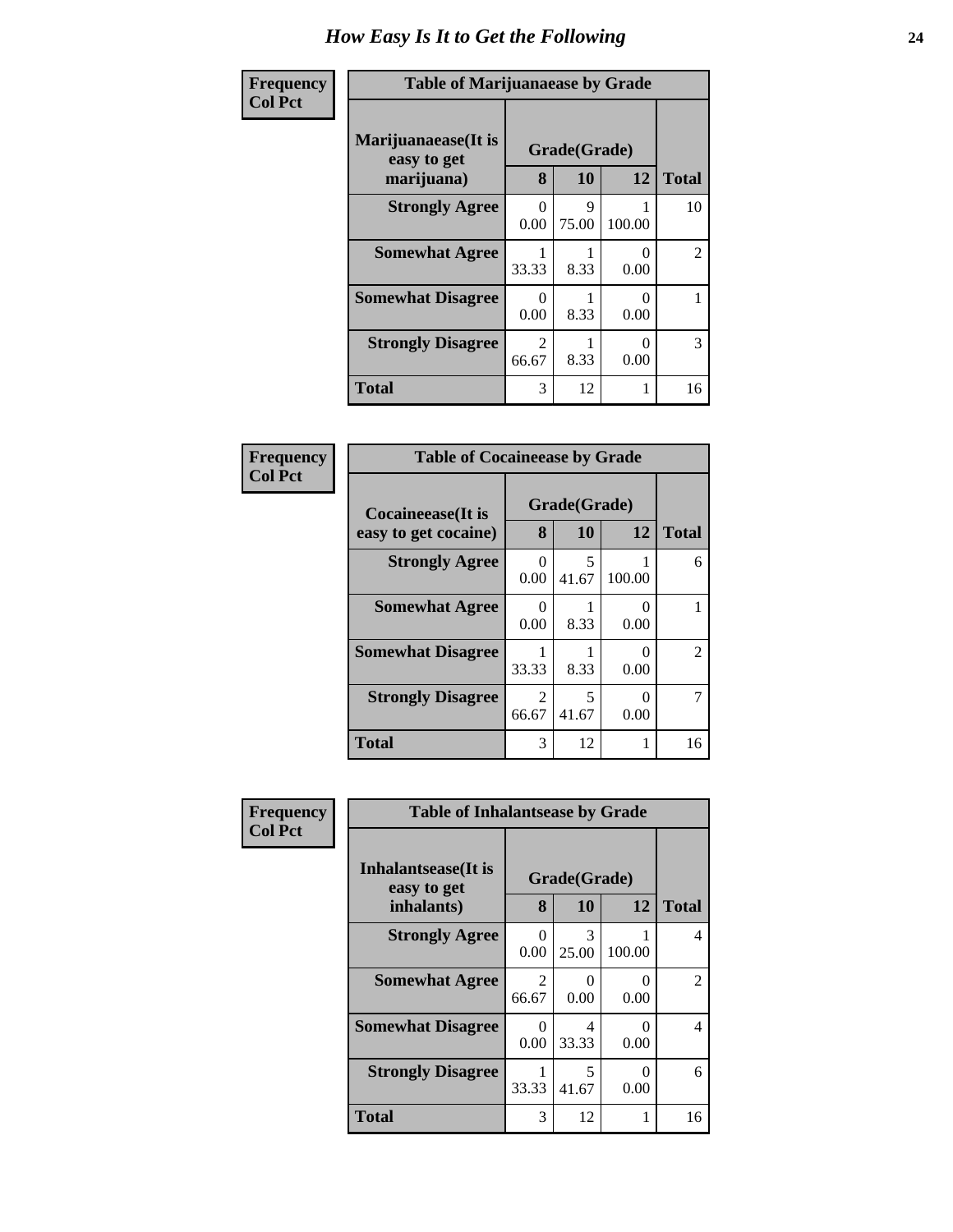| Frequency      | <b>Table of Steroidsease by Grade</b>       |       |                         |           |                |
|----------------|---------------------------------------------|-------|-------------------------|-----------|----------------|
| <b>Col Pct</b> | Steroidsease(It is<br>easy to get steroids) | 8     | Grade(Grade)<br>10      | 12        | <b>Total</b>   |
|                | <b>Strongly Agree</b>                       | 0.00  | $\mathfrak{D}$<br>16.67 | 100.00    | 3              |
|                | <b>Somewhat Disagree</b>                    | 33.33 | 8.33                    | 0.00      | $\overline{2}$ |
|                | <b>Strongly Disagree</b>                    | 66.67 | Q<br>75.00              | 0<br>0.00 | 11             |
|                | <b>Total</b>                                | 3     | 12                      |           | 16             |

| Frequency      | <b>Table of Ecstasyease by Grade</b>              |       |                    |        |              |
|----------------|---------------------------------------------------|-------|--------------------|--------|--------------|
| <b>Col Pct</b> | <b>Ecstasyease</b> (It is<br>easy to get ecstasy) | 8     | Grade(Grade)<br>10 | 12     | <b>Total</b> |
|                | <b>Strongly Agree</b>                             | 0.00  | 41.67              | 0.00   | 5            |
|                | <b>Somewhat Disagree</b>                          | 33.33 | 8.33               | 0.00   | 2            |
|                | <b>Strongly Disagree</b>                          | 66.67 | 6<br>50.00         | 100.00 | 9            |
|                | <b>Total</b>                                      | 3     | 12                 |        | 16           |

| <b>Frequency</b> | <b>Table of Methease by Grade</b>                          |                         |                           |           |              |
|------------------|------------------------------------------------------------|-------------------------|---------------------------|-----------|--------------|
| <b>Col Pct</b>   | <b>Methease</b> (It is easy<br>to get<br>methamphetamines) | 8                       | Grade(Grade)<br>10        | 12        | <b>Total</b> |
|                  | <b>Strongly Agree</b>                                      | $\Omega$<br>0.00        | $\mathcal{D}$<br>16.67    | 100.00    | 3            |
|                  | <b>Somewhat Agree</b>                                      | 33.33                   | $\mathbf{\Omega}$<br>0.00 | 0<br>0.00 |              |
|                  | <b>Somewhat Disagree</b>                                   | $\Omega$<br>0.00        | 8.33                      | ∩<br>0.00 |              |
|                  | <b>Strongly Disagree</b>                                   | $\mathfrak{D}$<br>66.67 | Q<br>75.00                | 0<br>0.00 | 11           |
|                  | Total                                                      | 3                       | 12                        |           | 16           |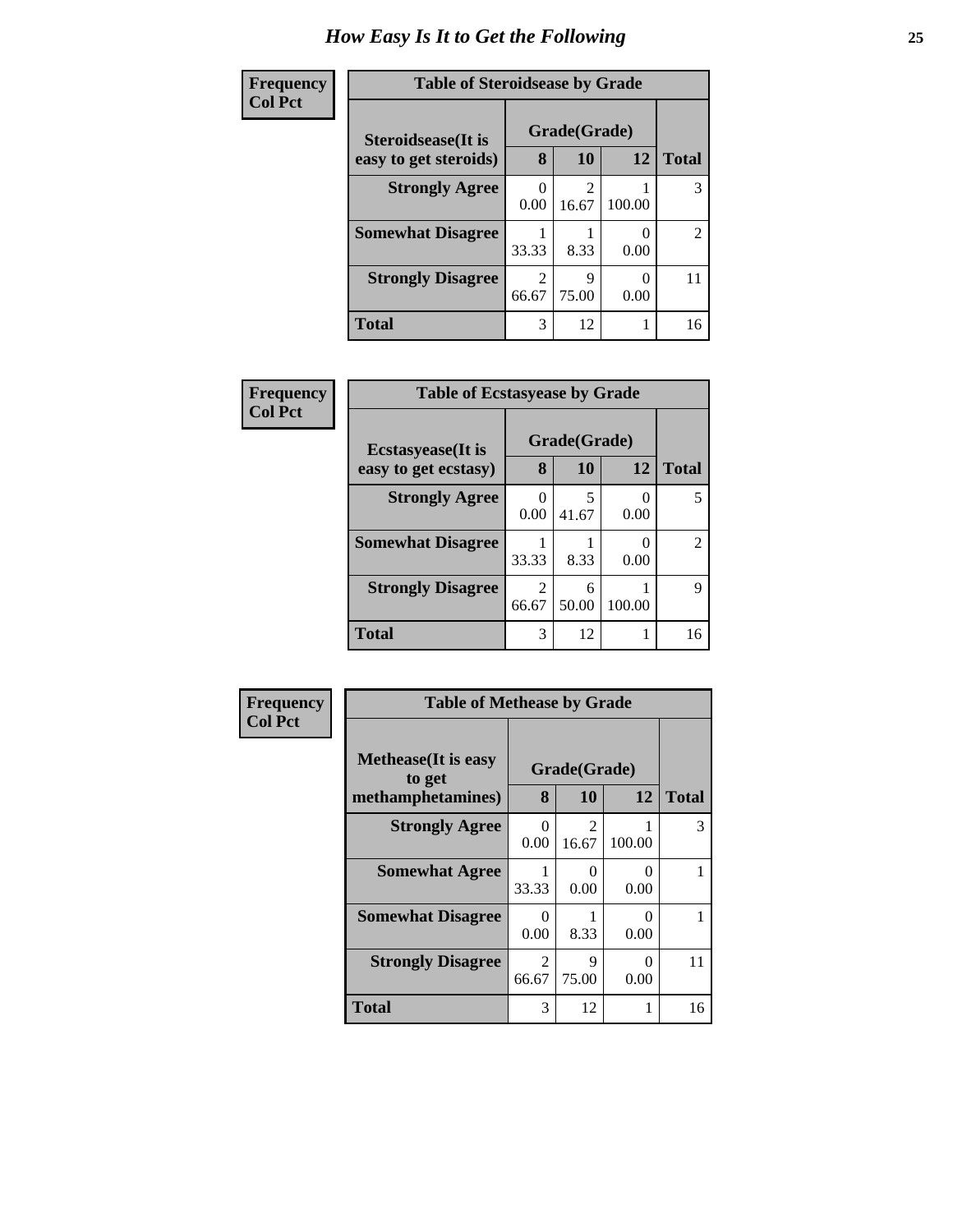| Frequency      | <b>Table of Hallucinogensease by Grade</b>               |                  |                                      |           |                |
|----------------|----------------------------------------------------------|------------------|--------------------------------------|-----------|----------------|
| <b>Col Pct</b> | Hallucinogensease(It<br>is easy to get<br>hallucinogens) | 8                | Grade(Grade)<br>10                   | <b>12</b> | <b>Total</b>   |
|                | <b>Strongly Agree</b>                                    | $\Omega$<br>0.00 | $\mathcal{D}_{\mathcal{A}}$<br>16.67 | 0<br>0.00 | $\overline{c}$ |
|                | <b>Somewhat Agree</b>                                    | 33.33            | 0.00                                 | ∩<br>0.00 |                |
|                | <b>Somewhat Disagree</b>                                 | 0<br>0.00        | 8.33                                 | 100.00    | $\overline{c}$ |
|                | <b>Strongly Disagree</b>                                 | 2<br>66.67       | 9<br>75.00                           | 0<br>0.00 | 11             |
|                | <b>Total</b>                                             | 3                | 12                                   |           | 16             |

| Frequency      | <b>Table of Prescriptionease by Grade</b>                                                |                  |            |           |              |
|----------------|------------------------------------------------------------------------------------------|------------------|------------|-----------|--------------|
| <b>Col Pct</b> | <b>Prescriptionease</b> (It<br>is easy to get<br>prescription drugs<br>not prescribed to | Grade(Grade)     |            |           |              |
|                | me)                                                                                      | 8                | <b>10</b>  | 12        | <b>Total</b> |
|                | <b>Strongly Agree</b>                                                                    | $\Omega$<br>0.00 | 5<br>41.67 | 100.00    | 6            |
|                | <b>Somewhat Agree</b>                                                                    | 33.33            | 2<br>16.67 | 0<br>0.00 | 3            |
|                | <b>Somewhat Disagree</b>                                                                 | 0<br>0.00        | 8.33       | ∩<br>0.00 | 1            |
|                | <b>Strongly Disagree</b>                                                                 | 2<br>66.67       | 4<br>33.33 | 0<br>0.00 | 6            |
|                | <b>Total</b>                                                                             | 3                | 12         |           | 16           |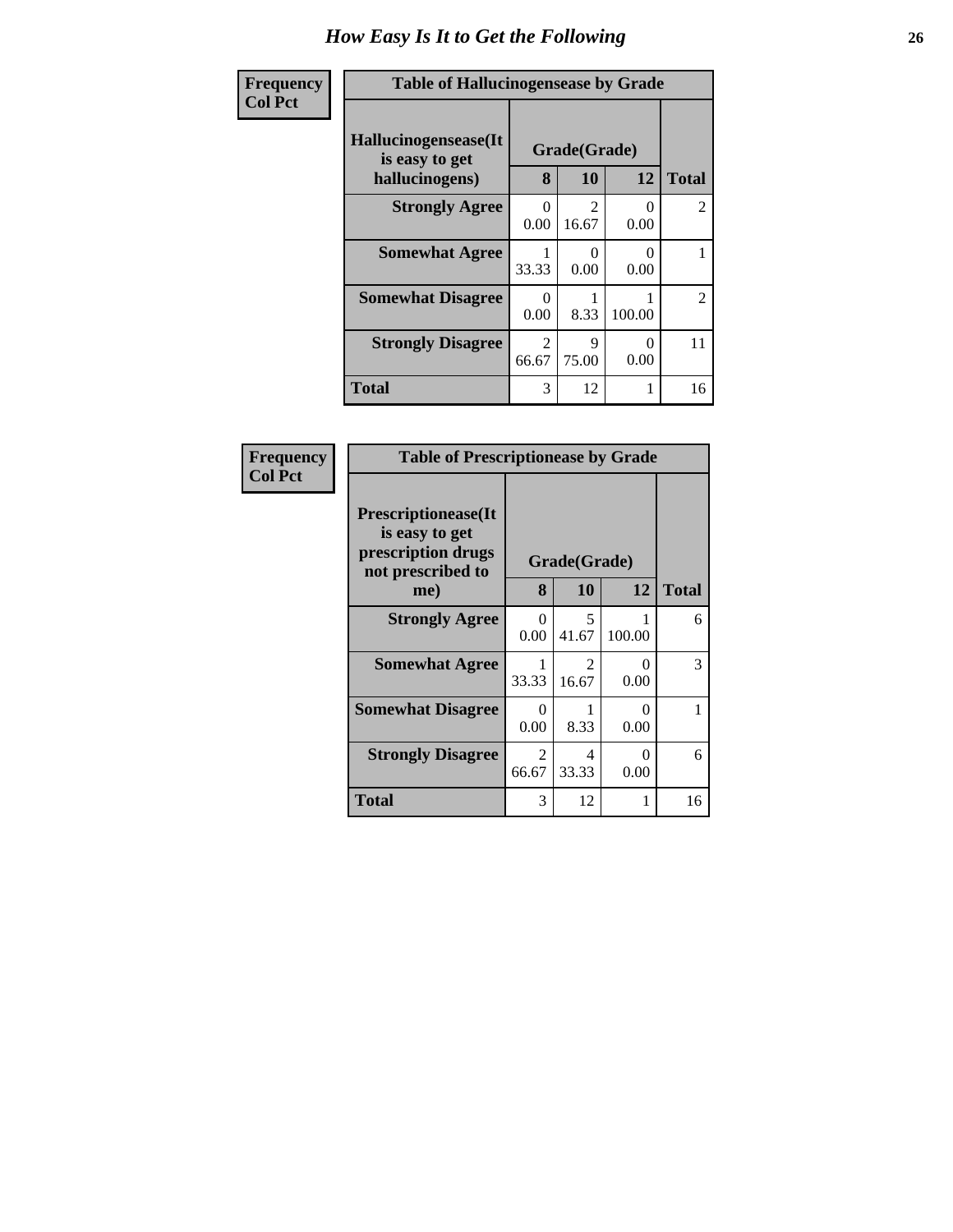#### *Age at Onset of Use* **27** *Results for "Age at Onset of Use" questions exclude students who said they did not use that substance*

| Frequency      |              | <b>Table of Grade by Alcoholinit</b> |                                                     |                |                |           |          |  |  |  |
|----------------|--------------|--------------------------------------|-----------------------------------------------------|----------------|----------------|-----------|----------|--|--|--|
| <b>Row Pct</b> |              |                                      | Alcoholinit (I started using<br>alcohol when I was) |                |                |           |          |  |  |  |
|                | Grade(Grade) | 9                                    | 10                                                  | 12             | 13             | <b>15</b> | Total    |  |  |  |
|                | 8            | $\Omega$                             | $\Omega$                                            | $\Omega$       | $\Omega$       | $\Omega$  | $\Omega$ |  |  |  |
|                |              |                                      |                                                     |                |                |           |          |  |  |  |
|                | 10           |                                      | 3                                                   | $\mathfrak{D}$ | $\overline{2}$ |           | 9        |  |  |  |
|                |              | 11.11                                | 33.33                                               | 22.22          | 22.22          | 11.11     |          |  |  |  |
|                | 12           | $\Omega$                             | $\Omega$                                            | $\Omega$       | $\theta$       | $\Omega$  | 0        |  |  |  |
|                |              |                                      |                                                     |                |                |           |          |  |  |  |
|                | <b>Total</b> |                                      | 3                                                   | $\overline{c}$ | $\overline{c}$ |           | 9        |  |  |  |
|                |              |                                      | <b>Frequency Missing = 7</b>                        |                |                |           |          |  |  |  |

| Frequency      | <b>Table of Grade by Cigarettesinit</b> |                                                          |                               |           |           |                      |              |
|----------------|-----------------------------------------|----------------------------------------------------------|-------------------------------|-----------|-----------|----------------------|--------------|
| <b>Row Pct</b> |                                         | Cigarettesinit (I started smoking<br>tobacco when I was) |                               |           |           |                      |              |
|                | Grade(Grade)                            | 9                                                        | 11                            | 13        | 14        | 15                   | <b>Total</b> |
|                | 8                                       | $\Omega$<br>0.00                                         | 100.00                        | 0<br>0.00 | 0<br>0.00 | $\mathbf{0}$<br>0.00 |              |
|                | 10                                      | 20.00                                                    | 20.00                         | 20.00     | 20.00     | 20.00                |              |
|                | 12                                      | $\Omega$                                                 | $\Omega$                      | $\Omega$  | $\Omega$  | $\Omega$             |              |
|                | <b>Total</b>                            | 1                                                        | $\overline{c}$                |           |           |                      | 6            |
|                |                                         |                                                          | <b>Frequency Missing = 10</b> |           |           |                      |              |

| Frequency      | <b>Table of Grade by Smokelessinit</b> |                               |                                      |          |              |  |  |
|----------------|----------------------------------------|-------------------------------|--------------------------------------|----------|--------------|--|--|
| <b>Row Pct</b> |                                        | tobacco when I was)           | Smokelessinit(I<br>started chewing   |          |              |  |  |
|                | Grade(Grade)                           | 8 or<br>younger               | 13                                   | 14       | <b>Total</b> |  |  |
|                | 8                                      | $\theta$                      | 0                                    | $\Omega$ | 0            |  |  |
|                | 10                                     | 25.00                         | $\mathcal{D}_{\mathcal{L}}$<br>50.00 | 25.00    | 4            |  |  |
|                | 12                                     | $\theta$                      | 0                                    | $\Omega$ | 0            |  |  |
|                | <b>Total</b>                           | 1                             | $\overline{2}$                       | 1        | 4            |  |  |
|                |                                        | <b>Frequency Missing = 12</b> |                                      |          |              |  |  |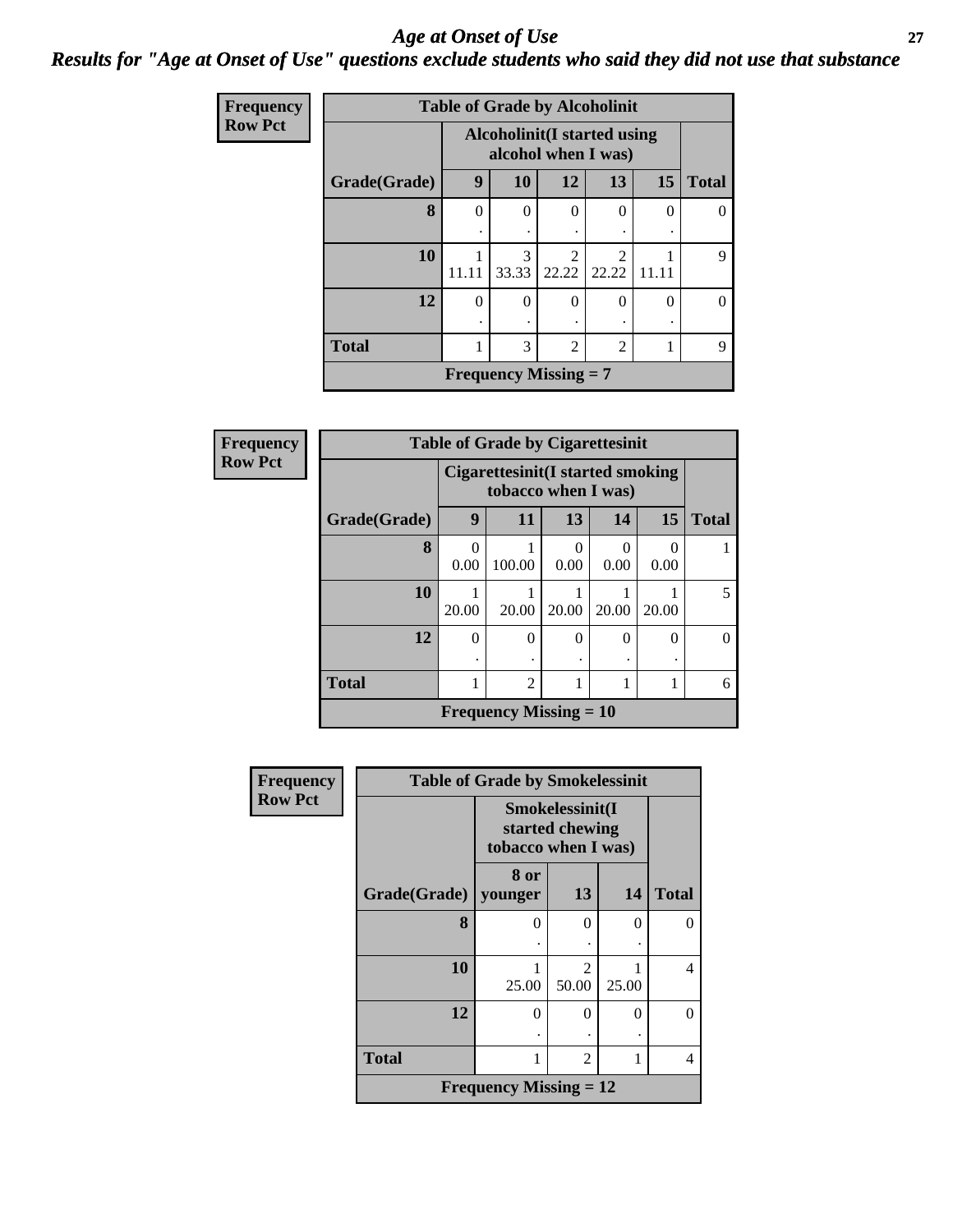#### *Age at Onset of Use* **28**

*Results for "Age at Onset of Use" questions exclude students who said they did not use that substance*

| <b>Frequency</b> | <b>Table of Grade by Marijuanainit</b> |            |                  |                                                    |           |                |  |  |
|------------------|----------------------------------------|------------|------------------|----------------------------------------------------|-----------|----------------|--|--|
| <b>Row Pct</b>   |                                        |            | was)             | Marijuanainit (I started<br>using marijuana when I |           |                |  |  |
|                  | Grade(Grade)                           | 11         | 13               | 14                                                 | 15        | <b>Total</b>   |  |  |
|                  | 8                                      | 50.00      | $\theta$<br>0.00 | 50.00                                              | 0<br>0.00 | $\overline{2}$ |  |  |
|                  | 10                                     | 2<br>33.33 | 2<br>33.33       | 1<br>16.67                                         | 16.67     | 6              |  |  |
|                  | 12                                     | $\theta$   | $\theta$         | $\theta$                                           | $\theta$  | $\theta$       |  |  |
|                  | <b>Total</b>                           | 3          | $\mathfrak{D}$   | $\mathfrak{D}$                                     | 1         | 8              |  |  |
|                  |                                        |            |                  | <b>Frequency Missing = 8</b>                       |           |                |  |  |

| Frequency      | <b>Table of Grade by Cocaineinit</b> |                                                          |              |  |  |
|----------------|--------------------------------------|----------------------------------------------------------|--------------|--|--|
| <b>Row Pct</b> |                                      | Cocaineinit(I<br>started using<br>cocaine<br>when I was) |              |  |  |
|                | Grade(Grade)                         | 15                                                       | <b>Total</b> |  |  |
|                | 8                                    | 0                                                        | 0            |  |  |
|                | 10                                   | 100.00                                                   |              |  |  |
|                | 12                                   | 0                                                        | 0            |  |  |
|                | <b>Total</b>                         | 1                                                        | 1            |  |  |
|                |                                      | <b>Frequency Missing <math>= 15</math></b>               |              |  |  |

*For Grade \* Inhalantsinit all data are missing since all the levels of variable Inhalantsinit are missing.*

*For Grade \* Steroidsinit all data are missing since all the levels of variable Steroidsinit are missing.*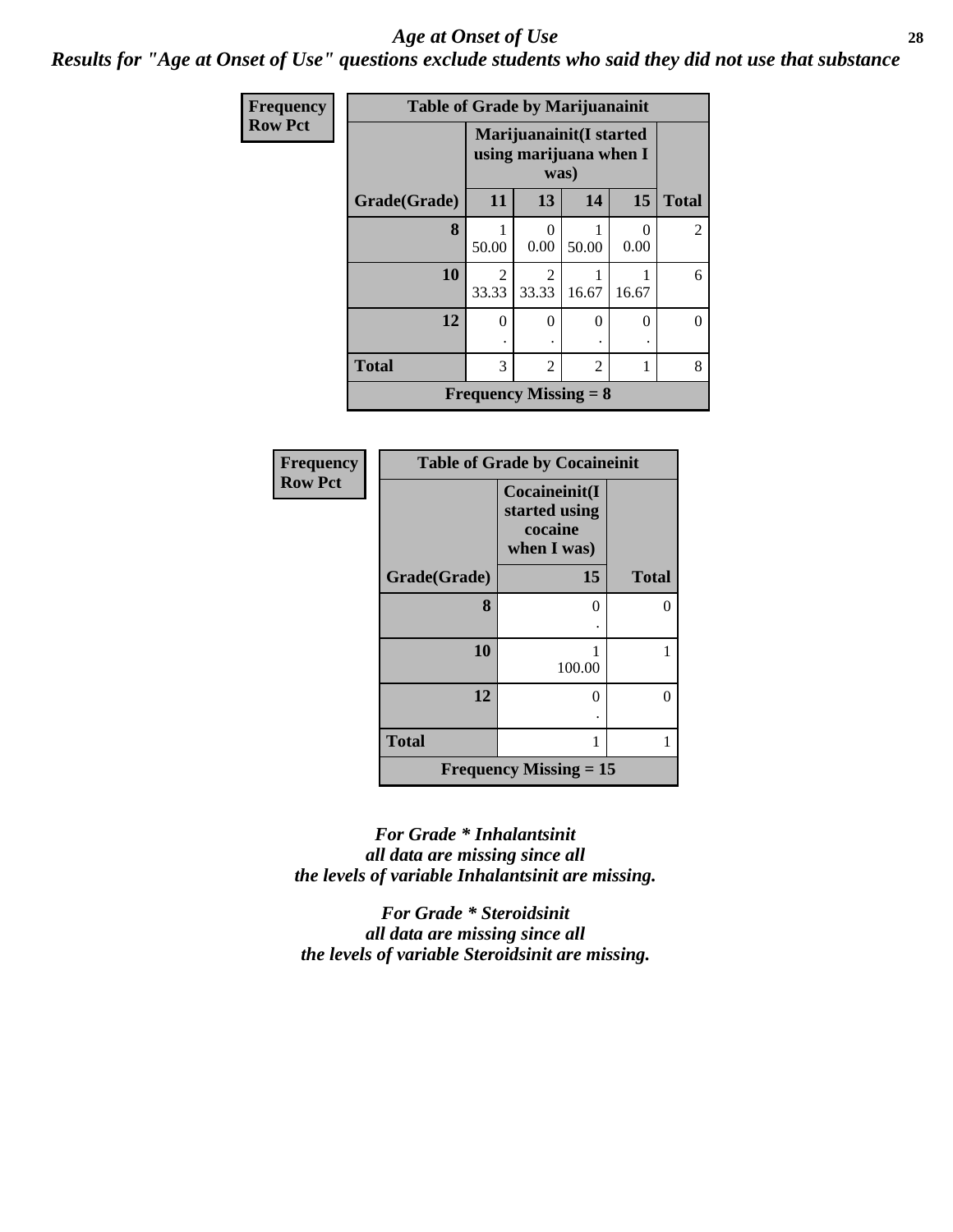#### *Age at Onset of Use* **29**

*Results for "Age at Onset of Use" questions exclude students who said they did not use that substance*

| Frequency      | <b>Table of Grade by Ecstasyinit</b>       |                                                          |          |              |  |  |
|----------------|--------------------------------------------|----------------------------------------------------------|----------|--------------|--|--|
| <b>Row Pct</b> |                                            | Ecstasyinit(I<br>started using<br>ecstasy when<br>I was) |          |              |  |  |
|                | Grade(Grade)                               | 14                                                       | 15       | <b>Total</b> |  |  |
|                | 8                                          | 0                                                        | $\Omega$ | 0            |  |  |
|                | 10                                         | 50.00                                                    | 50.00    | 2            |  |  |
|                | 12                                         | $\theta$                                                 | 0        | 0            |  |  |
|                | <b>Total</b>                               | 1                                                        |          | 2            |  |  |
|                | <b>Frequency Missing <math>= 14</math></b> |                                                          |          |              |  |  |

#### *For Grade \* Methinit all data are missing since all the levels of variable Methinit are missing.*

| Frequency      | <b>Table of Grade by Hallucinogensinit</b> |                                                                      |              |  |  |
|----------------|--------------------------------------------|----------------------------------------------------------------------|--------------|--|--|
| <b>Row Pct</b> |                                            | Hallucinogensinit(I<br>started using<br>hallucinogens<br>when I was) |              |  |  |
|                | Grade(Grade)                               | 13                                                                   | <b>Total</b> |  |  |
|                | 8                                          | ∩                                                                    |              |  |  |
|                | 10                                         | 100.00                                                               |              |  |  |
|                | 12                                         | $\Omega$                                                             | 0            |  |  |
|                | <b>Total</b>                               |                                                                      |              |  |  |
|                |                                            | <b>Frequency Missing <math>= 15</math></b>                           |              |  |  |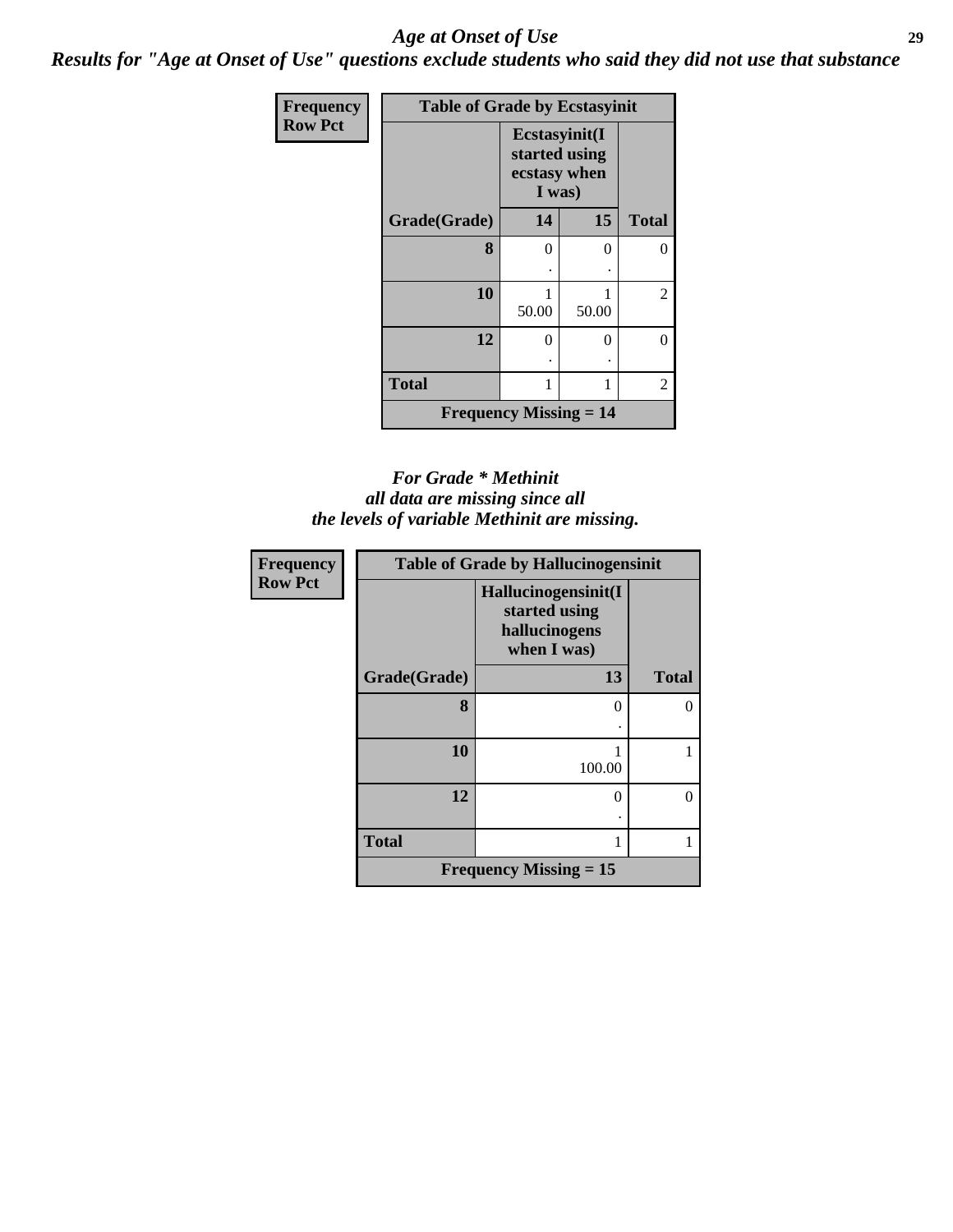#### Age at Onset of Use **30**

*Results for "Age at Onset of Use" questions exclude students who said they did not use that substance*

| Frequency      | <b>Table of Grade by Prescriptioninit</b> |                                                                                                  |       |              |  |  |
|----------------|-------------------------------------------|--------------------------------------------------------------------------------------------------|-------|--------------|--|--|
| <b>Row Pct</b> |                                           | Prescriptioninit(I<br>started using<br>prescription drugs<br>not prescribed to<br>me when I was) |       |              |  |  |
|                | Grade(Grade)                              | 8 or<br>younger                                                                                  | 13    | <b>Total</b> |  |  |
|                | 8                                         | $\mathbf{\Omega}$                                                                                | 0     | $\theta$     |  |  |
|                | 10                                        | $\mathcal{D}$<br>66.67                                                                           | 33.33 | 3            |  |  |
|                | 12                                        | $\Omega$                                                                                         | 0     | $\theta$     |  |  |
|                | <b>Total</b>                              | $\overline{\mathcal{L}}$                                                                         | 1     | 3            |  |  |
|                |                                           | <b>Frequency Missing = 13</b>                                                                    |       |              |  |  |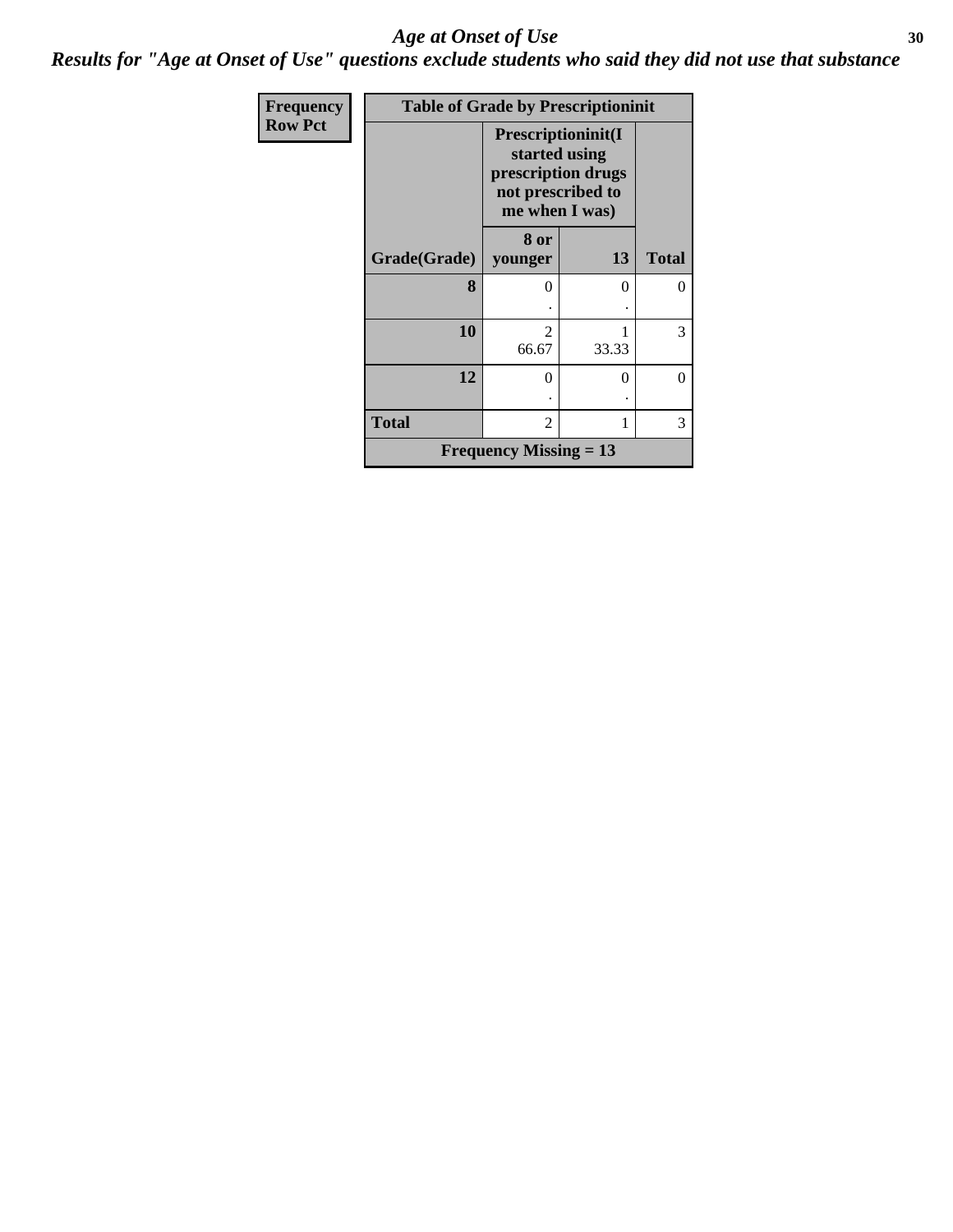| Frequency      | <b>Table of Alcoholharm by Grade</b>          |                  |                                      |           |              |
|----------------|-----------------------------------------------|------------------|--------------------------------------|-----------|--------------|
| <b>Col Pct</b> | Alcoholharm(I<br>think alcohol is<br>harmful) | 8                | Grade(Grade)<br>10                   | 12        | <b>Total</b> |
|                | <b>Strongly Agree</b>                         | 2<br>66.67       | 6<br>50.00                           | 100.00    | 9            |
|                | <b>Somewhat Agree</b>                         | 0<br>0.00        | 3<br>25.00                           | 0<br>0.00 | 3            |
|                | <b>Somewhat Disagree</b>                      | $\Omega$<br>0.00 | 8.33                                 | 0<br>0.00 |              |
|                | <b>Strongly Disagree</b>                      | 33.33            | $\mathcal{D}_{\mathcal{L}}$<br>16.67 | 0<br>0.00 | 3            |
|                | <b>Total</b>                                  | 3                | 12                                   |           | 16           |

#### **Frequency Col Pct**

| <b>Table of Cigarettesharm by Grade</b>                         |                         |            |        |              |  |  |  |
|-----------------------------------------------------------------|-------------------------|------------|--------|--------------|--|--|--|
| Cigarettesharm(I<br>think smoking<br>Grade(Grade)<br>tobacco is |                         |            |        |              |  |  |  |
| harmful)                                                        | 8                       | 10         | 12     | <b>Total</b> |  |  |  |
| <b>Strongly Agree</b>                                           | $\mathfrak{D}$<br>66.67 | 8<br>66.67 | 100.00 | 11           |  |  |  |
| <b>Strongly Disagree</b>                                        | 33.33                   | 33.33      | 0.00   |              |  |  |  |
| <b>Total</b>                                                    |                         | 12         |        |              |  |  |  |

| <b>Frequency</b> | <b>Table of Smokelessharm by Grade</b>                  |                  |                         |           |                |
|------------------|---------------------------------------------------------|------------------|-------------------------|-----------|----------------|
| <b>Col Pct</b>   | Smokelessharm(I<br>think chewing<br>tobacco is harmful) | 8                | Grade(Grade)<br>10      | 12        | <b>Total</b>   |
|                  | <b>Strongly Agree</b>                                   | 2<br>66.67       | 7<br>58.33              | 100.00    | 10             |
|                  | <b>Somewhat Agree</b>                                   | 0<br>0.00        | $\mathfrak{D}$<br>16.67 | 0<br>0.00 | $\overline{2}$ |
|                  | <b>Somewhat Disagree</b>                                | $\Omega$<br>0.00 | 8.33                    | 0<br>0.00 |                |
|                  | <b>Strongly Disagree</b>                                | 33.33            | $\mathfrak{D}$<br>16.67 | 0<br>0.00 | 3              |
|                  | <b>Total</b>                                            | 3                | 12                      |           | 16             |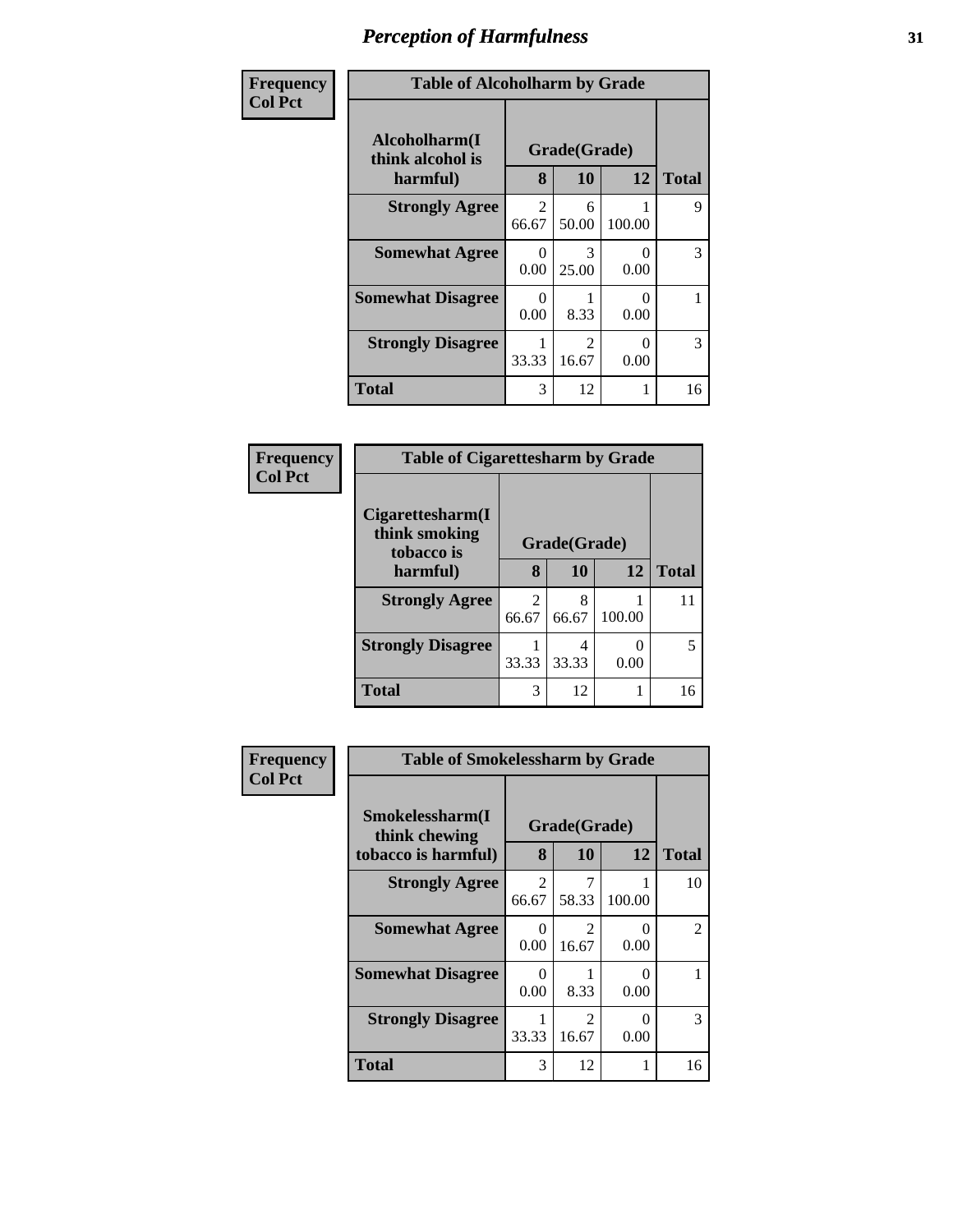| Frequency      | <b>Table of Marijuanaharm by Grade</b> |              |                         |        |                |  |
|----------------|----------------------------------------|--------------|-------------------------|--------|----------------|--|
| <b>Col Pct</b> | Marijuanaharm(I<br>think marijuana     | Grade(Grade) |                         |        |                |  |
|                | is harmful)                            | 8            | 10                      | 12     | <b>Total</b>   |  |
|                | <b>Strongly Agree</b>                  | 33.33        | 7<br>58.33              | 100.00 | 9              |  |
|                | <b>Somewhat Agree</b>                  | 33.33        | $\mathfrak{D}$<br>16.67 | 0.00   | 3              |  |
|                | <b>Strongly Disagree</b>               | 33.33        | 3<br>25.00              | 0.00   | $\overline{4}$ |  |
|                | <b>Total</b>                           | 3            | 12                      |        | 16             |  |

| Frequency      | <b>Table of Cocaineharm by Grade</b> |                         |                         |                      |              |  |  |
|----------------|--------------------------------------|-------------------------|-------------------------|----------------------|--------------|--|--|
| <b>Col Pct</b> | Cocaineharm(I<br>think cocaine is    |                         | Grade(Grade)            |                      |              |  |  |
|                | harmful)                             | 8                       | 10                      | 12 <sup>1</sup>      | <b>Total</b> |  |  |
|                | <b>Strongly Agree</b>                | $\overline{2}$<br>66.67 | 9<br>75.00              | 100.00               | 12           |  |  |
|                | <b>Somewhat Agree</b>                | 0<br>0.00               | 8.33                    | 0<br>0.00            |              |  |  |
|                | <b>Strongly Disagree</b>             | 33.33                   | $\overline{2}$<br>16.67 | $\mathbf{0}$<br>0.00 | 3            |  |  |
|                | <b>Total</b>                         | 3                       | 12                      |                      | 16           |  |  |

| Frequency      | <b>Table of Inhalantsharm by Grade</b>              |                         |                         |           |              |
|----------------|-----------------------------------------------------|-------------------------|-------------------------|-----------|--------------|
| <b>Col Pct</b> | Inhalantsharm(I)<br>Grade(Grade)<br>think inhalants |                         |                         |           |              |
|                | are harmful)                                        | 8                       | 10                      | 12        | <b>Total</b> |
|                | <b>Strongly Agree</b>                               | $\overline{2}$<br>66.67 | 9<br>75.00              | 100.00    | 12           |
|                | <b>Somewhat Agree</b>                               | 0<br>0.00               | 8.33                    | 0<br>0.00 |              |
|                | <b>Strongly Disagree</b>                            | 33.33                   | $\mathfrak{D}$<br>16.67 | 0<br>0.00 | 3            |
|                | <b>Total</b>                                        | 3                       | 12                      | 1         | 16           |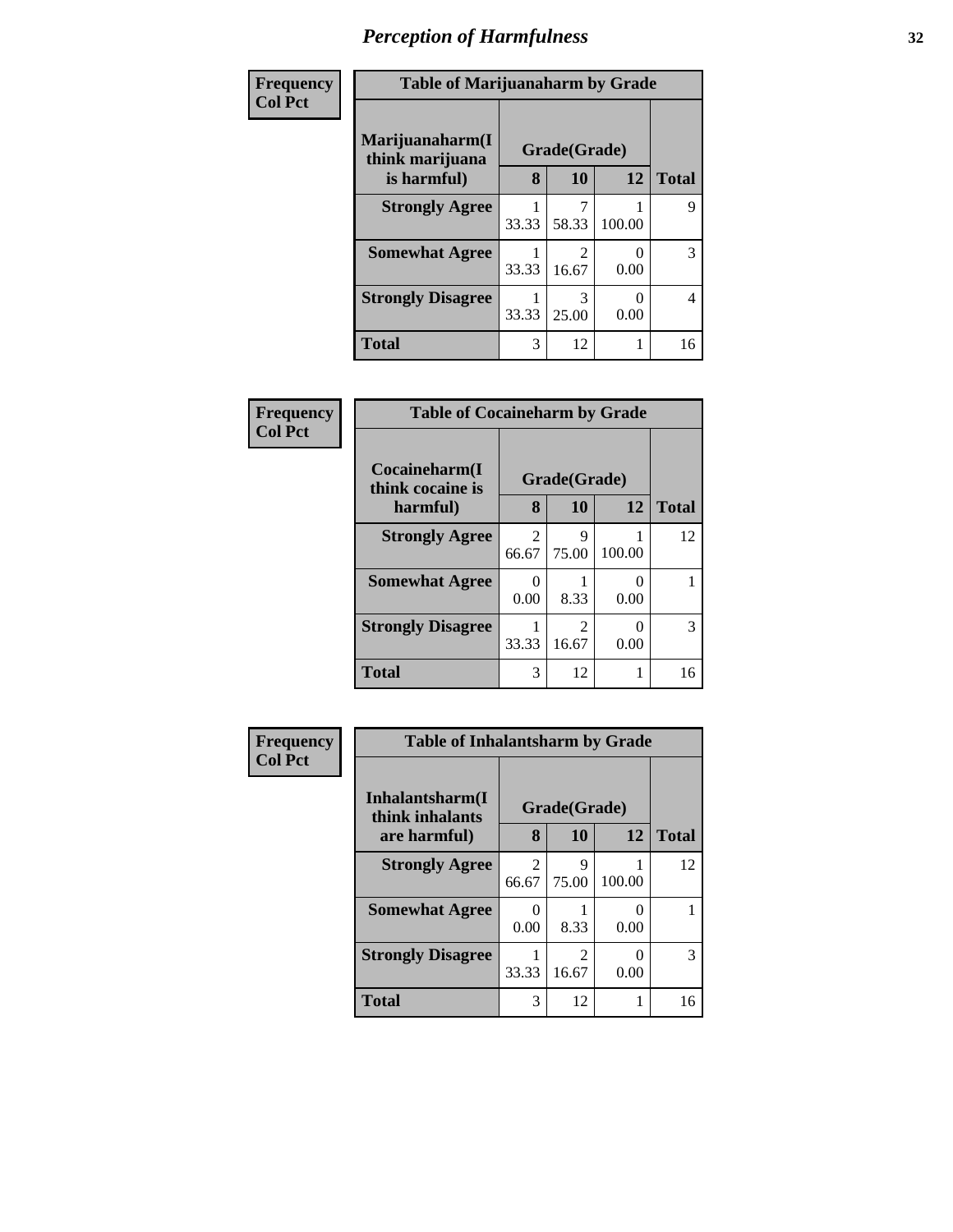| Frequency      | <b>Table of Steroidsharm by Grade</b> |            |              |           |                |  |
|----------------|---------------------------------------|------------|--------------|-----------|----------------|--|
| <b>Col Pct</b> | Steroidsharm(I<br>think steroids are  |            | Grade(Grade) |           |                |  |
|                | harmful)                              | 8          | 10           | 12        | <b>Total</b>   |  |
|                | <b>Strongly Agree</b>                 | 2<br>66.67 | 10<br>83.33  | 100.00    | 13             |  |
|                | <b>Somewhat Agree</b>                 | 0<br>0.00  | 8.33         | 0<br>0.00 |                |  |
|                | <b>Strongly Disagree</b>              | 33.33      | 8.33         | 0<br>0.00 | $\overline{2}$ |  |
|                | <b>Total</b>                          | 3          | 12           |           | 16             |  |

| Frequency<br><b>Col Pct</b> | <b>Table of Ecstasyharm by Grade</b> |                         |                         |           |              |  |
|-----------------------------|--------------------------------------|-------------------------|-------------------------|-----------|--------------|--|
|                             | Ecstasyharm(I<br>think ecstasy is    | Grade(Grade)            |                         |           |              |  |
|                             | harmful)                             | 8                       | 10                      | 12        | <b>Total</b> |  |
|                             | <b>Strongly Agree</b>                | $\overline{2}$<br>66.67 | 9<br>75.00              | 100.00    | 12           |  |
|                             | <b>Somewhat Agree</b>                | 0<br>0.00               | 8.33                    | 0<br>0.00 |              |  |
|                             | <b>Strongly Disagree</b>             | 33.33                   | $\mathfrak{D}$<br>16.67 | 0<br>0.00 | 3            |  |
|                             | <b>Total</b>                         | 3                       | 12                      | 1         | 16           |  |

| Frequency      | <b>Table of Methharm by Grade</b>                           |                         |                           |           |              |
|----------------|-------------------------------------------------------------|-------------------------|---------------------------|-----------|--------------|
| <b>Col Pct</b> | <b>Methharm(I think</b><br>methamphetamines<br>are harmful) | 8                       | Grade(Grade)<br><b>10</b> | 12        | <b>Total</b> |
|                |                                                             |                         |                           |           |              |
|                | <b>Strongly Agree</b>                                       | $\mathfrak{D}$<br>66.67 | 9<br>75.00                | 100.00    | 12           |
|                | <b>Somewhat Agree</b>                                       | 0.00                    | 8.33                      | 0.00      |              |
|                | <b>Strongly Disagree</b>                                    | 33.33                   | $\mathfrak{D}$<br>16.67   | 0<br>0.00 | 3            |
|                | <b>Total</b>                                                | 3                       | 12                        | 1         | 16           |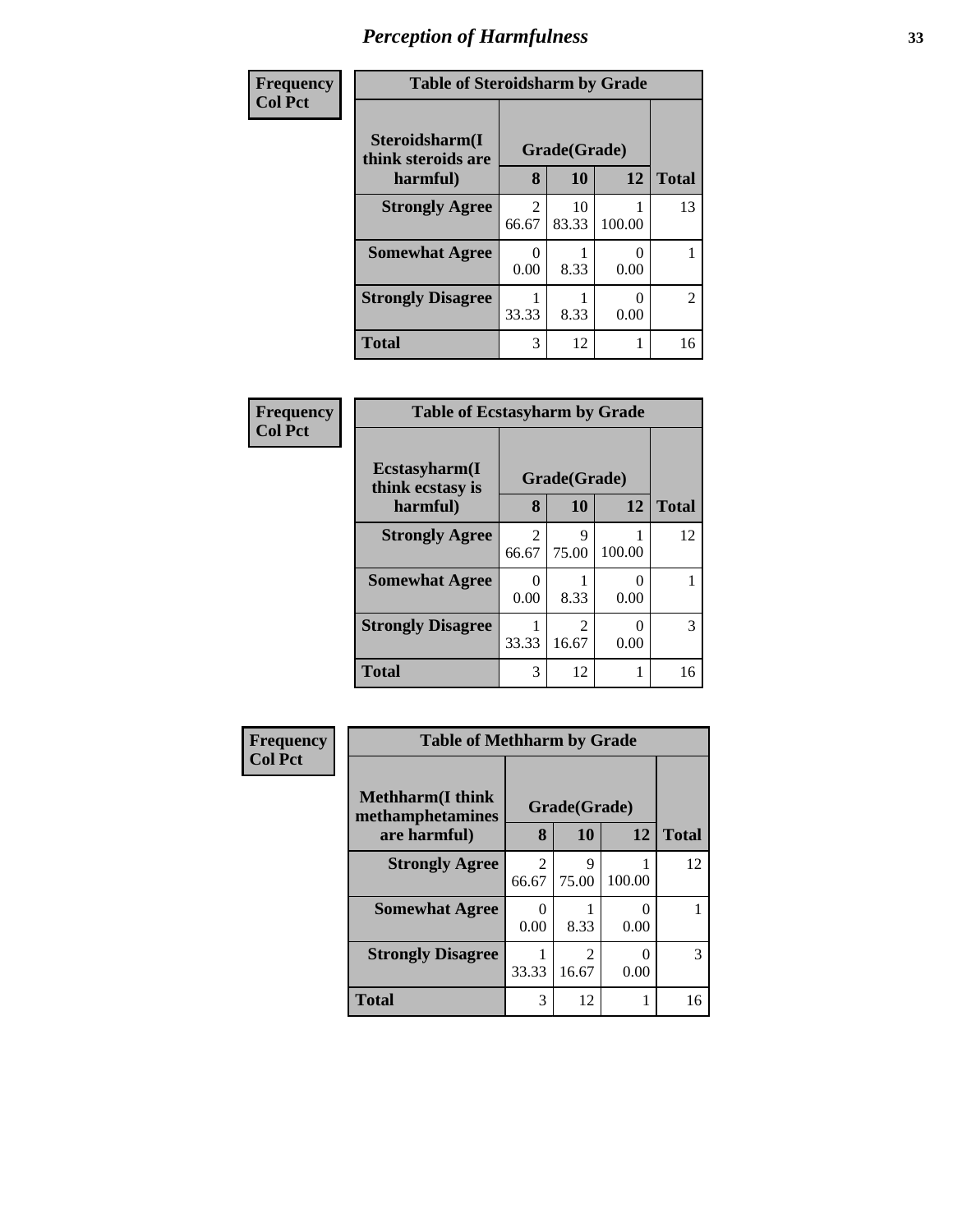| Frequency      | <b>Table of Hallucinogensharm by Grade</b> |                                      |              |        |              |
|----------------|--------------------------------------------|--------------------------------------|--------------|--------|--------------|
| <b>Col Pct</b> | Hallucinogensharm(I<br>think hallucinogens |                                      | Grade(Grade) |        |              |
|                | are harmful)                               | 8                                    | 10           | 12     | <b>Total</b> |
|                | <b>Strongly Agree</b>                      | $\mathcal{D}_{\mathcal{L}}$<br>66.67 | Q<br>75.00   | 100.00 | 12           |
|                | <b>Somewhat Agree</b>                      | 0.00                                 | 8.33         | 0.00   |              |
|                | <b>Strongly Disagree</b>                   | 33.33                                | 2<br>16.67   | 0.00   | 3            |
|                | <b>Total</b>                               | 3                                    | 12           |        | 16           |

| Frequency      | <b>Table of Prescriptionharm by Grade</b>                                 |                  |              |           |              |
|----------------|---------------------------------------------------------------------------|------------------|--------------|-----------|--------------|
| <b>Col Pct</b> | Prescriptionharm(I<br>think prescription<br>drugs not<br>prescribed to me |                  | Grade(Grade) |           |              |
|                | are harmful)                                                              | 8                | 10           | 12        | <b>Total</b> |
|                | <b>Strongly Agree</b>                                                     | 2<br>66.67       | 6<br>50.00   | 0<br>0.00 | 8            |
|                | <b>Somewhat Agree</b>                                                     | $\Omega$<br>0.00 | 8.33         | 100.00    | 2            |
|                | <b>Somewhat Disagree</b>                                                  | 0<br>0.00        | 8.33         | 0<br>0.00 |              |
|                | <b>Strongly Disagree</b>                                                  | 33.33            | 4<br>33.33   | 0<br>0.00 | 5            |
|                | Total                                                                     | 3                | 12           |           | 16           |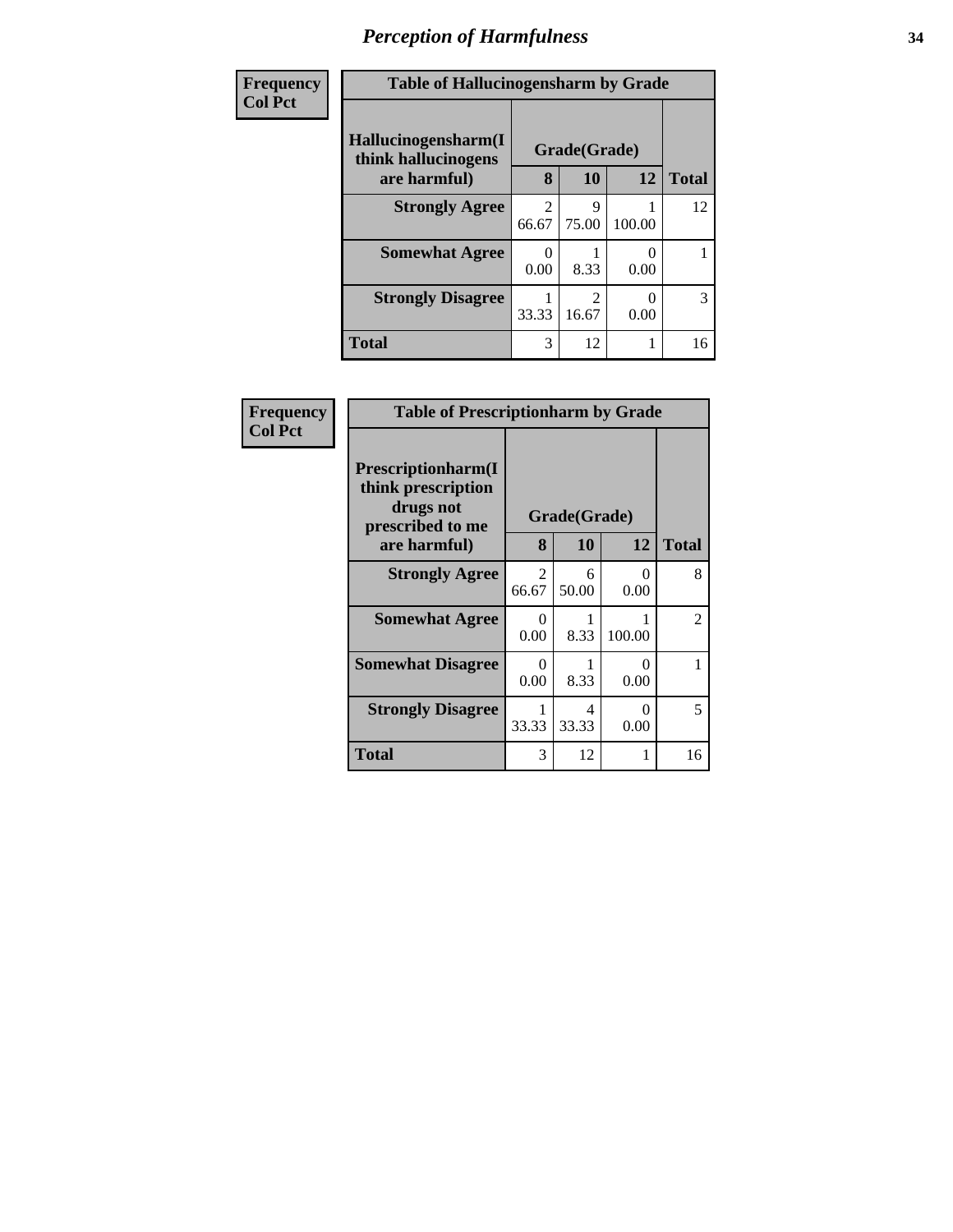# *Disapproval by Adults* **35**

| Frequency      | <b>Table of Alcoholadult by Grade</b>                                 |                         |                                      |                           |              |
|----------------|-----------------------------------------------------------------------|-------------------------|--------------------------------------|---------------------------|--------------|
| <b>Col Pct</b> | <b>Alcoholadult</b> (Adults<br>would disapprove if<br>I used alcohol) | 8                       | Grade(Grade)<br>10                   | 12                        | <b>Total</b> |
|                | <b>Strongly Agree</b>                                                 | $\mathcal{R}$<br>100.00 | $\mathcal{D}_{\mathcal{A}}$<br>16.67 | 100.00                    | 6            |
|                | <b>Somewhat Agree</b>                                                 | 0<br>0.00               | 5<br>41.67                           | $\mathbf{\Omega}$<br>0.00 | 5            |
|                | <b>Somewhat Disagree</b>                                              | 0<br>0.00               | 4<br>33.33                           | 0<br>0.00                 | 4            |
|                | <b>Strongly Disagree</b>                                              | 0<br>0.00               | 8.33                                 | 0<br>0.00                 |              |
|                | <b>Total</b>                                                          | 3                       | 12                                   | 1                         | 16           |

| Frequency      | <b>Table of Tobaccoadult by Grade</b>                                 |                  |                           |                           |                             |
|----------------|-----------------------------------------------------------------------|------------------|---------------------------|---------------------------|-----------------------------|
| <b>Col Pct</b> | <b>Tobaccoadult</b> (Adults<br>would disapprove if<br>I used tobacco) | 8                | Grade(Grade)<br><b>10</b> | 12                        | <b>Total</b>                |
|                | <b>Strongly Agree</b>                                                 | 3<br>100.00      | 6<br>50.00                | 100.00                    | 10                          |
|                | <b>Somewhat Agree</b>                                                 | 0<br>0.00        | 8.33                      | $\mathbf{\Omega}$<br>0.00 |                             |
|                | <b>Somewhat Disagree</b>                                              | $\Omega$<br>0.00 | $\mathfrak{D}$<br>16.67   | 0<br>0.00                 | $\mathcal{D}_{\mathcal{L}}$ |
|                | <b>Strongly Disagree</b>                                              | $\Omega$<br>0.00 | 3<br>25.00                | 0<br>0.00                 | 3                           |
|                | <b>Total</b>                                                          | 3                | 12                        |                           | 16                          |

| Frequency      | <b>Table of Marijuanaadult by Grade</b>        |                           |            |        |               |  |  |  |
|----------------|------------------------------------------------|---------------------------|------------|--------|---------------|--|--|--|
| <b>Col Pct</b> | Marijuanaadult(Adults<br>would disapprove if I | Grade(Grade)              |            |        |               |  |  |  |
|                | used marijuana)                                | 8                         | 10         | 12     | <b>Total</b>  |  |  |  |
|                | <b>Strongly Agree</b>                          | 3<br>100.00               | 4<br>33.33 | 100.00 | 8             |  |  |  |
|                | <b>Somewhat Agree</b>                          | $\mathbf{\Omega}$<br>0.00 | 8.33       | 0.00   |               |  |  |  |
|                | <b>Somewhat Disagree</b>                       | $\mathbf{\Omega}$<br>0.00 | 4<br>33.33 | 0.00   | 4             |  |  |  |
|                | <b>Strongly Disagree</b>                       | $\Omega$<br>0.00          | 3<br>25.00 | 0.00   | $\mathcal{R}$ |  |  |  |
|                | <b>Total</b>                                   | 3                         | 12         |        | 16            |  |  |  |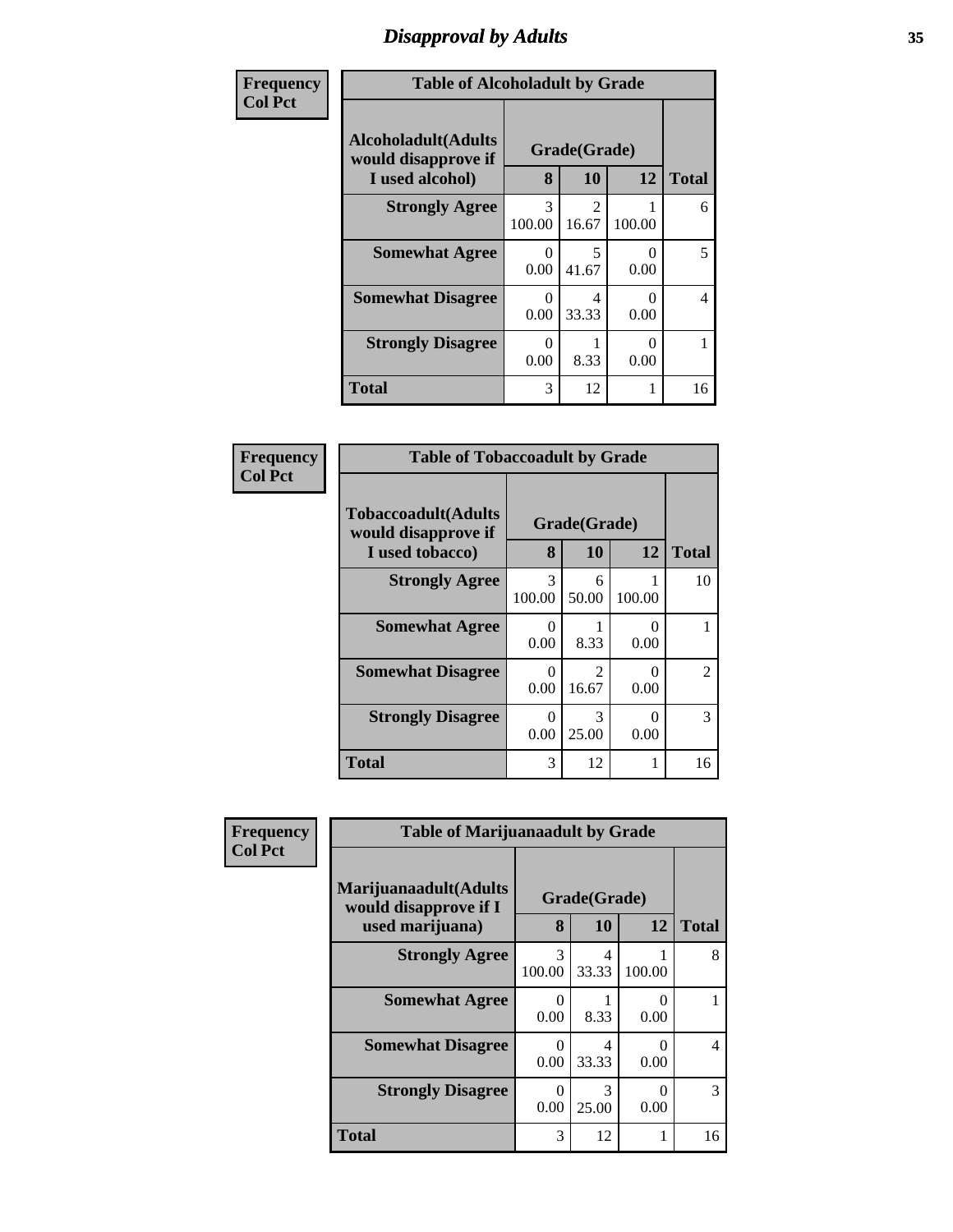# *Disapproval by Adults* **36**

| <b>Frequency</b> | <b>Table of Otherdrugadult by Grade</b>                |              |            |           |                |  |
|------------------|--------------------------------------------------------|--------------|------------|-----------|----------------|--|
| <b>Col Pct</b>   | <b>Otherdrugadult</b> (Adults<br>would disapprove if I | Grade(Grade) |            |           |                |  |
|                  | used other drugs)                                      | 8            | 10         | 12        | <b>Total</b>   |  |
|                  | <b>Strongly Agree</b>                                  | 3<br>100.00  | 7<br>58.33 | 100.00    | 11             |  |
|                  | <b>Somewhat Disagree</b>                               | 0.00         | 8.33       | 0<br>0.00 |                |  |
|                  | <b>Strongly Disagree</b>                               | ∩<br>0.00    | 4<br>33.33 | 0<br>0.00 | $\overline{4}$ |  |
|                  | <b>Total</b>                                           | 3            | 12         |           | 16             |  |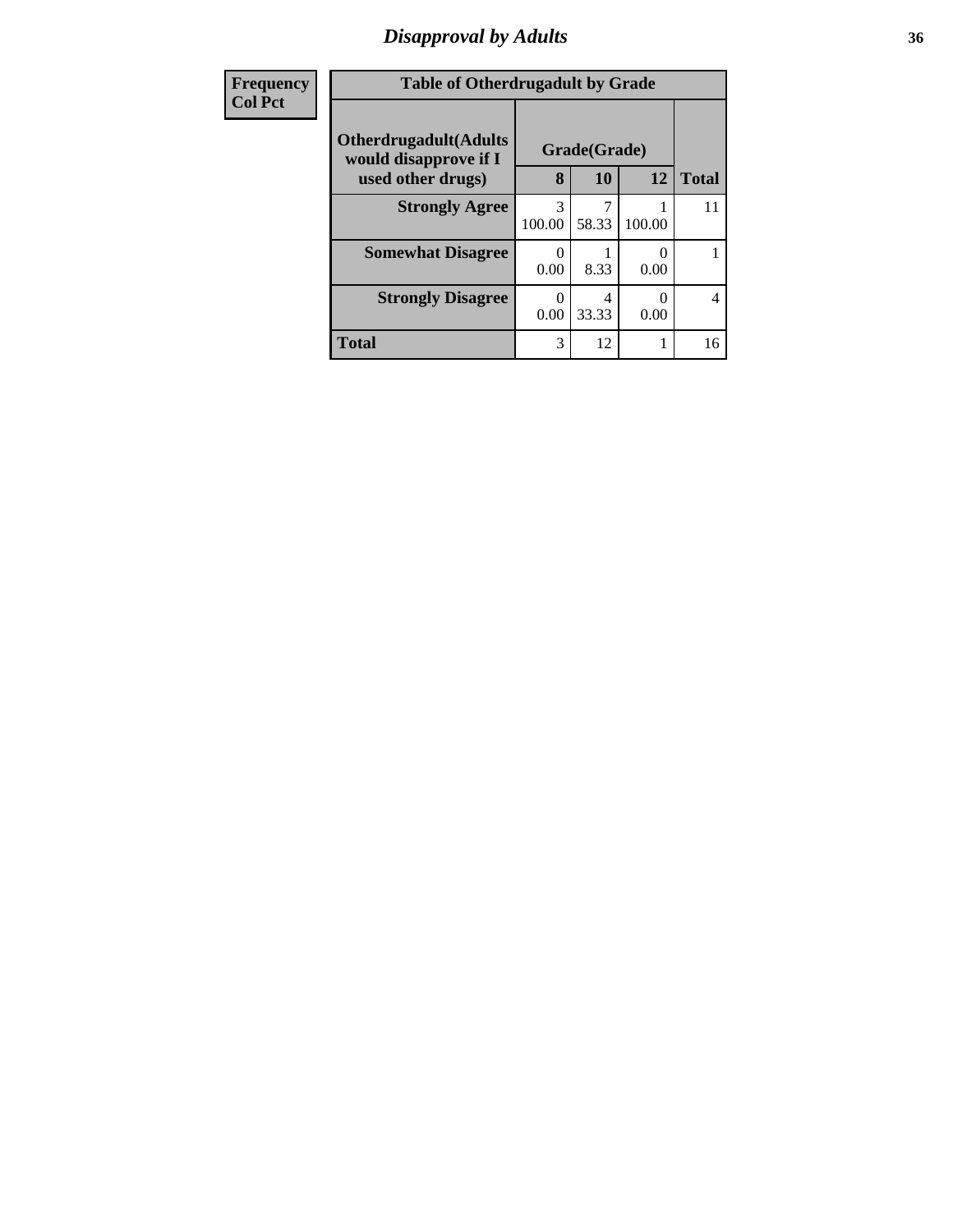## *Disapproval by Peers* **37**

| Frequency      | <b>Table of Alcoholpeer by Grade</b>                                                                        |       |                         |                  |                |  |  |
|----------------|-------------------------------------------------------------------------------------------------------------|-------|-------------------------|------------------|----------------|--|--|
| <b>Col Pct</b> | Alcoholpeer(My<br>friends would<br>Grade(Grade)<br>disapprove if I<br>8<br>12<br><b>10</b><br>used alcohol) |       |                         |                  | <b>Total</b>   |  |  |
|                |                                                                                                             |       |                         |                  |                |  |  |
|                | <b>Strongly Agree</b>                                                                                       | 33.33 | 8.33                    | $\Omega$<br>0.00 | $\overline{2}$ |  |  |
|                | <b>Somewhat Agree</b>                                                                                       | 33.33 | $\mathfrak{D}$<br>16.67 | $\Omega$<br>0.00 | 3              |  |  |
|                | <b>Strongly Disagree</b>                                                                                    | 33.33 | 9<br>75.00              | 100.00           | 11             |  |  |
|                | <b>Total</b>                                                                                                | 3     | 12                      | 1                | 16             |  |  |

| Frequency      |                                                         | <b>Table of Tobaccopeer by Grade</b> |                                      |                  |              |  |  |
|----------------|---------------------------------------------------------|--------------------------------------|--------------------------------------|------------------|--------------|--|--|
| <b>Col Pct</b> | Tobaccopeer(My<br>friends would<br>disapprove if I used | Grade(Grade)<br>8                    |                                      |                  |              |  |  |
|                | tobacco)                                                |                                      | 10                                   | 12               | <b>Total</b> |  |  |
|                | <b>Strongly Agree</b>                                   | 33.33                                | $\mathcal{D}_{\mathcal{L}}$<br>16.67 | $\Omega$<br>0.00 | 3            |  |  |
|                | <b>Somewhat Agree</b>                                   | 33.33                                | $\mathcal{L}$<br>16.67               | $\Omega$<br>0.00 | 3            |  |  |
|                | <b>Somewhat Disagree</b>                                | 33.33                                | $\Omega$<br>0.00                     | 0<br>0.00        |              |  |  |
|                | <b>Strongly Disagree</b>                                | 0<br>0.00                            | 8<br>66.67                           | 100.00           | 9            |  |  |
|                | Total                                                   | 3                                    | 12                                   |                  | 16           |  |  |

| Frequency<br><b>Col Pct</b> | <b>Table of Marijuanapeer by Grade</b>                                                             |           |                                      |           |              |  |  |
|-----------------------------|----------------------------------------------------------------------------------------------------|-----------|--------------------------------------|-----------|--------------|--|--|
|                             | Marijuanapeer(My<br>friends would<br>Grade(Grade)<br>disapprove if I used<br>8<br>marijuana)<br>10 |           |                                      |           | <b>Total</b> |  |  |
|                             |                                                                                                    |           |                                      | 12        |              |  |  |
|                             | <b>Strongly Agree</b>                                                                              | 33.33     | 8.33                                 | 0<br>0.00 | 2            |  |  |
|                             | <b>Somewhat Agree</b>                                                                              | 33.33     | $\mathcal{D}$<br>16.67               | ∩<br>0.00 | 3            |  |  |
|                             | <b>Somewhat Disagree</b>                                                                           | 33.33     | $\mathcal{D}_{\mathcal{L}}$<br>16.67 | 0<br>0.00 | 3            |  |  |
|                             | <b>Strongly Disagree</b>                                                                           | 0<br>0.00 | 58.33                                | 100.00    | 8            |  |  |
|                             | <b>Total</b>                                                                                       | 3         | 12                                   | 1         | 16           |  |  |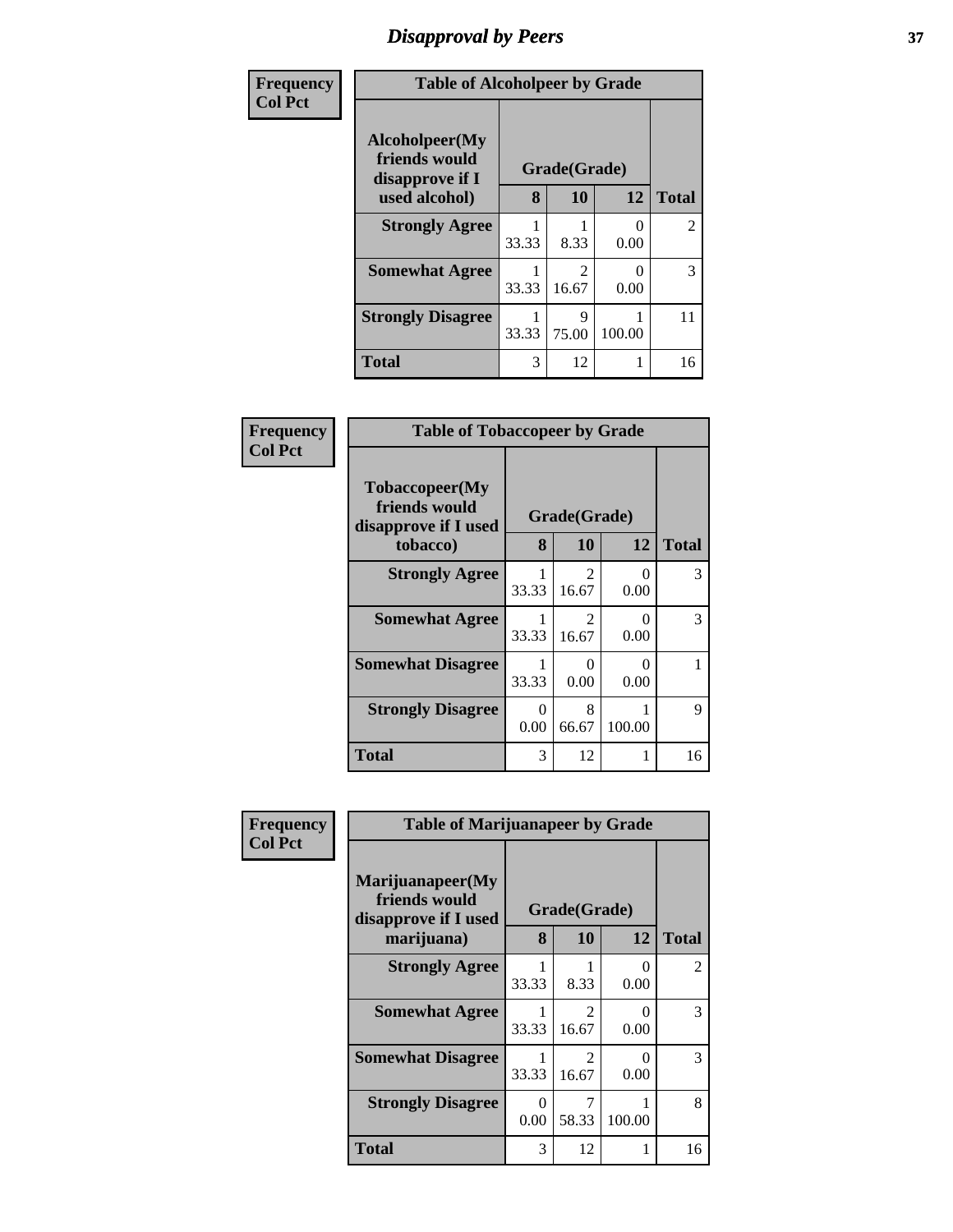## *Disapproval by Peers* **38**

| Frequency      | <b>Table of Otherdrugpeer by Grade</b>                                    |                         |                        |                  |                |  |  |  |
|----------------|---------------------------------------------------------------------------|-------------------------|------------------------|------------------|----------------|--|--|--|
| <b>Col Pct</b> | Otherdrugpeer(My<br>friends would<br>Grade(Grade)<br>disapprove if I used |                         |                        |                  |                |  |  |  |
|                | other drugs)                                                              |                         | <b>10</b>              | 12               | <b>Total</b>   |  |  |  |
|                | <b>Strongly Agree</b>                                                     | $\mathfrak{D}$<br>66.67 | $\mathcal{F}$<br>25.00 | $\Omega$<br>0.00 | 5              |  |  |  |
|                | <b>Somewhat Agree</b>                                                     | $\Omega$<br>0.00        | 2<br>16.67             | 0<br>0.00        | $\overline{2}$ |  |  |  |
|                | <b>Somewhat Disagree</b>                                                  | 33.33                   | $\mathcal{F}$<br>25.00 | 0<br>0.00        | $\overline{4}$ |  |  |  |
|                | <b>Strongly Disagree</b>                                                  | 0<br>0.00               | 4<br>33.33             | 100.00           | 5              |  |  |  |
|                | Total                                                                     | 3                       | 12                     |                  | 16             |  |  |  |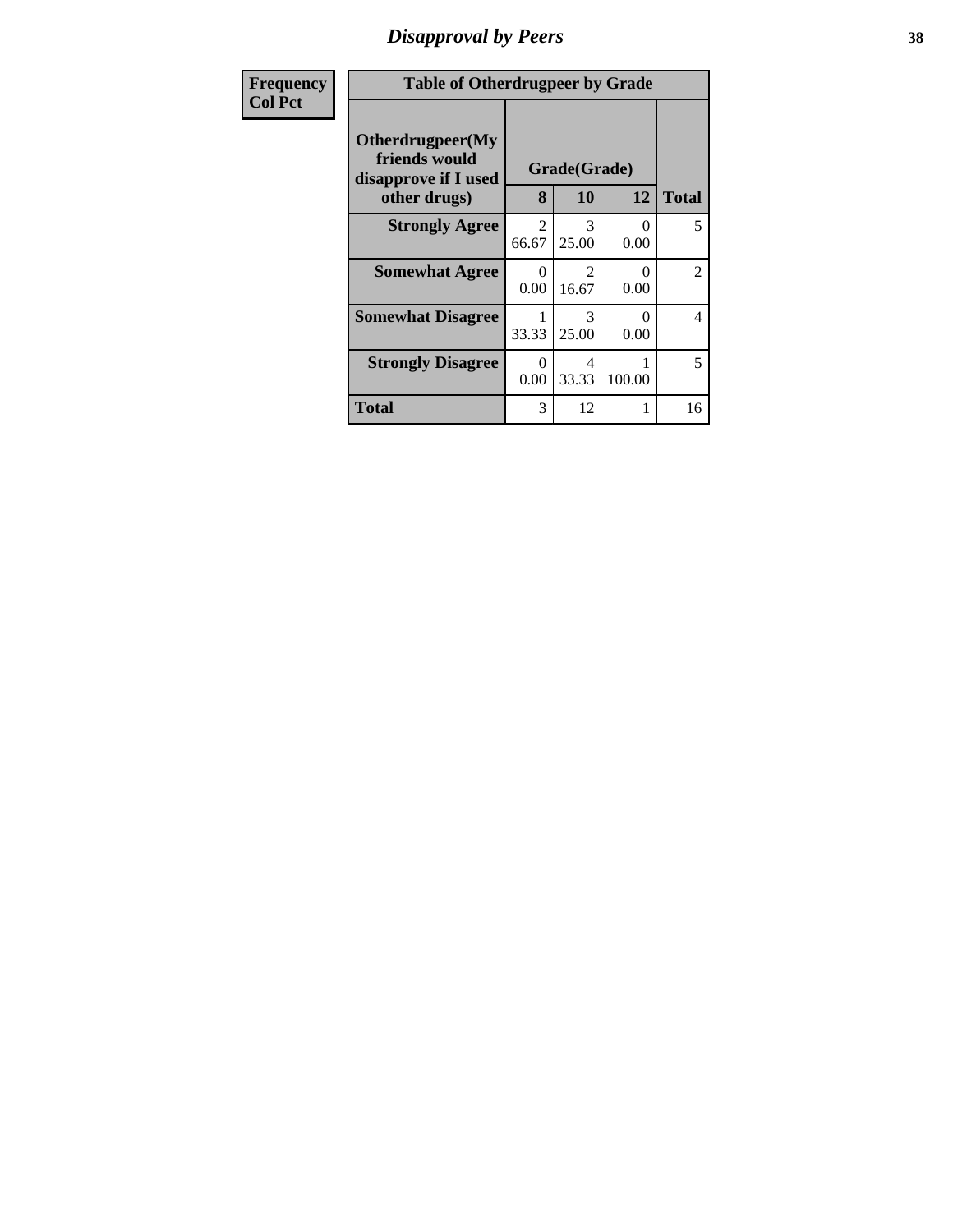| <b>Frequency</b> | <b>Table of Alcohollocation1 by Grade</b> |                         |              |        |              |  |  |  |
|------------------|-------------------------------------------|-------------------------|--------------|--------|--------------|--|--|--|
| <b>Col Pct</b>   | <b>Alcohollocation1(Places</b>            |                         | Grade(Grade) |        |              |  |  |  |
|                  | <b>Friends Use Alcohol)</b>               | 8                       | 10           | 12     | <b>Total</b> |  |  |  |
|                  |                                           | 33.33                   | 10<br>83.33  | 100.00 | 12           |  |  |  |
|                  | Do Not Use                                | $\overline{2}$<br>66.67 | 2<br>16.67   | 0.00   | 4            |  |  |  |
|                  | <b>Total</b>                              | 3                       | 12           |        | 16           |  |  |  |

| Frequency      | <b>Table of Alcohollocation2 by Grade</b> |              |       |        |              |  |
|----------------|-------------------------------------------|--------------|-------|--------|--------------|--|
| <b>Col Pct</b> | <b>Alcohollocation2(Places</b>            | Grade(Grade) |       |        |              |  |
|                | <b>Friends Use Alcohol)</b>               | 8            | 10    | 12     | <b>Total</b> |  |
|                |                                           | 100.00       | 41.67 | 100.00 | Q            |  |
|                | Home                                      | 0.00         | 58.33 | 0.00   |              |  |
|                | Total                                     | 3            | 12    |        | 16           |  |

| <b>Frequency</b> | <b>Table of Alcohollocation3 by Grade</b>                     |              |              |        |              |  |  |  |
|------------------|---------------------------------------------------------------|--------------|--------------|--------|--------------|--|--|--|
| <b>Col Pct</b>   | <b>Alcohollocation3(Places</b><br><b>Friends Use Alcohol)</b> | Grade(Grade) |              |        |              |  |  |  |
|                  |                                                               |              | 10           | 12     | <b>Total</b> |  |  |  |
|                  |                                                               | 100.00       | 12<br>100.00 | 100.00 | 16           |  |  |  |
|                  | Total                                                         | 3            | 12           |        |              |  |  |  |

| <b>Frequency</b> | <b>Table of Alcohollocation4 by Grade</b> |              |            |        |       |  |  |
|------------------|-------------------------------------------|--------------|------------|--------|-------|--|--|
| <b>Col Pct</b>   | <b>Alcohollocation4(Places</b>            | Grade(Grade) |            |        |       |  |  |
|                  | <b>Friends Use Alcohol)</b>               | 8            | 10         | 12     | Total |  |  |
|                  |                                           | 100.00       | 8<br>66.67 | 0.00   | 11    |  |  |
|                  | Car                                       | 0.00         | 33.33      | 100.00 |       |  |  |
|                  | Total                                     | 3            | 12         |        | 16    |  |  |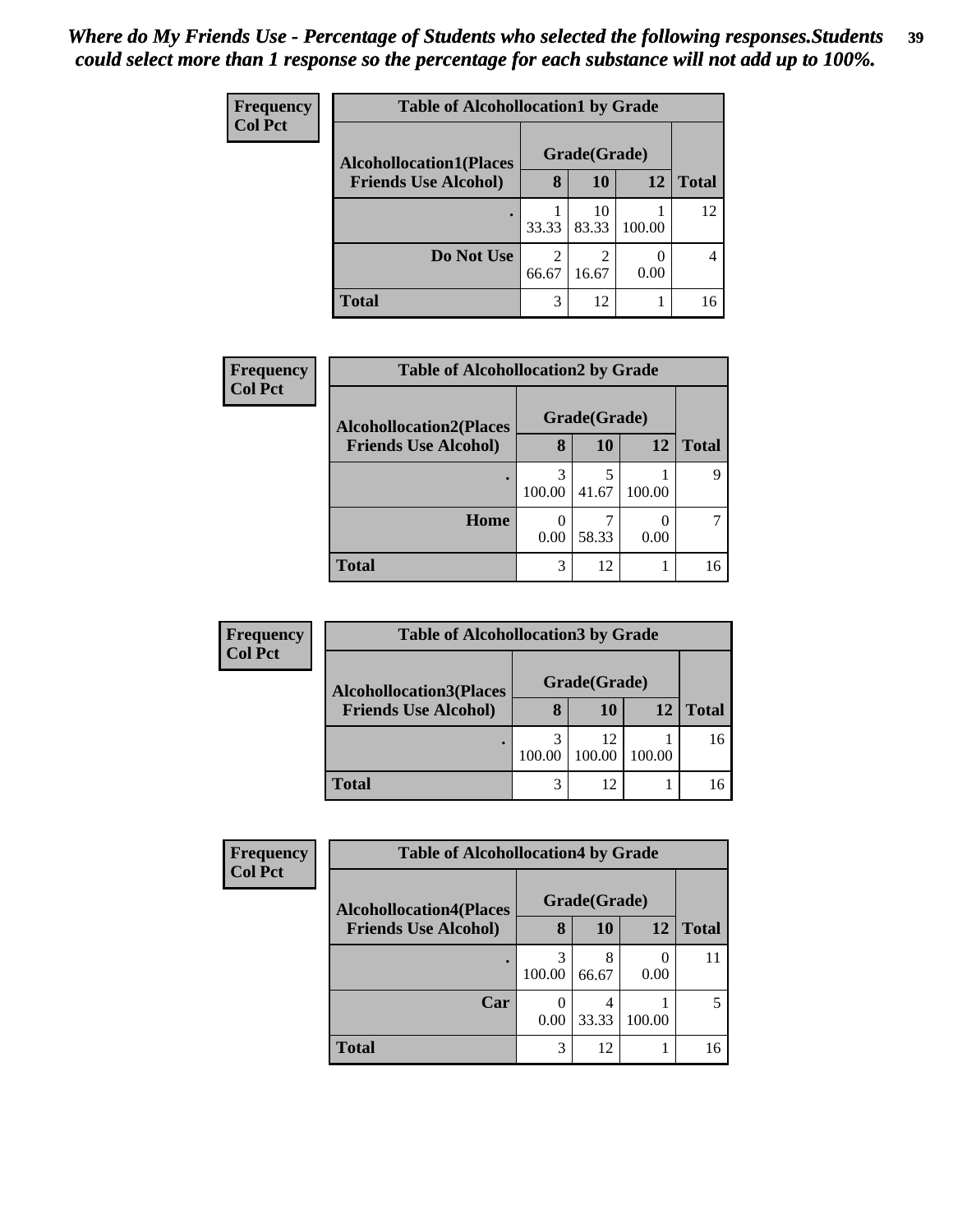| <b>Frequency</b><br><b>Col Pct</b> | <b>Table of Alcohollocation5 by Grade</b> |              |       |        |              |  |  |
|------------------------------------|-------------------------------------------|--------------|-------|--------|--------------|--|--|
|                                    | <b>Alcohollocation5</b> (Places           | Grade(Grade) |       |        |              |  |  |
|                                    | <b>Friends Use Alcohol)</b>               | 8            | 10    | 12     | <b>Total</b> |  |  |
|                                    |                                           | 66.67        | 41.67 | 0.00   |              |  |  |
|                                    | <b>Friend's House</b>                     | 33.33        | 58.33 | 100.00 | Q            |  |  |
|                                    | <b>Total</b>                              | 3            | 12    |        | 16           |  |  |

| <b>Frequency</b> | <b>Table of Alcohollocation6 by Grade</b> |              |       |        |              |  |
|------------------|-------------------------------------------|--------------|-------|--------|--------------|--|
| <b>Col Pct</b>   | <b>Alcohollocation6(Places</b>            | Grade(Grade) |       |        |              |  |
|                  | <b>Friends Use Alcohol)</b>               | 8            | 10    | 12     | <b>Total</b> |  |
|                  |                                           | 100.00       | 41.67 | 0.00   | 8            |  |
|                  | <b>Other</b>                              | 0.00         | 58.33 | 100.00 | 8            |  |
|                  | <b>Total</b>                              | 3            | 12    |        | 16           |  |

| <b>Frequency</b> | <b>Table of Tobaccolocation1 by Grade</b> |              |            |        |              |
|------------------|-------------------------------------------|--------------|------------|--------|--------------|
| <b>Col Pct</b>   | <b>Tobaccolocation1(Places</b>            | Grade(Grade) |            |        |              |
|                  | <b>Friends Use Tobacco)</b>               | 8            | 10         | 12     | <b>Total</b> |
|                  |                                           | 33.33        | q<br>75.00 | 100.00 |              |
|                  | Do Not Use                                | 2<br>66.67   | 25.00      | 0.00   |              |
|                  | <b>Total</b>                              | 3            | 12         |        | 16           |

| <b>Frequency</b> | <b>Table of Tobaccolocation2 by Grade</b> |              |            |        |              |  |  |
|------------------|-------------------------------------------|--------------|------------|--------|--------------|--|--|
| <b>Col Pct</b>   | <b>Tobaccolocation2(Places</b>            | Grade(Grade) |            |        |              |  |  |
|                  | <b>Friends Use Tobacco)</b>               | 8            | 10         | 12     | <b>Total</b> |  |  |
|                  |                                           | 100.00       | 25.00      | 100.00 |              |  |  |
|                  | Home                                      | 0.00         | Q<br>75.00 | 0.00   | Q            |  |  |
|                  | <b>Total</b>                              | 3            | 12         |        | 16           |  |  |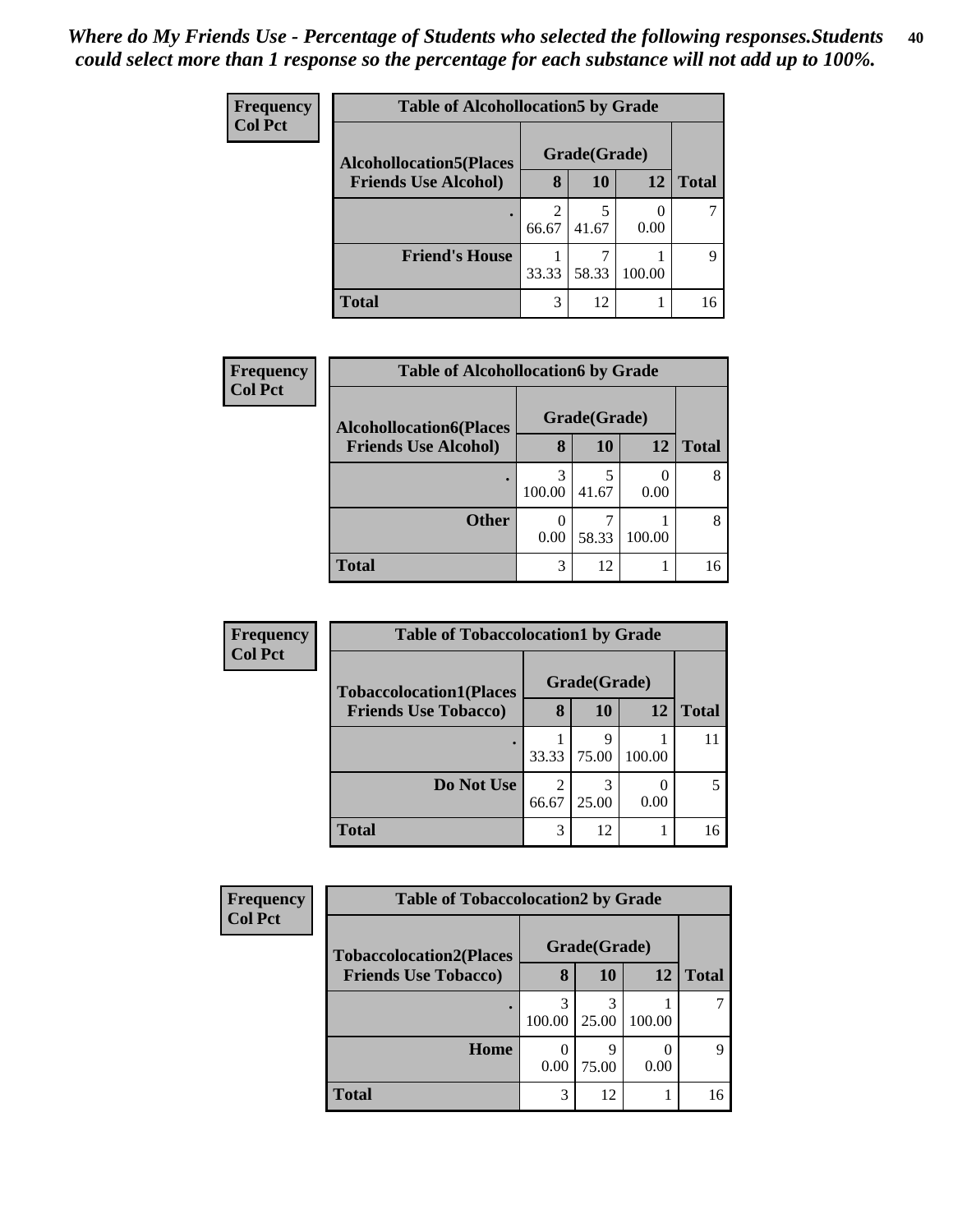| <b>Frequency</b> |                                | <b>Table of Tobaccolocation 3 by Grade</b> |            |        |              |  |  |
|------------------|--------------------------------|--------------------------------------------|------------|--------|--------------|--|--|
| <b>Col Pct</b>   | <b>Tobaccolocation3(Places</b> | Grade(Grade)                               |            |        |              |  |  |
|                  | <b>Friends Use Tobacco)</b>    | 8                                          | 10         | 12     | <b>Total</b> |  |  |
|                  |                                | 3<br>100.00                                | 6<br>50.00 | 100.00 | 10           |  |  |
|                  | <b>School</b>                  | 0.00                                       | 6<br>50.00 | 0.00   | 6            |  |  |
|                  | Total                          | 3                                          | 12         |        | 16           |  |  |

| <b>Frequency</b> | <b>Table of Tobaccolocation4 by Grade</b> |              |            |        |              |  |  |  |
|------------------|-------------------------------------------|--------------|------------|--------|--------------|--|--|--|
| <b>Col Pct</b>   | <b>Tobaccolocation4(Places</b>            | Grade(Grade) |            |        |              |  |  |  |
|                  | <b>Friends Use Tobacco)</b>               | 8            | 10         | 12     | <b>Total</b> |  |  |  |
|                  |                                           | 100.00       | 33.33      | 100.00 |              |  |  |  |
|                  | Car                                       | 0.00         | 8<br>66.67 | 0.00   |              |  |  |  |
|                  | <b>Total</b>                              | 3            | 12         |        | 16           |  |  |  |

| <b>Frequency</b> | <b>Table of Tobaccolocation5 by Grade</b> |       |              |        |              |  |
|------------------|-------------------------------------------|-------|--------------|--------|--------------|--|
| <b>Col Pct</b>   | <b>Tobaccolocation5(Places</b>            |       | Grade(Grade) |        |              |  |
|                  | <b>Friends Use Tobacco)</b>               | 8     | 10           | 12     | <b>Total</b> |  |
|                  |                                           | 66.67 | 33.33        | 0.00   | 6            |  |
|                  | <b>Friend's House</b>                     | 33.33 | 66.67        | 100.00 | 10           |  |
|                  | <b>Total</b>                              | 3     | 12           |        | 16           |  |

| <b>Frequency</b><br><b>Col Pct</b> | <b>Table of Tobaccolocation6 by Grade</b> |              |       |        |              |  |  |
|------------------------------------|-------------------------------------------|--------------|-------|--------|--------------|--|--|
|                                    | <b>Tobaccolocation6(Places</b>            | Grade(Grade) |       |        |              |  |  |
|                                    | <b>Friends Use Tobacco)</b>               | 8            | 10    | 12     | <b>Total</b> |  |  |
|                                    |                                           | 100.00       | 41.67 | 0.00   |              |  |  |
|                                    | <b>Other</b>                              | 0.00         | 58.33 | 100.00 | 8            |  |  |
|                                    | <b>Total</b>                              | 3            | 12    |        | 16           |  |  |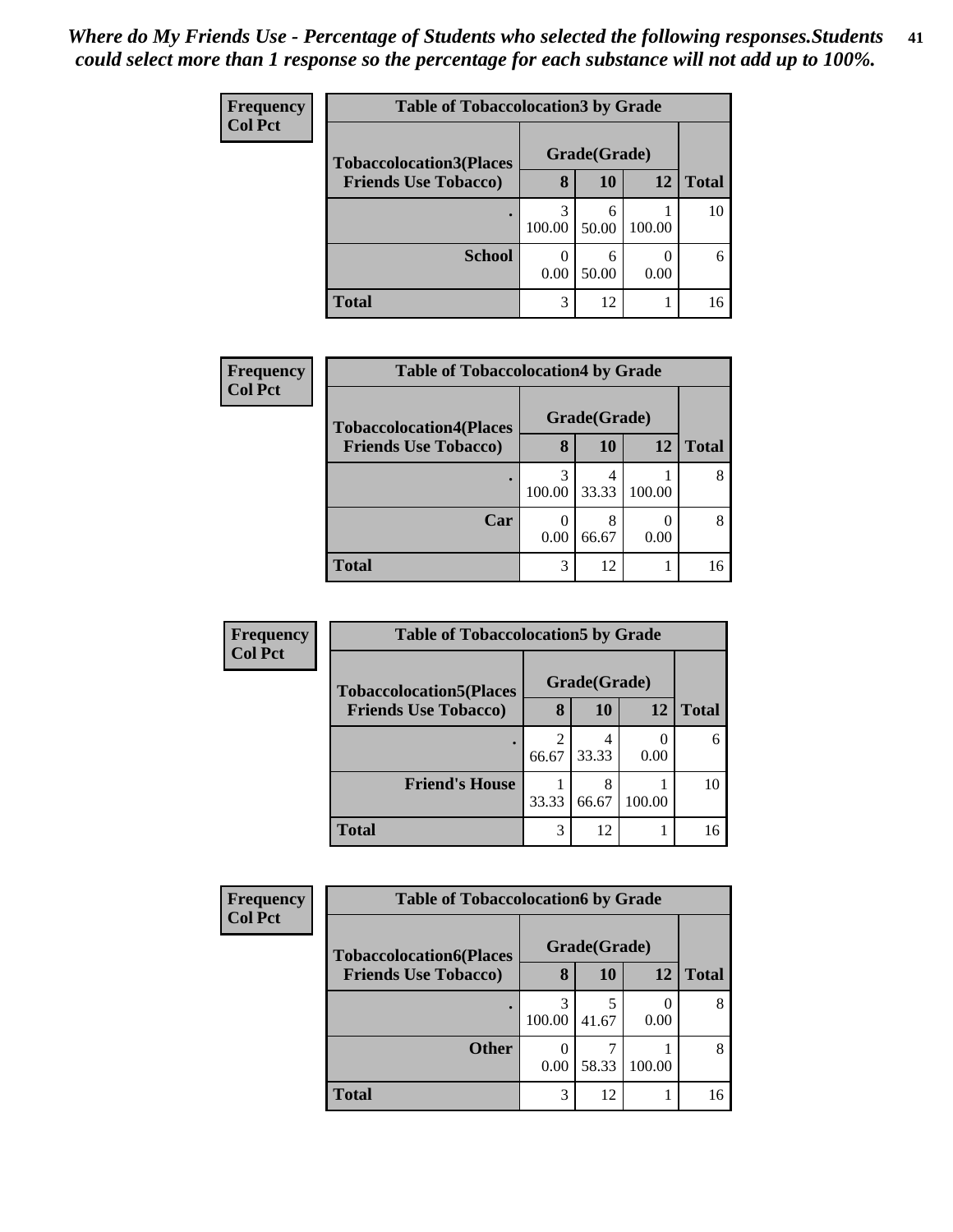| <b>Frequency</b> | <b>Table of Marijuanalocation1 by Grade</b> |       |              |        |       |  |  |  |
|------------------|---------------------------------------------|-------|--------------|--------|-------|--|--|--|
| <b>Col Pct</b>   | <b>Marijuanalocation1(Places</b>            |       | Grade(Grade) |        |       |  |  |  |
|                  | <b>Friends Use Marijuana</b> )              | 8     | 10           | 12     | Total |  |  |  |
|                  |                                             | 66.67 | 10<br>83.33  | 100.00 | 13    |  |  |  |
|                  | Do Not Use                                  | 33.33 | 2<br>16.67   | 0.00   |       |  |  |  |
|                  | <b>Total</b>                                | 3     | 12           |        | 16    |  |  |  |

| Frequency      | <b>Table of Marijuanalocation2 by Grade</b> |              |            |        |              |  |  |  |
|----------------|---------------------------------------------|--------------|------------|--------|--------------|--|--|--|
| <b>Col Pct</b> | <b>Marijuanalocation2(Places)</b>           | Grade(Grade) |            |        |              |  |  |  |
|                | <b>Friends Use Marijuana</b> )              | 8            | 10         | 12     | <b>Total</b> |  |  |  |
|                |                                             | 100.00       | 4<br>33.33 | 100.00 |              |  |  |  |
|                | Home                                        | 0.00         | 8<br>66.67 | 0.00   | 8            |  |  |  |
|                | <b>Total</b>                                | 3            | 12         |        | 16           |  |  |  |

| Frequency      | <b>Table of Marijuanalocation3 by Grade</b> |              |       |        |              |  |  |  |  |
|----------------|---------------------------------------------|--------------|-------|--------|--------------|--|--|--|--|
| <b>Col Pct</b> | <b>Marijuanalocation3(Places</b>            | Grade(Grade) |       |        |              |  |  |  |  |
|                | <b>Friends Use Marijuana</b> )              | 8            | 10    | 12     | <b>Total</b> |  |  |  |  |
|                |                                             | 3<br>100.00  | 58.33 | 100.00 |              |  |  |  |  |
|                | <b>School</b>                               | 0.00         | 41.67 | 0.00   |              |  |  |  |  |
|                | <b>Total</b>                                | 3            | 12    |        | 16           |  |  |  |  |

| Frequency<br><b>Col Pct</b> | <b>Table of Marijuanalocation4 by Grade</b> |              |           |        |              |  |  |
|-----------------------------|---------------------------------------------|--------------|-----------|--------|--------------|--|--|
|                             | <b>Marijuanalocation4(Places</b>            | Grade(Grade) |           |        |              |  |  |
|                             | <b>Friends Use Marijuana</b> )              | 8            | <b>10</b> | 12     | <b>Total</b> |  |  |
|                             |                                             | 3<br>100.00  | 41.67     | 100.00 | q            |  |  |
|                             | Car                                         | 0.00         | 58.33     | 0.00   |              |  |  |
|                             | <b>Total</b>                                | 3            | 12        |        | 16           |  |  |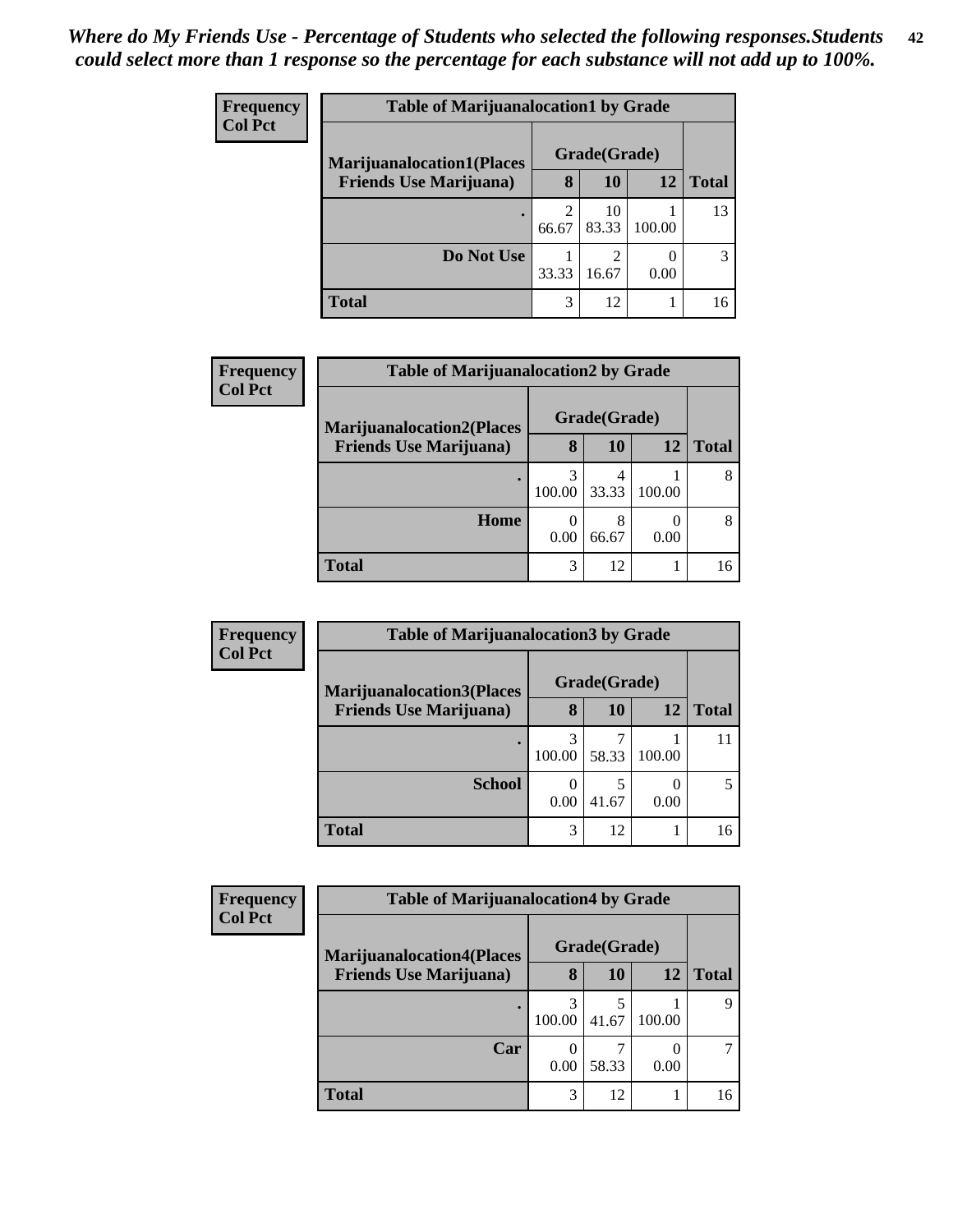| <b>Frequency</b> | <b>Table of Marijuanalocation5 by Grade</b> |       |              |        |       |  |
|------------------|---------------------------------------------|-------|--------------|--------|-------|--|
| <b>Col Pct</b>   | <b>Marijuanalocation5</b> (Places           |       | Grade(Grade) |        |       |  |
|                  | <b>Friends Use Marijuana</b> )              | 8     | 10           | 12     | Total |  |
|                  | ٠                                           | 33.33 | 25.00        | 0.00   |       |  |
|                  | <b>Friend's House</b>                       | 66.67 | Q<br>75.00   | 100.00 | 12    |  |
|                  | Total                                       | 3     | 12           |        | 16    |  |

| Frequency      | <b>Table of Marijuanalocation6 by Grade</b>                        |              |       |           |              |  |
|----------------|--------------------------------------------------------------------|--------------|-------|-----------|--------------|--|
| <b>Col Pct</b> | <b>Marijuanalocation6(Places</b><br><b>Friends Use Marijuana</b> ) | Grade(Grade) |       |           |              |  |
|                |                                                                    | 8            | 10    | <b>12</b> | <b>Total</b> |  |
|                |                                                                    | 3<br>100.00  | 41.67 | 100.00    | Q            |  |
|                | <b>Other</b>                                                       | 0<br>0.00    | 58.33 | 0.00      |              |  |
|                | <b>Total</b>                                                       | 3            | 12    |           | 16           |  |

| Frequency      | <b>Table of Otherdruglocation1 by Grade</b>                          |                         |              |        |              |  |
|----------------|----------------------------------------------------------------------|-------------------------|--------------|--------|--------------|--|
| <b>Col Pct</b> | <b>Otherdruglocation1(Places</b><br><b>Friends Use Other Illegal</b> |                         | Grade(Grade) |        |              |  |
|                | Drugs)                                                               | 8                       | <b>10</b>    | 12     | <b>Total</b> |  |
|                |                                                                      | 33.33                   | 58.33        | 100.00 |              |  |
|                | Do Not Use                                                           | $\overline{c}$<br>66.67 | 41.67        | 0.00   |              |  |
|                | <b>Total</b>                                                         | 3                       | 12           |        | 16           |  |

| Frequency      | <b>Table of Otherdruglocation2 by Grade</b>                           |              |       |        |              |  |
|----------------|-----------------------------------------------------------------------|--------------|-------|--------|--------------|--|
| <b>Col Pct</b> | <b>Otherdruglocation2(Places)</b><br><b>Friends Use Other Illegal</b> | Grade(Grade) |       |        |              |  |
|                | Drugs)                                                                | 8            | 10    | 12     | <b>Total</b> |  |
|                | ٠                                                                     | 3<br>100.00  | 58.33 | 100.00 | 11           |  |
|                | Home                                                                  | 0<br>0.00    | 41.67 | 0.00   | 5            |  |
|                | <b>Total</b>                                                          | 3            | 12    |        | 16           |  |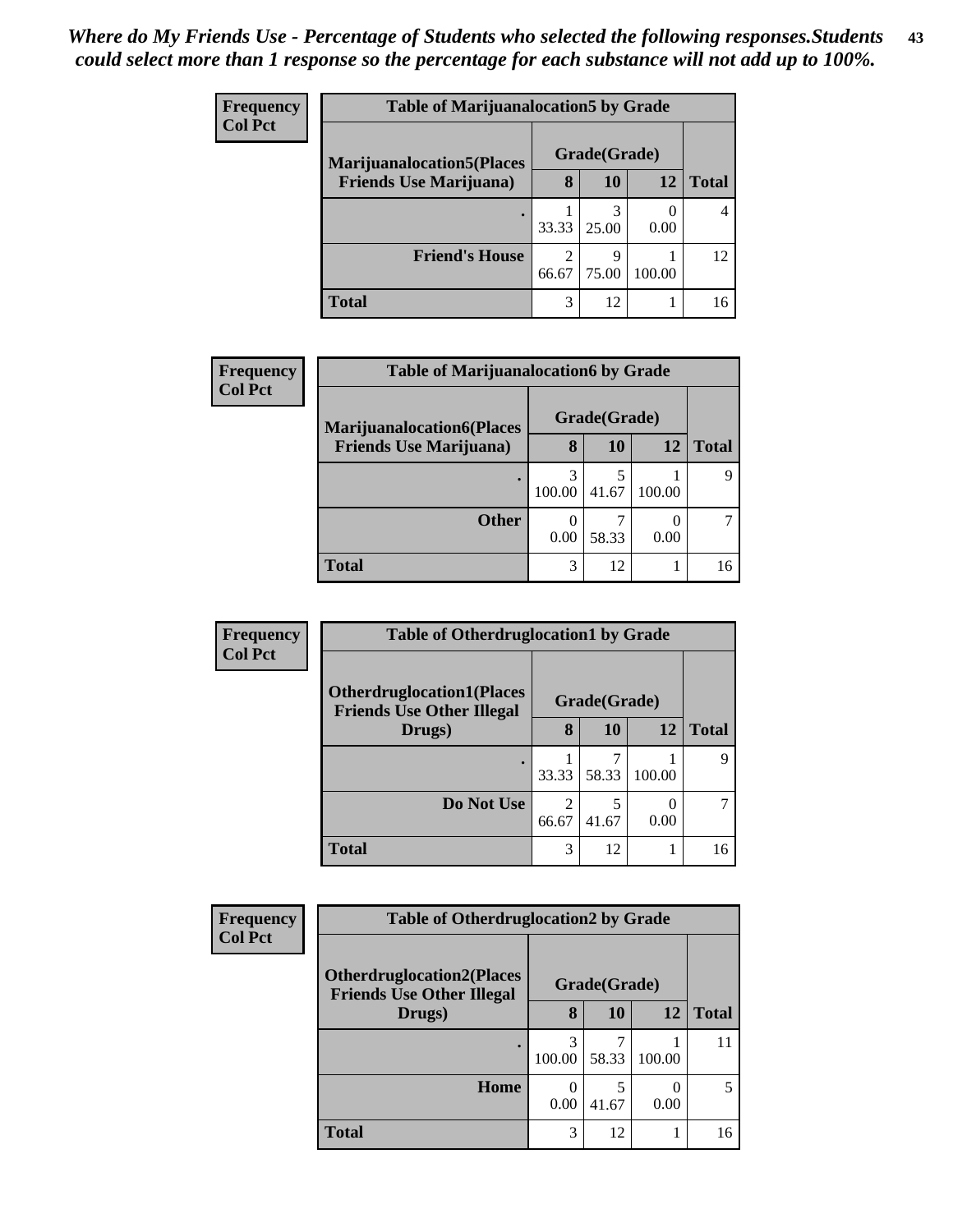| <b>Frequency</b> | <b>Table of Otherdruglocation 3 by Grade</b>                          |              |            |        |              |
|------------------|-----------------------------------------------------------------------|--------------|------------|--------|--------------|
| <b>Col Pct</b>   | <b>Otherdruglocation3(Places)</b><br><b>Friends Use Other Illegal</b> | Grade(Grade) |            |        |              |
|                  | Drugs)                                                                | 8            | 10         | 12     | <b>Total</b> |
|                  |                                                                       | 3<br>100.00  | q<br>75.00 | 0.00   | 12           |
|                  | <b>School</b>                                                         | 0.00         | 3<br>25.00 | 100.00 | 4            |
|                  | <b>Total</b>                                                          | 3            | 12         |        | 16           |

| Frequency      | <b>Table of Otherdruglocation4 by Grade</b>                          |              |            |        |              |  |
|----------------|----------------------------------------------------------------------|--------------|------------|--------|--------------|--|
| <b>Col Pct</b> | <b>Otherdruglocation4(Places</b><br><b>Friends Use Other Illegal</b> | Grade(Grade) |            |        |              |  |
|                | Drugs)                                                               | 8            | 10         | 12     | <b>Total</b> |  |
|                |                                                                      | 3<br>100.00  | 8<br>66.67 | 100.00 | 12           |  |
|                | Car                                                                  | 0<br>0.00    | 4<br>33.33 | 0.00   |              |  |
|                | <b>Total</b>                                                         | 3            | 12         |        | 16           |  |

| Frequency<br><b>Col Pct</b> | <b>Table of Otherdruglocation5 by Grade</b>                          |            |              |        |              |
|-----------------------------|----------------------------------------------------------------------|------------|--------------|--------|--------------|
|                             | <b>Otherdruglocation5(Places</b><br><b>Friends Use Other Illegal</b> |            | Grade(Grade) |        |              |
|                             | Drugs)                                                               | 8          | <b>10</b>    | 12     | <b>Total</b> |
|                             |                                                                      | 2<br>66.67 | 8<br>66.67   | 0.00   | 10           |
|                             | <b>Friend's House</b>                                                | 33.33      | 33.33        | 100.00 | 6            |
|                             | <b>Total</b>                                                         | 3          | 12           |        | 16           |

| <b>Frequency</b> | <b>Table of Otherdruglocation6 by Grade</b>                                          |             |            |                      |              |
|------------------|--------------------------------------------------------------------------------------|-------------|------------|----------------------|--------------|
| <b>Col Pct</b>   | <b>Otherdruglocation6(Places</b><br>Grade(Grade)<br><b>Friends Use Other Illegal</b> |             |            |                      |              |
|                  | Drugs)                                                                               | 8           | 10         | 12                   | <b>Total</b> |
|                  |                                                                                      | 3<br>100.00 | 58.33      | $\mathbf{0}$<br>0.00 | 10           |
|                  | <b>Other</b>                                                                         | 0.00        | 5<br>41.67 | 100.00               | 6            |
|                  | <b>Total</b>                                                                         | 3           | 12         |                      | 16           |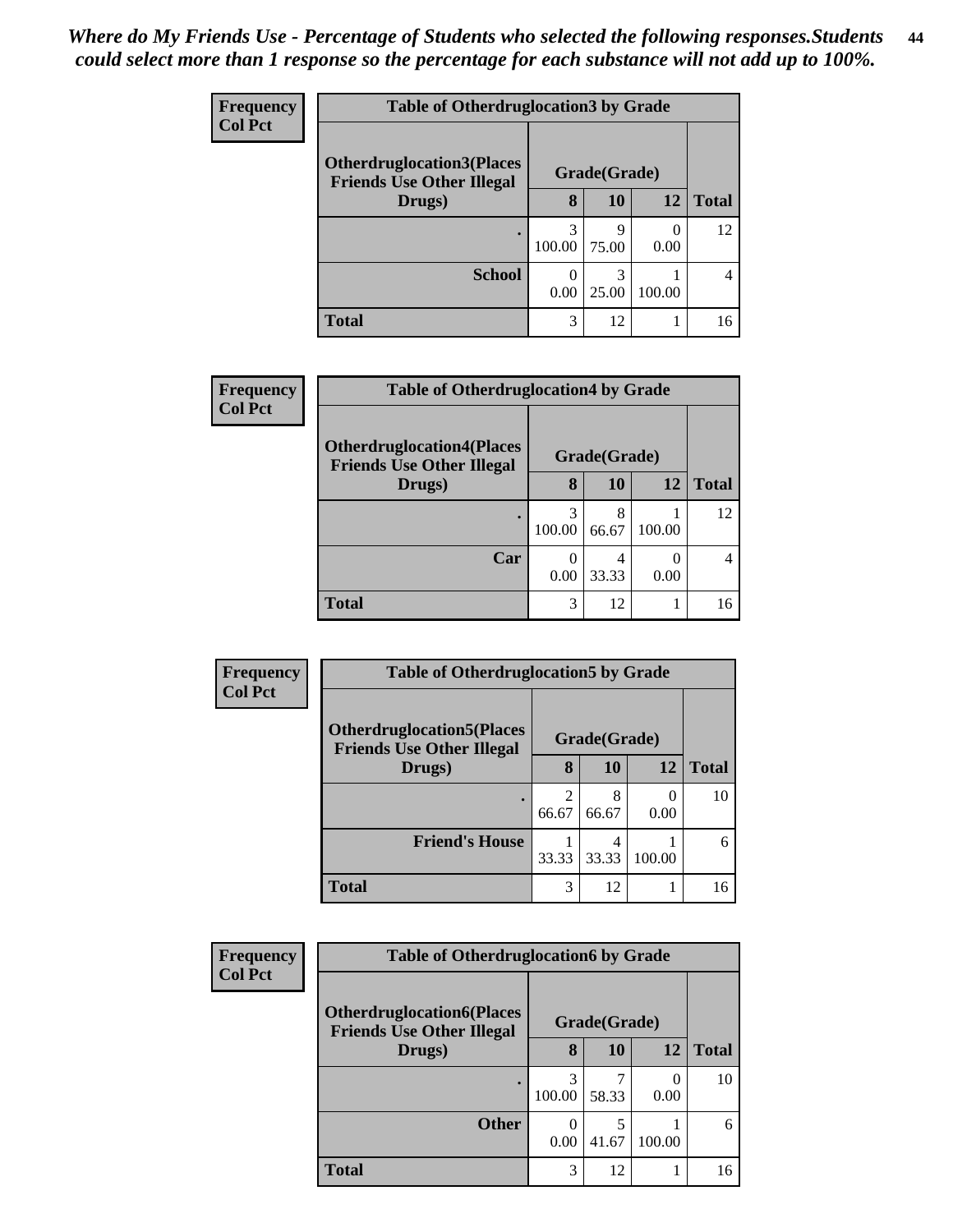| <b>Frequency</b> |                                                 | <b>Table of Alcoholtime1 by Grade</b> |              |        |              |  |  |
|------------------|-------------------------------------------------|---------------------------------------|--------------|--------|--------------|--|--|
| <b>Col Pct</b>   | <b>Alcoholtime1(Times</b><br><b>Friends Use</b> |                                       | Grade(Grade) |        |              |  |  |
|                  | Alcohol)                                        | 8                                     | 10           | 12     | <b>Total</b> |  |  |
|                  | ٠                                               | $\mathcal{O}$<br>0.00                 | 10<br>83.33  | 100.00 | 11           |  |  |
|                  | Do Not Use                                      | 3<br>100.00                           | 2<br>16.67   | 0.00   | 5            |  |  |
|                  | <b>Total</b>                                    | 3                                     | 12           |        | 16           |  |  |

| Frequency      | <b>Table of Alcoholtime2 by Grade</b>           |             |              |        |              |  |  |
|----------------|-------------------------------------------------|-------------|--------------|--------|--------------|--|--|
| <b>Col Pct</b> | <b>Alcoholtime2(Times</b><br><b>Friends Use</b> |             | Grade(Grade) |        |              |  |  |
|                | <b>Alcohol</b> )                                | 8           | 10           | 12     | <b>Total</b> |  |  |
|                |                                                 | 3<br>100.00 | 58.33        | 100.00 |              |  |  |
|                | <b>On Way to School</b>                         | 0<br>0.00   | 5<br>41.67   | 0.00   |              |  |  |
|                | <b>Total</b>                                    | 3           | 12           |        | 16           |  |  |

| Frequency      | <b>Table of Alcoholtime3 by Grade</b>           |                  |            |        |              |  |
|----------------|-------------------------------------------------|------------------|------------|--------|--------------|--|
| <b>Col Pct</b> | <b>Alcoholtime3(Times</b><br><b>Friends Use</b> | Grade(Grade)     |            |        |              |  |
|                | Alcohol)                                        | 8                | 10         | 12     | <b>Total</b> |  |
|                |                                                 | 3<br>100.00      | q<br>75.00 | 100.00 | 13           |  |
|                | <b>During School</b>                            | $\Omega$<br>0.00 | 3<br>25.00 | 0.00   | 3            |  |
|                | <b>Total</b>                                    | 3                | 12         |        | 16           |  |

| Frequency<br><b>Col Pct</b> | <b>Table of Alcoholtime4 by Grade</b> |              |            |              |    |  |
|-----------------------------|---------------------------------------|--------------|------------|--------------|----|--|
|                             | <b>Alcoholtime4(Times</b>             | Grade(Grade) |            |              |    |  |
| <b>Friends Use Alcohol)</b> | 8                                     | 10           | 12         | <b>Total</b> |    |  |
|                             |                                       | 100.00       | 8<br>66.67 | 100.00       | 12 |  |
|                             | <b>On Way Home From School</b>        | 0.00         | 33.33      | 0.00         |    |  |
|                             | Total                                 | 3            | 12         |              | 16 |  |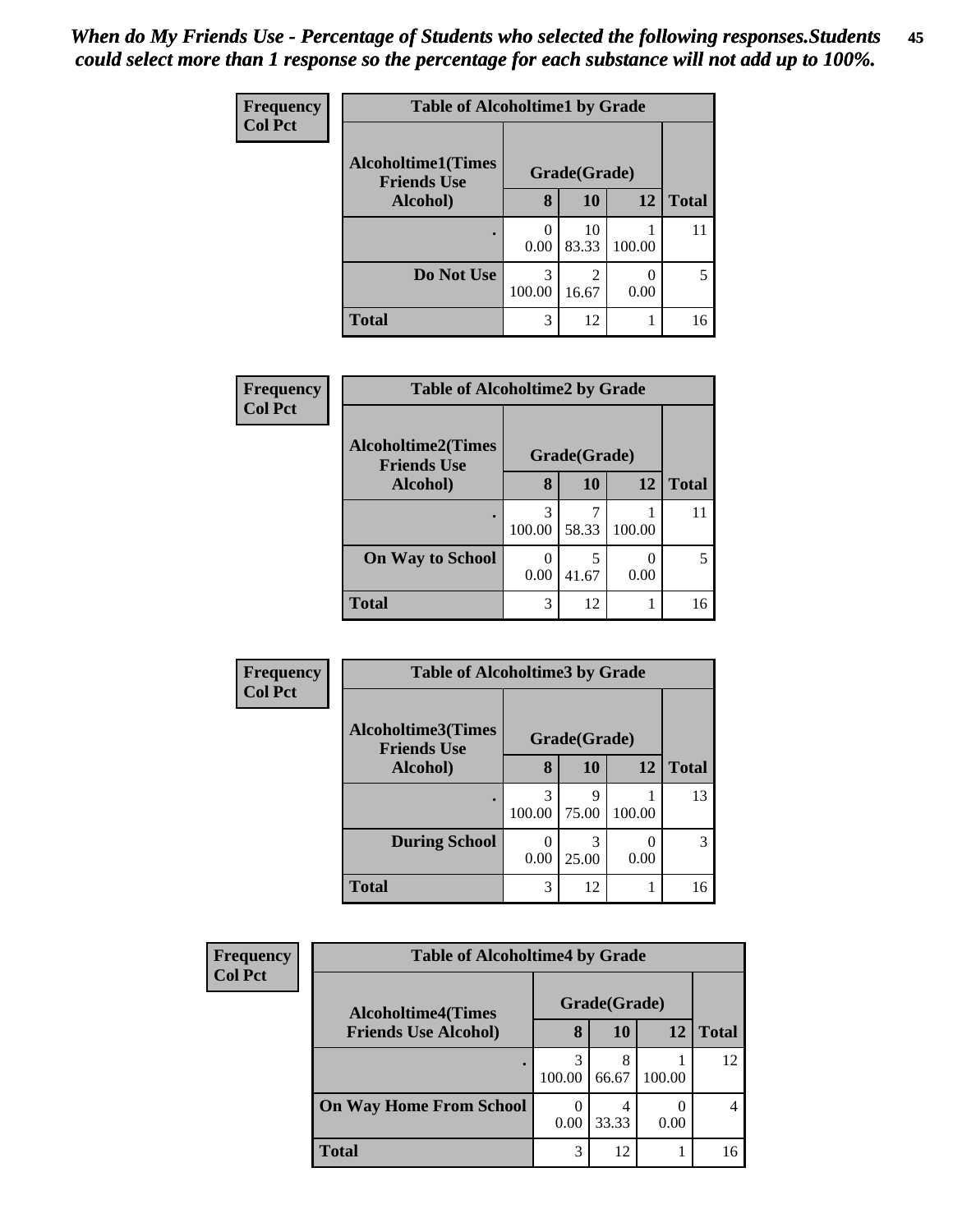| Frequency      | <b>Table of Alcoholtime5 by Grade</b>           |             |              |        |              |  |
|----------------|-------------------------------------------------|-------------|--------------|--------|--------------|--|
| <b>Col Pct</b> | <b>Alcoholtime5(Times</b><br><b>Friends Use</b> |             | Grade(Grade) |        |              |  |
|                | Alcohol)                                        | 8           | 10           | 12     | <b>Total</b> |  |
|                |                                                 | 3<br>100.00 | 58.33        | 0.00   | 10           |  |
|                | <b>Weeknights</b>                               | 0.00        | 5<br>41.67   | 100.00 | 6            |  |
|                | <b>Total</b>                                    | 3           | 12           |        | 16           |  |

| <b>Table of Alcoholtime6 by Grade</b>                           |              |
|-----------------------------------------------------------------|--------------|
| Frequency<br><b>Col Pct</b>                                     |              |
| <b>Alcoholtime6(Times</b><br>Grade(Grade)<br><b>Friends Use</b> |              |
| <b>10</b><br>12<br>8<br>Alcohol)                                | <b>Total</b> |
| 3<br>3<br>100.00<br>25.00<br>0.00                               | 6            |
| Weekends<br>0<br>9<br>100.00<br>75.00<br>0.00                   | 10           |
| <b>Total</b><br>3<br>12                                         | 16           |

| <b>Frequency</b> | <b>Table of Tobaccotime1 by Grade</b>           |                         |              |           |              |  |
|------------------|-------------------------------------------------|-------------------------|--------------|-----------|--------------|--|
| <b>Col Pct</b>   | <b>Tobaccotime1(Times</b><br><b>Friends Use</b> |                         | Grade(Grade) |           |              |  |
|                  | <b>Tobacco</b> )                                | 8                       | 10           | <b>12</b> | <b>Total</b> |  |
|                  |                                                 | 33.33                   | Q<br>75.00   | 100.00    |              |  |
|                  | Do Not Use                                      | $\mathfrak{D}$<br>66.67 | 3<br>25.00   | 0.00      |              |  |
|                  | <b>Total</b>                                    | 3                       | 12           |           |              |  |

| <b>Frequency</b> | <b>Table of Tobaccotime2 by Grade</b>           |             |              |        |              |  |
|------------------|-------------------------------------------------|-------------|--------------|--------|--------------|--|
| <b>Col Pct</b>   | <b>Tobaccotime2(Times</b><br><b>Friends Use</b> |             | Grade(Grade) |        |              |  |
|                  | <b>Tobacco</b> )                                | 8           | 10           | 12     | <b>Total</b> |  |
|                  |                                                 | 3<br>100.00 | 25.00        | 100.00 |              |  |
|                  | <b>On Way to School</b>                         | 0.00        | q<br>75.00   | 0.00   | 9            |  |
|                  | <b>Total</b>                                    | 3           | 12           |        | 16           |  |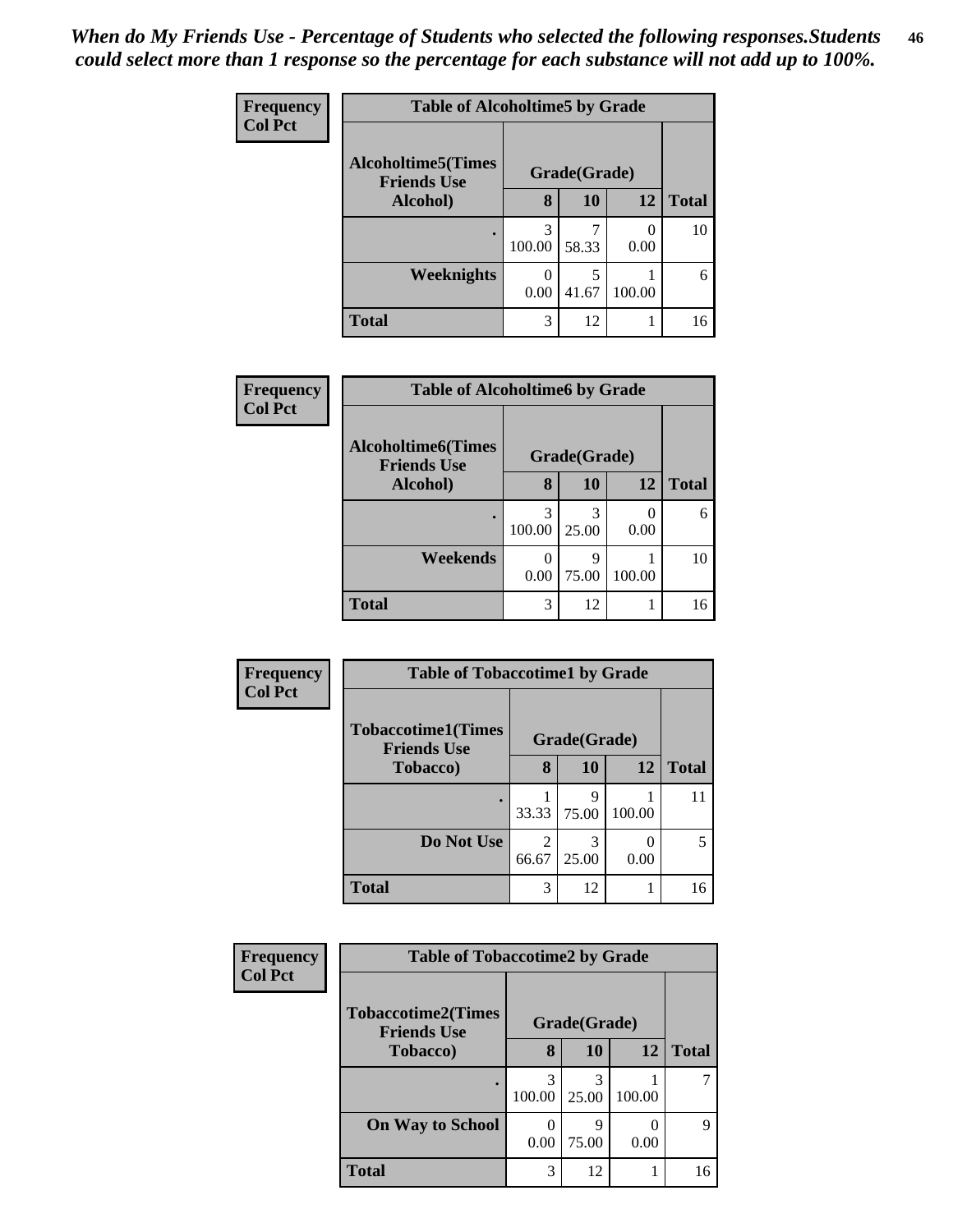| <b>Frequency</b> |                                                 | <b>Table of Tobaccotime3 by Grade</b> |              |           |              |  |  |
|------------------|-------------------------------------------------|---------------------------------------|--------------|-----------|--------------|--|--|
| <b>Col Pct</b>   | <b>Tobaccotime3(Times</b><br><b>Friends Use</b> |                                       | Grade(Grade) |           |              |  |  |
|                  | <b>Tobacco</b> )                                | 8                                     | 10           | 12        | <b>Total</b> |  |  |
|                  | ٠                                               | 3<br>100.00                           | 7<br>58.33   | 100.00    | 11           |  |  |
|                  | <b>During School</b>                            | ∩<br>0.00                             | 5<br>41.67   | 0<br>0.00 | 5            |  |  |
|                  | <b>Total</b>                                    | 3                                     | 12           |           | 16           |  |  |

| Frequency      | <b>Table of Tobaccotime4 by Grade</b> |        |              |        |              |
|----------------|---------------------------------------|--------|--------------|--------|--------------|
| <b>Col Pct</b> | <b>Tobaccotime4(Times</b>             |        | Grade(Grade) |        |              |
|                | <b>Friends Use Tobacco)</b>           | 8      | 10           | 12     | <b>Total</b> |
|                |                                       | 100.00 | 8<br>66.67   | 100.00 | 12           |
|                | <b>On Way Home From School</b>        | 0.00   | 4<br>33.33   | 0.00   |              |
|                | <b>Total</b>                          | 3      | 12           |        | 16           |

| <b>Frequency</b> | <b>Table of Tobaccotime5 by Grade</b>           |       |              |        |              |
|------------------|-------------------------------------------------|-------|--------------|--------|--------------|
| <b>Col Pct</b>   | <b>Tobaccotime5(Times</b><br><b>Friends Use</b> |       | Grade(Grade) |        |              |
|                  | <b>Tobacco</b> )                                | 8     | 10           | 12     | <b>Total</b> |
|                  |                                                 | 66.67 | 4<br>33.33   | 0.00   | 6            |
|                  | Weeknights                                      | 33.33 | 8<br>66.67   | 100.00 | 10           |
|                  | <b>Total</b>                                    | 3     | 12           |        | 16           |

| <b>Frequency</b> | <b>Table of Tobaccotime6 by Grade</b>           |             |              |        |              |
|------------------|-------------------------------------------------|-------------|--------------|--------|--------------|
| <b>Col Pct</b>   | <b>Tobaccotime6(Times</b><br><b>Friends Use</b> |             | Grade(Grade) |        |              |
|                  | Tobacco)                                        | 8           | 10           | 12     | <b>Total</b> |
|                  |                                                 | 3<br>100.00 | 4<br>33.33   | 0.00   |              |
|                  | Weekends                                        | 0.00        | 8<br>66.67   | 100.00 | 9            |
|                  | <b>Total</b>                                    | 3           | 12           |        | 16           |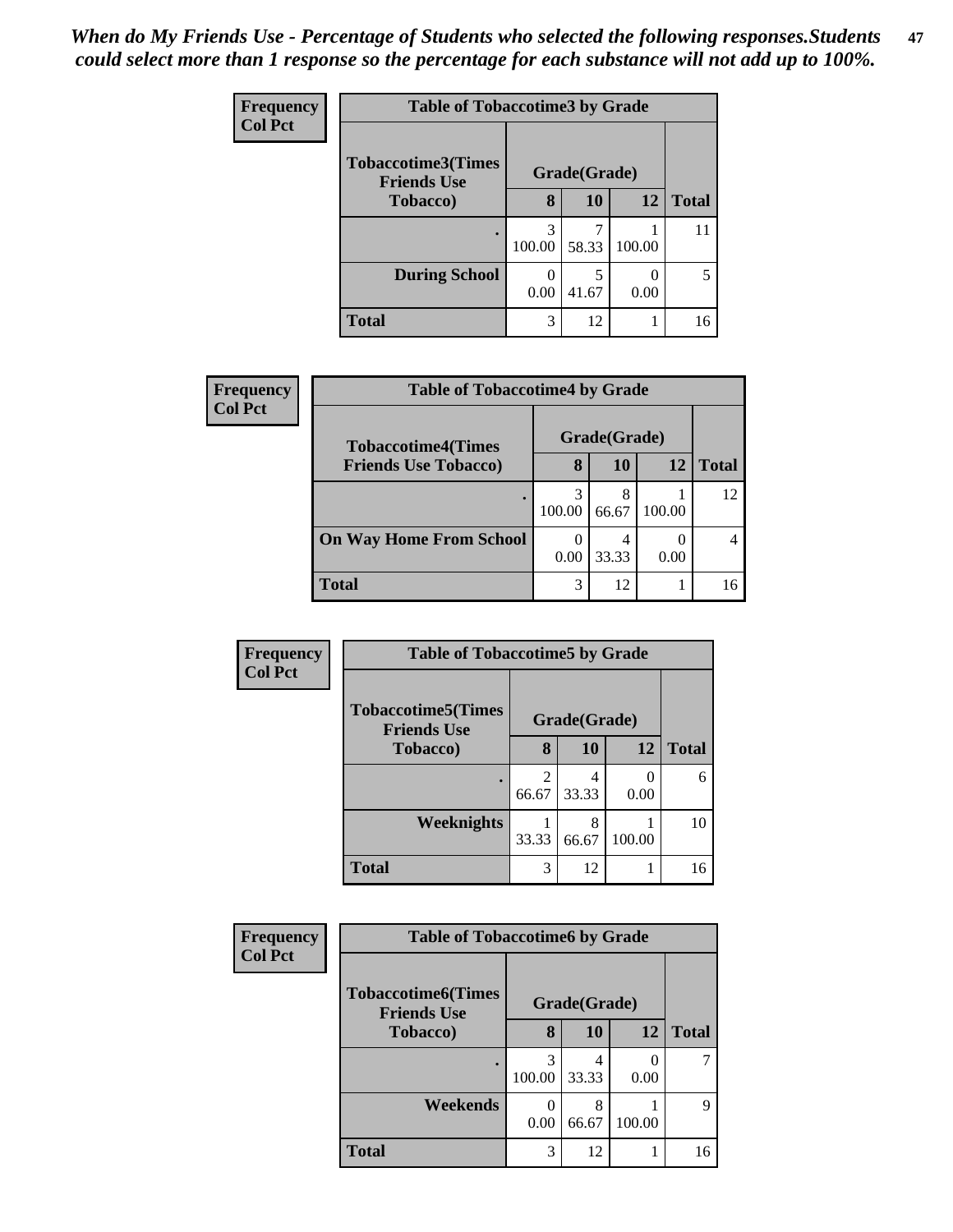| <b>Frequency</b> | <b>Table of Marijuanatime1 by Grade</b>           |                        |              |        |              |
|------------------|---------------------------------------------------|------------------------|--------------|--------|--------------|
| <b>Col Pct</b>   | <b>Marijuanatime1(Times</b><br><b>Friends Use</b> |                        | Grade(Grade) |        |              |
|                  | Marijuana)                                        | 8                      | 10           | 12     | <b>Total</b> |
|                  |                                                   | $\mathcal{D}$<br>66.67 | q<br>75.00   | 100.00 | 12           |
|                  | Do Not Use                                        | 33.33                  | 3<br>25.00   | 0.00   | 4            |
|                  | <b>Total</b>                                      | 3                      | 12           |        | 16           |

| Frequency<br><b>Col Pct</b> | <b>Table of Marijuanatime2 by Grade</b>    |             |              |        |              |
|-----------------------------|--------------------------------------------|-------------|--------------|--------|--------------|
|                             | Marijuanatime2(Times<br><b>Friends Use</b> |             | Grade(Grade) |        |              |
|                             | Marijuana)                                 | 8           | 10           | 12     | <b>Total</b> |
|                             |                                            | 3<br>100.00 | 6<br>50.00   | 100.00 | 10           |
|                             | <b>On Way to School</b>                    | 0.00        | 6<br>50.00   | 0.00   | 6            |
|                             | <b>Total</b>                               | 3           | 12           |        | 16           |

| <b>Frequency</b> | <b>Table of Marijuanatime3 by Grade</b>    |             |              |        |              |
|------------------|--------------------------------------------|-------------|--------------|--------|--------------|
| <b>Col Pct</b>   | Marijuanatime3(Times<br><b>Friends Use</b> |             | Grade(Grade) |        |              |
|                  | Marijuana)                                 | 8           | 10           | 12     | <b>Total</b> |
|                  |                                            | 3<br>100.00 | 8<br>66.67   | 100.00 | 12           |
|                  | <b>During School</b>                       | 0.00        | 4<br>33.33   | 0.00   | 4            |
|                  | <b>Total</b>                               | 3           | 12           |        | 16           |

| Frequency                      | <b>Table of Marijuanatime4 by Grade</b> |        |              |              |    |  |
|--------------------------------|-----------------------------------------|--------|--------------|--------------|----|--|
| <b>Col Pct</b>                 | <b>Marijuanatime4(Times</b>             |        | Grade(Grade) |              |    |  |
| <b>Friends Use Marijuana</b> ) | 8                                       | 10     | 12           | <b>Total</b> |    |  |
|                                |                                         | 100.00 | 6<br>50.00   | 100.00       | 10 |  |
|                                | <b>On Way Home From School</b>          | 0.00   | 6<br>50.00   | 0.00         | 6  |  |
|                                | <b>Total</b>                            | 3      | 12           |              | 16 |  |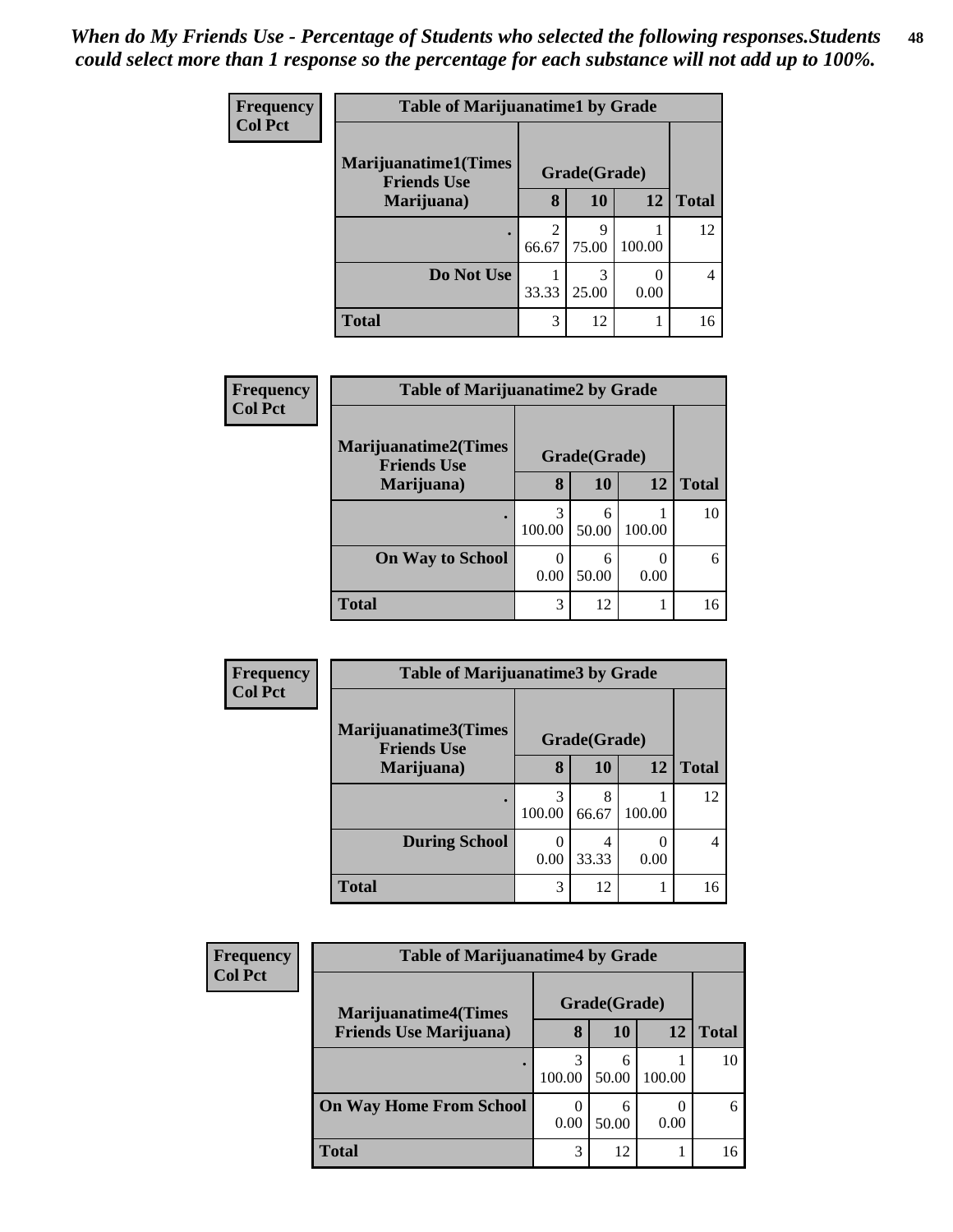| Frequency      | <b>Table of Marijuanatime5 by Grade</b>            |                                      |              |        |              |  |
|----------------|----------------------------------------------------|--------------------------------------|--------------|--------|--------------|--|
| <b>Col Pct</b> | <b>Marijuanatime5</b> (Times<br><b>Friends Use</b> |                                      | Grade(Grade) |        |              |  |
|                | Marijuana)                                         | 8                                    | 10           | 12     | <b>Total</b> |  |
|                |                                                    | $\mathcal{D}_{\mathcal{L}}$<br>66.67 | 5<br>41.67   | 0.00   |              |  |
|                | Weeknights                                         | 33.33                                | 58.33        | 100.00 | 9            |  |
|                | <b>Total</b>                                       | 3                                    | 12           |        | 16           |  |

| Frequency      | <b>Table of Marijuanatime6 by Grade</b>           |       |              |        |              |  |  |  |
|----------------|---------------------------------------------------|-------|--------------|--------|--------------|--|--|--|
| <b>Col Pct</b> | <b>Marijuanatime6(Times</b><br><b>Friends Use</b> |       | Grade(Grade) |        |              |  |  |  |
|                | Marijuana)                                        | 8     | <b>10</b>    | 12     | <b>Total</b> |  |  |  |
|                |                                                   | 66.67 | 5<br>41.67   | 0.00   |              |  |  |  |
|                | Weekends                                          | 33.33 | 58.33        | 100.00 | Q            |  |  |  |
|                | <b>Total</b>                                      | 3     | 12           |        | 16           |  |  |  |

| Frequency      | <b>Table of Otherdrugtime1 by Grade</b>                  |            |              |        |              |
|----------------|----------------------------------------------------------|------------|--------------|--------|--------------|
| <b>Col Pct</b> | <b>Otherdrugtime1</b> (Times<br><b>Friends Use Other</b> |            | Grade(Grade) |        |              |
|                | <b>Illegal Drugs</b> )                                   | 8          | 10           | 12     | <b>Total</b> |
|                |                                                          | 33.33      | 6<br>50.00   | 100.00 | 8            |
|                | Do Not Use                                               | 2<br>66.67 | 6<br>50.00   | 0.00   | 8            |
|                | <b>Total</b>                                             | 3          | 12           |        | 16           |

| Frequency      | <b>Table of Otherdrugtime2 by Grade</b>                 |             |              |        |              |  |
|----------------|---------------------------------------------------------|-------------|--------------|--------|--------------|--|
| <b>Col Pct</b> | <b>Otherdrugtime2(Times</b><br><b>Friends Use Other</b> |             | Grade(Grade) |        |              |  |
|                | <b>Illegal Drugs</b> )                                  | 8           | 10           | 12     | <b>Total</b> |  |
|                |                                                         | 3<br>100.00 | 8<br>66.67   | 100.00 | 12           |  |
|                | <b>On Way to School</b>                                 | 0.00        | 4<br>33.33   | 0.00   | 4            |  |
|                | <b>Total</b>                                            | 3           | 12           |        | 16           |  |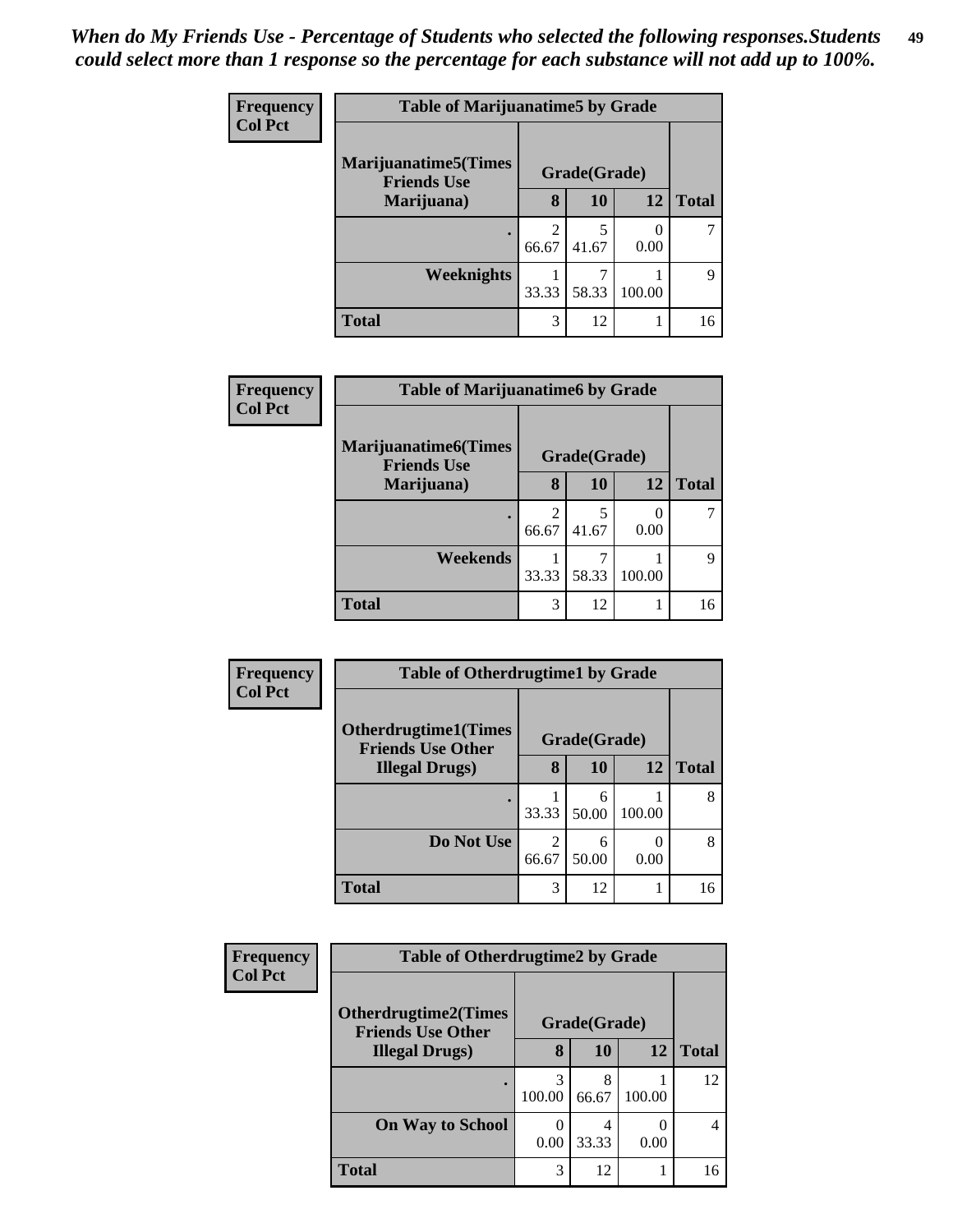| <b>Frequency</b> | <b>Table of Otherdrugtime3 by Grade</b>            |              |            |        |              |  |
|------------------|----------------------------------------------------|--------------|------------|--------|--------------|--|
| <b>Col Pct</b>   | Otherdrugtime3(Times                               | Grade(Grade) |            |        |              |  |
|                  | <b>Friends Use Other</b><br><b>Illegal Drugs</b> ) |              | <b>10</b>  | 12     | <b>Total</b> |  |
|                  |                                                    | 3<br>100.00  | 8<br>66.67 | 100.00 | 12           |  |
|                  | <b>During School</b>                               | 0.00         | 4<br>33.33 | 0.00   | 4            |  |
|                  | <b>Total</b>                                       | 3            | 12         |        | 16           |  |

| Frequency      |                                                                 | <b>Table of Otherdrugtime4 by Grade</b> |              |        |              |  |  |
|----------------|-----------------------------------------------------------------|-----------------------------------------|--------------|--------|--------------|--|--|
| <b>Col Pct</b> | <b>Otherdrugtime4(Times</b><br><b>Friends Use Other Illegal</b> |                                         | Grade(Grade) |        |              |  |  |
|                | Drugs)                                                          | 8                                       | 10           | 12     | <b>Total</b> |  |  |
|                |                                                                 | 3<br>100.00                             | 58.33        | 100.00 |              |  |  |
|                | <b>On Way Home From School</b>                                  | 0.00                                    | 41.67        | 0.00   | 5            |  |  |
|                | <b>Total</b>                                                    | 3                                       | 12           |        | 16           |  |  |

| Frequency<br><b>Col Pct</b> | <b>Table of Otherdrugtime5 by Grade</b>                  |                         |              |        |              |  |
|-----------------------------|----------------------------------------------------------|-------------------------|--------------|--------|--------------|--|
|                             | <b>Otherdrugtime5</b> (Times<br><b>Friends Use Other</b> |                         | Grade(Grade) |        |              |  |
|                             | <b>Illegal Drugs</b> )                                   | 8                       | 10           | 12     | <b>Total</b> |  |
|                             |                                                          | $\overline{c}$<br>66.67 | 6<br>50.00   | 0.00   | 8            |  |
|                             | Weeknights                                               | 33.33                   | 6<br>50.00   | 100.00 | 8            |  |
|                             | <b>Total</b>                                             | 3                       | 12           |        | 16           |  |

| Frequency      | <b>Table of Otherdrugtime6 by Grade</b>                  |             |              |        |              |  |
|----------------|----------------------------------------------------------|-------------|--------------|--------|--------------|--|
| <b>Col Pct</b> | <b>Otherdrugtime6</b> (Times<br><b>Friends Use Other</b> |             | Grade(Grade) |        |              |  |
|                | <b>Illegal Drugs</b> )                                   | 8           | <b>10</b>    | 12     | <b>Total</b> |  |
|                |                                                          | 3<br>100.00 | 6<br>50.00   | 0.00   | 9            |  |
|                | Weekends                                                 | 0.00        | 6<br>50.00   | 100.00 |              |  |
|                | Total                                                    | 3           | 12           |        | 16           |  |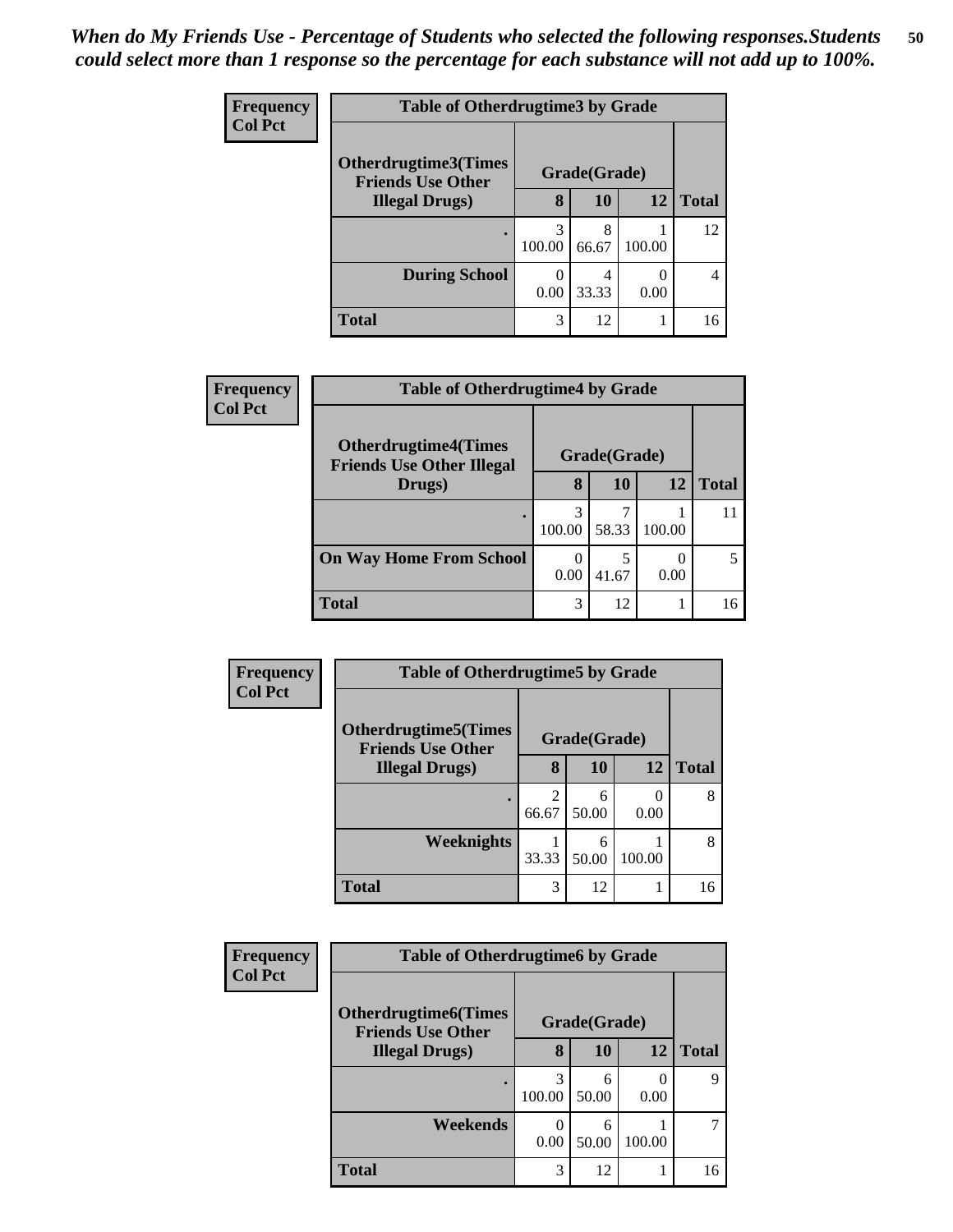| Frequency      | <b>Table of Educationalcohol by Grade</b>                                                                                     |             |                           |           |              |  |  |
|----------------|-------------------------------------------------------------------------------------------------------------------------------|-------------|---------------------------|-----------|--------------|--|--|
| <b>Col Pct</b> | Educationalcohol(I<br>have been taught<br>about alcohol,<br>tobacco,<br>and other drugs<br>within the last<br>year at school) | 8           | Grade(Grade)<br><b>10</b> | 12        | <b>Total</b> |  |  |
|                |                                                                                                                               |             |                           |           |              |  |  |
|                | <b>Yes</b>                                                                                                                    | 3<br>100.00 | $\mathbf Q$<br>75.00      | 100.00    | 13           |  |  |
|                | N <sub>0</sub>                                                                                                                | 0<br>0.00   | 3<br>25.00                | 0<br>0.00 | 3            |  |  |
|                | <b>Total</b>                                                                                                                  | 3           | 12                        | 1         | 16           |  |  |

| Frequency      |                             | <b>Table of Eversmoked by Grade</b> |              |        |              |  |  |  |  |
|----------------|-----------------------------|-------------------------------------|--------------|--------|--------------|--|--|--|--|
| <b>Col Pct</b> | Eversmoked(I<br>have smoked |                                     | Grade(Grade) |        |              |  |  |  |  |
|                | a cigarette)                | 8                                   | <b>10</b>    | 12     | <b>Total</b> |  |  |  |  |
|                | Yes                         | 0.00                                | 8<br>66.67   | 0.00   | 8            |  |  |  |  |
|                | N <sub>0</sub>              | 3<br>100.00                         | 4<br>33.33   | 100.00 | 8            |  |  |  |  |
|                | <b>Total</b>                | 3                                   | 12           |        | 16           |  |  |  |  |

| Frequency      | <b>Table of Drovedrinking by Grade</b>                                                         |              |            |           |              |
|----------------|------------------------------------------------------------------------------------------------|--------------|------------|-----------|--------------|
| <b>Col Pct</b> | Drovedrinking(In<br>the past 30 days I<br>have driven a car<br>or other vehicle<br>while I was | Grade(Grade) |            |           |              |
|                | drinking alcohol)                                                                              | 8            | 10         | 12        | <b>Total</b> |
|                | Yes                                                                                            | $\theta$     | 3<br>25.00 | 0<br>0.00 | 3            |
|                | N <sub>0</sub>                                                                                 | $\theta$     | 9<br>75.00 | 100.00    | 10           |
|                | <b>Total</b>                                                                                   | $\theta$     | 12         | 1         | 13           |
|                | <b>Frequency Missing = 3</b>                                                                   |              |            |           |              |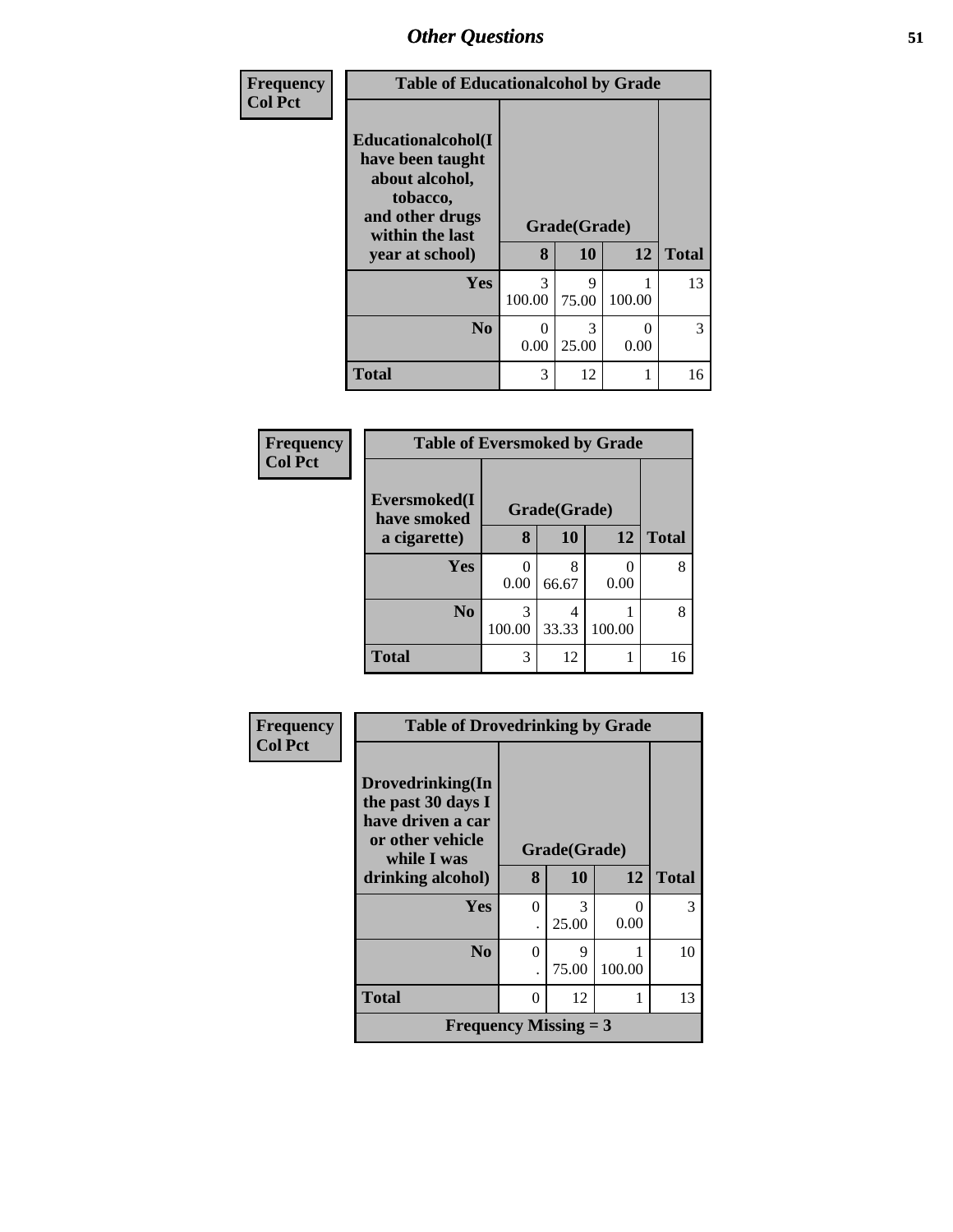| Frequency      | <b>Table of Rodedrinking by Grade</b>                                                                                  |            |                    |                           |              |  |  |
|----------------|------------------------------------------------------------------------------------------------------------------------|------------|--------------------|---------------------------|--------------|--|--|
| <b>Col Pct</b> | Rodedrinking(In<br>the past 30 days<br>I have ridden in<br>a car with a<br>driver who had<br>been drinking<br>alcohol) | 8          | Grade(Grade)<br>10 | 12                        | <b>Total</b> |  |  |
|                |                                                                                                                        |            |                    |                           |              |  |  |
|                | <b>Yes</b>                                                                                                             | 33.33      | 5<br>41.67         | $\mathbf{\Omega}$<br>0.00 | 6            |  |  |
|                | No.                                                                                                                    | 2<br>66.67 | 7<br>58.33         | 100.00                    | 10           |  |  |
|                | <b>Total</b>                                                                                                           | 3          | 12                 |                           | 16           |  |  |

| <b>Frequency</b> | <b>Table of Drugsschool by Grade</b>                                                                                                   |                         |                    |                           |              |  |  |  |
|------------------|----------------------------------------------------------------------------------------------------------------------------------------|-------------------------|--------------------|---------------------------|--------------|--|--|--|
| <b>Col Pct</b>   | <b>Drugsschool</b> (During<br>the past 12 months,<br>I have been offered,<br>sold,<br>or given illegal<br>drugs on school<br>property) | 8                       | Grade(Grade)<br>10 | 12                        | <b>Total</b> |  |  |  |
|                  | Yes                                                                                                                                    | 33.33                   | 3<br>25.00         | $\mathbf{\Omega}$<br>0.00 | 4            |  |  |  |
|                  | N <sub>0</sub>                                                                                                                         | $\overline{2}$<br>66.67 | 9<br>75.00         | 100.00                    | 12           |  |  |  |
|                  | <b>Total</b>                                                                                                                           | 3                       | 12                 |                           | 16           |  |  |  |

| Frequency      |                                                                        | <b>Table of Helpbullied by Grade</b> |                           |                  |               |  |  |
|----------------|------------------------------------------------------------------------|--------------------------------------|---------------------------|------------------|---------------|--|--|
| <b>Col Pct</b> | $Helpb$ ullied $(I$<br>would help<br>someone who was<br>being bullied) | 8                                    | Grade(Grade)<br><b>10</b> | 12               | <b>Total</b>  |  |  |
|                | <b>Strongly Agree</b>                                                  | 3<br>100.00                          | 5<br>41.67                | 0<br>0.00        | 8             |  |  |
|                | <b>Somewhat Agree</b>                                                  | 0<br>0.00                            | 3<br>25.00                | 100.00           | 4             |  |  |
|                | <b>Somewhat Disagree</b>                                               | $\Omega$<br>0.00                     | 3<br>25.00                | 0<br>0.00        | $\mathcal{F}$ |  |  |
|                | <b>Strongly Disagree</b>                                               | $\theta$<br>0.00                     | 8.33                      | $\Omega$<br>0.00 |               |  |  |
|                | Total                                                                  | 3                                    | 12                        |                  | 16            |  |  |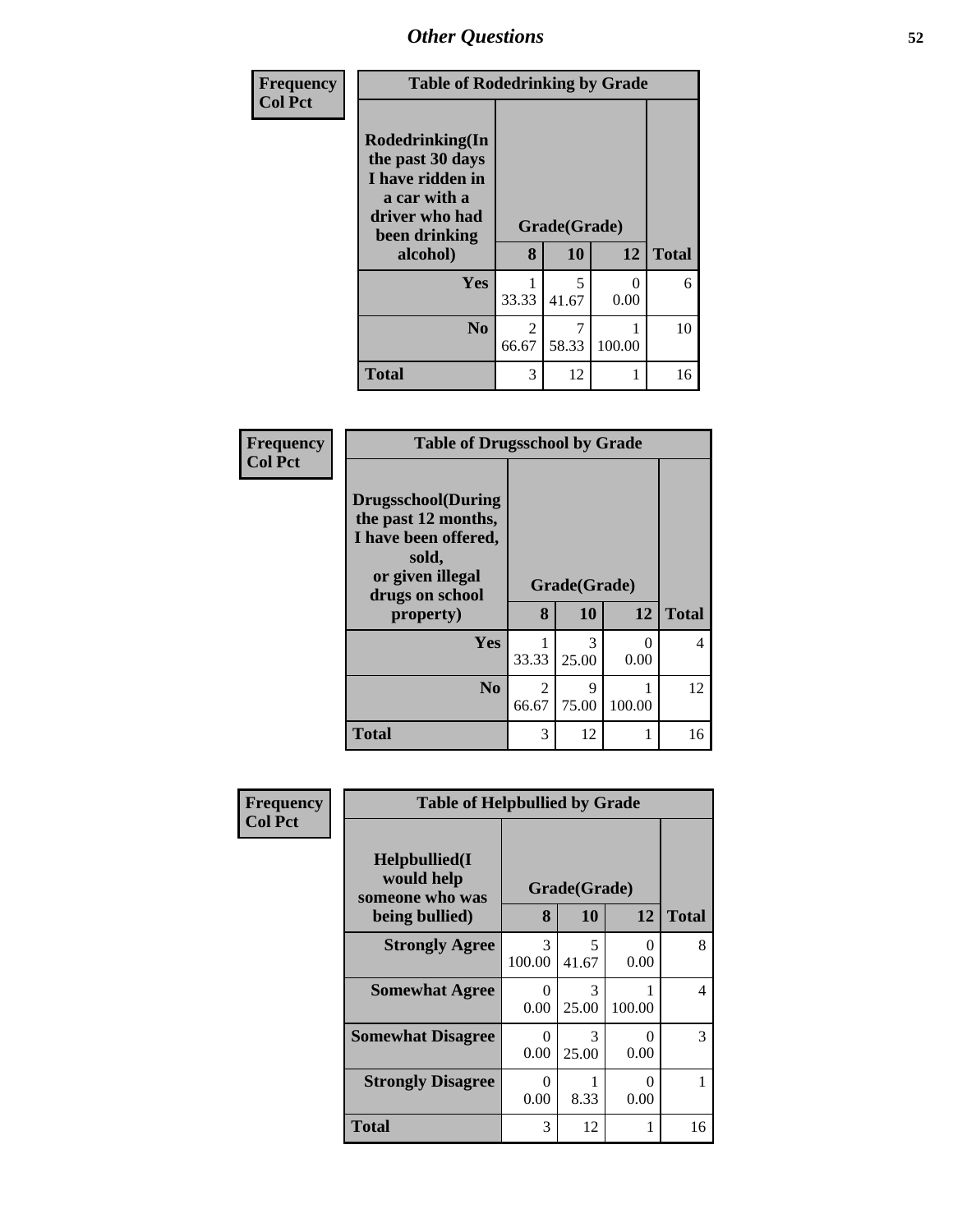*Other Questions* **53**

| <b>Frequency</b> | <b>Table of Grade by Bingedrinking</b> |                            |                  |                                                                               |                        |              |  |  |
|------------------|----------------------------------------|----------------------------|------------------|-------------------------------------------------------------------------------|------------------------|--------------|--|--|
| <b>Row Pct</b>   |                                        | sitting during the last 30 | days)            | <b>Bingedrinking(I have</b><br>drunk five or more<br>drinks of alcohol at one |                        |              |  |  |
|                  | Grade(Grade)                           | 0<br><b>Days</b>           | 1 or<br>days     | 3 to<br>5<br>days                                                             | 10<br>to<br>19<br>days | <b>Total</b> |  |  |
|                  | 8                                      | 3<br>100.00                | $\Omega$<br>0.00 | $\Omega$<br>0.00                                                              | $\Omega$<br>0.00       | 3            |  |  |
|                  | 10                                     | 7<br>58.33                 | 8.33             | 1<br>8.33                                                                     | 3<br>25.00             | 12           |  |  |
|                  | 12                                     | 1<br>100.00                | $\Omega$<br>0.00 | $\Omega$<br>0.00                                                              | $\Omega$<br>0.00       | 1            |  |  |
|                  | <b>Total</b>                           | 11                         | 1                | 1                                                                             | 3                      | 16           |  |  |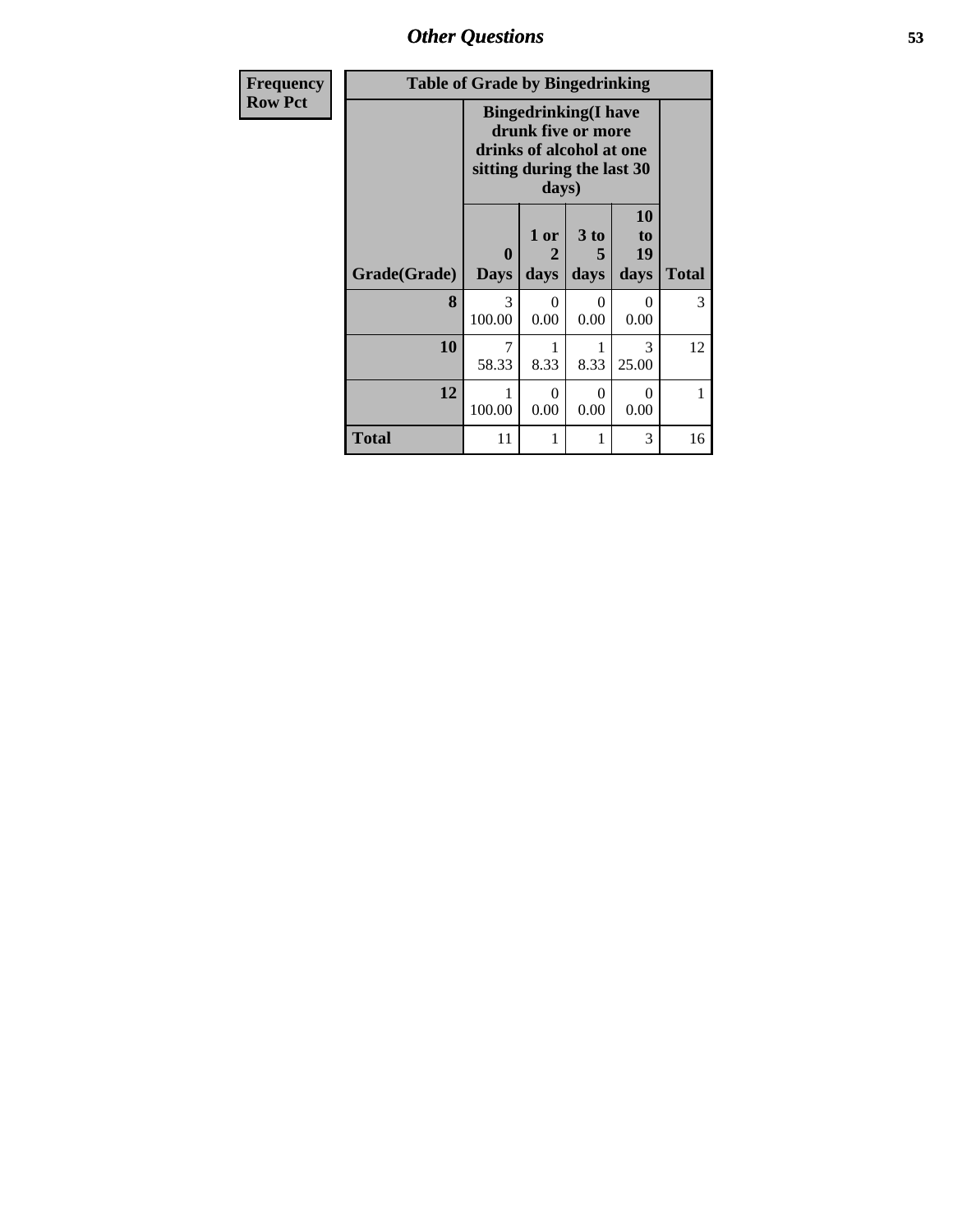### *Nutrition* **54**

| Frequency      | <b>Table of Grade by Dairy</b> |                          |                                                                 |                                    |              |  |  |  |  |
|----------------|--------------------------------|--------------------------|-----------------------------------------------------------------|------------------------------------|--------------|--|--|--|--|
| <b>Row Pct</b> |                                |                          | Dairy (I eat at least 3 servings<br>of dairy products each day) |                                    |              |  |  |  |  |
|                | Grade(Grade)                   | <b>Strongly</b><br>Agree | <b>Somewhat</b><br>Agree                                        | <b>Strongly</b><br><b>Disagree</b> | <b>Total</b> |  |  |  |  |
|                | 8                              | 0.00                     | 3<br>100.00                                                     | 0.00                               | 3            |  |  |  |  |
|                | 10                             | 3<br>25.00               | 8<br>66.67                                                      | 8.33                               | 12           |  |  |  |  |
|                | 12                             | 100.00                   | 0<br>0.00                                                       | 0.00                               |              |  |  |  |  |
|                | <b>Total</b>                   | 4                        | 11                                                              |                                    | 16           |  |  |  |  |

| <b>Frequency</b> |
|------------------|
| <b>Row Pct</b>   |

| V | <b>Table of Grade by Fruitveg</b> |                                                                          |            |                                      |                                    |              |  |
|---|-----------------------------------|--------------------------------------------------------------------------|------------|--------------------------------------|------------------------------------|--------------|--|
|   |                                   | Fruitveg(I eat at least 5 servings of fruits<br>and vegetables each day) |            |                                      |                                    |              |  |
|   | Grade(Grade)                      | <b>Strongly</b><br>Agree                                                 | Agree      | Somewhat Somewhat<br><b>Disagree</b> | <b>Strongly</b><br><b>Disagree</b> | <b>Total</b> |  |
|   | 8                                 | 0.00                                                                     | 2<br>66.67 | 33.33                                | 0.00                               |              |  |
|   | 10                                | 8.33                                                                     | 6<br>50.00 | 25.00                                | 16.67                              | 12           |  |
|   | 12                                | 0.00                                                                     | 100.00     | 0.00                                 | 0.00                               |              |  |
|   | <b>Total</b>                      |                                                                          | 9          | 4                                    | $\overline{2}$                     | 16           |  |

| <b>Frequency</b> |
|------------------|
| <b>Row Pct</b>   |

| <b>Table of Grade by Cafeteriahealthy</b> |                          |                                                                       |                                               |                                    |              |  |  |  |
|-------------------------------------------|--------------------------|-----------------------------------------------------------------------|-----------------------------------------------|------------------------------------|--------------|--|--|--|
|                                           |                          | Cafeteriahealthy (School meals in my<br>school cafeteria are healthy) |                                               |                                    |              |  |  |  |
| Grade(Grade)                              | <b>Strongly</b><br>Agree | Agree                                                                 | <b>Somewhat   Somewhat</b><br><b>Disagree</b> | <b>Strongly</b><br><b>Disagree</b> | <b>Total</b> |  |  |  |
| 8                                         | 2<br>66.67               | 33.33                                                                 | 0.00                                          | 0.00                               | 3            |  |  |  |
| 10                                        | 8.33                     | 16.67                                                                 | $\mathfrak{D}$<br>16.67                       | 58.33                              | 12           |  |  |  |
| 12                                        | 0.00                     | 100.00                                                                | 0<br>0.00                                     | 0.00                               |              |  |  |  |
| <b>Total</b>                              | 3                        | 4                                                                     | $\mathfrak{D}$                                | 7                                  | 16           |  |  |  |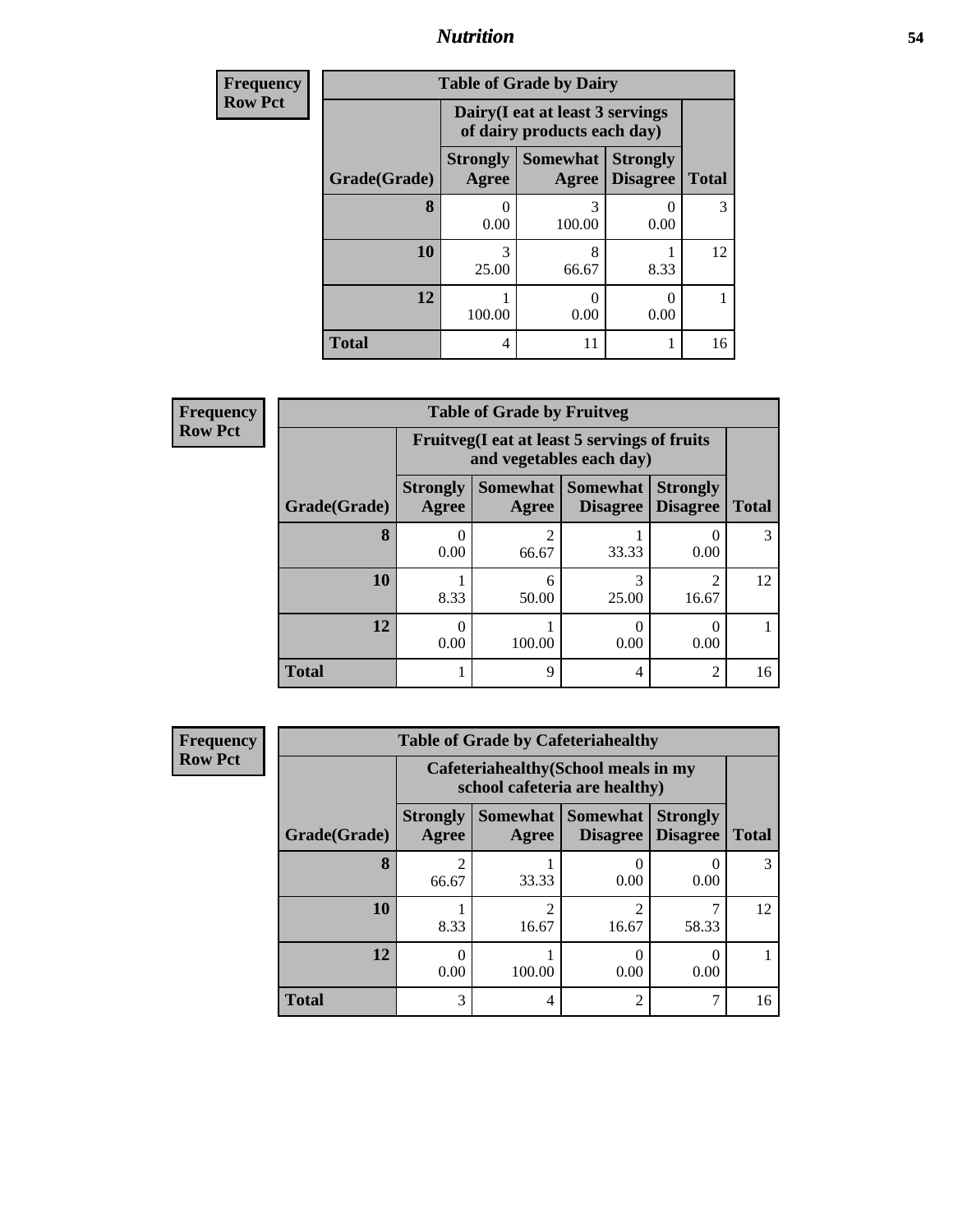### *Nutrition* **55**

| <b>Frequency</b> |
|------------------|
|                  |
| l Row Pct        |

| <b>Table of Grade by Cafeterianutrition</b> |                          |                                                                                           |                      |                                    |              |  |  |
|---------------------------------------------|--------------------------|-------------------------------------------------------------------------------------------|----------------------|------------------------------------|--------------|--|--|
|                                             |                          | <b>Cafeterianutrition</b> (Facts about nutrition<br>are available in my school cafeteria) |                      |                                    |              |  |  |
| Grade(Grade)                                | <b>Strongly</b><br>Agree | Somewhat  <br>Agree                                                                       | Somewhat<br>Disagree | <b>Strongly</b><br><b>Disagree</b> | <b>Total</b> |  |  |
| 8                                           | 33.33                    | 33.33                                                                                     | 33.33                | 0.00                               | 3            |  |  |
| 10                                          | 8.33                     | 41.67                                                                                     | 8.33                 | 41.67                              | 12           |  |  |
| 12                                          | 0.00                     | 0.00                                                                                      | 0.00                 | 100.00                             |              |  |  |
| <b>Total</b>                                | $\mathfrak{D}$           | 6                                                                                         | $\mathfrak{D}$       | 6                                  | 16           |  |  |

**Frequency Row Pct**

| $\overline{V}$ | <b>Table of Grade by Schoollunch</b> |                          |                                                                 |                                      |                                    |              |  |  |
|----------------|--------------------------------------|--------------------------|-----------------------------------------------------------------|--------------------------------------|------------------------------------|--------------|--|--|
|                |                                      |                          | Schoollunch(I eat school lunch three or<br>more times per week) |                                      |                                    |              |  |  |
|                | Grade(Grade)                         | <b>Strongly</b><br>Agree | Agree                                                           | Somewhat Somewhat<br><b>Disagree</b> | <b>Strongly</b><br><b>Disagree</b> | <b>Total</b> |  |  |
|                | 8                                    | 0.00                     | 33.33                                                           | 33.33                                | 33.33                              | 3            |  |  |
|                | 10                                   | 6<br>50.00               | 8.33                                                            | 2<br>16.67                           | 25.00                              | 12           |  |  |
|                | 12                                   | 100.00                   | 0.00                                                            | 0<br>0.00                            | 0.00                               |              |  |  |
|                | <b>Total</b>                         |                          | 2                                                               | 3                                    | 4                                  | 16           |  |  |

**Frequency Row Pct**

| <b>Table of Grade by Foodchoices</b> |                          |                                                                            |                                      |                                    |              |  |  |  |
|--------------------------------------|--------------------------|----------------------------------------------------------------------------|--------------------------------------|------------------------------------|--------------|--|--|--|
|                                      |                          | <b>Foodchoices</b> (I make healthy food choices in<br>my school cafeteria) |                                      |                                    |              |  |  |  |
| Grade(Grade)                         | <b>Strongly</b><br>Agree | Agree                                                                      | Somewhat Somewhat<br><b>Disagree</b> | <b>Strongly</b><br><b>Disagree</b> | <b>Total</b> |  |  |  |
| 8                                    | 33.33                    | 0.00                                                                       | 33.33                                | 33.33                              | 3            |  |  |  |
| 10                                   | 25.00                    | 4<br>33.33                                                                 | 2<br>16.67                           | 3<br>25.00                         | 12           |  |  |  |
| 12                                   | 0.00                     | 100.00                                                                     | 0.00                                 | 0.00                               |              |  |  |  |
| <b>Total</b>                         | 4                        | 5                                                                          | 3                                    | 4                                  | 16           |  |  |  |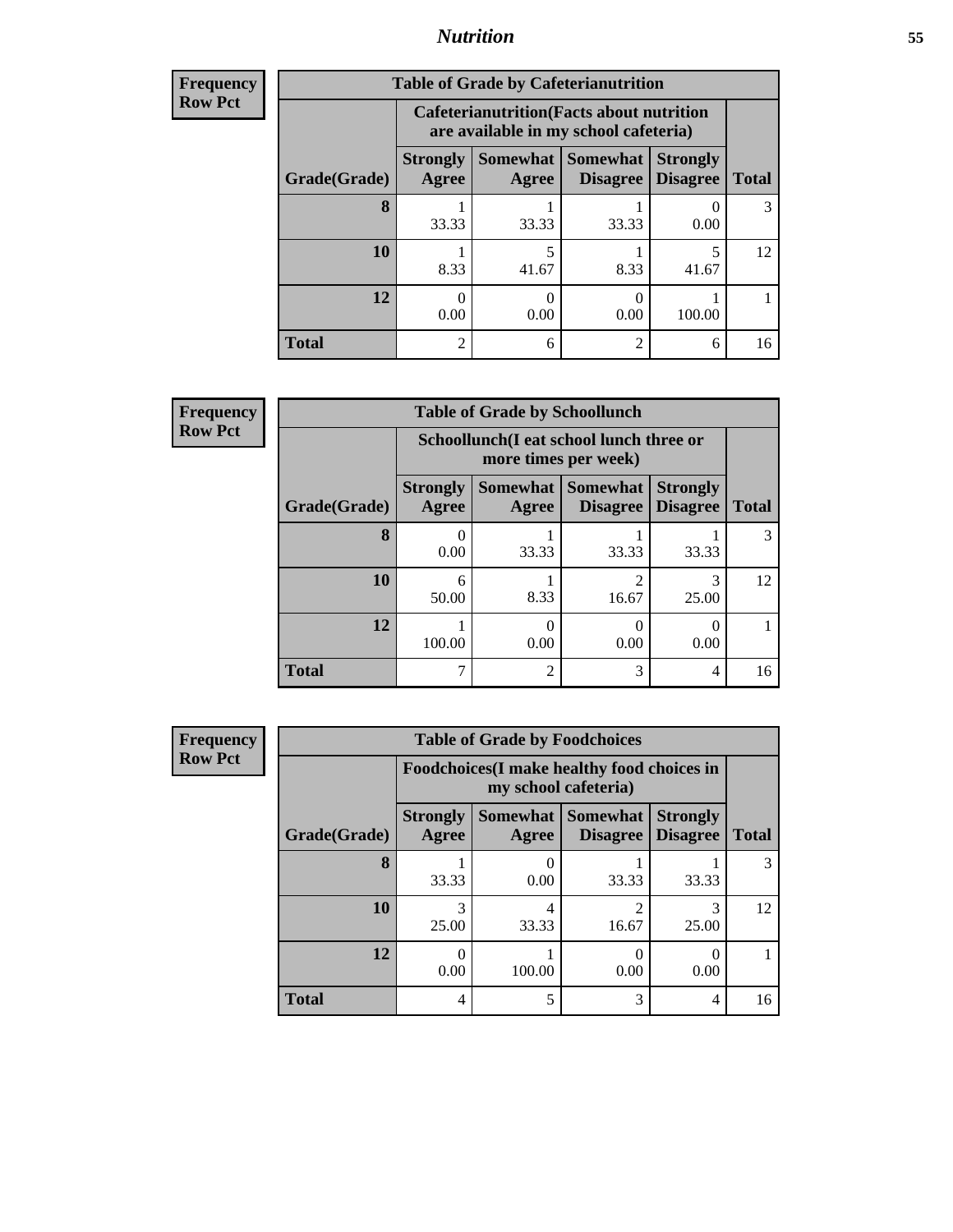### *Nutrition* **56**

| <b>Frequency</b> |
|------------------|
| <b>Row Pct</b>   |

| <b>Table of Grade by Wholewheat</b> |                                                                                                             |            |                                      |                                    |              |  |  |
|-------------------------------------|-------------------------------------------------------------------------------------------------------------|------------|--------------------------------------|------------------------------------|--------------|--|--|
|                                     | Wholewheat (There are whole wheat and<br>multigrain breads and cereals available in<br>my school cafeteria) |            |                                      |                                    |              |  |  |
| Grade(Grade)                        | <b>Strongly</b><br>Agree                                                                                    | Agree      | Somewhat Somewhat<br><b>Disagree</b> | <b>Strongly</b><br><b>Disagree</b> | <b>Total</b> |  |  |
| 8                                   | 33.33                                                                                                       | 0.00       | 33.33                                | 33.33                              | 3            |  |  |
| 10                                  | $\mathfrak{D}$<br>16.67                                                                                     | 6<br>50.00 | 0.00                                 | 4<br>33.33                         | 12           |  |  |
| 12                                  | 0<br>0.00                                                                                                   | 0.00       | 100.00                               | 0.00                               |              |  |  |
| <b>Total</b>                        | 3                                                                                                           | 6          | 2                                    | 5                                  | 16           |  |  |

**Frequency Row Pct**

| <b>Table of Grade by Healthyvending</b> |                                                                                                                                               |            |                                               |                                    |              |  |
|-----------------------------------------|-----------------------------------------------------------------------------------------------------------------------------------------------|------------|-----------------------------------------------|------------------------------------|--------------|--|
|                                         | Healthyvending (If only healthy snacks and<br>beverages were available in the vending<br>machines during the school day,<br>I would buy them) |            |                                               |                                    |              |  |
| Grade(Grade)                            | <b>Strongly</b><br>Agree                                                                                                                      | Agree      | <b>Somewhat   Somewhat</b><br><b>Disagree</b> | <b>Strongly</b><br><b>Disagree</b> | <b>Total</b> |  |
| 8                                       | 33.33                                                                                                                                         | 0<br>0.00  | 33.33                                         | 33.33                              | 3            |  |
| 10                                      | 41.67                                                                                                                                         | 4<br>33.33 | 0.00                                          | 3<br>25.00                         | 12           |  |
| 12                                      | 100.00                                                                                                                                        | 0<br>0.00  | $\Omega$<br>0.00                              | $\mathcal{O}$<br>0.00              |              |  |
| <b>Total</b>                            |                                                                                                                                               | 4          |                                               | 4                                  | 16           |  |

**Frequency Row Pct**

| <b>Table of Grade by Schoolbreakfast</b> |                                                                                                                                         |            |           |      |    |  |  |
|------------------------------------------|-----------------------------------------------------------------------------------------------------------------------------------------|------------|-----------|------|----|--|--|
|                                          | Schoolbreakfast (If breakfast were<br>available at school,<br>but outside the cafeteria,<br>I would eat breakfast at school more often) |            |           |      |    |  |  |
| Grade(Grade)                             | Somewhat   Somewhat  <br><b>Strongly</b><br><b>Strongly</b><br><b>Disagree</b><br>Agree<br><b>Disagree</b><br><b>Total</b><br>Agree     |            |           |      |    |  |  |
| 8                                        | 3<br>100.00                                                                                                                             | 0.00       | 0.00      | 0.00 | 3  |  |  |
| 10                                       | 6<br>50.00                                                                                                                              | 4<br>33.33 | 8.33      | 8.33 | 12 |  |  |
| 12                                       | 0<br>0.00                                                                                                                               | 100.00     | 0<br>0.00 | 0.00 |    |  |  |
| <b>Total</b>                             | 9                                                                                                                                       | 5          |           |      | 16 |  |  |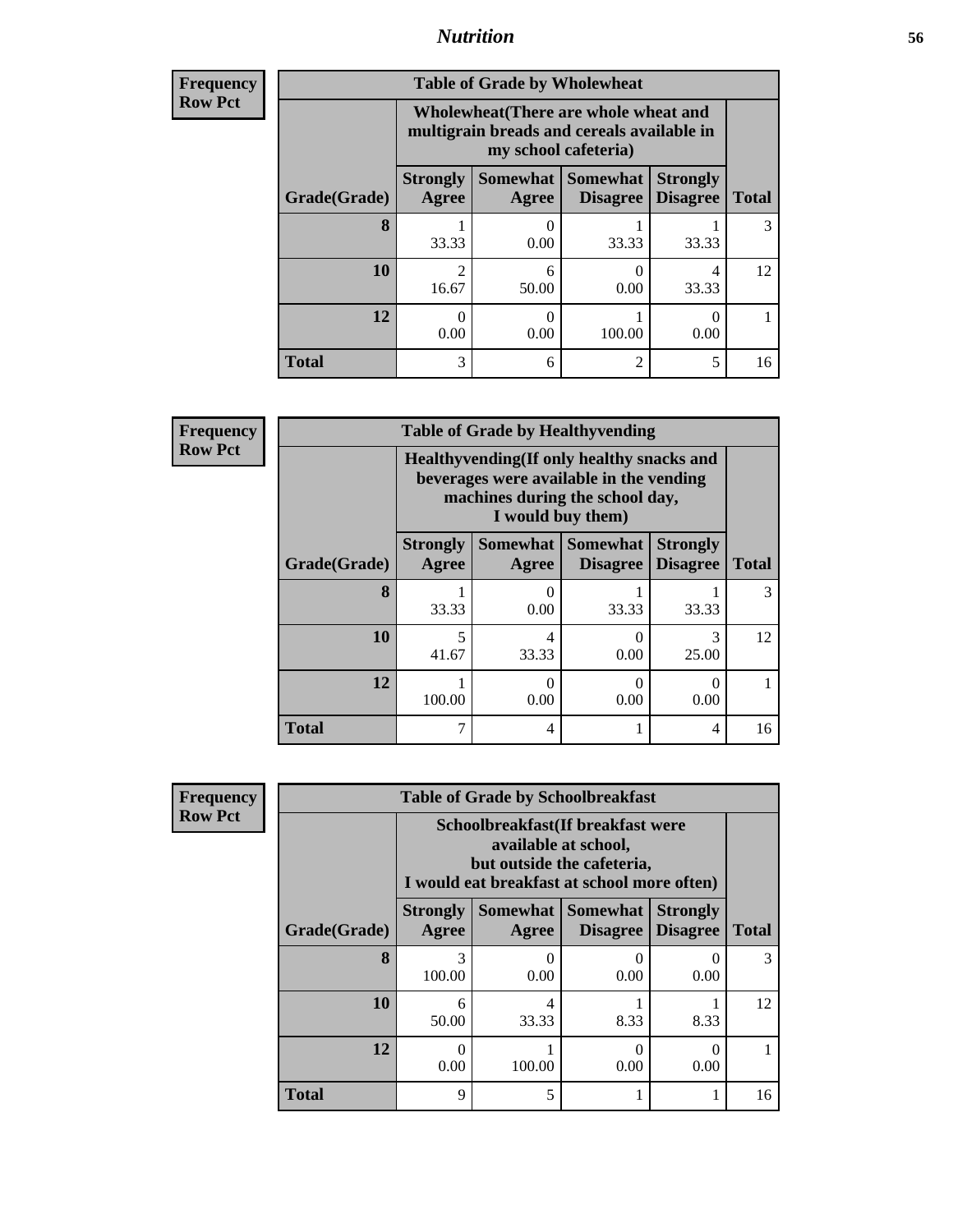| Frequency      | <b>Table of Educationaids by Grade</b>                                                      |                          |                         |                  |                |
|----------------|---------------------------------------------------------------------------------------------|--------------------------|-------------------------|------------------|----------------|
| <b>Col Pct</b> | <b>Educationaids</b> (I<br>have been<br>taught about<br><b>HIV/AIDS</b> at<br>school in the |                          | Grade(Grade)            |                  |                |
|                | past year)                                                                                  | 8                        | 10                      | 12               | <b>Total</b>   |
|                | <b>Yes</b>                                                                                  | 3<br>100.00              | 10<br>83.33             | 100.00           | 14             |
|                | N <sub>0</sub>                                                                              | $\left( \right)$<br>0.00 | $\overline{2}$<br>16.67 | $\Omega$<br>0.00 | $\overline{2}$ |
|                | <b>Total</b>                                                                                | 3                        | 12                      | 1                | 16             |

| Frequency      | <b>Table of Educationcharacter by Grade</b>                         |             |              |        |              |  |  |  |
|----------------|---------------------------------------------------------------------|-------------|--------------|--------|--------------|--|--|--|
| <b>Col Pct</b> | <b>Educationcharacter</b> (I<br>have been taught<br>about character |             | Grade(Grade) |        |              |  |  |  |
|                | education in the past<br>year at school)                            | 8           | 10           | 12     | <b>Total</b> |  |  |  |
|                | Yes                                                                 | 3<br>100.00 | 9<br>75.00   | 100.00 | 13           |  |  |  |
|                | N <sub>0</sub>                                                      | ∩<br>0.00   | 3<br>25.00   | 0.00   | 3            |  |  |  |
|                | <b>Total</b>                                                        | 3           | 12           |        | 16           |  |  |  |

| Frequency      | <b>Table of Gradcoach1 by Grade</b>              |            |              |        |                |
|----------------|--------------------------------------------------|------------|--------------|--------|----------------|
| <b>Col Pct</b> | Gradcoach1(I<br>know who my<br><b>Graduation</b> |            | Grade(Grade) |        |                |
|                | Coach is)                                        | 8          | 10           | 12     | <b>Total</b>   |
|                | Yes                                              | 33.33      | 8.33         | 0.00   | $\mathfrak{D}$ |
|                | N <sub>0</sub>                                   | 2<br>66.67 | 11<br>91.67  | 100.00 | 14             |
|                | <b>Total</b>                                     | 3          | 12           |        | 16             |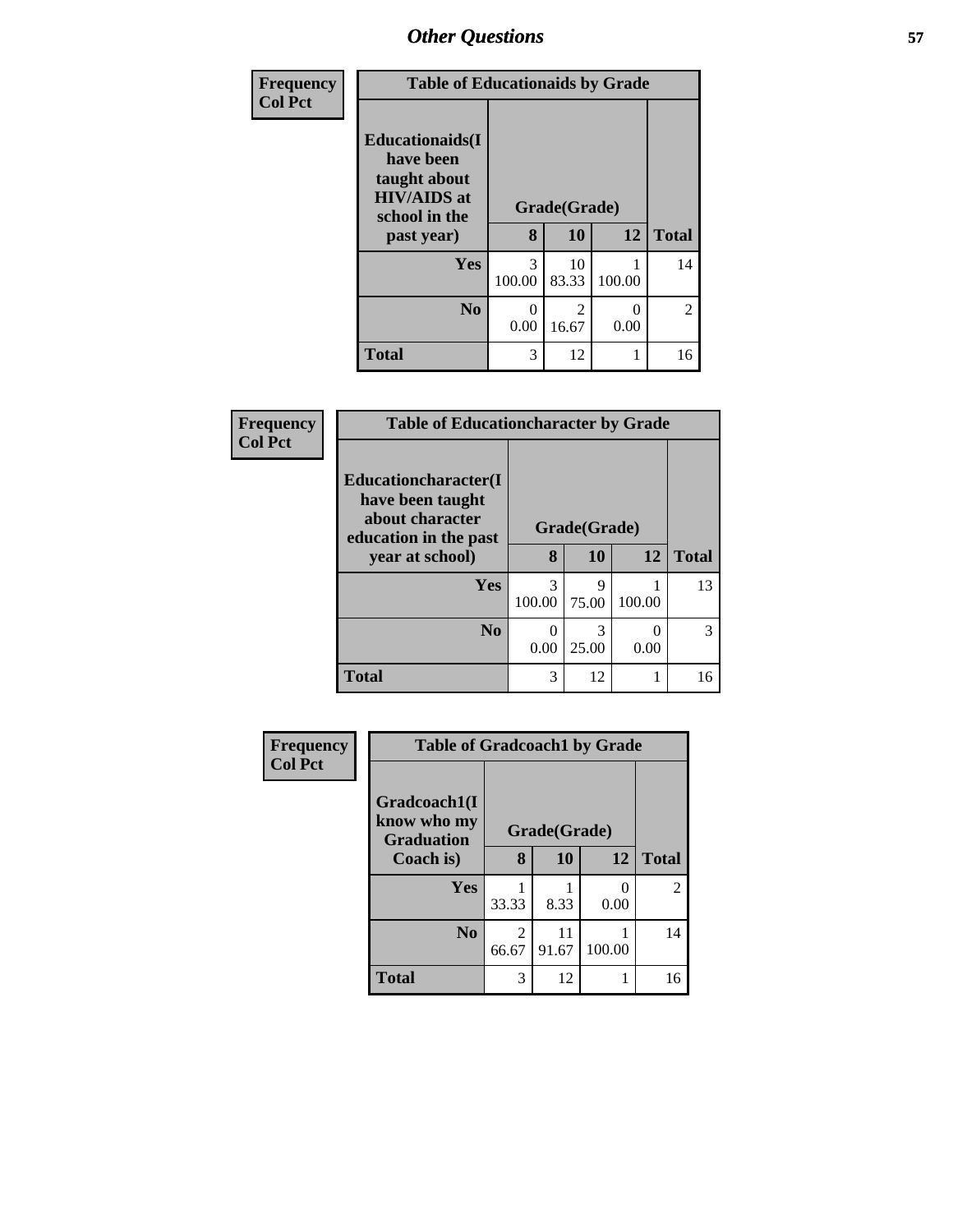| Frequency<br><b>Col Pct</b> | <b>Table of Gradcoach2 by Grade</b>                       |            |              |           |              |
|-----------------------------|-----------------------------------------------------------|------------|--------------|-----------|--------------|
|                             | Gradcoach2(I<br>have<br>contacted my<br><b>Graduation</b> |            | Grade(Grade) |           |              |
|                             | Coach)                                                    | 8          | 10           | 12        | <b>Total</b> |
|                             | Yes                                                       | 33.33      | 8.33         | 0<br>0.00 | 2            |
|                             | N <sub>0</sub>                                            | 2<br>66.67 | 11<br>91.67  | 100.00    | 14           |
|                             | <b>Total</b>                                              | 3          | 12           |           | 16           |

| Frequency<br><b>Col Pct</b> | <b>Table of Gradcoach3 by Grade</b>                                         |            |              |           |                |
|-----------------------------|-----------------------------------------------------------------------------|------------|--------------|-----------|----------------|
|                             | Gradcoach3(I<br>have received<br>assistance<br>from my<br><b>Graduation</b> |            | Grade(Grade) |           |                |
|                             | Coach)                                                                      | 8          | 10           | 12        | <b>Total</b>   |
|                             | Yes                                                                         | 2<br>66.67 | 8.33         | 0<br>0.00 | 3              |
|                             | N <sub>0</sub>                                                              | 0<br>0.00  | 2<br>16.67   | 0<br>0.00 | $\overline{c}$ |
|                             | Don't know                                                                  | 1<br>33.33 | 9<br>75.00   | 100.00    | 11             |
|                             | <b>Total</b>                                                                | 3          | 12           |           | 16             |

| Frequency      |                                                                                                                                                                                        | <b>Table of Selfharm by Grade</b> |                    |             |              |
|----------------|----------------------------------------------------------------------------------------------------------------------------------------------------------------------------------------|-----------------------------------|--------------------|-------------|--------------|
| <b>Col Pct</b> | <b>Selfharm</b> (During<br>the past 12<br>months,<br>I harmed myself<br>on purpose<br><b>Suicideconsider</b><br>During the past<br>12 months,<br>I seriously<br>considered<br>suicide) | 8                                 | Grade(Grade)<br>10 | 12          | <b>Total</b> |
|                | Yes                                                                                                                                                                                    | $\Omega$                          | 3                  | 0           | 3            |
|                |                                                                                                                                                                                        | 0.00                              | 25.00              | 0.00        |              |
|                | N <sub>0</sub>                                                                                                                                                                         | 3<br>100.00                       | 9<br>75.00         | 1<br>100.00 | 13           |
|                | <b>Total</b>                                                                                                                                                                           | 3                                 | 12                 | 1           | 16           |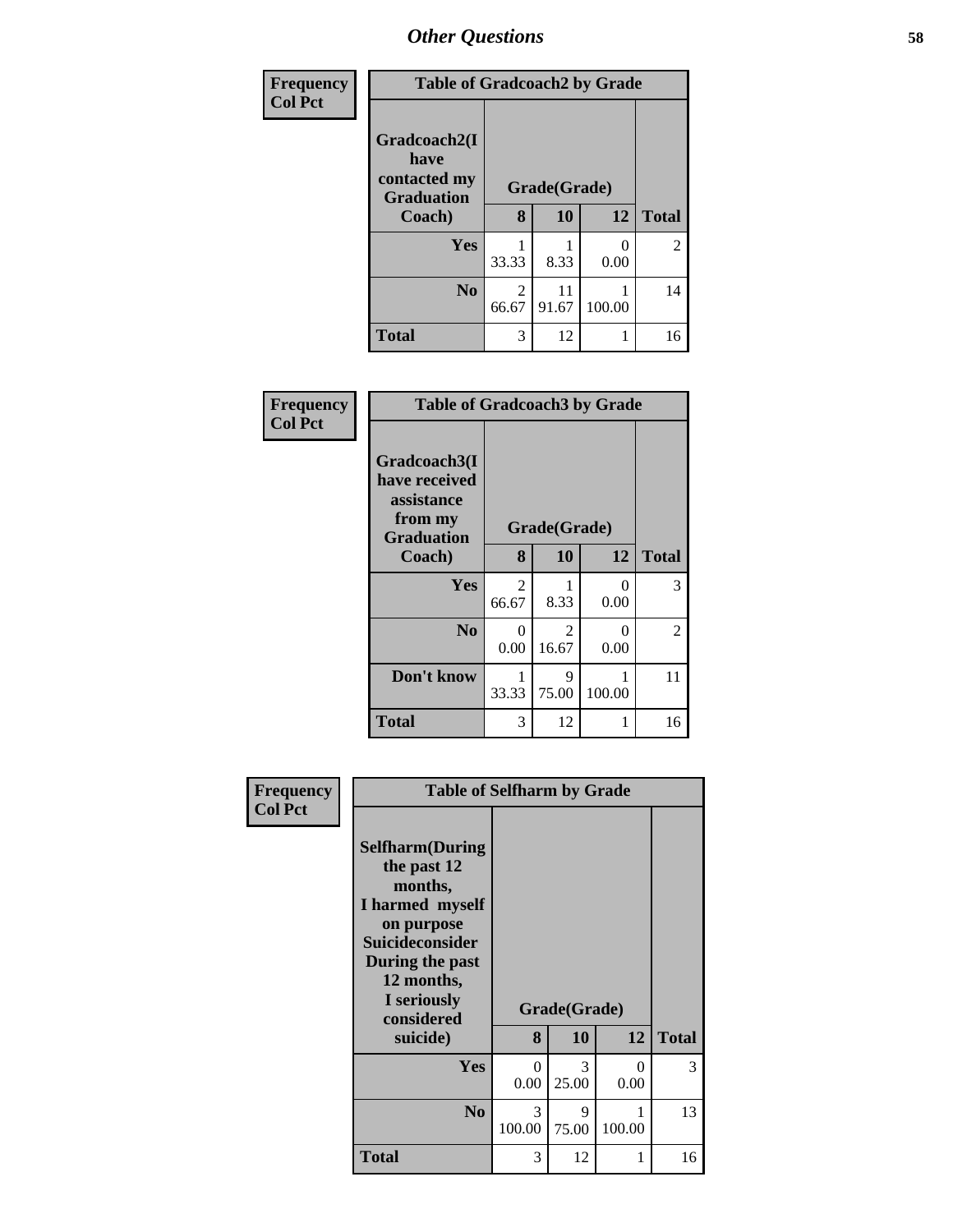| Frequency      | <b>Table of Suicideconsider by Grade</b> |              |           |        |              |
|----------------|------------------------------------------|--------------|-----------|--------|--------------|
| <b>Col Pct</b> |                                          | Grade(Grade) |           |        |              |
|                | Suicideconsider                          | 8            | <b>10</b> | 12     | <b>Total</b> |
|                | Yes                                      | 33.33        | 25.00     | 0.00   | 4            |
|                | N <sub>0</sub>                           | 66.67        | 75.00     | 100.00 | 12           |
|                | <b>Total</b>                             | 3            | 12        |        | 16           |

| Frequency      | <b>Table of Suicideattempt by Grade</b>              |            |              |           |              |
|----------------|------------------------------------------------------|------------|--------------|-----------|--------------|
| <b>Col Pct</b> | Suicideattempt(I<br>have attempted<br>suicide in the |            | Grade(Grade) |           |              |
|                | last year)                                           | 8          | 10           | 12        | <b>Total</b> |
|                | Yes                                                  | 2<br>66.67 | 4<br>33.33   | 0<br>0.00 | 6            |
|                | N <sub>0</sub>                                       | 33.33      | 8<br>66.67   | 100.00    | 10           |
|                | <b>Total</b>                                         | 3          | 12           |           | 16           |

| Frequency      | <b>Table of Instantmessaged by Grade</b>               |                         |              |        |              |  |  |
|----------------|--------------------------------------------------------|-------------------------|--------------|--------|--------------|--|--|
| <b>Col Pct</b> | Instantmessaged(I<br>have instant<br>messaged people I |                         | Grade(Grade) |        |              |  |  |
|                | do not even know)                                      | 8                       | 10           | 12     | <b>Total</b> |  |  |
|                | Yes                                                    | 33.33                   | 8<br>66.67   | 0.00   | 9            |  |  |
|                | N <sub>0</sub>                                         | $\overline{2}$<br>66.67 | 4<br>33.33   | 100.00 |              |  |  |
|                | <b>Total</b>                                           | 3                       | 12           |        | 16           |  |  |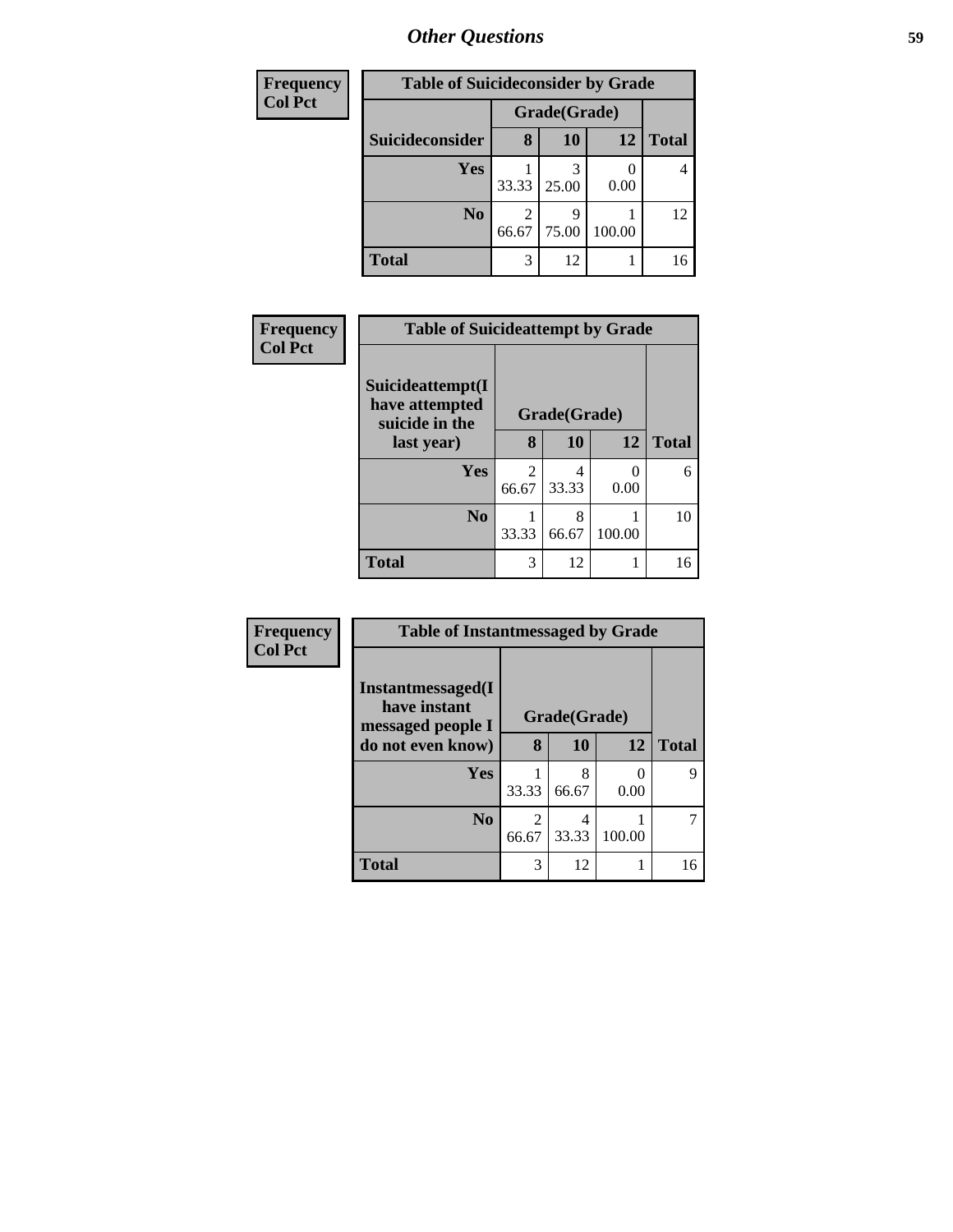| Frequency      | <b>Table of Getsalong by Grade</b>                  |       |              |           |              |
|----------------|-----------------------------------------------------|-------|--------------|-----------|--------------|
| <b>Col Pct</b> | Getsalong(I get<br>along with other<br>students and |       | Grade(Grade) |           |              |
|                | adults)                                             | 8     | 10           | 12        | <b>Total</b> |
|                | <b>Strongly Agree</b>                               | 33.33 | 8<br>66.67   | 0<br>0.00 | 9            |
|                | <b>Somewhat Agree</b>                               | 33.33 | 8.33         | 100.00    | 3            |
|                | <b>Somewhat Disagree</b>                            | 33.33 | 3<br>25.00   | 0<br>0.00 | 4            |
|                | <b>Total</b>                                        | 3     | 12           | 1         | 16           |

| Frequency      | <b>Table of Safehome by Grade</b>       |                         |                    |        |                |  |
|----------------|-----------------------------------------|-------------------------|--------------------|--------|----------------|--|
| <b>Col Pct</b> | <b>Safehome(I feel</b><br>safe at home) | 8                       | Grade(Grade)<br>10 | 12     | <b>Total</b>   |  |
|                | <b>Strongly Agree</b>                   | $\mathfrak{D}$<br>66.67 | 6<br>50.00         | 100.00 | 9              |  |
|                | <b>Somewhat Agree</b>                   | 0.00                    | 2<br>16.67         | 0.00   | $\mathfrak{D}$ |  |
|                | <b>Somewhat Disagree</b>                | 33.33                   | 33.33              | 0.00   | 5              |  |
|                | <b>Total</b>                            | 3                       | 12                 |        | 16             |  |

| Frequency      | <b>Table of Adulttalk by Grade</b>                                                  |            |              |                           |              |  |  |  |
|----------------|-------------------------------------------------------------------------------------|------------|--------------|---------------------------|--------------|--|--|--|
| <b>Col Pct</b> | <b>Adulttalk(I</b><br>know an<br>adult at<br>school that<br>I can talk<br>with if I |            | Grade(Grade) |                           |              |  |  |  |
|                | need help)                                                                          | 8          | 10           | 12                        | <b>Total</b> |  |  |  |
|                | <b>Yes</b>                                                                          | 33.33      | 5<br>41.67   | 100.00                    |              |  |  |  |
|                | N <sub>0</sub>                                                                      | 2<br>66.67 | 7<br>58.33   | $\mathbf{\Omega}$<br>0.00 | 9            |  |  |  |
|                |                                                                                     |            |              |                           |              |  |  |  |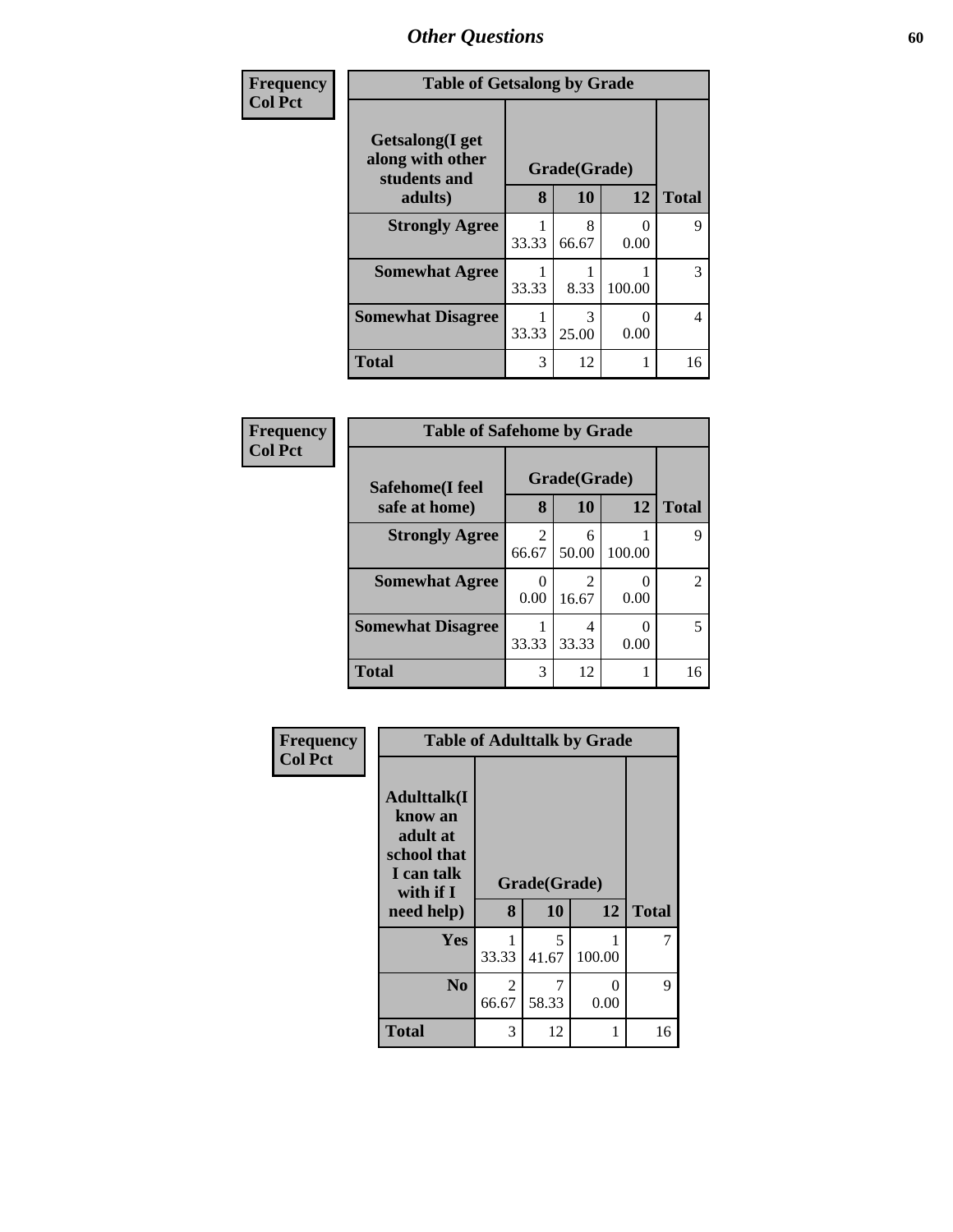**Frequency Row Pct**

| <b>Table of Grade by Tytime</b> |                                                                                           |                      |                         |                   |              |  |
|---------------------------------|-------------------------------------------------------------------------------------------|----------------------|-------------------------|-------------------|--------------|--|
|                                 | Tvtime(On an average school day,<br>how much unsupervised time do I spend<br>watching TV) |                      |                         |                   |              |  |
| Grade(Grade)   hour/day         | <b>Less that</b>                                                                          | $2 - 3$<br>hours/day | $4 - 5$<br>hours/day    | $6+$<br>hours/day | <b>Total</b> |  |
| 8                               | 33.33                                                                                     | 33.33                | $\theta$<br>0.00        | 33.33             | 3            |  |
| 10                              | $\mathcal{D}$<br>16.67                                                                    | 5<br>41.67           | $\mathfrak{D}$<br>16.67 | 3<br>25.00        | 12           |  |
| 12                              | 0.00                                                                                      | 0<br>0.00            | 100.00                  | 0.00              |              |  |
| <b>Total</b>                    | 3                                                                                         | 6                    | 3                       | 4                 | 16           |  |

| <b>Frequency</b> |              | <b>Table of Grade by Computertime</b> |                                                                                                      |                                           |                      |                     |              |  |
|------------------|--------------|---------------------------------------|------------------------------------------------------------------------------------------------------|-------------------------------------------|----------------------|---------------------|--------------|--|
| <b>Row Pct</b>   |              |                                       | Computertime (On an average school day,<br>how much unsupervised time do I spend on the<br>computer) |                                           |                      |                     |              |  |
|                  | Grade(Grade) | <b>None</b>                           | <b>Less that</b>                                                                                     | $\vert$ hour/day $\vert$ hour/day $\vert$ | $2 - 3$<br>hours/day | $6+$<br>  hours/day | <b>Total</b> |  |
|                  | 8            | 33.33                                 | 33.33                                                                                                | 0.00                                      | 0.00                 | 33.33               | 3            |  |
|                  | 10           | 8.33                                  | 5<br>41.67                                                                                           | 8.33                                      | 33.33                | 8.33                | 12           |  |
|                  | 12           | 0.00                                  | 100.00                                                                                               | 0.00                                      | 0.00                 | 0.00                |              |  |
|                  | <b>Total</b> | $\mathfrak{D}$                        | ⇁                                                                                                    |                                           | $\overline{4}$       | 2                   | 16           |  |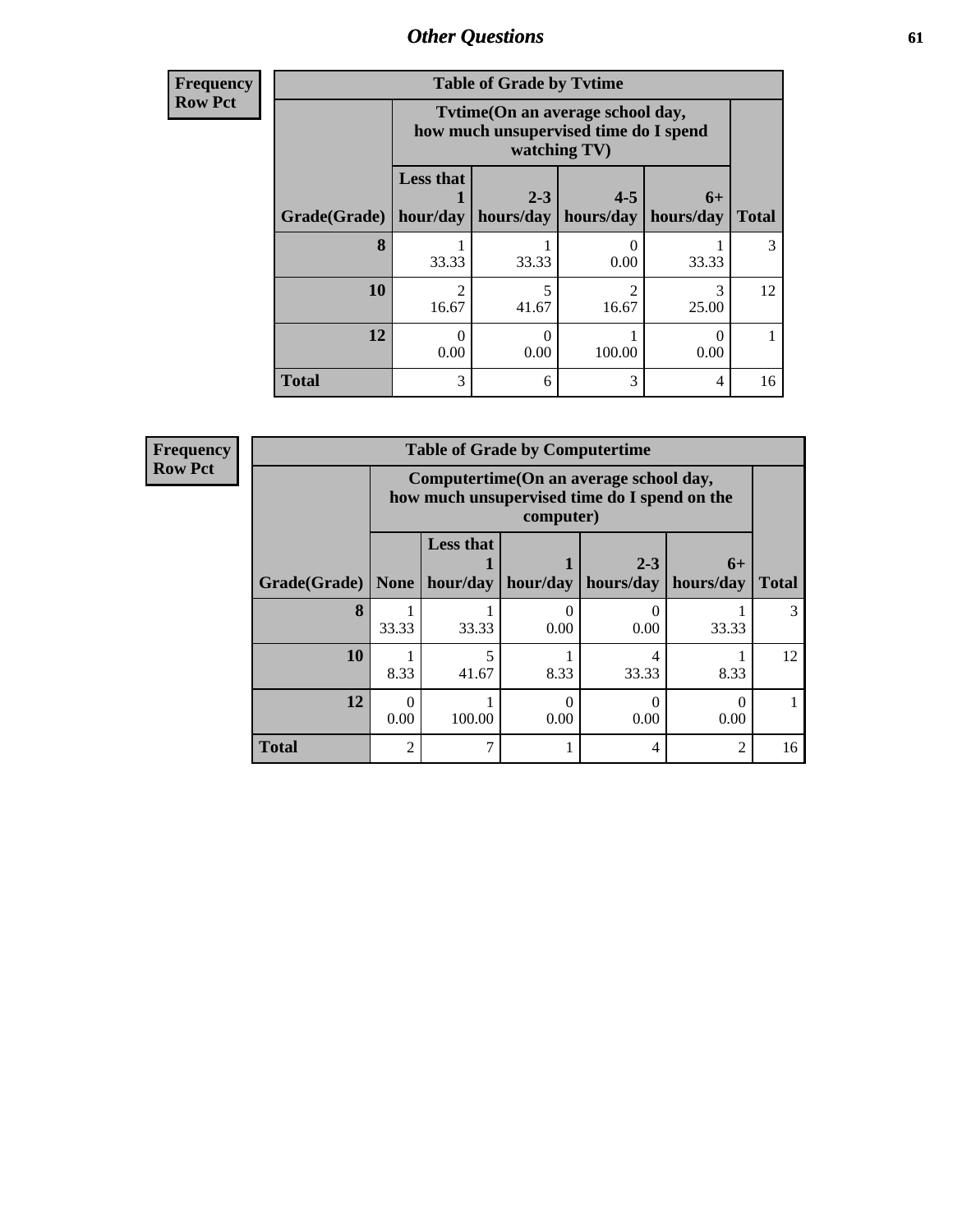#### *Questions about Driving Laws* **62** *Driving Questions were asked only of high school students.*

| <b>Frequency</b> |              | <b>Table of Grade by License1</b> |                                                                                                                                           |                         |               |              |  |  |
|------------------|--------------|-----------------------------------|-------------------------------------------------------------------------------------------------------------------------------------------|-------------------------|---------------|--------------|--|--|
| <b>Row Pct</b>   |              |                                   | License1(During the first 6 months of<br>driving with a provisional license,<br>the only passengers who can ride with<br>the driver are:) |                         |               |              |  |  |
|                  | Grade(Grade) | <b>Parent or</b>                  | Family<br><b>Guardian</b>   Members                                                                                                       | <b>Anyone</b>           | Don't<br>Know | <b>Total</b> |  |  |
|                  | 8            | 0                                 |                                                                                                                                           | 0                       | 0             | 0            |  |  |
|                  | 10           | 8<br>66.67                        | 8.33                                                                                                                                      | $\mathfrak{D}$<br>16.67 | 8.33          | 12           |  |  |
|                  | 12           | 100.00                            | $\cup$<br>0.00                                                                                                                            | 0<br>0.00               | 0<br>0.00     |              |  |  |
|                  | <b>Total</b> | 9                                 |                                                                                                                                           | $\overline{2}$          | 1             | 13           |  |  |
|                  |              |                                   | <b>Frequency Missing = 3</b>                                                                                                              |                         |               |              |  |  |

| Frequency      |              | <b>Table of Grade by License2</b>                                                                           |                  |                                     |               |              |
|----------------|--------------|-------------------------------------------------------------------------------------------------------------|------------------|-------------------------------------|---------------|--------------|
| <b>Row Pct</b> |              | License2(17 yr old drivers<br>with a provisional driver's<br>license cannot drive between<br>the hours of:) |                  |                                     |               |              |
|                | Grade(Grade) | <b>Midnight</b><br>to 6am                                                                                   | 1am<br>to<br>5am | 1am<br>t <sub>0</sub><br><b>6am</b> | Don't<br>Know | <b>Total</b> |
|                | 8            | 0                                                                                                           | $\Omega$         | 0                                   | 0             | 0            |
|                | 10           | 4<br>33.33                                                                                                  | 8.33             | 8.33                                | 6<br>50.00    | 12           |
|                | 12           | 100.00                                                                                                      | 0<br>0.00        | 0<br>0.00                           | 0<br>0.00     |              |
|                | <b>Total</b> | 5                                                                                                           | 1                | 1                                   | 6             | 13           |
|                |              | <b>Frequency Missing = 3</b>                                                                                |                  |                                     |               |              |

| Frequency      |              |                      |                                                                                        |                  | <b>Table of Grade by License3</b> |            |               |              |
|----------------|--------------|----------------------|----------------------------------------------------------------------------------------|------------------|-----------------------------------|------------|---------------|--------------|
| <b>Row Pct</b> |              |                      | License3(For drivers under the age of 21,<br>what level of alcohol is considered DUI?) |                  |                                   |            |               |              |
|                | Grade(Grade) | Any<br><b>Amount</b> | 0.02                                                                                   | 0.04             | 0.06                              | 0.08       | Don't<br>know | <b>Total</b> |
|                | 8            | $\theta$             | $\Omega$                                                                               | $\Omega$         | 0                                 |            | $\theta$      |              |
|                | 10           | 3<br>25.00           | $\mathfrak{D}$<br>16.67                                                                | 8.33             | 8.33                              | σ<br>16.67 | 3<br>25.00    | 12           |
|                | 12           | $\theta$<br>0.00     | $\Omega$<br>0.00                                                                       | $\Omega$<br>0.00 | 100.00                            | 0.00       | 0<br>0.00     |              |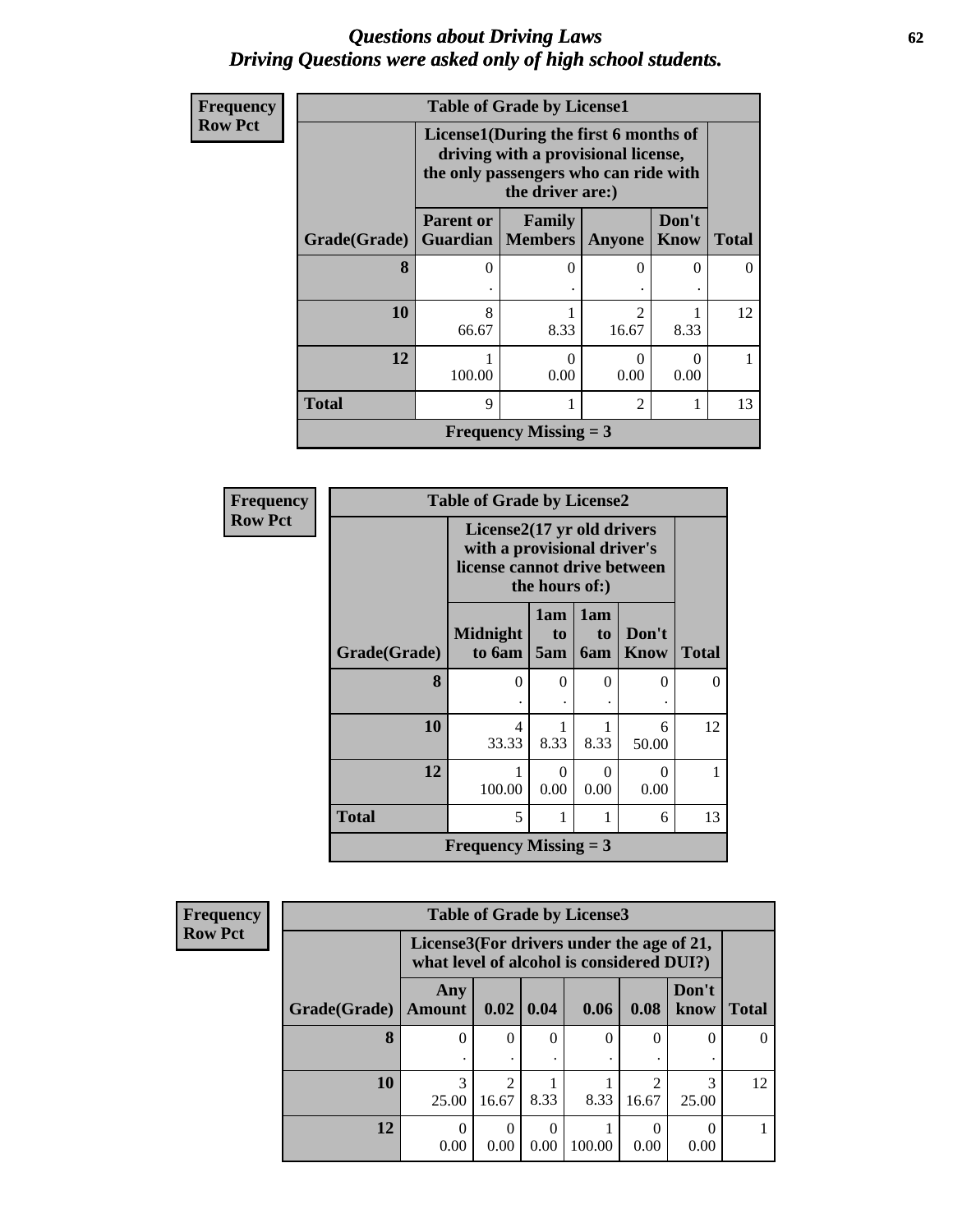#### *Questions about Driving Laws* **63** *Driving Questions were asked only of high school students.*

#### **Frequency Row Pct**

| <b>Table of Grade by License3</b> |               |                                                                                        |  |                |      |               |              |
|-----------------------------------|---------------|----------------------------------------------------------------------------------------|--|----------------|------|---------------|--------------|
|                                   |               | License3(For drivers under the age of 21,<br>what level of alcohol is considered DUI?) |  |                |      |               |              |
| Grade(Grade)                      | Any<br>Amount | $0.02 \mid 0.04$                                                                       |  | 0.06           | 0.08 | Don't<br>know | <b>Total</b> |
| <b>Total</b>                      | 3             | 2                                                                                      |  | $\overline{c}$ |      |               |              |
| <b>Frequency Missing = 3</b>      |               |                                                                                        |  |                |      |               |              |

| <b>Frequency</b> |              |                         | <b>Table of Grade by License4</b>                                                               |                  |                         |              |
|------------------|--------------|-------------------------|-------------------------------------------------------------------------------------------------|------------------|-------------------------|--------------|
| <b>Row Pct</b>   |              |                         | 21 automatically loses<br>his/her license if caught<br>exceeding the posted<br>speet limit by:) |                  | License4(A driver under |              |
|                  | Grade(Grade) | $15+$<br>mph            | $25+$<br>mph                                                                                    | $35+$<br>mph     | Don't<br>know           | <b>Total</b> |
|                  | 8            | 0                       | 0                                                                                               | 0                | 0                       | $\Omega$     |
|                  | 10           | $\mathfrak{D}$<br>16.67 | 3<br>25.00                                                                                      | 8.33             | 6<br>50.00              | 12           |
|                  | 12           | 0<br>0.00               | 0<br>0.00                                                                                       | $\Omega$<br>0.00 | 100.00                  | 1            |
|                  | <b>Total</b> | 2                       | 3                                                                                               | 1                | 7                       | 13           |
|                  |              |                         | <b>Frequency Missing = 3</b>                                                                    |                  |                         |              |

| Frequency      | <b>Table of Grade by License5</b> |                              |                                                                                                                                      |                     |              |  |  |  |  |
|----------------|-----------------------------------|------------------------------|--------------------------------------------------------------------------------------------------------------------------------------|---------------------|--------------|--|--|--|--|
| <b>Row Pct</b> |                                   |                              | License5(A)<br>Georgia teenager<br>with family<br>connections or a<br>good lawyer can<br>break a teen<br>driving law and<br>license) | keep their driver's |              |  |  |  |  |
|                | Grade(Grade)                      | Yes                          | N <sub>0</sub>                                                                                                                       | Don't<br>know       | <b>Total</b> |  |  |  |  |
|                | 8                                 | 0                            | 0                                                                                                                                    | 0                   | 0            |  |  |  |  |
|                | 10                                | $\mathfrak{D}$<br>16.67      | 4<br>33.33                                                                                                                           | 6<br>50.00          | 12           |  |  |  |  |
|                | 12                                | 0<br>0.00                    | $\Omega$<br>0.00                                                                                                                     | 1<br>100.00         | 1            |  |  |  |  |
|                | <b>Total</b>                      | $\overline{c}$               | 4                                                                                                                                    | 7                   | 13           |  |  |  |  |
|                |                                   | <b>Frequency Missing = 3</b> |                                                                                                                                      |                     |              |  |  |  |  |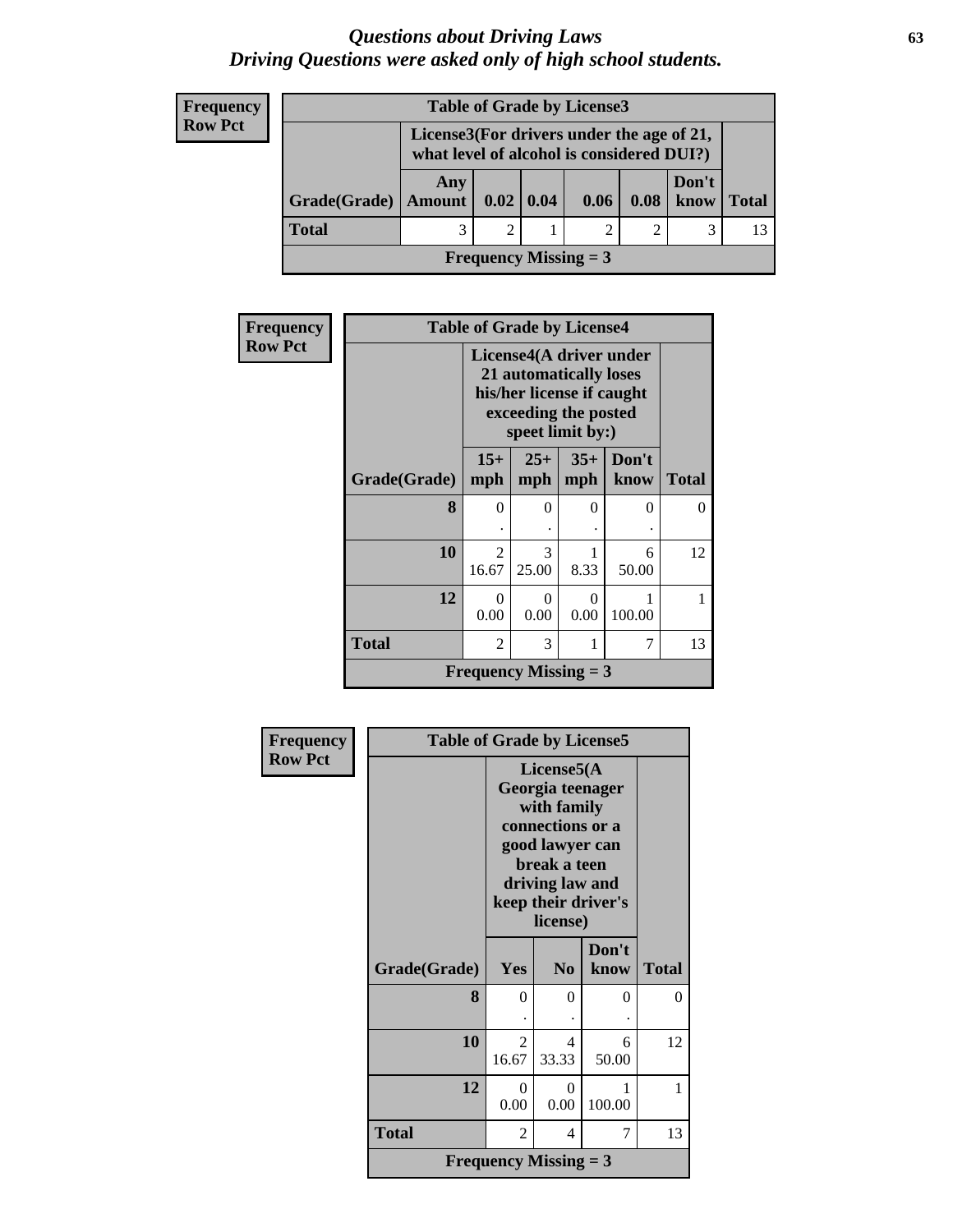#### *Questions about Driving Laws* **64** *Driving Questions were asked only of high school students.*

| Frequency      | <b>Table of Grade by License6</b> |                              |                                                                                                                           |                    |              |
|----------------|-----------------------------------|------------------------------|---------------------------------------------------------------------------------------------------------------------------|--------------------|--------------|
| <b>Row Pct</b> |                                   |                              | License <sub>6</sub> (I know a<br>friend or<br>classmate that<br>broke a teen<br>driving law,<br>keep his/her<br>license) | but was allowed to |              |
|                | Grade(Grade)                      | Yes                          | N <sub>0</sub>                                                                                                            | Don't<br>know      | <b>Total</b> |
|                | 8                                 | $\theta$                     | 0                                                                                                                         | 0                  | $\theta$     |
|                | 10                                | 3<br>25.00                   | $\overline{\mathcal{A}}$<br>33.33                                                                                         | 5<br>41.67         | 12           |
|                | 12                                | $\Omega$<br>0.00             | 0<br>0.00                                                                                                                 | 1<br>100.00        | 1            |
|                | <b>Total</b>                      | 3                            | 4                                                                                                                         | 6                  | 13           |
|                |                                   | <b>Frequency Missing = 3</b> |                                                                                                                           |                    |              |

| <b>Frequency</b> |              |                                                                             | <b>Table of Grade by License7</b>                                                                |                        |              |  |  |  |  |
|------------------|--------------|-----------------------------------------------------------------------------|--------------------------------------------------------------------------------------------------|------------------------|--------------|--|--|--|--|
| <b>Row Pct</b>   |              |                                                                             | License7(A student under the<br>age of 18 cam loser his/her<br>driving privileges if he or she:) |                        |              |  |  |  |  |
|                  | Grade(Grade) | <b>Have</b><br>more than<br>10<br>unexcused<br>absences<br>per school<br>yr | Drop out<br>without<br>graduating                                                                | All of<br>the<br>above | <b>Total</b> |  |  |  |  |
|                  | 8            | 0                                                                           | $\theta$                                                                                         | 0                      | 0            |  |  |  |  |
|                  | <b>10</b>    | 8.33                                                                        | 4<br>33.33                                                                                       | 7<br>58.33             | 12           |  |  |  |  |
|                  | 12           | 0<br>0.00                                                                   | 0<br>0.00                                                                                        | 100.00                 |              |  |  |  |  |
|                  | <b>Total</b> | 8<br>1<br>4                                                                 |                                                                                                  |                        |              |  |  |  |  |
|                  |              | <b>Frequency Missing = 3</b>                                                |                                                                                                  |                        |              |  |  |  |  |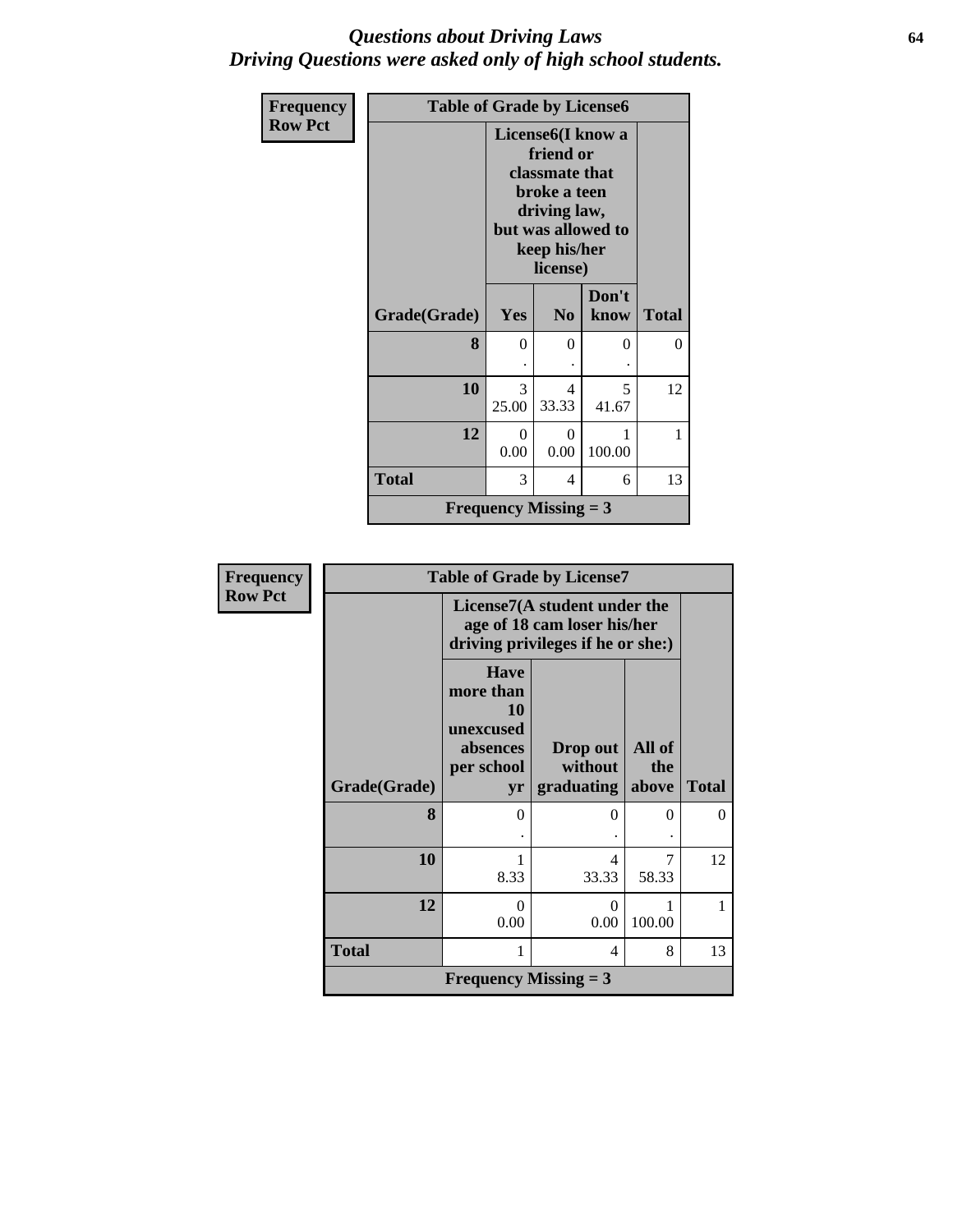# *Select Results by Gender* **65**

| Frequency      | <b>Table of SchoolClimate2 by Gender</b>          |                                 |                                      |                |  |  |
|----------------|---------------------------------------------------|---------------------------------|--------------------------------------|----------------|--|--|
| <b>Col Pct</b> | SchoolClimate2(I<br>feel successful at<br>school) | Gender(Gender)<br><b>Female</b> | <b>Male</b>                          | <b>Total</b>   |  |  |
|                | <b>Strongly Agree</b>                             | 25.00                           | 4<br>33.33                           | 5              |  |  |
|                | <b>Somewhat Agree</b>                             | 3<br>75.00                      | 4<br>33.33                           | 7              |  |  |
|                | <b>Somewhat Disagree</b>                          | $\mathbf{0}$<br>0.00            | $\mathcal{D}_{\mathcal{L}}$<br>16.67 | $\overline{2}$ |  |  |
|                | <b>Strongly Disagree</b>                          | $\mathbf{0}$<br>0.00            | $\mathcal{L}$<br>16.67               | $\overline{2}$ |  |  |
|                | <b>Total</b>                                      | 4                               | 12                                   | 16             |  |  |

| <b>Frequency</b> | <b>Table of SchoolClimate6 by Gender</b> |            |                |              |
|------------------|------------------------------------------|------------|----------------|--------------|
| <b>Col Pct</b>   | <b>SchoolClimate6(Teachers</b>           |            | Gender(Gender) |              |
|                  | treat me with respect)                   | Female     | <b>Male</b>    | <b>Total</b> |
|                  | <b>Strongly Agree</b>                    | 25.00      | 8.33           |              |
|                  | <b>Somewhat Agree</b>                    | 0.00       | 4<br>33.33     | 4            |
|                  | <b>Somewhat Disagree</b>                 | 0<br>0.00  | 8.33           |              |
|                  | <b>Strongly Disagree</b>                 | 3<br>75.00 | 6<br>50.00     | Q            |
|                  | <b>Total</b>                             | 4          | 12             | 16           |

| <b>Frequency</b> |                                                                                      | <b>Table of SchoolClimate8 by Gender</b>       |                         |              |  |  |  |
|------------------|--------------------------------------------------------------------------------------|------------------------------------------------|-------------------------|--------------|--|--|--|
| <b>Col Pct</b>   | <b>SchoolClimate8(Students</b><br>are frequently<br>recognized for good<br>behavior) | Gender(Gender)<br><b>Female</b><br><b>Male</b> |                         | <b>Total</b> |  |  |  |
|                  | <b>Strongly Agree</b>                                                                | 0.00                                           | 8.33                    | L            |  |  |  |
|                  | <b>Somewhat Agree</b>                                                                | 3<br>75.00                                     | 6<br>50.00              | 9            |  |  |  |
|                  | <b>Somewhat Disagree</b>                                                             | ∩<br>0.00                                      | 3<br>25.00              | 3            |  |  |  |
|                  | <b>Strongly Disagree</b>                                                             | 25.00                                          | $\mathfrak{D}$<br>16.67 | 3            |  |  |  |
|                  | Total                                                                                | 4                                              | 12                      | 16           |  |  |  |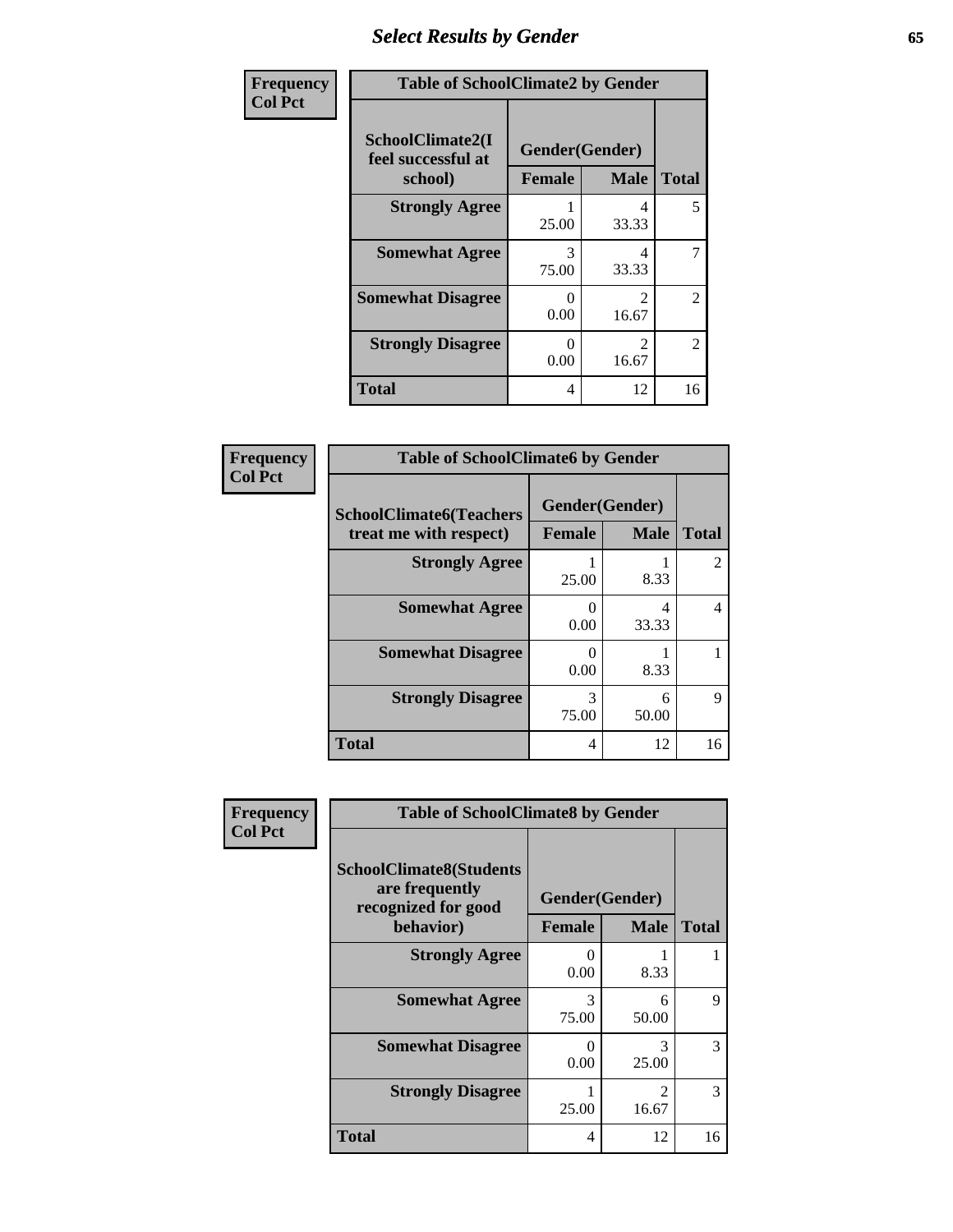## *Select Results by Gender* **66**

| Frequency      | <b>Table of Gender by Dropout</b> |                                                                        |                |              |
|----------------|-----------------------------------|------------------------------------------------------------------------|----------------|--------------|
| <b>Row Pct</b> |                                   | Dropout(I<br>have<br>thought<br>about<br>dropping<br>out of<br>school) |                |              |
|                | Gender(Gender)                    | Yes                                                                    | N <sub>0</sub> | <b>Total</b> |
|                | <b>Female</b>                     | 4<br>100.00                                                            | 0<br>0.00      | 4            |
|                | <b>Male</b>                       | 8<br>66.67                                                             | 4<br>33.33     | 12           |
|                | <b>Total</b>                      | 12                                                                     | 4              | 16           |

| <b>Frequency</b> |                | <b>Table of Gender by Dropoutreason</b> |                                                                       |                                |              |              |  |
|------------------|----------------|-----------------------------------------|-----------------------------------------------------------------------|--------------------------------|--------------|--------------|--|
| <b>Row Pct</b>   |                |                                         | Dropoutreason(If I dropped<br>out the reason would most<br>likely be) |                                |              |              |  |
|                  | Gender(Gender) | Won't<br><b>Drop</b><br>out             | <b>Bored</b>                                                          | <b>Being</b><br><b>Bullied</b> | <b>Other</b> | <b>Total</b> |  |
|                  | <b>Female</b>  | 0<br>0.00                               | 0<br>0.00                                                             | ∩<br>0.00                      | 4<br>100.00  | 4            |  |
|                  | <b>Male</b>    | 3<br>25.00                              | 8.33                                                                  | 8.33                           | 58.33        | 12           |  |
|                  | <b>Total</b>   | 3                                       |                                                                       |                                | 11           | 16           |  |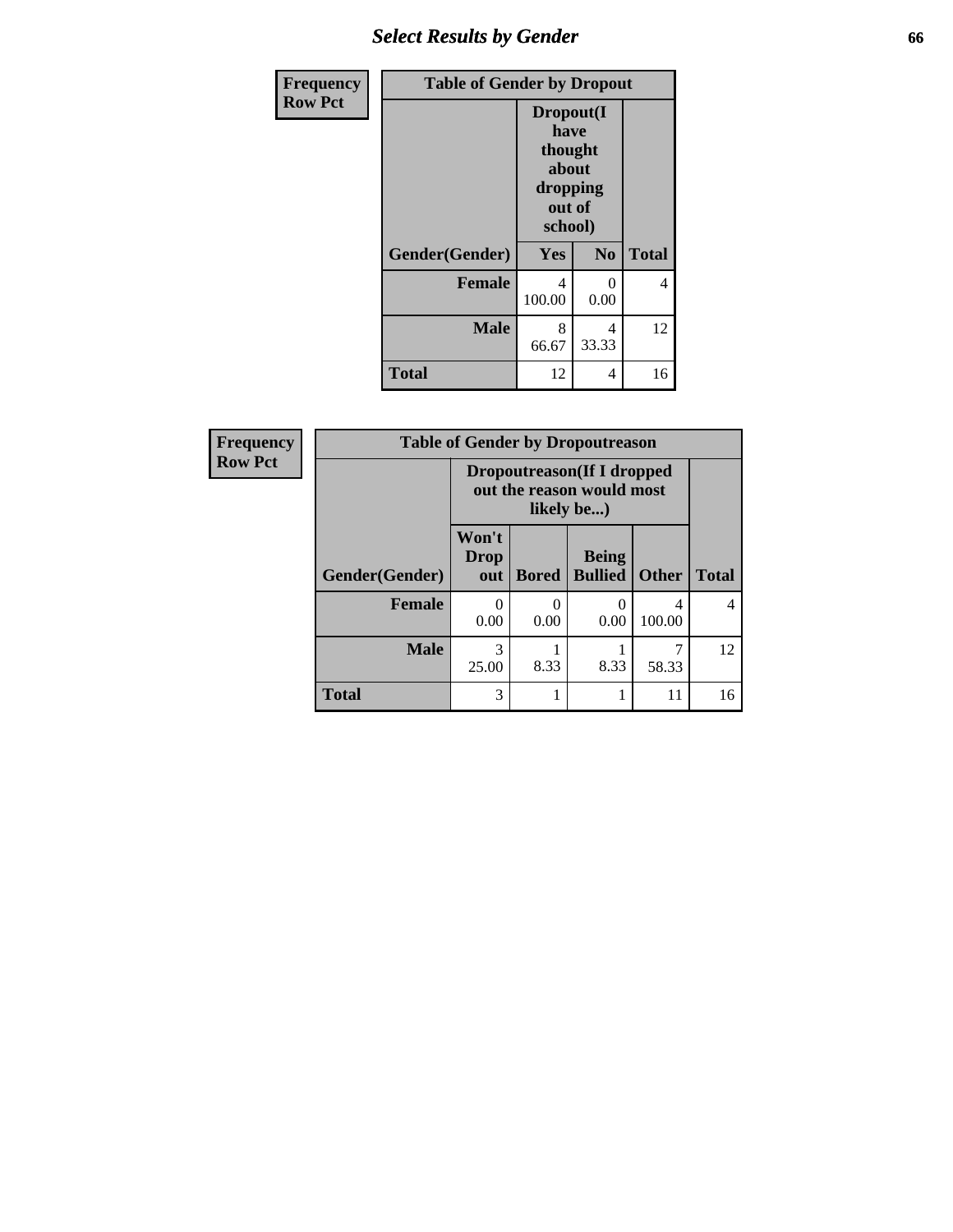*School Safety* **67**

| Frequency      |                | <b>Table of Gender by Bullied2</b> |                |              |
|----------------|----------------|------------------------------------|----------------|--------------|
| <b>Row Pct</b> |                | <b>Bullied2</b>                    |                |              |
|                | Gender(Gender) | Yes                                | N <sub>0</sub> | <b>Total</b> |
|                | <b>Female</b>  | 50.00                              | 2<br>50.00     |              |
|                | <b>Male</b>    | 25.00                              | q<br>75.00     | 12           |
|                | <b>Total</b>   | 5                                  | 11             | 16           |

| Frequency      | <b>Table of Gender by Bulliedothers2</b> |                       |                |              |
|----------------|------------------------------------------|-----------------------|----------------|--------------|
| <b>Row Pct</b> |                                          | <b>Bulliedothers2</b> |                |              |
|                | Gender(Gender)                           | <b>Yes</b>            | N <sub>0</sub> | <b>Total</b> |
|                | <b>Female</b>                            | 3<br>75.00            | 25.00          |              |
|                | <b>Male</b>                              | 4<br>33.33            | 8<br>66.67     | 12           |
|                | Total                                    |                       | 9              | 16           |

| Frequency      | <b>Table of Gender by Weaponschool2</b> |                      |              |  |
|----------------|-----------------------------------------|----------------------|--------------|--|
| <b>Row Pct</b> |                                         | <b>Weaponschool2</b> |              |  |
|                | Gender(Gender)                          | N <sub>0</sub>       | <b>Total</b> |  |
|                | <b>Female</b>                           | 100.00               |              |  |
|                | <b>Male</b>                             | 12<br>100.00         | 12           |  |
|                | <b>Total</b>                            | 16                   |              |  |

| Frequency      | <b>Table of Gender by Absentunsafe2</b> |               |                |              |
|----------------|-----------------------------------------|---------------|----------------|--------------|
| <b>Row Pct</b> |                                         | Absentunsafe2 |                |              |
|                | Gender(Gender)                          | Yes           | N <sub>0</sub> | <b>Total</b> |
|                | Female                                  | 25.00         | 75.00          | 4            |
|                | <b>Male</b>                             | 0.00          | 12<br>100.00   | 12           |
|                | <b>Total</b>                            |               | 15             | 16           |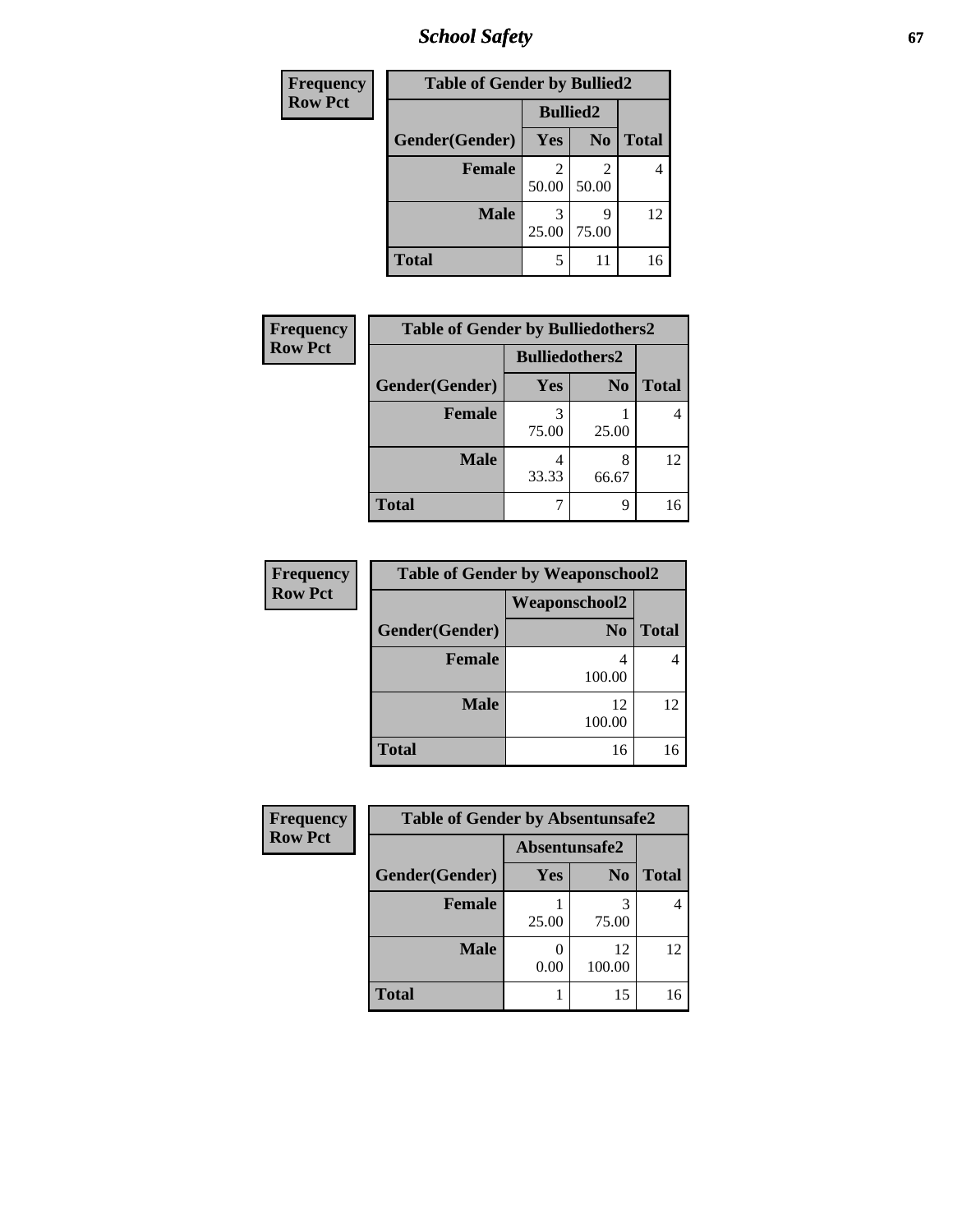*School Safety* **68**

| Frequency      | <b>Table of Gender by Gangself</b> |                                                                                                |                |              |
|----------------|------------------------------------|------------------------------------------------------------------------------------------------|----------------|--------------|
| <b>Row Pct</b> |                                    | Gangself(I<br>have<br>participated<br>in illegal gang<br>activities in<br>the past 30<br>days) |                |              |
|                | Gender(Gender)                     | Yes                                                                                            | N <sub>0</sub> | <b>Total</b> |
|                | <b>Female</b>                      | 0<br>0.00                                                                                      | 4<br>100.00    | 4            |
|                | <b>Male</b>                        | $\overline{2}$<br>16.67                                                                        | 10<br>83.33    | 12           |
|                | <b>Total</b>                       | 2                                                                                              | 14             | 16           |

| Frequency      | <b>Table of Gender by Gangpeers</b> |                                                                                                                             |                |              |
|----------------|-------------------------------------|-----------------------------------------------------------------------------------------------------------------------------|----------------|--------------|
| <b>Row Pct</b> |                                     | <b>Gangpeers</b> (I<br>have friends<br>who have<br>participated<br>in illegal gang<br>activities in<br>the past 30<br>days) |                |              |
|                | Gender(Gender)                      | Yes                                                                                                                         | N <sub>0</sub> | <b>Total</b> |
|                | <b>Female</b>                       | 25.00                                                                                                                       | 3<br>75.00     | 4            |
|                | <b>Male</b>                         | 7<br>58.33                                                                                                                  | 5<br>41.67     | 12           |
|                | <b>Total</b>                        | 8                                                                                                                           | 8              | 16           |

| Frequency      | <b>Table of Gender by Pickedon2</b> |           |                |              |
|----------------|-------------------------------------|-----------|----------------|--------------|
| <b>Row Pct</b> |                                     | Pickedon2 |                |              |
|                | Gender(Gender)                      | Yes       | N <sub>0</sub> | <b>Total</b> |
|                | <b>Female</b>                       | 100.00    | 0.00           |              |
|                | <b>Male</b>                         | 33.33     | 8<br>66.67     | 12           |
|                | Total                               | 8         | 8              | 16           |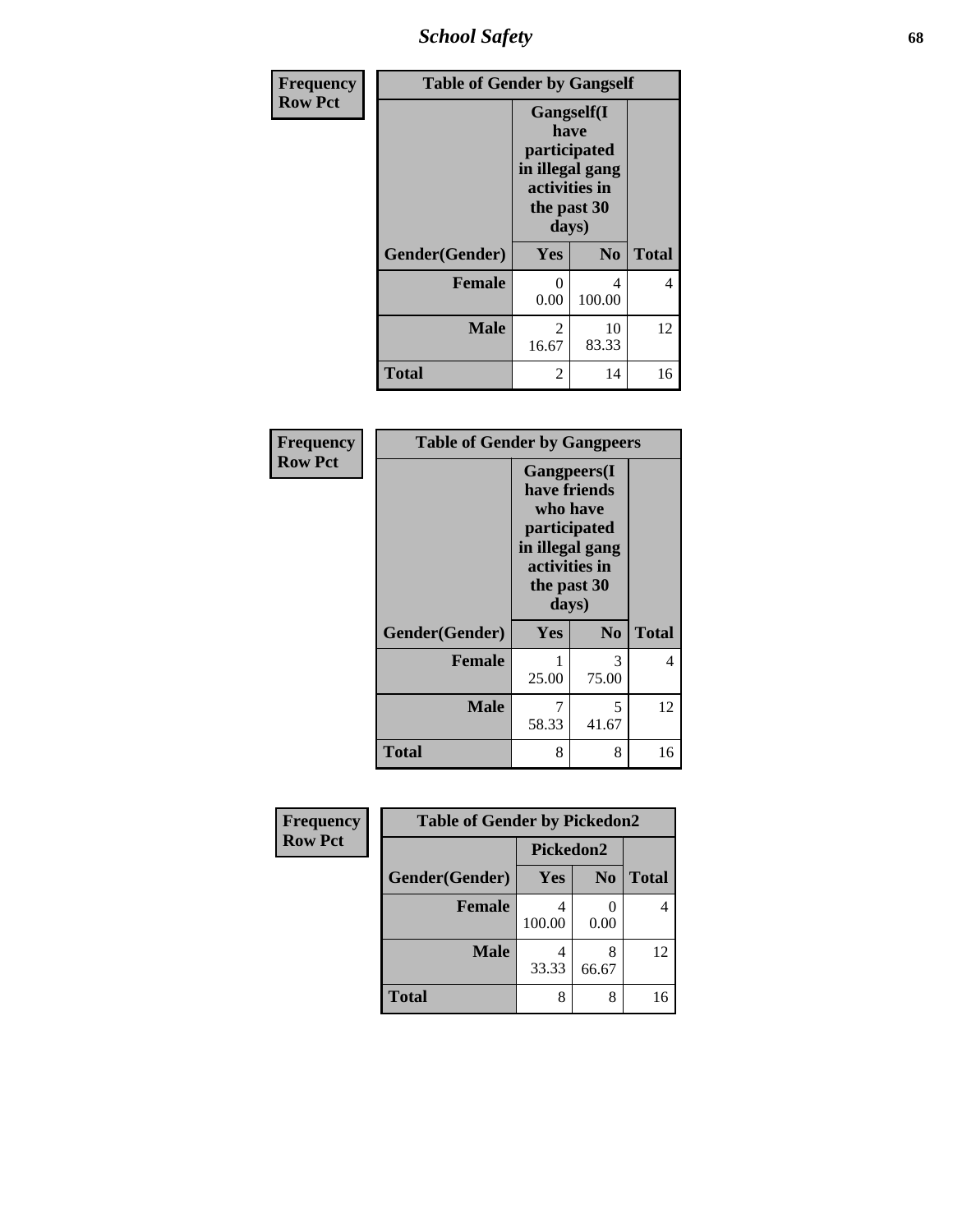*School Safety* **69**

| <b>Frequency</b> | <b>Table of Gender by Safeschool2</b> |             |                |              |
|------------------|---------------------------------------|-------------|----------------|--------------|
| <b>Row Pct</b>   |                                       | Safeschool2 |                |              |
|                  | Gender(Gender)                        | <b>Yes</b>  | N <sub>0</sub> | <b>Total</b> |
|                  | <b>Female</b>                         | 50.00       | 2<br>50.00     | 4            |
|                  | <b>Male</b>                           | 66.67       | 4<br>33.33     | 12           |
|                  | <b>Total</b>                          | 10          | 6              | 16           |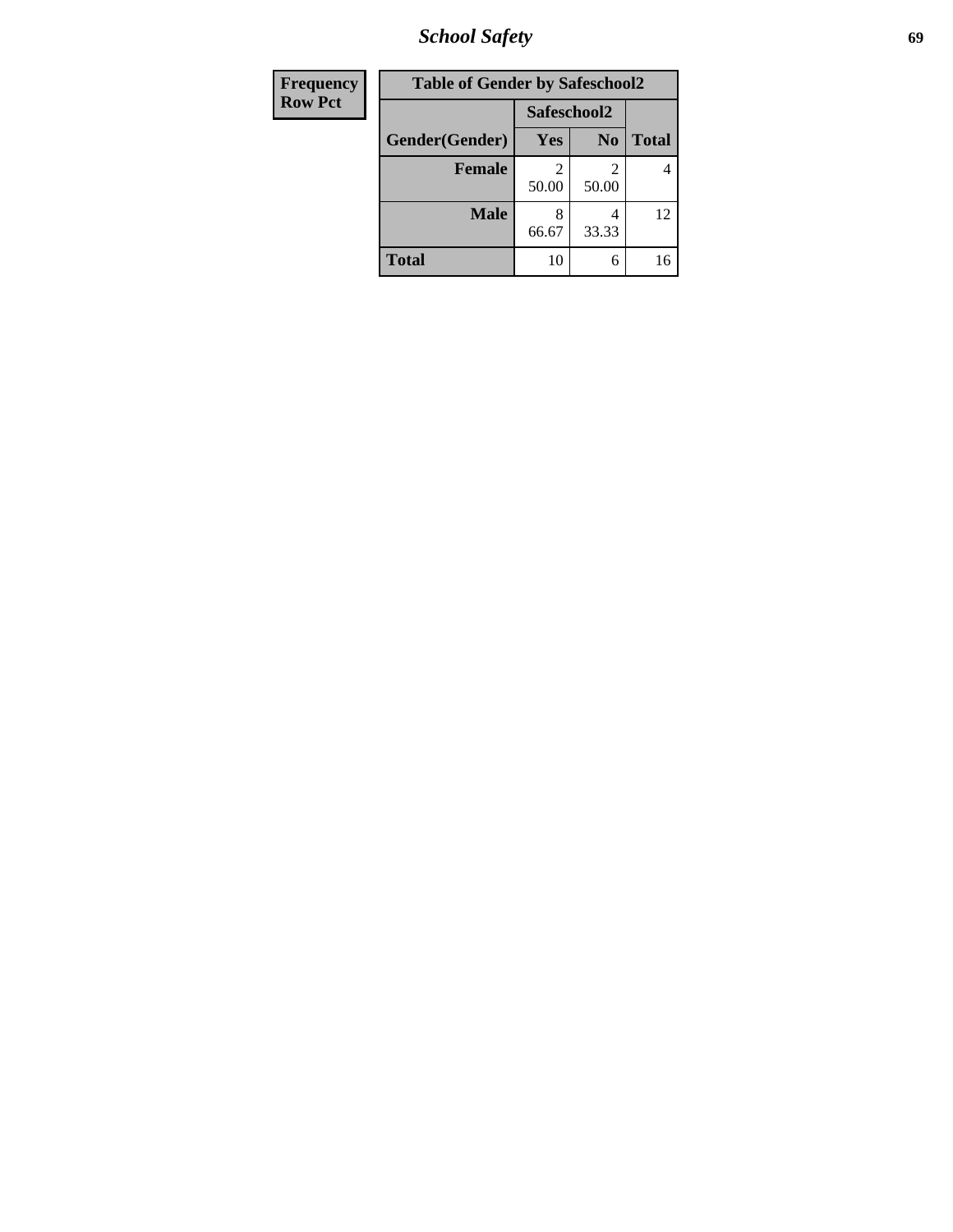# *Incidence of Drug Use* **70**

| Frequency      | <b>Table of Gender by AlcoholAlt</b> |                                          |                         |              |  |
|----------------|--------------------------------------|------------------------------------------|-------------------------|--------------|--|
| <b>Row Pct</b> |                                      | AlcoholAlt(Alcohol<br>use, past 30 days) |                         |              |  |
|                | Gender(Gender)                       | Yes                                      | N <sub>0</sub>          | <b>Total</b> |  |
|                | <b>Female</b>                        | 2<br>50.00                               | $\mathfrak{D}$<br>50.00 | 4            |  |
|                | <b>Male</b>                          | 6<br>50.00                               | 6<br>50.00              | 12           |  |
|                | <b>Total</b>                         | 8                                        | 8                       | 16           |  |

| <b>Frequency</b> | <b>Table of Gender by TobaccoAny</b> |                                          |                |              |
|------------------|--------------------------------------|------------------------------------------|----------------|--------------|
| <b>Row Pct</b>   |                                      | TobaccoAny(Tobacco<br>use, past 30 days) |                |              |
|                  | Gender(Gender)                       | Yes                                      | N <sub>0</sub> | <b>Total</b> |
|                  | Female                               | 0.00                                     | 100.00         |              |
|                  | <b>Male</b>                          | 6<br>50.00                               | 6<br>50.00     | 12           |
|                  | <b>Total</b>                         | 6                                        | 10             | 16           |

| <b>Frequency</b> | <b>Table of Gender by MarijuanaAlt</b> |                                              |                |       |
|------------------|----------------------------------------|----------------------------------------------|----------------|-------|
| <b>Row Pct</b>   |                                        | MarijuanaAlt(Marijuana<br>use, past 30 days) |                |       |
|                  | Gender(Gender)                         | Yes                                          | N <sub>0</sub> | Total |
|                  | Female                                 | 0.00                                         | 4<br>100.00    |       |
|                  | <b>Male</b>                            | 3<br>25.00                                   | q<br>75.00     | 12    |
|                  | <b>Total</b>                           | 3                                            | 13             | 16    |

| <b>Frequency</b> | <b>Table of Gender by OtherDrugAny</b> |                                                       |                |              |
|------------------|----------------------------------------|-------------------------------------------------------|----------------|--------------|
| <b>Row Pct</b>   |                                        | <b>OtherDrugAny</b> (Other<br>drug use, past 30 days) |                |              |
|                  | Gender(Gender)                         | <b>Yes</b>                                            | N <sub>0</sub> | <b>Total</b> |
|                  | <b>Female</b>                          | 2<br>50.00                                            | 2<br>50.00     | 4            |
|                  | <b>Male</b>                            | 2<br>16.67                                            | 10<br>83.33    | 12           |
|                  | <b>Total</b>                           | 4                                                     | 12             | 16           |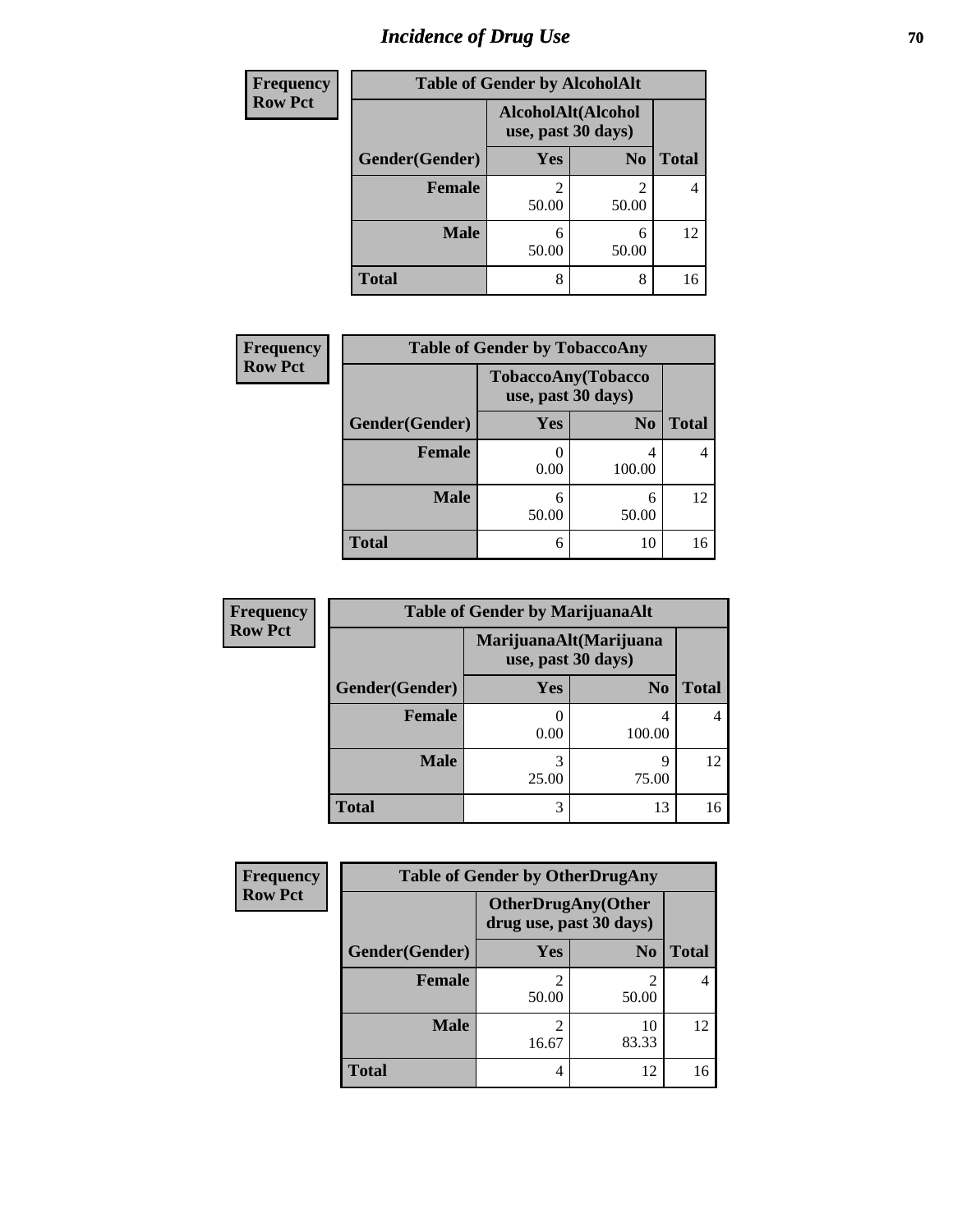#### *Average Age at Onset of Use* **71** *Results for "Average Age at Onset of Use" questions exclude students who said they did not use that substance*

#### **Gender=Female**

| <b>Variable</b>    | Label                                                              | <b>Mean</b> |
|--------------------|--------------------------------------------------------------------|-------------|
| Alcoholinit2       | I started using alcohol when I was                                 | 10.00       |
| Cigarettesinit2    | I started smoking tobacco when I was                               |             |
| Smokelessinit2     | I started chewing tobacco when I was                               |             |
| Marijuanainit2     | I started using marijuana when I was                               |             |
| Cocaineinit2       | I started using cocaine when I was                                 |             |
| Inhalantsinit2     | I started using inhalants when I was                               |             |
| Steroidsinit2      | I started using steroids when I was                                |             |
| Ecstasyinit2       | I started using ecstasy when I was                                 |             |
| Methinit2          | I started using methamphetamines when I was                        |             |
| Hallucinogensinit2 | I started using hallucinogens when I was                           |             |
| Prescription in t2 | I started using prescription drugs not prescribed to me when I was | 8.00        |

#### **Gender=Male**

| <b>Variable</b>    | Label                                                              | <b>Mean</b> |
|--------------------|--------------------------------------------------------------------|-------------|
| Alcoholinit2       | I started using alcohol when I was                                 | 12.00       |
| Cigarettesinit2    | I started smoking tobacco when I was                               | 12.17       |
| Smokelessinit2     | I started chewing tobacco when I was                               | 12.00       |
| Marijuanainit2     | I started using marijuana when I was                               | 12.75       |
| Cocaineinit2       | I started using cocaine when I was                                 | 15.00       |
| Inhalantsinit2     | I started using inhalants when I was                               |             |
| Steroidsinit2      | I started using steroids when I was                                |             |
| Ecstasyinit2       | I started using ecstasy when I was                                 | 14.50       |
| Methinit2          | I started using methamphetamines when I was                        |             |
| Hallucinogensinit2 | I started using hallucinogens when I was                           | 13.00       |
| Prescriptioninit2  | I started using prescription drugs not prescribed to me when I was | 13.00       |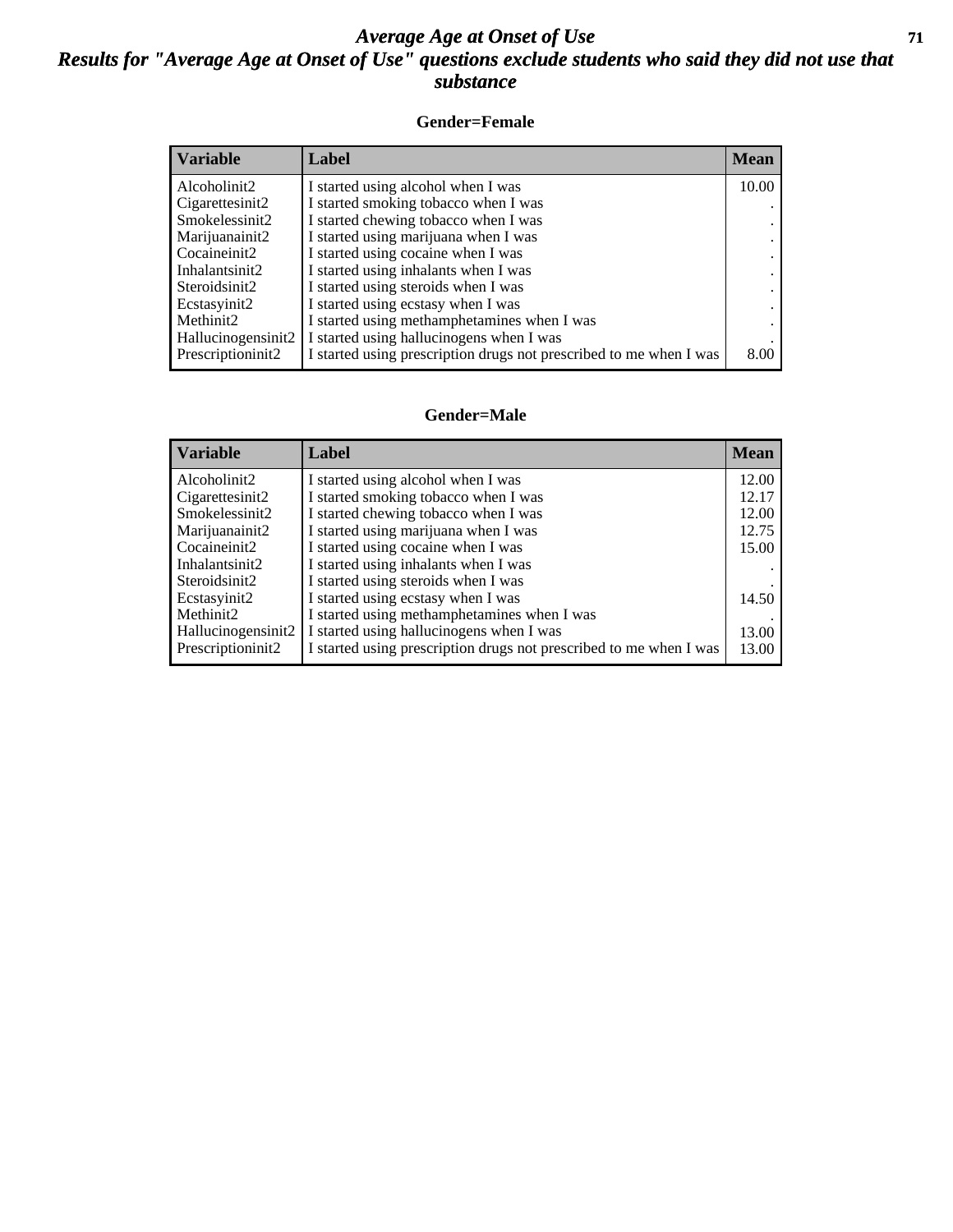# *I Think These Drugs are Harmful* **72**

| Frequency      | <b>Table of Gender by Alcoholharmdich</b> |                                                   |                |              |
|----------------|-------------------------------------------|---------------------------------------------------|----------------|--------------|
| <b>Row Pct</b> |                                           | Alcoholharmdich(I<br>think alcohol is<br>harmful) |                |              |
|                | Gender(Gender)                            | <b>Yes</b>                                        | N <sub>0</sub> | <b>Total</b> |
|                | <b>Female</b>                             | 3<br>75.00                                        | 25.00          |              |
|                | <b>Male</b>                               | 9<br>75.00                                        | 3<br>25.00     | 12           |
|                | <b>Total</b>                              | 12                                                | 4              | 16           |

| Frequency      | <b>Table of Gender by Tobaccoharmdich</b> |                                                   |                                      |              |
|----------------|-------------------------------------------|---------------------------------------------------|--------------------------------------|--------------|
| <b>Row Pct</b> |                                           | Tobaccoharmdich(I<br>think tobacco is<br>harmful) |                                      |              |
|                | Gender(Gender)                            | Yes                                               | N <sub>0</sub>                       | <b>Total</b> |
|                | <b>Female</b>                             | 3<br>75.00                                        | 25.00                                | 4            |
|                | <b>Male</b>                               | 10<br>83.33                                       | $\mathcal{D}_{\mathcal{L}}$<br>16.67 | 12           |
|                | <b>Total</b>                              | 13                                                | 3                                    | 16           |

| Frequency      | <b>Table of Gender by Marijuanaharmdich</b> |                                                       |                |              |
|----------------|---------------------------------------------|-------------------------------------------------------|----------------|--------------|
| <b>Row Pct</b> |                                             | Marijuanaharmdich(I<br>think marijuana is<br>harmful) |                |              |
|                | Gender(Gender)                              | <b>Yes</b>                                            | N <sub>0</sub> | <b>Total</b> |
|                | <b>Female</b>                               | 3<br>75.00                                            | 25.00          |              |
|                | <b>Male</b>                                 | q<br>75.00                                            | 3<br>25.00     | 12           |
|                | <b>Total</b>                                | 12                                                    | 4              | 16           |

| Frequency      | <b>Table of Gender by Otherdrugharmdich</b> |                                                          |                         |              |
|----------------|---------------------------------------------|----------------------------------------------------------|-------------------------|--------------|
| <b>Row Pct</b> |                                             | Otherdrugharmdich(I<br>think other drugs are<br>harmful) |                         |              |
|                | Gender(Gender)                              | Yes                                                      | N <sub>0</sub>          | <b>Total</b> |
|                | <b>Female</b>                               | 4<br>100.00                                              | 0.00                    | 4            |
|                | <b>Male</b>                                 | 10<br>83.33                                              | $\overline{c}$<br>16.67 | 12           |
|                | <b>Total</b>                                | 14                                                       | 2                       | 16           |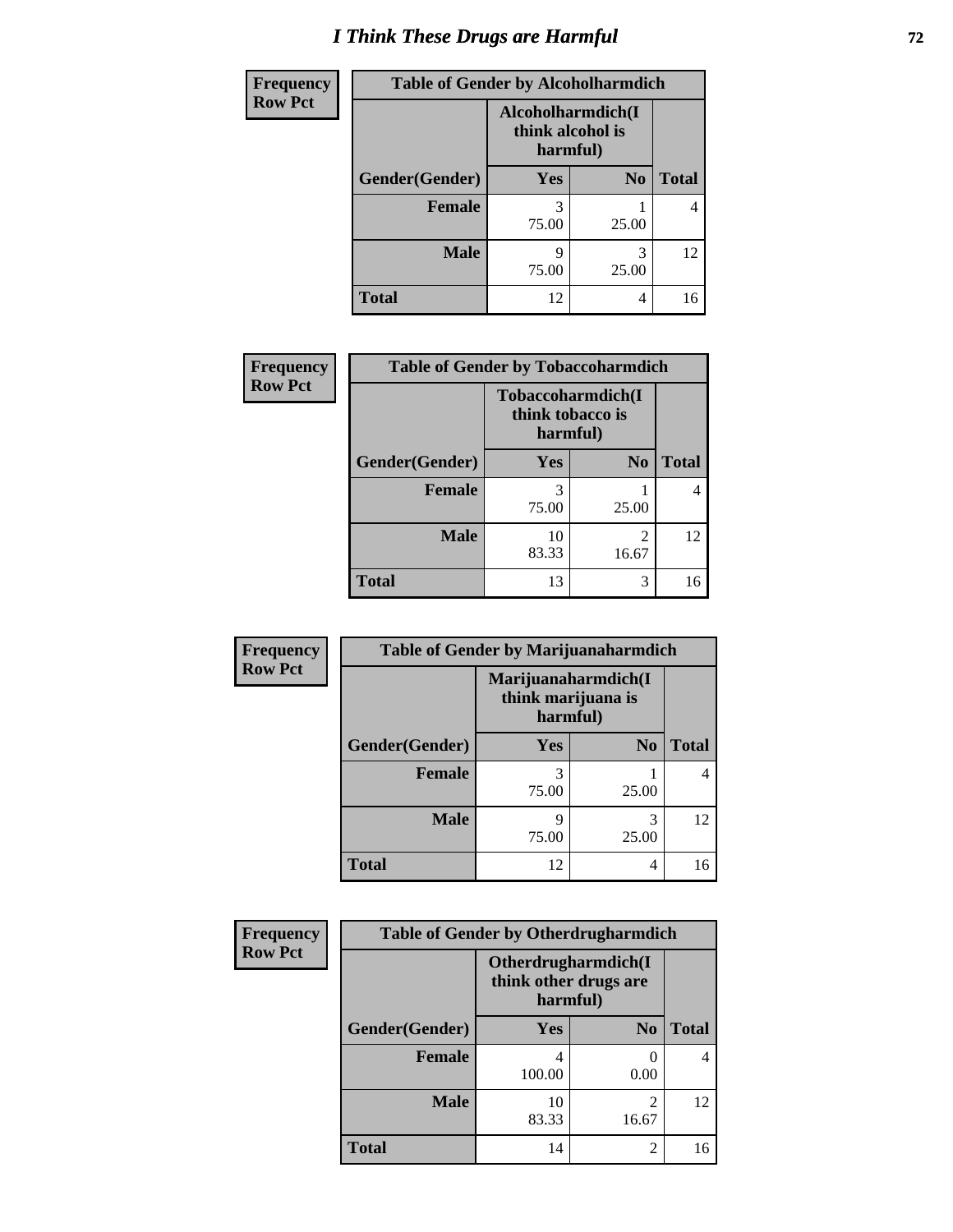| <b>Frequency</b> | <b>Table of Gender by Alcohollocation1</b> |                                                               |            |              |
|------------------|--------------------------------------------|---------------------------------------------------------------|------------|--------------|
| <b>Row Pct</b>   |                                            | <b>Alcohollocation1(Places</b><br><b>Friends Use Alcohol)</b> |            |              |
|                  | Gender(Gender)                             |                                                               | Do Not Use | <b>Total</b> |
|                  | <b>Female</b>                              | 100.00                                                        | 0.00       |              |
|                  | <b>Male</b>                                | 8<br>66.67                                                    | 33.33      | 12           |
|                  | <b>Total</b>                               | 12                                                            | 4          | 16           |

| <b>Frequency</b> | <b>Table of Gender by Alcohollocation2</b> |                                                               |       |              |
|------------------|--------------------------------------------|---------------------------------------------------------------|-------|--------------|
| <b>Row Pct</b>   |                                            | <b>Alcohollocation2(Places</b><br><b>Friends Use Alcohol)</b> |       |              |
|                  | Gender(Gender)                             |                                                               | Home  | <b>Total</b> |
|                  | Female                                     | 25.00                                                         | 75.00 |              |
|                  | <b>Male</b>                                | 8<br>66.67                                                    | 33.33 | 12           |
|                  | <b>Total</b>                               | 9                                                             |       | 16           |

| <b>Frequency</b> | <b>Table of Gender by Alcohollocation3</b> |                                                               |              |  |
|------------------|--------------------------------------------|---------------------------------------------------------------|--------------|--|
| <b>Row Pct</b>   |                                            | <b>Alcohollocation3(Places</b><br><b>Friends Use Alcohol)</b> |              |  |
|                  | Gender(Gender)                             |                                                               | <b>Total</b> |  |
|                  | <b>Female</b>                              | 100.00                                                        |              |  |
|                  | <b>Male</b>                                | 12<br>100.00                                                  | 12           |  |
|                  | <b>Total</b>                               | 16                                                            | 16           |  |

| <b>Frequency</b> | <b>Table of Gender by Alcohollocation4</b> |                                                               |            |              |
|------------------|--------------------------------------------|---------------------------------------------------------------|------------|--------------|
| <b>Row Pct</b>   |                                            | <b>Alcohollocation4(Places</b><br><b>Friends Use Alcohol)</b> |            |              |
|                  | Gender(Gender)                             |                                                               | Car        | <b>Total</b> |
|                  | <b>Female</b>                              | 50.00                                                         | 50.00      |              |
|                  | <b>Male</b>                                | g<br>75.00                                                    | 3<br>25.00 | 12           |
|                  | <b>Total</b>                               |                                                               | 5          |              |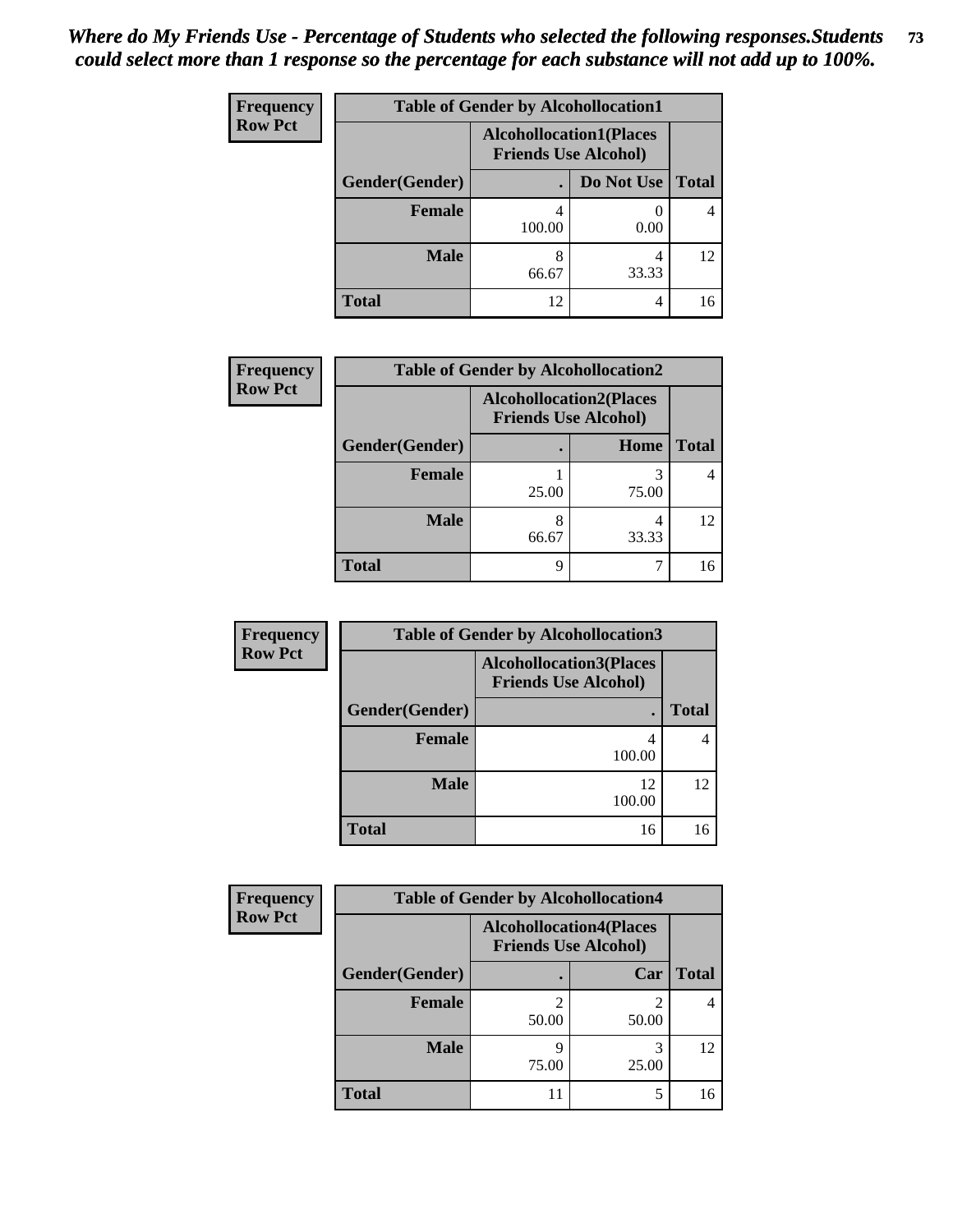| <b>Frequency</b> | <b>Table of Gender by Alcohollocation5</b> |                                                               |                          |              |
|------------------|--------------------------------------------|---------------------------------------------------------------|--------------------------|--------------|
| <b>Row Pct</b>   |                                            | <b>Alcohollocation5(Places</b><br><b>Friends Use Alcohol)</b> |                          |              |
|                  | Gender(Gender)                             |                                                               | <b>Friend's</b><br>House | <b>Total</b> |
|                  | <b>Female</b>                              | 25.00                                                         | 3<br>75.00               | 4            |
|                  | <b>Male</b>                                | 6<br>50.00                                                    | 6<br>50.00               | 12           |
|                  | <b>Total</b>                               |                                                               | 9                        | 16           |

| <b>Frequency</b> | <b>Table of Gender by Alcohollocation6</b> |                                                               |              |              |  |
|------------------|--------------------------------------------|---------------------------------------------------------------|--------------|--------------|--|
| <b>Row Pct</b>   |                                            | <b>Alcohollocation6(Places</b><br><b>Friends Use Alcohol)</b> |              |              |  |
|                  | Gender(Gender)                             |                                                               | <b>Other</b> | <b>Total</b> |  |
|                  | <b>Female</b>                              | 50.00                                                         | 50.00        |              |  |
|                  | <b>Male</b>                                | 6<br>50.00                                                    | 6<br>50.00   | 12           |  |
|                  | <b>Total</b>                               | 8                                                             | 8            | 16           |  |

| Frequency      | <b>Table of Gender by Tobaccolocation1</b> |                                                               |            |              |
|----------------|--------------------------------------------|---------------------------------------------------------------|------------|--------------|
| <b>Row Pct</b> |                                            | <b>Tobaccolocation1(Places</b><br><b>Friends Use Tobacco)</b> |            |              |
|                | Gender(Gender)                             |                                                               | Do Not Use | <b>Total</b> |
|                | Female                                     | 75.00                                                         | 25.00      |              |
|                | <b>Male</b>                                | 66.67                                                         | 33.33      | 12           |
|                | <b>Total</b>                               | 11                                                            | 5          |              |

| <b>Frequency</b> | <b>Table of Gender by Tobaccolocation2</b> |                                                               |            |              |  |
|------------------|--------------------------------------------|---------------------------------------------------------------|------------|--------------|--|
| <b>Row Pct</b>   |                                            | <b>Tobaccolocation2(Places</b><br><b>Friends Use Tobacco)</b> |            |              |  |
|                  | Gender(Gender)                             |                                                               | Home       | <b>Total</b> |  |
|                  | Female                                     | 25.00                                                         | 75.00      |              |  |
|                  | <b>Male</b>                                | 50.00                                                         | 6<br>50.00 | 12           |  |
|                  | <b>Total</b>                               |                                                               | Q          | 16           |  |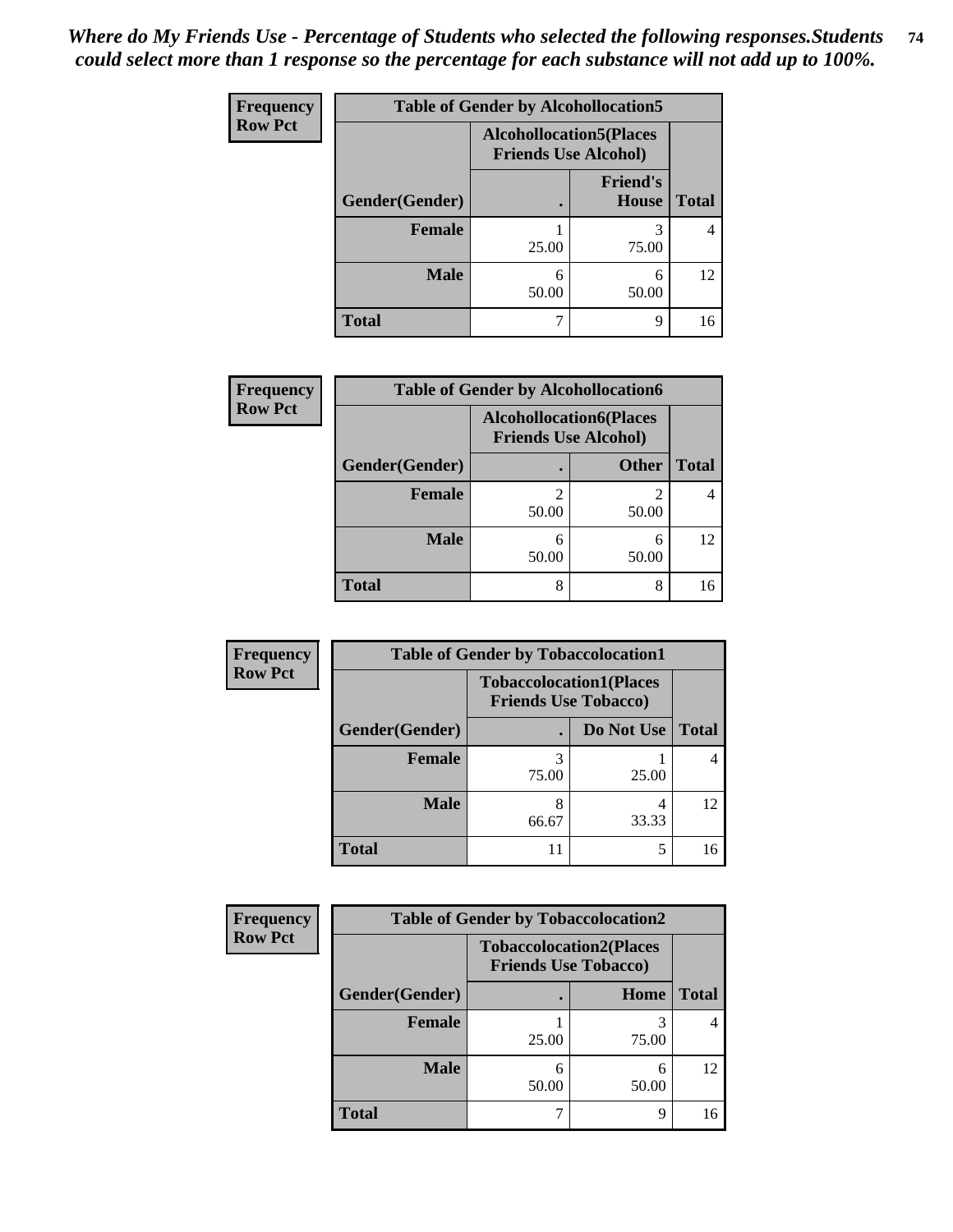| <b>Frequency</b> | <b>Table of Gender by Tobaccolocation3</b> |                             |                                |              |
|------------------|--------------------------------------------|-----------------------------|--------------------------------|--------------|
| <b>Row Pct</b>   |                                            | <b>Friends Use Tobacco)</b> | <b>Tobaccolocation3(Places</b> |              |
|                  | Gender(Gender)                             |                             | <b>School</b>                  | <b>Total</b> |
|                  | Female                                     | 25.00                       | 75.00                          |              |
|                  | <b>Male</b>                                | q<br>75.00                  | 3<br>25.00                     | 12           |
|                  | <b>Total</b>                               | 10                          | 6                              | 16           |

| <b>Frequency</b> | <b>Table of Gender by Tobaccolocation4</b> |                             |                                |              |
|------------------|--------------------------------------------|-----------------------------|--------------------------------|--------------|
| <b>Row Pct</b>   |                                            | <b>Friends Use Tobacco)</b> | <b>Tobaccolocation4(Places</b> |              |
|                  | Gender(Gender)                             |                             | Car                            | <b>Total</b> |
|                  | Female                                     | 50.00                       | 50.00                          |              |
|                  | <b>Male</b>                                | 6<br>50.00                  | 6<br>50.00                     | 12           |
|                  | <b>Total</b>                               | 8                           | 8                              | 16           |

| <b>Frequency</b> | <b>Table of Gender by Tobaccolocation5</b> |                                                               |                                 |              |
|------------------|--------------------------------------------|---------------------------------------------------------------|---------------------------------|--------------|
| <b>Row Pct</b>   |                                            | <b>Tobaccolocation5(Places</b><br><b>Friends Use Tobacco)</b> |                                 |              |
|                  | Gender(Gender)                             |                                                               | <b>Friend's</b><br><b>House</b> | <b>Total</b> |
|                  | Female                                     | 50.00                                                         | 2<br>50.00                      | 4            |
|                  | <b>Male</b>                                | 33.33                                                         | 8<br>66.67                      | 12           |
|                  | <b>Total</b>                               | 6                                                             | 10                              | 16           |

| <b>Frequency</b> |                | <b>Table of Gender by Tobaccolocation6</b>                    |              |              |
|------------------|----------------|---------------------------------------------------------------|--------------|--------------|
| <b>Row Pct</b>   |                | <b>Tobaccolocation6(Places</b><br><b>Friends Use Tobacco)</b> |              |              |
|                  | Gender(Gender) |                                                               | <b>Other</b> | <b>Total</b> |
|                  | Female         | 50.00                                                         | 50.00        | 4            |
|                  | <b>Male</b>    | 50.00                                                         | 50.00        | 12           |
|                  | <b>Total</b>   | 8                                                             | 8            | 16           |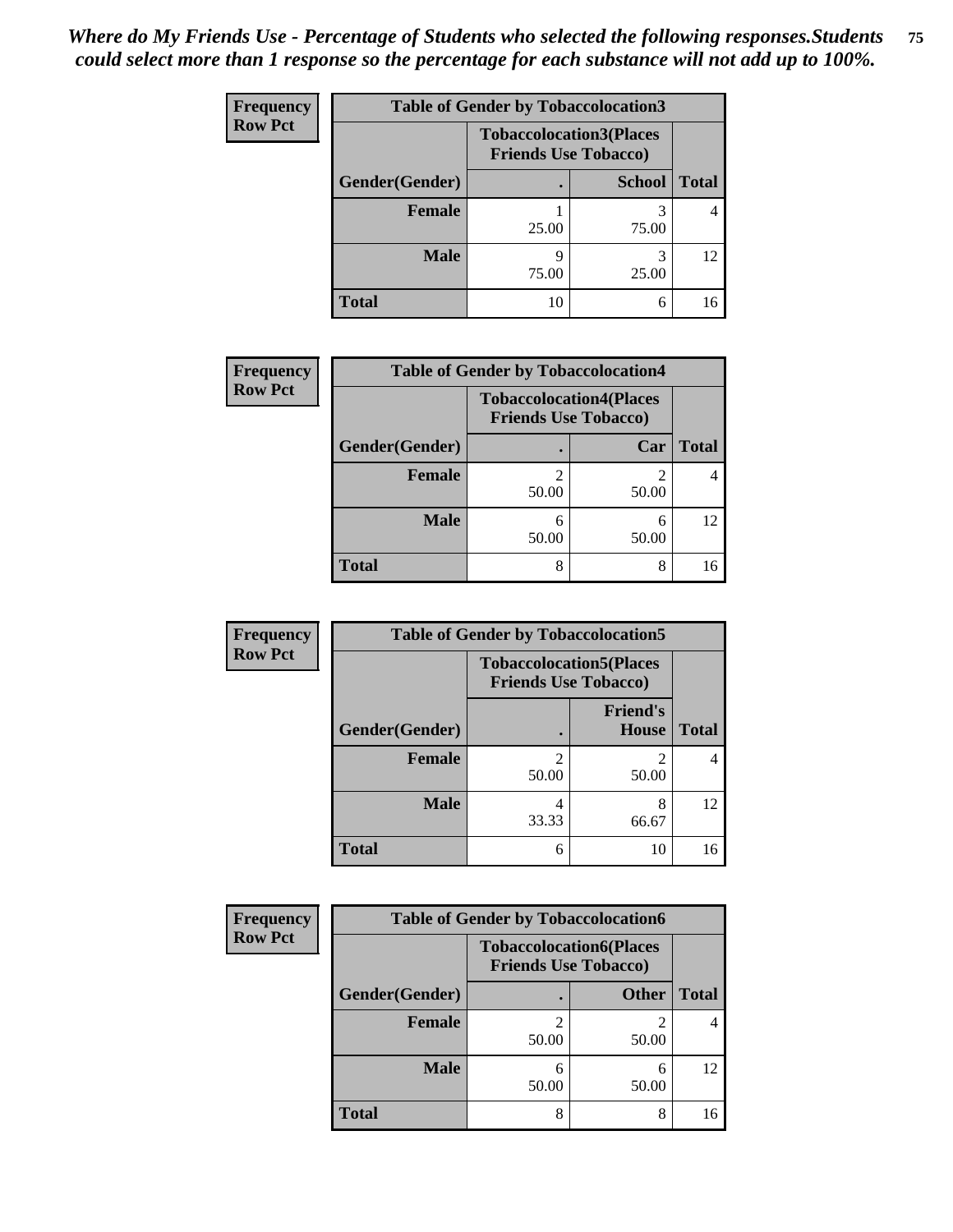| <b>Frequency</b> | <b>Table of Gender by Marijuanalocation1</b> |                                                                    |            |              |
|------------------|----------------------------------------------|--------------------------------------------------------------------|------------|--------------|
| <b>Row Pct</b>   |                                              | <b>Marijuanalocation1(Places</b><br><b>Friends Use Marijuana</b> ) |            |              |
|                  | Gender(Gender)                               |                                                                    | Do Not Use | <b>Total</b> |
|                  | <b>Female</b>                                | 100.00                                                             | 0.00       |              |
|                  | <b>Male</b>                                  | Q<br>75.00                                                         | 3<br>25.00 | 12           |
|                  | <b>Total</b>                                 | 13                                                                 | 3          | 16           |

| <b>Frequency</b> | <b>Table of Gender by Marijuanalocation2</b> |                                                                    |       |       |  |
|------------------|----------------------------------------------|--------------------------------------------------------------------|-------|-------|--|
| <b>Row Pct</b>   |                                              | <b>Marijuanalocation2(Places</b><br><b>Friends Use Marijuana</b> ) |       |       |  |
|                  | Gender(Gender)                               |                                                                    | Home  | Total |  |
|                  | Female                                       | 25.00                                                              | 75.00 |       |  |
|                  | <b>Male</b>                                  | 58.33                                                              | 41.67 | 12    |  |
|                  | <b>Total</b>                                 | 8                                                                  | 8     | 16    |  |

| Frequency      | <b>Table of Gender by Marijuanalocation3</b> |                                |                                   |              |  |
|----------------|----------------------------------------------|--------------------------------|-----------------------------------|--------------|--|
| <b>Row Pct</b> |                                              | <b>Friends Use Marijuana</b> ) | <b>Marijuanalocation3(Places)</b> |              |  |
|                | Gender(Gender)                               |                                | <b>School</b>                     | <b>Total</b> |  |
|                | Female                                       | ↑<br>50.00                     | 50.00                             |              |  |
|                | <b>Male</b>                                  | q<br>75.00                     | 25.00                             | 12           |  |
|                | <b>Total</b>                                 | 11                             | 5                                 | 16           |  |

| <b>Frequency</b> | <b>Table of Gender by Marijuanalocation4</b> |                                |                                   |              |  |
|------------------|----------------------------------------------|--------------------------------|-----------------------------------|--------------|--|
| <b>Row Pct</b>   |                                              | <b>Friends Use Marijuana</b> ) | <b>Marijuanalocation4(Places)</b> |              |  |
|                  | Gender(Gender)                               |                                | Car                               | <b>Total</b> |  |
|                  | <b>Female</b>                                | 50.00                          | 50.00                             |              |  |
|                  | <b>Male</b>                                  | 58.33                          | 41.67                             | 12           |  |
|                  | <b>Total</b>                                 | Q                              |                                   | 16           |  |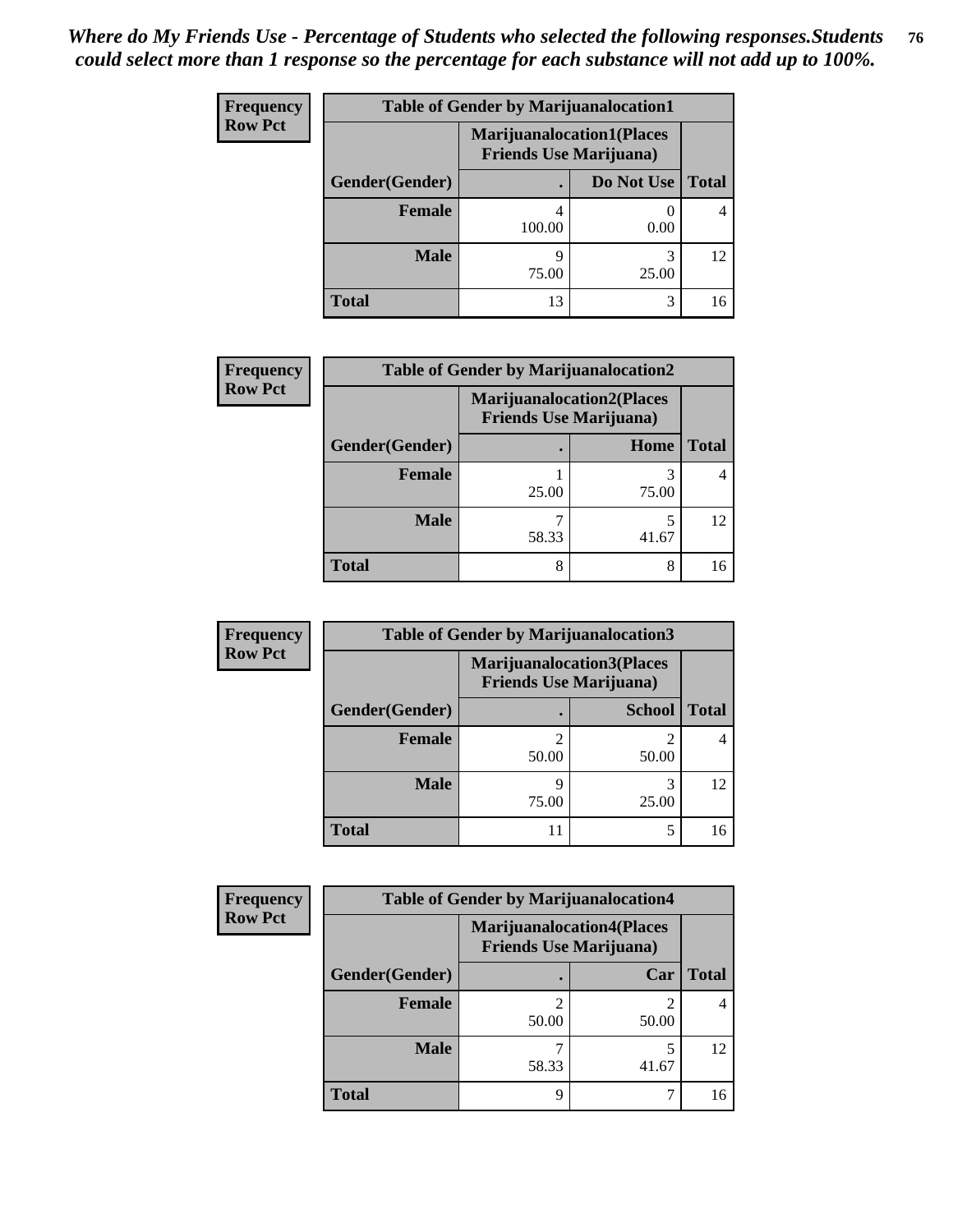| <b>Frequency</b> | <b>Table of Gender by Marijuanalocation5</b> |                                                                    |                          |              |
|------------------|----------------------------------------------|--------------------------------------------------------------------|--------------------------|--------------|
| <b>Row Pct</b>   |                                              | <b>Marijuanalocation5(Places</b><br><b>Friends Use Marijuana</b> ) |                          |              |
|                  | Gender(Gender)                               |                                                                    | <b>Friend's</b><br>House | <b>Total</b> |
|                  | Female                                       | 25.00                                                              | 75.00                    | 4            |
|                  | <b>Male</b>                                  | 25.00                                                              | q<br>75.00               | 12           |
|                  | <b>Total</b>                                 | 4                                                                  | 12                       | 16           |

| <b>Frequency</b> | <b>Table of Gender by Marijuanalocation6</b> |                                                                    |              |              |
|------------------|----------------------------------------------|--------------------------------------------------------------------|--------------|--------------|
| <b>Row Pct</b>   |                                              | <b>Marijuanalocation6(Places</b><br><b>Friends Use Marijuana</b> ) |              |              |
|                  | Gender(Gender)                               |                                                                    | <b>Other</b> | <b>Total</b> |
|                  | <b>Female</b>                                | 50.00                                                              | 50.00        | 4            |
|                  | <b>Male</b>                                  | 58.33                                                              | 5<br>41.67   | 12           |
|                  | <b>Total</b>                                 | Q                                                                  |              | 16           |

| <b>Frequency</b> | <b>Table of Gender by Otherdruglocation1</b> |                                                                                |            |              |
|------------------|----------------------------------------------|--------------------------------------------------------------------------------|------------|--------------|
| <b>Row Pct</b>   |                                              | <b>Otherdruglocation1(Places</b><br><b>Friends Use Other Illegal</b><br>Drugs) |            |              |
|                  | Gender(Gender)                               |                                                                                | Do Not Use | <b>Total</b> |
|                  | Female                                       | 3<br>75.00                                                                     | 25.00      |              |
|                  | <b>Male</b>                                  | 6<br>50.00                                                                     | 6<br>50.00 | 12           |
|                  | <b>Total</b>                                 | 9                                                                              |            | 16           |

| <b>Frequency</b> | <b>Table of Gender by Otherdruglocation2</b> |                                            |                                   |              |
|------------------|----------------------------------------------|--------------------------------------------|-----------------------------------|--------------|
| <b>Row Pct</b>   |                                              | <b>Friends Use Other Illegal</b><br>Drugs) | <b>Otherdruglocation2(Places)</b> |              |
|                  | Gender(Gender)                               |                                            | Home                              | <b>Total</b> |
|                  | Female                                       | 25.00                                      | 75.00                             | 4            |
|                  | <b>Male</b>                                  | 10<br>83.33                                | $\mathfrak{D}$<br>16.67           | 12           |
|                  | <b>Total</b>                                 | 11                                         | 5                                 | 16           |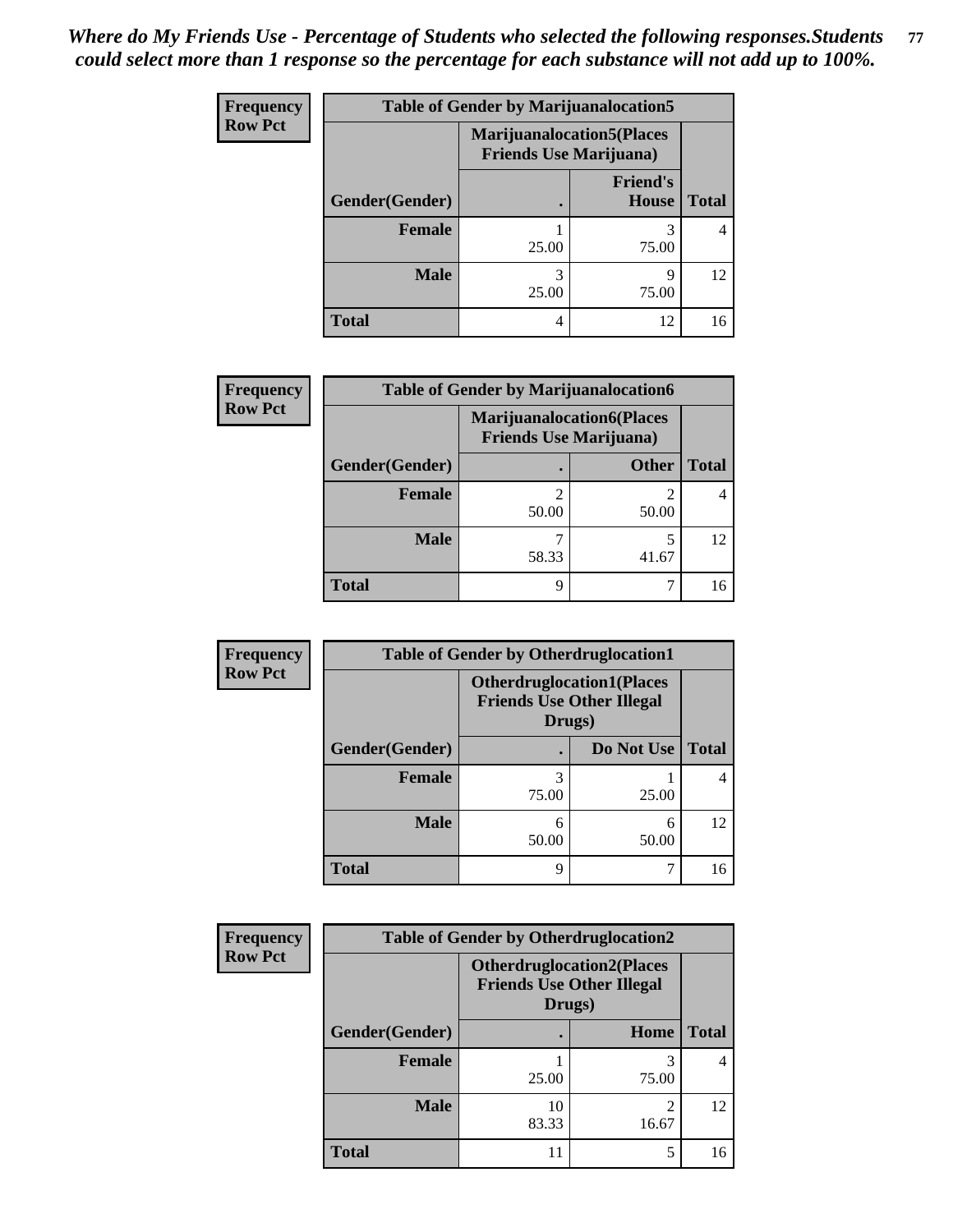| Frequency      | <b>Table of Gender by Otherdruglocation3</b> |                                                                                |               |              |
|----------------|----------------------------------------------|--------------------------------------------------------------------------------|---------------|--------------|
| <b>Row Pct</b> |                                              | <b>Otherdruglocation3(Places</b><br><b>Friends Use Other Illegal</b><br>Drugs) |               |              |
|                | Gender(Gender)                               |                                                                                | <b>School</b> | <b>Total</b> |
|                | Female                                       | 50.00                                                                          | 50.00         |              |
|                | <b>Male</b>                                  | 10<br>83.33                                                                    | ↑<br>16.67    | 12           |
|                | <b>Total</b>                                 | 12                                                                             | 4             | 16           |

| <b>Frequency</b> | <b>Table of Gender by Otherdruglocation4</b> |                                                                                |                         |              |
|------------------|----------------------------------------------|--------------------------------------------------------------------------------|-------------------------|--------------|
| <b>Row Pct</b>   |                                              | <b>Otherdruglocation4(Places</b><br><b>Friends Use Other Illegal</b><br>Drugs) |                         |              |
|                  | Gender(Gender)                               |                                                                                | Car                     | <b>Total</b> |
|                  | <b>Female</b>                                | 50.00                                                                          | $\mathfrak{D}$<br>50.00 | 4            |
|                  | <b>Male</b>                                  | 10<br>83.33                                                                    | 2<br>16.67              | 12           |
|                  | <b>Total</b>                                 | 12                                                                             | 4                       | 16           |

| Frequency      | <b>Table of Gender by Otherdruglocation5</b> |                                                                                |                                 |              |
|----------------|----------------------------------------------|--------------------------------------------------------------------------------|---------------------------------|--------------|
| <b>Row Pct</b> |                                              | <b>Otherdruglocation5(Places</b><br><b>Friends Use Other Illegal</b><br>Drugs) |                                 |              |
|                | Gender(Gender)                               |                                                                                | <b>Friend's</b><br><b>House</b> | <b>Total</b> |
|                | <b>Female</b>                                | $\mathfrak{D}$<br>50.00                                                        | っ<br>50.00                      | 4            |
|                | <b>Male</b>                                  | 8<br>66.67                                                                     | 4<br>33.33                      | 12           |
|                | <b>Total</b>                                 | 10                                                                             | 6                               | 16           |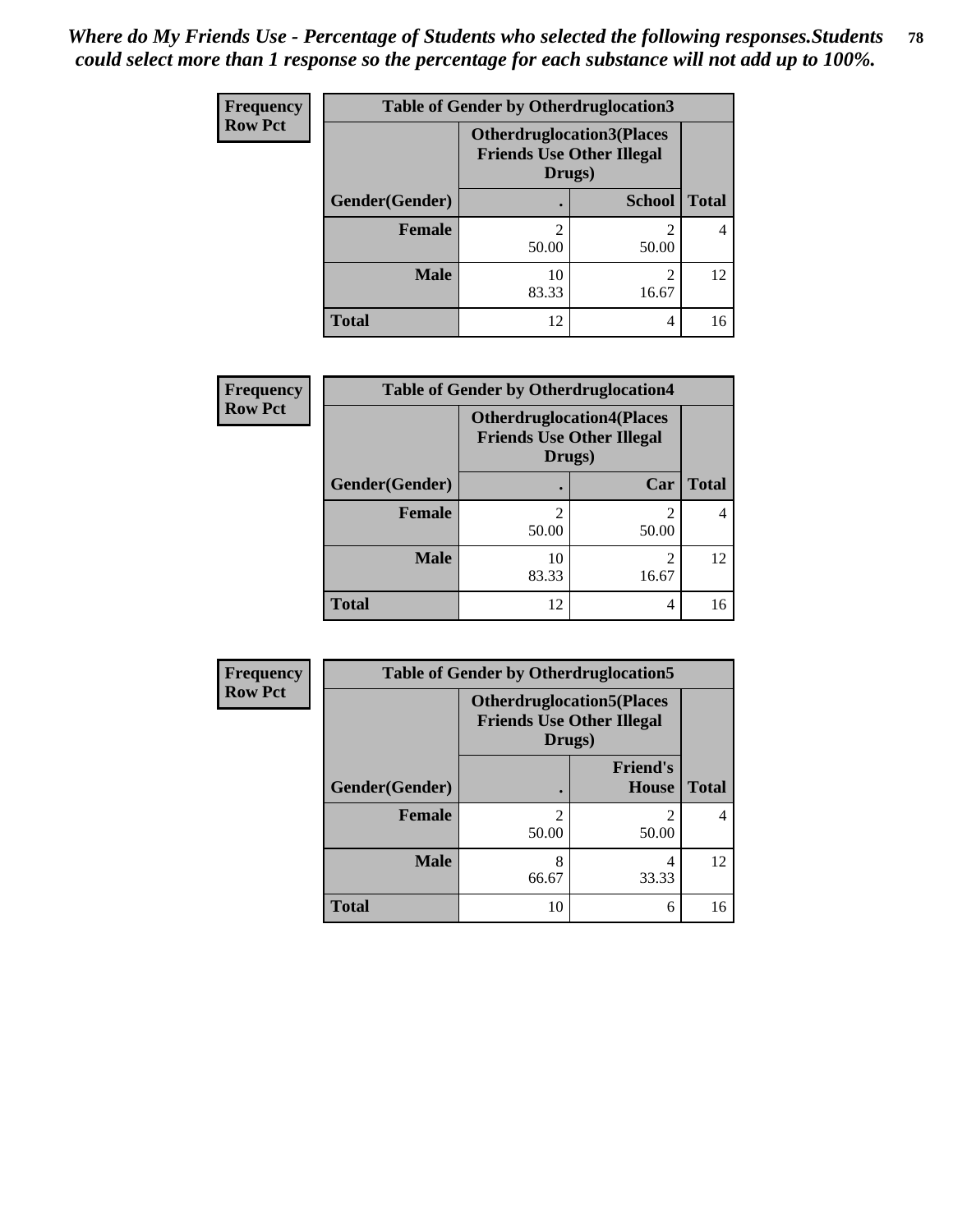| <b>Frequency</b> | <b>Table of Gender by Otherdruglocation6</b> |                                                                                |              |              |
|------------------|----------------------------------------------|--------------------------------------------------------------------------------|--------------|--------------|
| <b>Row Pct</b>   |                                              | <b>Otherdruglocation6(Places</b><br><b>Friends Use Other Illegal</b><br>Drugs) |              |              |
|                  | Gender(Gender)                               |                                                                                | <b>Other</b> | <b>Total</b> |
|                  | Female                                       | 50.00                                                                          | 50.00        |              |
|                  | <b>Male</b>                                  | 8<br>66.67                                                                     | 4<br>33.33   | 12           |
|                  | <b>Total</b>                                 | 10                                                                             | 6            | 16           |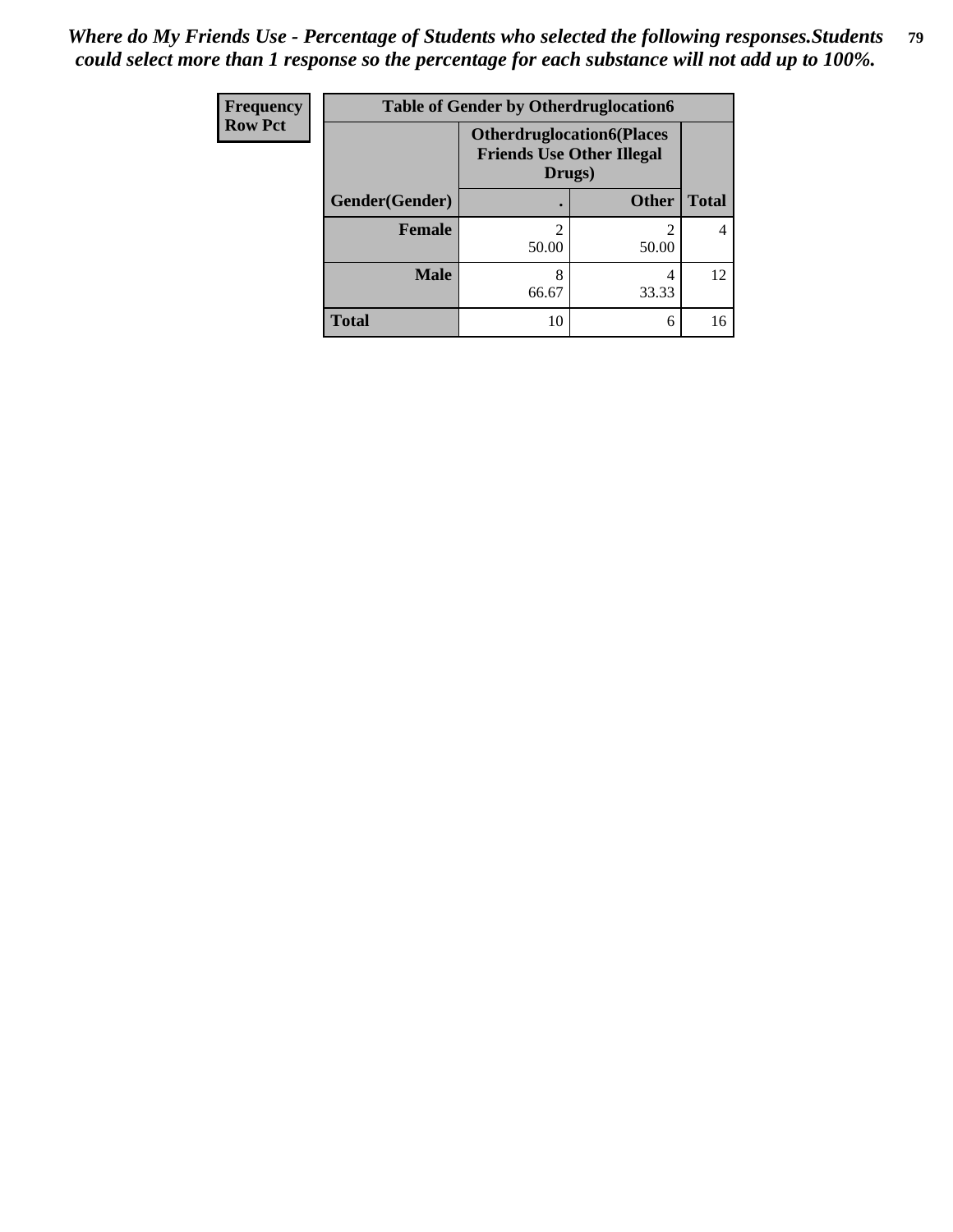| <b>Frequency</b> | <b>Table of Gender by Alcoholtime1</b> |                                                          |                      |              |
|------------------|----------------------------------------|----------------------------------------------------------|----------------------|--------------|
| <b>Row Pct</b>   |                                        | <b>Alcoholtime1(Times</b><br><b>Friends Use Alcohol)</b> |                      |              |
|                  | Gender(Gender)                         | $\bullet$                                                | Do Not<br><b>Use</b> | <b>Total</b> |
|                  | <b>Female</b>                          | 4<br>100.00                                              | 0.00                 | 4            |
|                  | <b>Male</b>                            | 58.33                                                    | 5<br>41.67           | 12           |
|                  | <b>Total</b>                           | 11                                                       | 5                    | 16           |

| <b>Frequency</b> | <b>Table of Gender by Alcoholtime2</b> |                                                          |                            |              |
|------------------|----------------------------------------|----------------------------------------------------------|----------------------------|--------------|
| <b>Row Pct</b>   |                                        | <b>Alcoholtime2(Times</b><br><b>Friends Use Alcohol)</b> |                            |              |
|                  | Gender(Gender)                         |                                                          | <b>On Way</b><br>to School | <b>Total</b> |
|                  | <b>Female</b>                          | 25.00                                                    | 3<br>75.00                 | 4            |
|                  | <b>Male</b>                            | 10<br>83.33                                              | 2<br>16.67                 | 12           |
|                  | <b>Total</b>                           | 11                                                       | 5                          | 16           |

| Frequency      | <b>Table of Gender by Alcoholtime3</b> |                                                          |                                |              |
|----------------|----------------------------------------|----------------------------------------------------------|--------------------------------|--------------|
| <b>Row Pct</b> |                                        | <b>Alcoholtime3(Times</b><br><b>Friends Use Alcohol)</b> |                                |              |
|                | Gender(Gender)                         |                                                          | <b>During</b><br><b>School</b> | <b>Total</b> |
|                | Female                                 | 2<br>50.00                                               | 2<br>50.00                     | 4            |
|                | <b>Male</b>                            | 11<br>91.67                                              | 8.33                           | 12           |
|                | <b>Total</b>                           | 13                                                       | 3                              | 16           |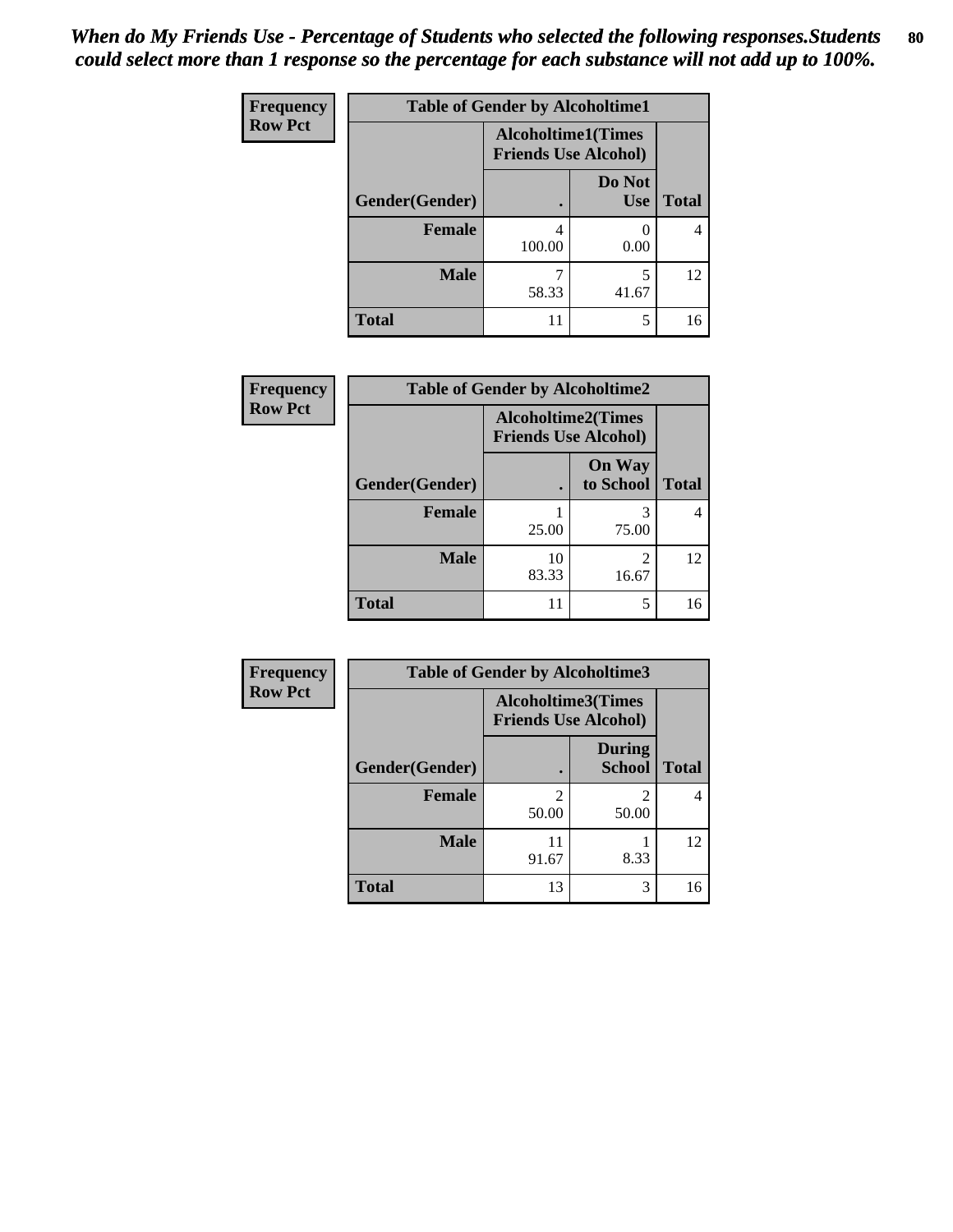*When do My Friends Use - Percentage of Students who selected the following responses.Students could select more than 1 response so the percentage for each substance will not add up to 100%.* **81**

| <b>Frequency</b> | <b>Table of Gender by Alcoholtime4</b> |                                                          |                                                       |              |
|------------------|----------------------------------------|----------------------------------------------------------|-------------------------------------------------------|--------------|
| <b>Row Pct</b>   |                                        | <b>Alcoholtime4(Times</b><br><b>Friends Use Alcohol)</b> |                                                       |              |
|                  | <b>Gender</b> (Gender)                 | $\bullet$                                                | <b>On Way</b><br>Home<br><b>From</b><br><b>School</b> | <b>Total</b> |
|                  | <b>Female</b>                          | $\mathfrak{D}$<br>50.00                                  | $\mathfrak{D}$<br>50.00                               | 4            |
|                  | <b>Male</b>                            | 10<br>83.33                                              | 2<br>16.67                                            | 12           |
|                  | <b>Total</b>                           | 12                                                       | 4                                                     | 16           |

| <b>Frequency</b> | <b>Table of Gender by Alcoholtime5</b> |                                                           |            |              |
|------------------|----------------------------------------|-----------------------------------------------------------|------------|--------------|
| <b>Row Pct</b>   |                                        | <b>Alcoholtime5</b> (Times<br><b>Friends Use Alcohol)</b> |            |              |
|                  | Gender(Gender)                         |                                                           | Weeknights | <b>Total</b> |
|                  | <b>Female</b>                          | 2<br>50.00                                                | 2<br>50.00 | 4            |
|                  | <b>Male</b>                            | 8<br>66.67                                                | 4<br>33.33 | 12           |
|                  | <b>Total</b>                           | 10                                                        | 6          | 16           |

| Frequency      | <b>Table of Gender by Alcoholtime6</b> |            |                                                          |              |  |
|----------------|----------------------------------------|------------|----------------------------------------------------------|--------------|--|
| <b>Row Pct</b> |                                        |            | <b>Alcoholtime6(Times</b><br><b>Friends Use Alcohol)</b> |              |  |
|                | Gender(Gender)                         |            | Weekends                                                 | <b>Total</b> |  |
|                | Female                                 | 25.00      | 75.00                                                    | 4            |  |
|                | <b>Male</b>                            | 5<br>41.67 | 58.33                                                    | 12           |  |
|                | <b>Total</b>                           | 6          | 10                                                       | 16           |  |

| Frequency      | <b>Table of Gender by Tobaccotime1</b> |                                                          |                      |              |
|----------------|----------------------------------------|----------------------------------------------------------|----------------------|--------------|
| <b>Row Pct</b> |                                        | <b>Tobaccotime1(Times</b><br><b>Friends Use Tobacco)</b> |                      |              |
|                | Gender(Gender)                         |                                                          | Do Not<br><b>Use</b> | <b>Total</b> |
|                | <b>Female</b>                          | 3<br>75.00                                               | 25.00                | 4            |
|                | <b>Male</b>                            | 8<br>66.67                                               | 4<br>33.33           | 12           |
|                | <b>Total</b>                           |                                                          | 5                    | 16           |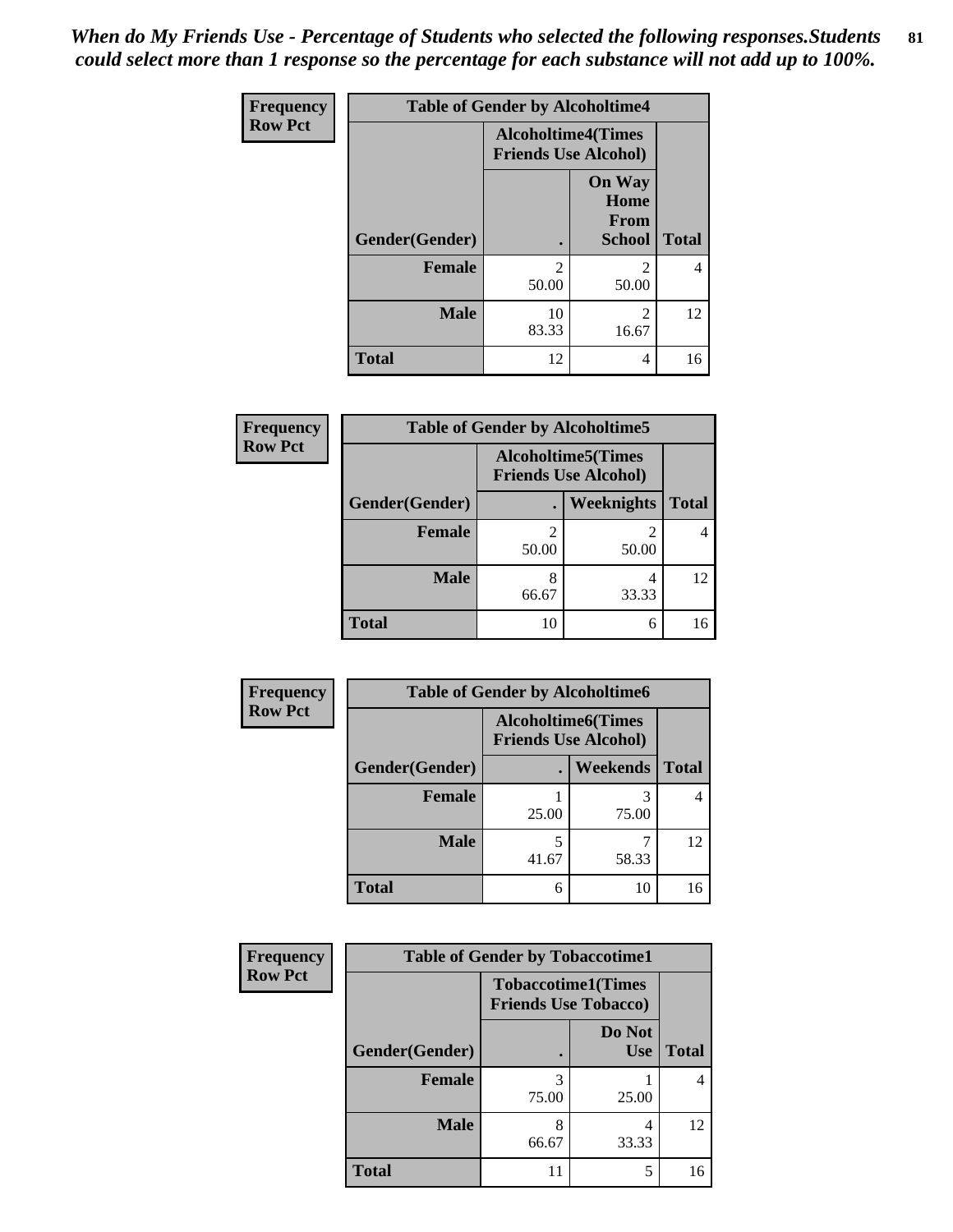| Frequency      | <b>Table of Gender by Tobaccotime2</b> |                                                          |                            |              |
|----------------|----------------------------------------|----------------------------------------------------------|----------------------------|--------------|
| <b>Row Pct</b> |                                        | <b>Tobaccotime2(Times</b><br><b>Friends Use Tobacco)</b> |                            |              |
|                | Gender(Gender)                         |                                                          | <b>On Way</b><br>to School | <b>Total</b> |
|                | <b>Female</b>                          | 25.00                                                    | 3<br>75.00                 | 4            |
|                | <b>Male</b>                            | 6<br>50.00                                               | 6<br>50.00                 | 12           |
|                | <b>Total</b>                           |                                                          | 9                          | 16           |

| <b>Frequency</b> | <b>Table of Gender by Tobaccotime3</b> |                                                          |                                |              |
|------------------|----------------------------------------|----------------------------------------------------------|--------------------------------|--------------|
| <b>Row Pct</b>   |                                        | <b>Tobaccotime3(Times</b><br><b>Friends Use Tobacco)</b> |                                |              |
|                  | Gender(Gender)                         |                                                          | <b>During</b><br><b>School</b> | <b>Total</b> |
|                  | <b>Female</b>                          | 2<br>50.00                                               | 2<br>50.00                     |              |
|                  | <b>Male</b>                            | 9<br>75.00                                               | 3<br>25.00                     | 12           |
|                  | <b>Total</b>                           | 11                                                       | 5                              | 16           |

| Frequency      | <b>Table of Gender by Tobaccotime4</b> |                                                          |                                                |              |
|----------------|----------------------------------------|----------------------------------------------------------|------------------------------------------------|--------------|
| <b>Row Pct</b> |                                        | <b>Tobaccotime4(Times</b><br><b>Friends Use Tobacco)</b> |                                                |              |
|                | Gender(Gender)                         |                                                          | <b>On Way</b><br>Home<br>From<br><b>School</b> | <b>Total</b> |
|                | <b>Female</b>                          | $\mathfrak{D}$<br>50.00                                  | $\mathfrak{D}$<br>50.00                        | 4            |
|                | <b>Male</b>                            | 10<br>83.33                                              | $\mathfrak{D}$<br>16.67                        | 12           |
|                | <b>Total</b>                           | 12                                                       | 4                                              | 16           |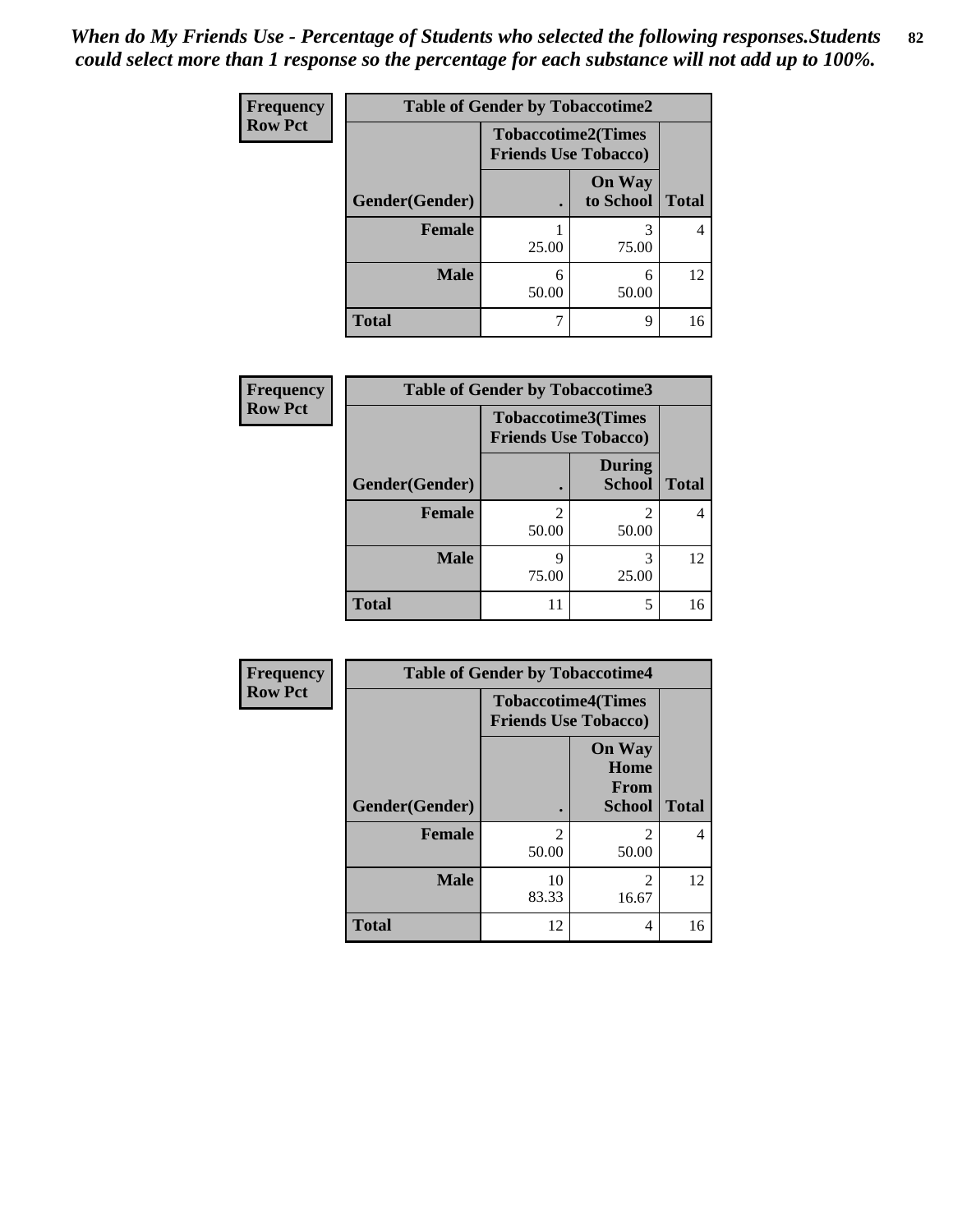| <b>Frequency</b> | <b>Table of Gender by Tobaccotime5</b> |       |                                                           |              |  |
|------------------|----------------------------------------|-------|-----------------------------------------------------------|--------------|--|
| <b>Row Pct</b>   |                                        |       | <b>Tobaccotime5</b> (Times<br><b>Friends Use Tobacco)</b> |              |  |
|                  | Gender(Gender)                         |       | Weeknights                                                | <b>Total</b> |  |
|                  | <b>Female</b>                          | 50.00 | 2<br>50.00                                                | 4            |  |
|                  | <b>Male</b>                            | 33.33 | 8<br>66.67                                                | 12           |  |
|                  | <b>Total</b>                           | 6     | 10                                                        | 16           |  |

| Frequency      |                | <b>Table of Gender by Tobaccotime6</b>                   |                 |              |  |
|----------------|----------------|----------------------------------------------------------|-----------------|--------------|--|
| <b>Row Pct</b> |                | <b>Tobaccotime6(Times</b><br><b>Friends Use Tobacco)</b> |                 |              |  |
|                | Gender(Gender) |                                                          | <b>Weekends</b> | <b>Total</b> |  |
|                | Female         | 2<br>50.00                                               | 2<br>50.00      |              |  |
|                | <b>Male</b>    | 41.67                                                    | 58.33           | 12           |  |
|                | <b>Total</b>   |                                                          | 9               |              |  |

| Frequency      | <b>Table of Gender by Marijuanatime1</b> |                                                               |            |                |
|----------------|------------------------------------------|---------------------------------------------------------------|------------|----------------|
| <b>Row Pct</b> |                                          | <b>Marijuanatime1(Times</b><br><b>Friends Use Marijuana</b> ) |            |                |
|                | Gender(Gender)                           |                                                               | Do Not Use | <b>Total</b>   |
|                | <b>Female</b>                            | 100.00                                                        | 0.00       | $\overline{4}$ |
|                | <b>Male</b>                              | 66.67                                                         | 4<br>33.33 | 12             |
|                | <b>Total</b>                             | 12                                                            | 4          | 16             |

| <b>Frequency</b> | <b>Table of Gender by Marijuanatime2</b> |                                                               |                            |              |
|------------------|------------------------------------------|---------------------------------------------------------------|----------------------------|--------------|
| <b>Row Pct</b>   |                                          | <b>Marijuanatime2(Times</b><br><b>Friends Use Marijuana</b> ) |                            |              |
|                  | Gender(Gender)                           |                                                               | On Way to<br><b>School</b> | <b>Total</b> |
|                  | <b>Female</b>                            | 0.00                                                          | 4<br>100.00                | 4            |
|                  | <b>Male</b>                              | 10<br>83.33                                                   | $\mathfrak{D}$<br>16.67    | 12           |
|                  | <b>Total</b>                             | 10                                                            | 6                          | 16           |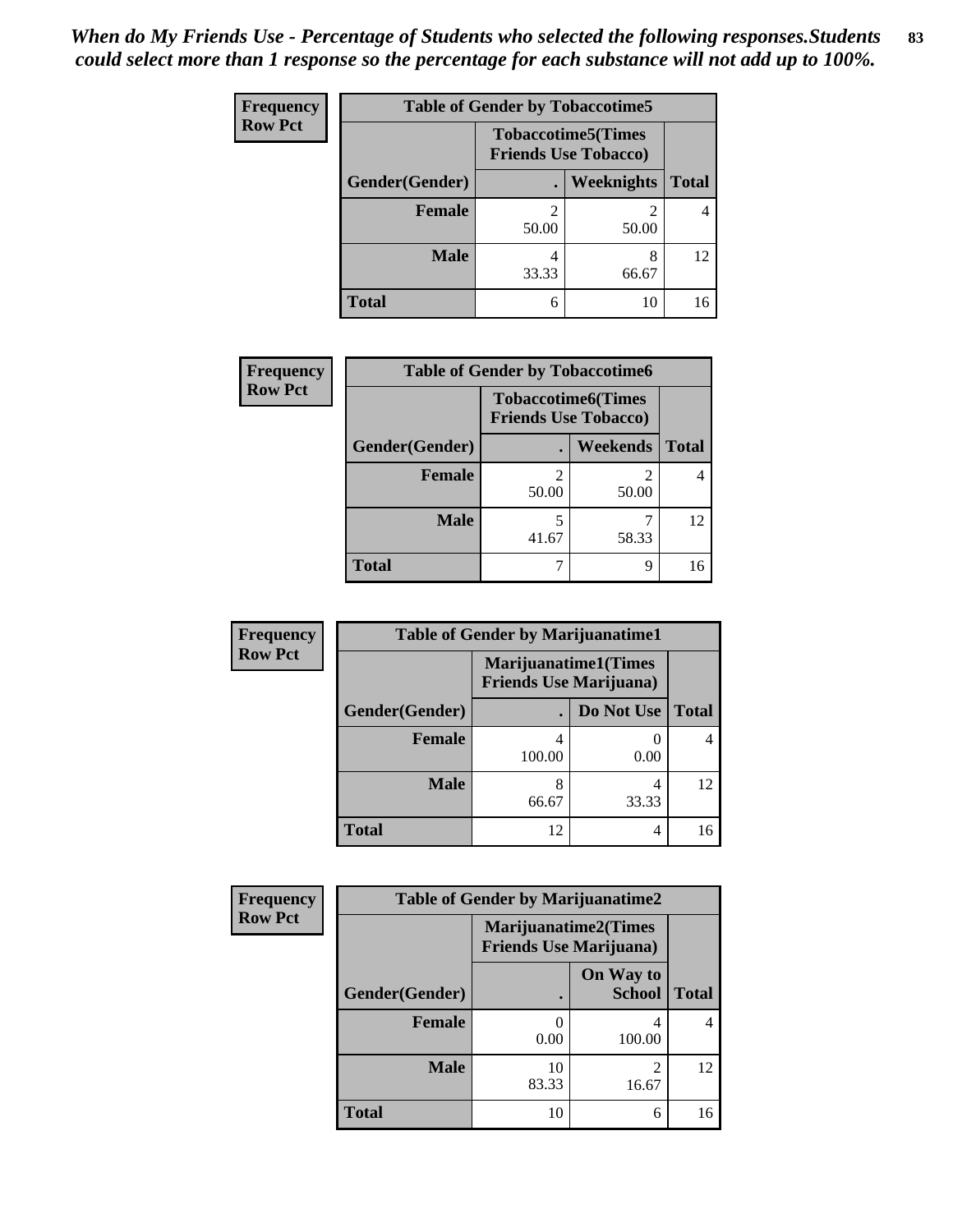| Frequency      | Table of Gender by Marijuanatime3 |                                                        |                                |              |
|----------------|-----------------------------------|--------------------------------------------------------|--------------------------------|--------------|
| <b>Row Pct</b> |                                   | Marijuanatime3(Times<br><b>Friends Use Marijuana</b> ) |                                |              |
|                | Gender(Gender)                    |                                                        | <b>During</b><br><b>School</b> | <b>Total</b> |
|                | <b>Female</b>                     | 50.00                                                  | $\mathfrak{D}$<br>50.00        | 4            |
|                | <b>Male</b>                       | 10<br>83.33                                            | $\mathfrak{D}$<br>16.67        | 12           |
|                | <b>Total</b>                      | 12                                                     | 4                              | 16           |

| Frequency      | <b>Table of Gender by Marijuanatime4</b> |                             |                                                |              |
|----------------|------------------------------------------|-----------------------------|------------------------------------------------|--------------|
| <b>Row Pct</b> |                                          | <b>Marijuanatime4(Times</b> | <b>Friends Use Marijuana</b> )                 |              |
|                | Gender(Gender)                           |                             | <b>On Way</b><br>Home<br>From<br><b>School</b> | <b>Total</b> |
|                | <b>Female</b>                            | $\mathfrak{D}$<br>50.00     | 2<br>50.00                                     | 4            |
|                | <b>Male</b>                              | 8<br>66.67                  | 4<br>33.33                                     | 12           |
|                | <b>Total</b>                             | 10                          | 6                                              | 16           |

| <b>Frequency</b> | <b>Table of Gender by Marijuanatime5</b> |                                                                |            |              |
|------------------|------------------------------------------|----------------------------------------------------------------|------------|--------------|
| <b>Row Pct</b>   |                                          | <b>Marijuanatime5</b> (Times<br><b>Friends Use Marijuana</b> ) |            |              |
|                  | Gender(Gender)                           |                                                                | Weeknights | <b>Total</b> |
|                  | <b>Female</b>                            | 50.00                                                          | 50.00      |              |
|                  | <b>Male</b>                              | 41.67                                                          | 58.33      | 12           |
|                  | <b>Total</b>                             |                                                                | 9          | 16           |

| Frequency      | <b>Table of Gender by Marijuanatime6</b> |       |                                                               |              |  |
|----------------|------------------------------------------|-------|---------------------------------------------------------------|--------------|--|
| <b>Row Pct</b> |                                          |       | <b>Marijuanatime6(Times</b><br><b>Friends Use Marijuana</b> ) |              |  |
|                | Gender(Gender)                           |       | <b>Weekends</b>                                               | <b>Total</b> |  |
|                | <b>Female</b>                            | 50.00 | 2<br>50.00                                                    |              |  |
|                | <b>Male</b>                              | 41.67 | 58.33                                                         | 12           |  |
|                | <b>Total</b>                             |       | 9                                                             | 16           |  |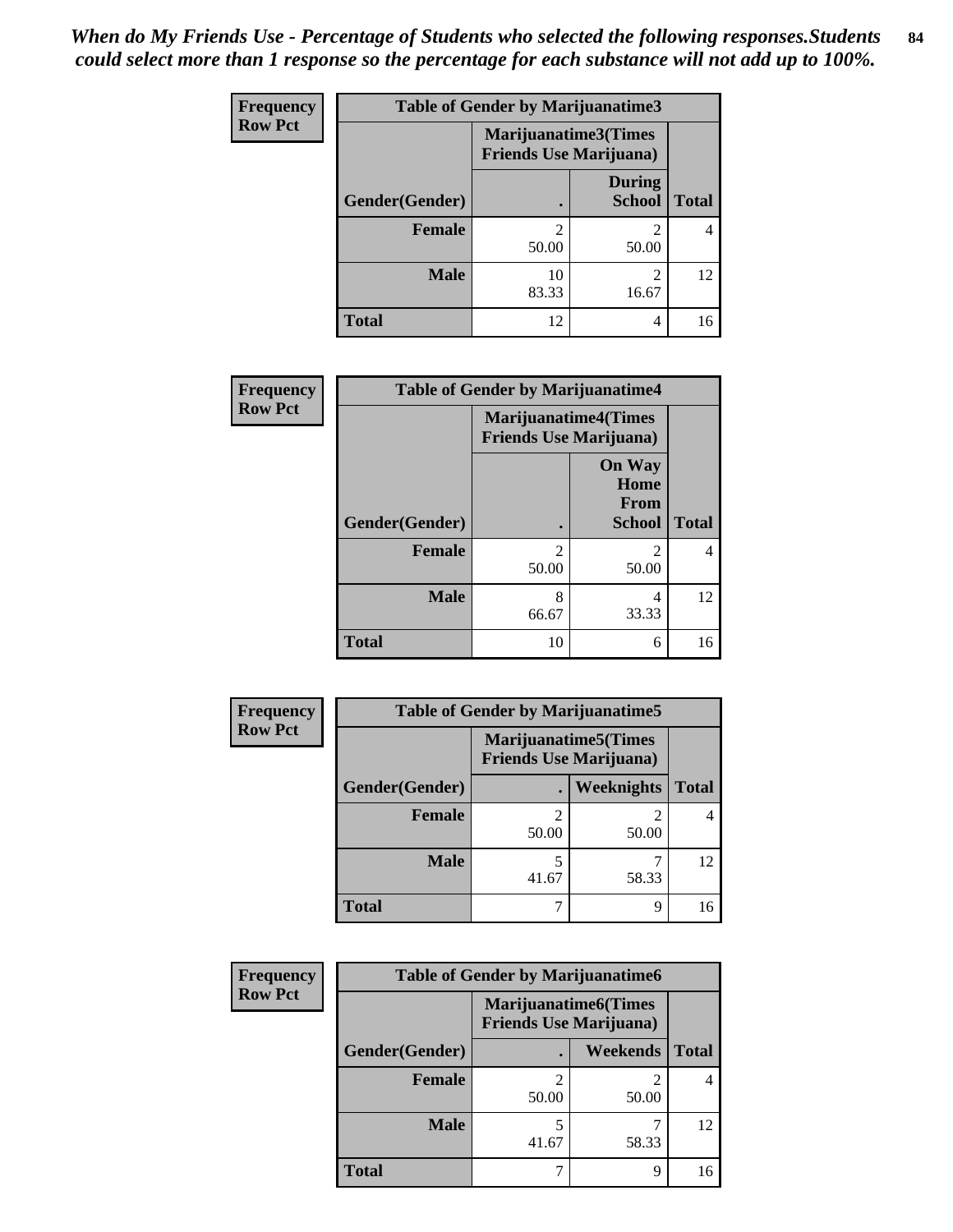| <b>Frequency</b> | <b>Table of Gender by Otherdrugtime1</b> |                                                                                  |                         |              |
|------------------|------------------------------------------|----------------------------------------------------------------------------------|-------------------------|--------------|
| <b>Row Pct</b>   |                                          | <b>Otherdrugtime1(Times</b><br><b>Friends Use Other</b><br><b>Illegal Drugs)</b> |                         |              |
|                  | Gender(Gender)                           |                                                                                  | Do Not Use              | <b>Total</b> |
|                  | <b>Female</b>                            | 50.00                                                                            | $\mathfrak{D}$<br>50.00 |              |
|                  | <b>Male</b>                              | 6<br>50.00                                                                       | 6<br>50.00              | 12           |
|                  | <b>Total</b>                             | 8                                                                                | 8                       | 16           |

| Frequency      | <b>Table of Gender by Otherdrugtime2</b> |                                                                                   |                            |              |
|----------------|------------------------------------------|-----------------------------------------------------------------------------------|----------------------------|--------------|
| <b>Row Pct</b> |                                          | <b>Otherdrugtime2(Times</b><br><b>Friends Use Other</b><br><b>Illegal Drugs</b> ) |                            |              |
|                | Gender(Gender)                           |                                                                                   | On Way to<br><b>School</b> | <b>Total</b> |
|                | <b>Female</b>                            | 2<br>50.00                                                                        | $\mathfrak{D}$<br>50.00    |              |
|                | <b>Male</b>                              | 10<br>83.33                                                                       | $\mathfrak{D}$<br>16.67    | 12           |
|                | <b>Total</b>                             | 12                                                                                | 4                          | 16           |

| Frequency      |                | <b>Table of Gender by Otherdrugtime3</b>                                   |                                |              |
|----------------|----------------|----------------------------------------------------------------------------|--------------------------------|--------------|
| <b>Row Pct</b> |                | Otherdrugtime3(Times<br><b>Friends Use Other</b><br><b>Illegal Drugs</b> ) |                                |              |
|                | Gender(Gender) |                                                                            | <b>During</b><br><b>School</b> | <b>Total</b> |
|                | <b>Female</b>  | 2<br>50.00                                                                 | 2<br>50.00                     | 4            |
|                | <b>Male</b>    | 10<br>83.33                                                                | 2<br>16.67                     | 12           |
|                | <b>Total</b>   | 12                                                                         | 4                              | 16           |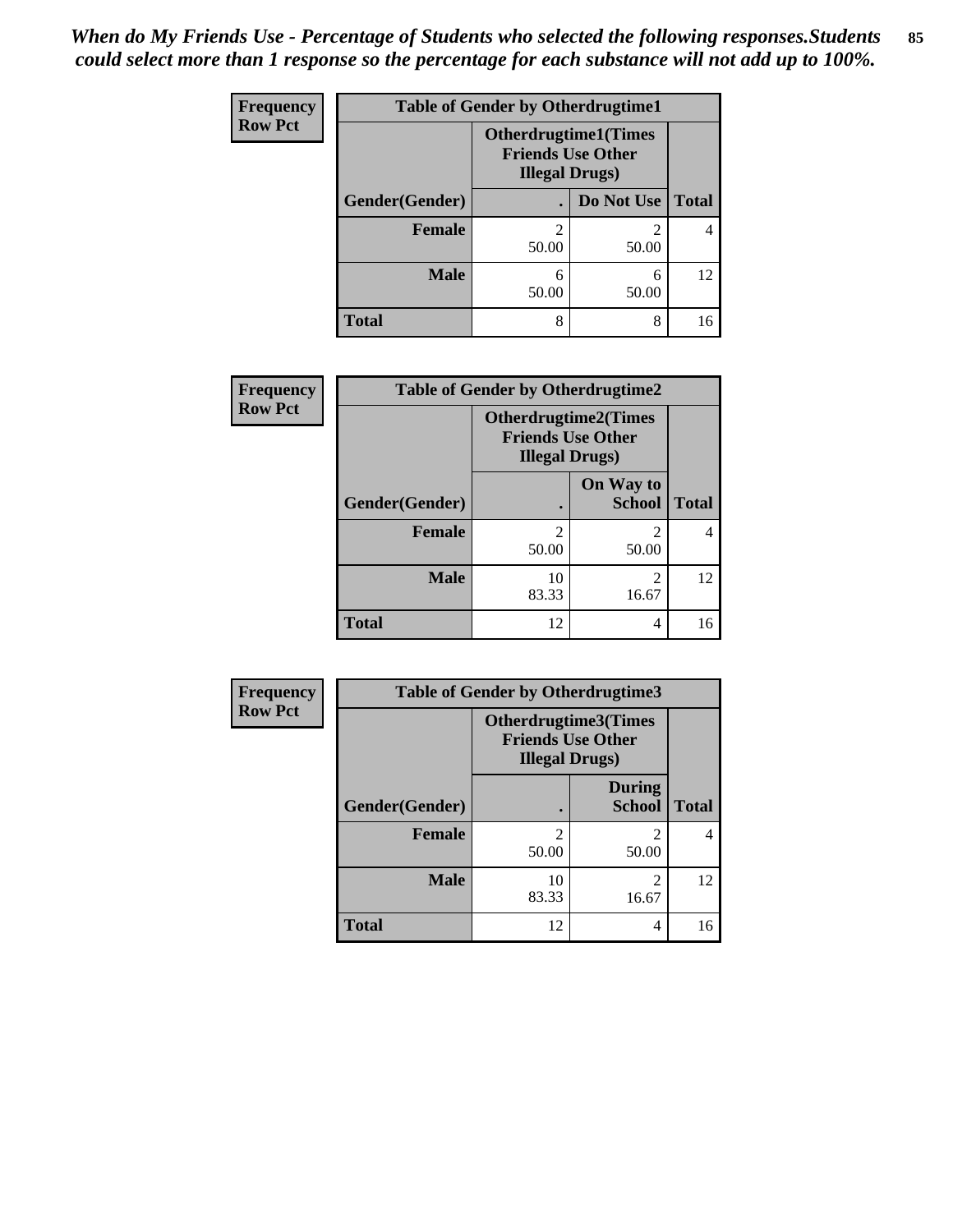| <b>Frequency</b> | <b>Table of Gender by Otherdrugtime4</b> |                                                    |                                                       |              |
|------------------|------------------------------------------|----------------------------------------------------|-------------------------------------------------------|--------------|
| <b>Row Pct</b>   |                                          | <b>Friends Use Other</b><br><b>Illegal Drugs</b> ) | <b>Otherdrugtime4(Times</b>                           |              |
|                  | Gender(Gender)                           |                                                    | <b>On Way</b><br>Home<br><b>From</b><br><b>School</b> | <b>Total</b> |
|                  | Female                                   | $\mathfrak{D}$<br>50.00                            | っ<br>50.00                                            | 4            |
|                  | <b>Male</b>                              | 9<br>75.00                                         | 3<br>25.00                                            | 12           |
|                  | <b>Total</b>                             | 11                                                 | 5                                                     | 16           |

| Frequency      | <b>Table of Gender by Otherdrugtime5</b> |            |                                                                                    |              |
|----------------|------------------------------------------|------------|------------------------------------------------------------------------------------|--------------|
| <b>Row Pct</b> |                                          |            | <b>Otherdrugtime5</b> (Times<br><b>Friends Use Other</b><br><b>Illegal Drugs</b> ) |              |
|                | Gender(Gender)                           |            | Weeknights                                                                         | <b>Total</b> |
|                | <b>Female</b>                            | ∍<br>50.00 | 50.00                                                                              |              |
|                | <b>Male</b>                              | 6<br>50.00 | 6<br>50.00                                                                         | 12           |
|                | <b>Total</b>                             | 8          | 8                                                                                  | 16           |

| Frequency      | <b>Table of Gender by Otherdrugtime6</b> |                                                                                   |                         |              |  |
|----------------|------------------------------------------|-----------------------------------------------------------------------------------|-------------------------|--------------|--|
| <b>Row Pct</b> |                                          | <b>Otherdrugtime6(Times</b><br><b>Friends Use Other</b><br><b>Illegal Drugs</b> ) |                         |              |  |
|                | Gender(Gender)                           |                                                                                   | Weekends                | <b>Total</b> |  |
|                | <b>Female</b>                            | 50.00                                                                             | $\mathfrak{D}$<br>50.00 | 4            |  |
|                | <b>Male</b>                              | 58.33                                                                             | 5<br>41.67              | 12           |  |
|                | <b>Total</b>                             | Q                                                                                 | 7                       | 16           |  |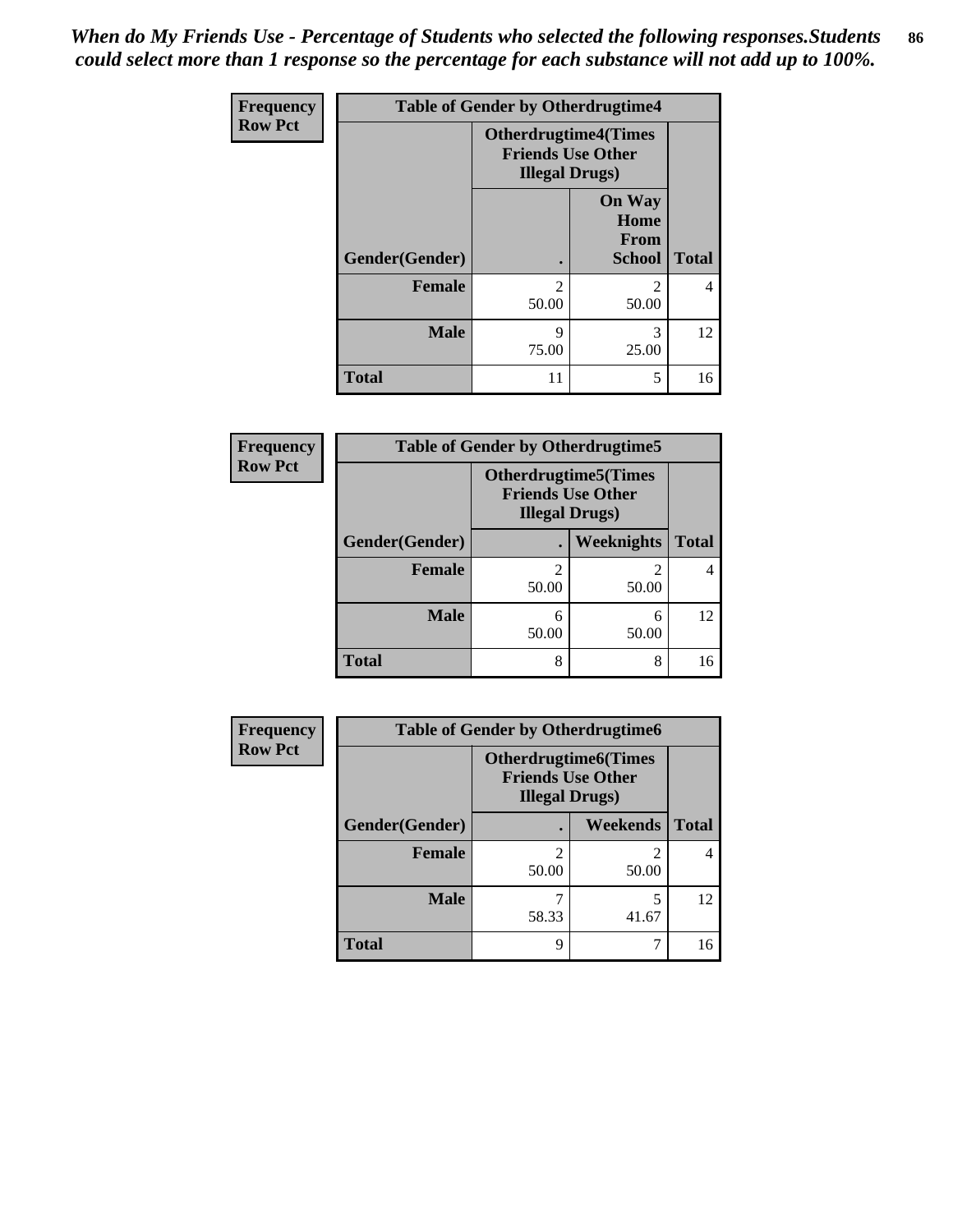## *Other Questions* **87**

| Frequency      | <b>Table of Gender by Educationalcohol</b> |                                                                                                                                       |                |              |
|----------------|--------------------------------------------|---------------------------------------------------------------------------------------------------------------------------------------|----------------|--------------|
| <b>Row Pct</b> |                                            | <b>Educationalcohol</b> (I<br>have been taught<br>about alcohol,<br>tobacco,<br>and other drugs<br>within the last year<br>at school) |                |              |
|                | Gender(Gender)                             | Yes                                                                                                                                   | N <sub>0</sub> | <b>Total</b> |
|                | <b>Female</b>                              | 4<br>100.00                                                                                                                           | $_{0}$<br>0.00 | 4            |
|                | <b>Male</b>                                | q<br>75.00                                                                                                                            | 3<br>25.00     | 12           |
|                | <b>Total</b>                               | 13                                                                                                                                    | 3              | 16           |

| Frequency      | <b>Table of Gender by Rodedrinking</b> |                                                                                                                     |            |              |
|----------------|----------------------------------------|---------------------------------------------------------------------------------------------------------------------|------------|--------------|
| <b>Row Pct</b> |                                        | Rodedrinking(In<br>the past 30 days I<br>have ridden in a<br>car with a driver<br>who had been<br>drinking alcohol) |            |              |
|                | Gender(Gender)                         | Yes<br>N <sub>0</sub>                                                                                               |            | <b>Total</b> |
|                | <b>Female</b>                          | 25.00                                                                                                               | 3<br>75.00 | 4            |
|                | <b>Male</b>                            | 5<br>41.67                                                                                                          | 7<br>58.33 | 12           |
|                | <b>Total</b>                           | 6                                                                                                                   | 10         | 16           |

| Frequency      | <b>Table of Gender by Drugsschool</b> |                                                                                                                                     |                |              |
|----------------|---------------------------------------|-------------------------------------------------------------------------------------------------------------------------------------|----------------|--------------|
| <b>Row Pct</b> |                                       | <b>Drugsschool</b> (During<br>the past 12 months,<br>I have been offered,<br>sold,<br>or given illegal drugs<br>on school property) |                |              |
|                | Gender(Gender)                        | <b>Yes</b>                                                                                                                          | N <sub>0</sub> | <b>Total</b> |
|                | <b>Female</b>                         | 0<br>0.00                                                                                                                           | 4<br>100.00    | 4            |
|                | <b>Male</b>                           | 4<br>33.33                                                                                                                          | 8<br>66.67     | 12           |
|                | <b>Total</b>                          | 4                                                                                                                                   | 12             | 16           |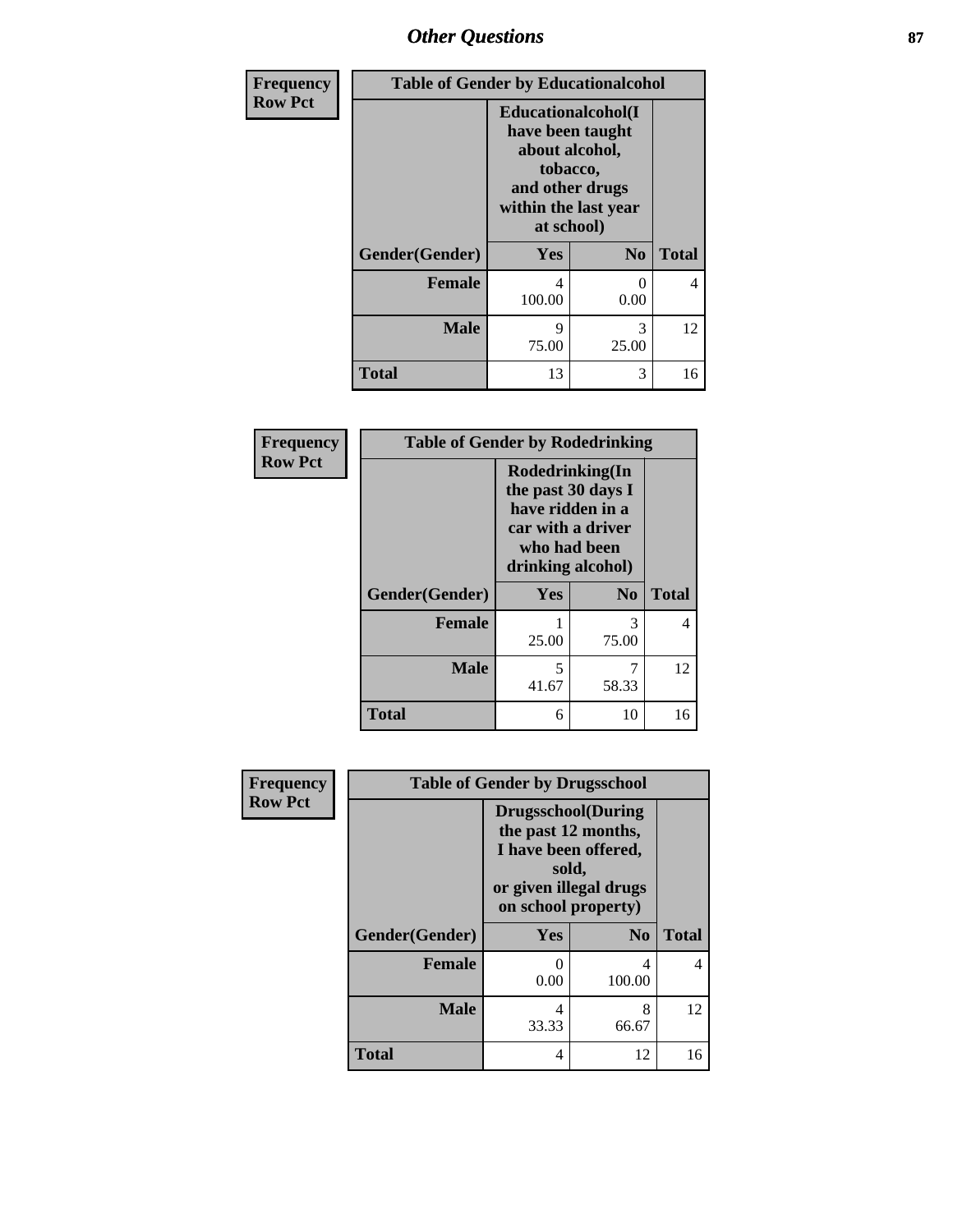*Other Questions* **88**

| <b>Frequency</b> | <b>Table of Gender by Bingedrinking</b> |                                                                                                                       |                   |                   |                        |              |
|------------------|-----------------------------------------|-----------------------------------------------------------------------------------------------------------------------|-------------------|-------------------|------------------------|--------------|
| <b>Row Pct</b>   |                                         | <b>Bingedrinking</b> (I have<br>drunk five or more<br>drinks of alcohol at one<br>sitting during the last 30<br>days) |                   |                   |                        |              |
|                  | Gender(Gender)                          | $\bf{0}$<br><b>Days</b>                                                                                               | 1 or<br>2<br>days | 3 to<br>5<br>days | 10<br>to<br>19<br>days | <b>Total</b> |
|                  | <b>Female</b>                           | 4<br>100.00                                                                                                           | 0<br>0.00         | $\Omega$<br>0.00  | 0<br>0.00              | 4            |
|                  | <b>Male</b>                             | 7<br>58.33                                                                                                            | 8.33              | 8.33              | $\mathcal{R}$<br>25.00 | 12           |
|                  | <b>Total</b>                            | 11                                                                                                                    |                   |                   | 3                      | 16           |

| <b>Frequency</b> | <b>Table of Gender by Educationaids</b> |                                                                                                 |                         |              |
|------------------|-----------------------------------------|-------------------------------------------------------------------------------------------------|-------------------------|--------------|
| <b>Row Pct</b>   |                                         | <b>Educationaids</b> (I<br>have been taught<br>about HIV/AIDS<br>at school in the<br>past year) |                         |              |
|                  | Gender(Gender)                          | <b>Yes</b>                                                                                      | N <sub>0</sub>          | <b>Total</b> |
|                  | <b>Female</b>                           | 4<br>100.00                                                                                     | 0<br>0.00               |              |
|                  | <b>Male</b>                             | 10<br>83.33                                                                                     | $\mathfrak{D}$<br>16.67 | 12           |
|                  | <b>Total</b>                            | 14                                                                                              | $\overline{c}$          | 16           |

| Frequency      | <b>Table of Gender by Suicideconsider</b> |                 |                |              |
|----------------|-------------------------------------------|-----------------|----------------|--------------|
| <b>Row Pct</b> |                                           | Suicideconsider |                |              |
|                | Gender(Gender)                            | Yes             | N <sub>0</sub> | <b>Total</b> |
|                | <b>Female</b>                             | 50.00           | 50.00          |              |
|                | <b>Male</b>                               | 16.67           | 10<br>83.33    | 12           |
|                | <b>Total</b>                              |                 | 12             | 16           |